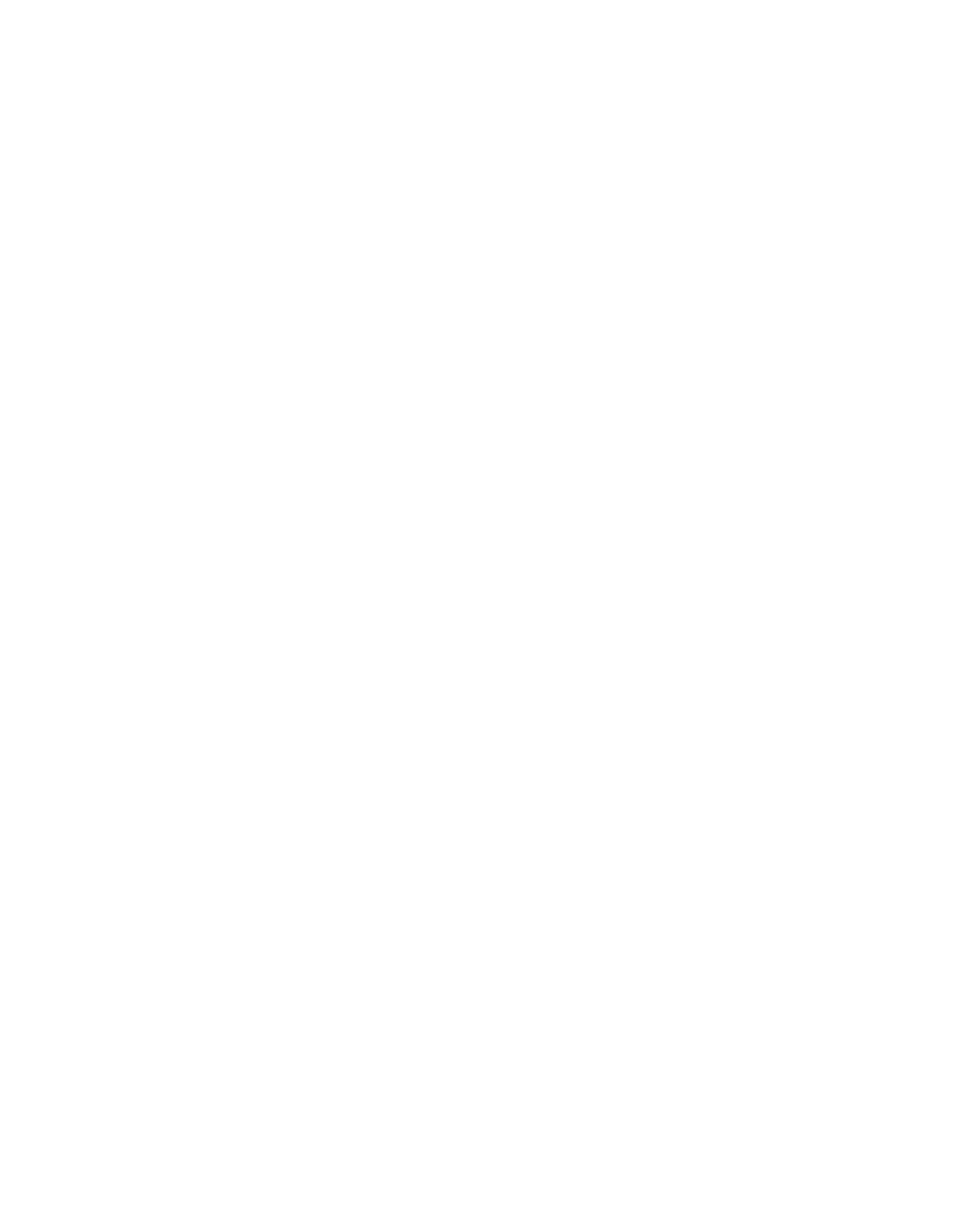## **Notice**

This report was prepared by Tetra Tech, Inc. and Research Into Action, Inc., in the course of performing work contracted for and sponsored by the New York State Energy Research and Development Authority (hereinafter the "Sponsor"). The opinions expressed in this report do not necessarily reflect those of the Sponsors or the State of New York, and reference to any specific product, service, process, or method does not constitute an implied or expressed recommendation or endorsement of it. Further, the Sponsors, the State of New York, and the contractor make no warranties or representations, expressed or implied, as to the fitness for particular purpose or merchantability of any product, apparatus, or service, or the usefulness, completeness, or accuracy of any processes, methods, or other information contained, described, disclosed, or referred to in this report. The Sponsor, the State of New York, and the contractor make no representation that the use of any product, apparatus, process, method, or other information will not infringe privately owned rights and will assume no liability for any loss, injury, or damage resulting from, or occurring in connection with, the use of information constrained, described, disclosed, or referred to in this report.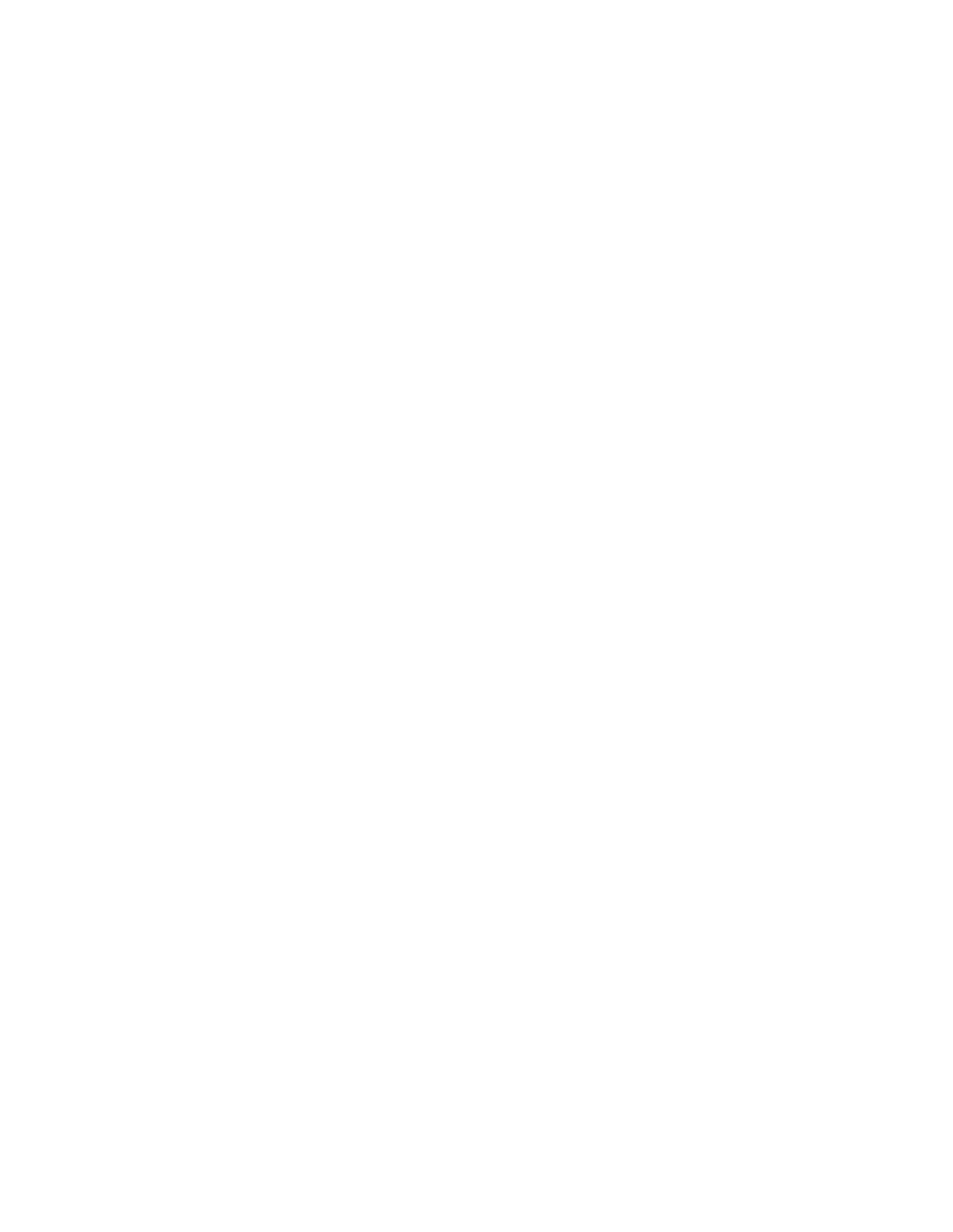## Abstract

This report presents the results of Phase 1 of the market assessment and limited process evaluation of the New York State Energy Research and Development Authority's (NYSERDA) Green Jobs Green New York (GJGNY) Small Commercial Energy Efficiency program. The GJGNY Small Commercial Energy Efficiency program offers energy audits and low-interest financing to eligible organizations. This evaluation assessed market barriers, customer experiences, and program successes and challenges to inform program design and customer outreach going forward. This research gathered both detailed quantitative and qualitative information with key market actors that interact with the program, including program audit providers, program expeditors, participating customers, and participating financial lenders. Detailed results are presented, and all results are synthesized into cross-cutting key findings and recommendations.

## Key Words

energy efficiency, rebate, energy audit, small business, not-for-profit, financing, loans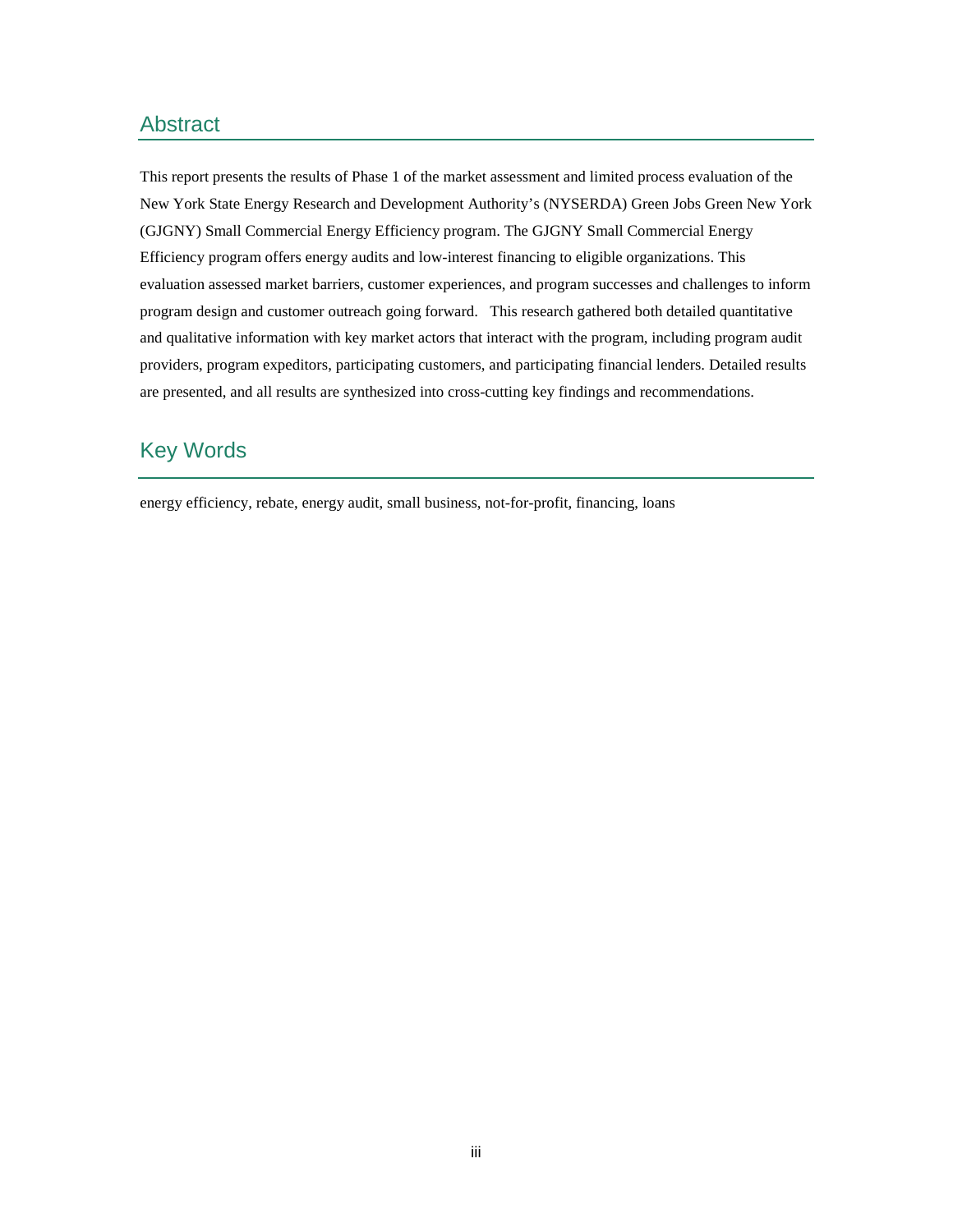# Acknowledgements

The evaluation team wishes to acknowledge Carley Murray of NYSERDA for the guidance and assistance she provided throughout this evaluation. The team would also like to thank the program manager and program staff at NYSERDA for their input and the data they provided to inform this evaluation. In addition, program implementation staff including participating financial lenders, auditors, and expeditors all provided useful feedback and context during this evaluation.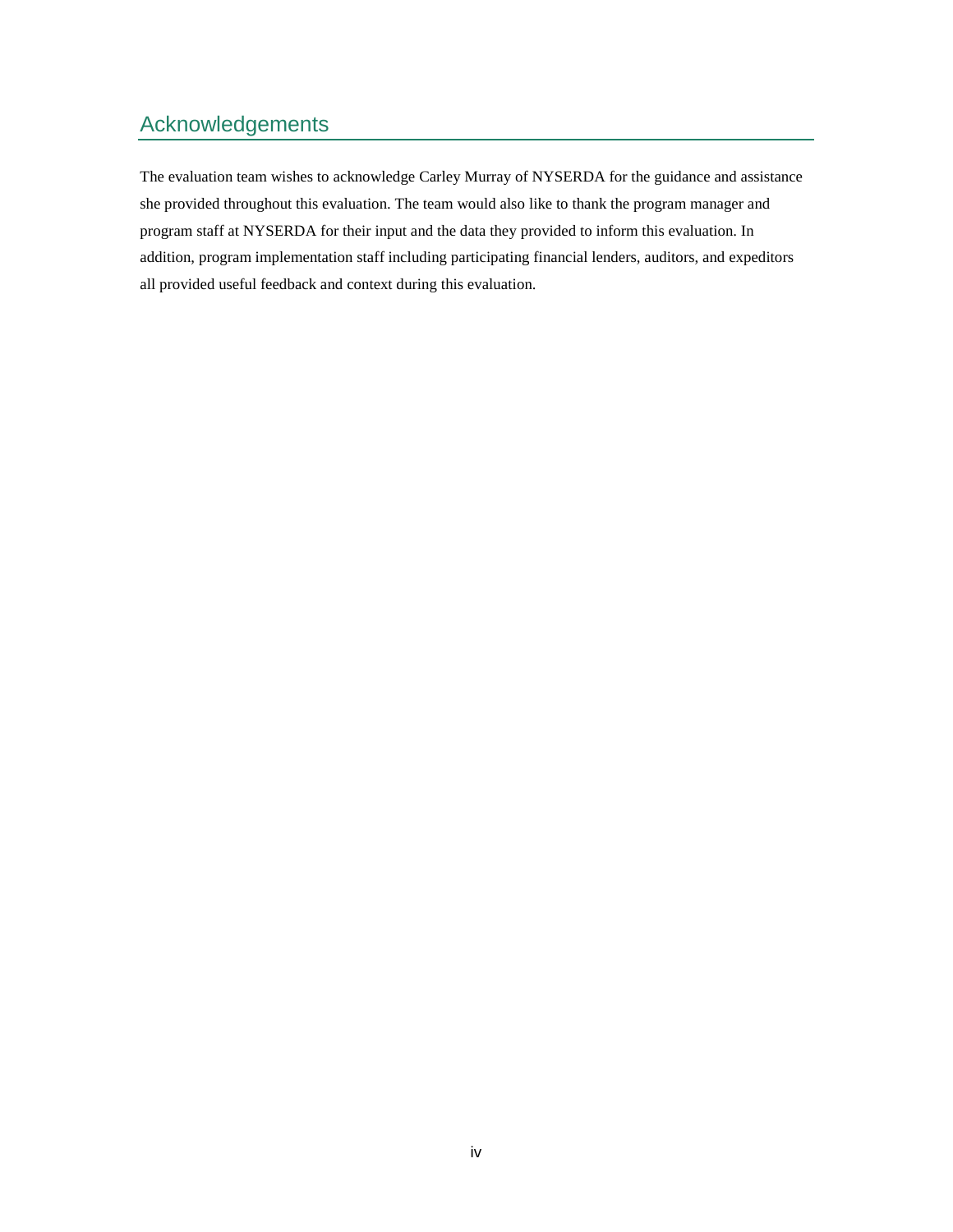# **Table of Contents**

|   |     | 3-2 Barriers to the Small Business and Not-For-Profit Market Accessing Loans 3-2          |  |
|---|-----|-------------------------------------------------------------------------------------------|--|
|   |     |                                                                                           |  |
|   |     |                                                                                           |  |
|   |     |                                                                                           |  |
|   |     | 3.3 Lender Experiences with NYSERDA's Small Commercial Energy Efficiency Financing        |  |
|   |     |                                                                                           |  |
|   |     |                                                                                           |  |
|   |     |                                                                                           |  |
|   |     |                                                                                           |  |
|   |     |                                                                                           |  |
|   |     | 3.4 Increasing Customer Participation in the Program<br>3-5                               |  |
|   |     |                                                                                           |  |
|   |     |                                                                                           |  |
|   |     | 3.4.3 Focusing on Small-mid Organizations and Younger Business Owners 3-7                 |  |
|   |     |                                                                                           |  |
| 4 |     |                                                                                           |  |
|   | 4.1 |                                                                                           |  |
|   |     | 4.2 Role of Expeditors and Auditors in the Small Commercial Energy Efficiency Program 4-2 |  |
|   | 4.3 |                                                                                           |  |
|   | 4.4 | Barriers to Installation and Customer Participation in Loan Programs 4-4                  |  |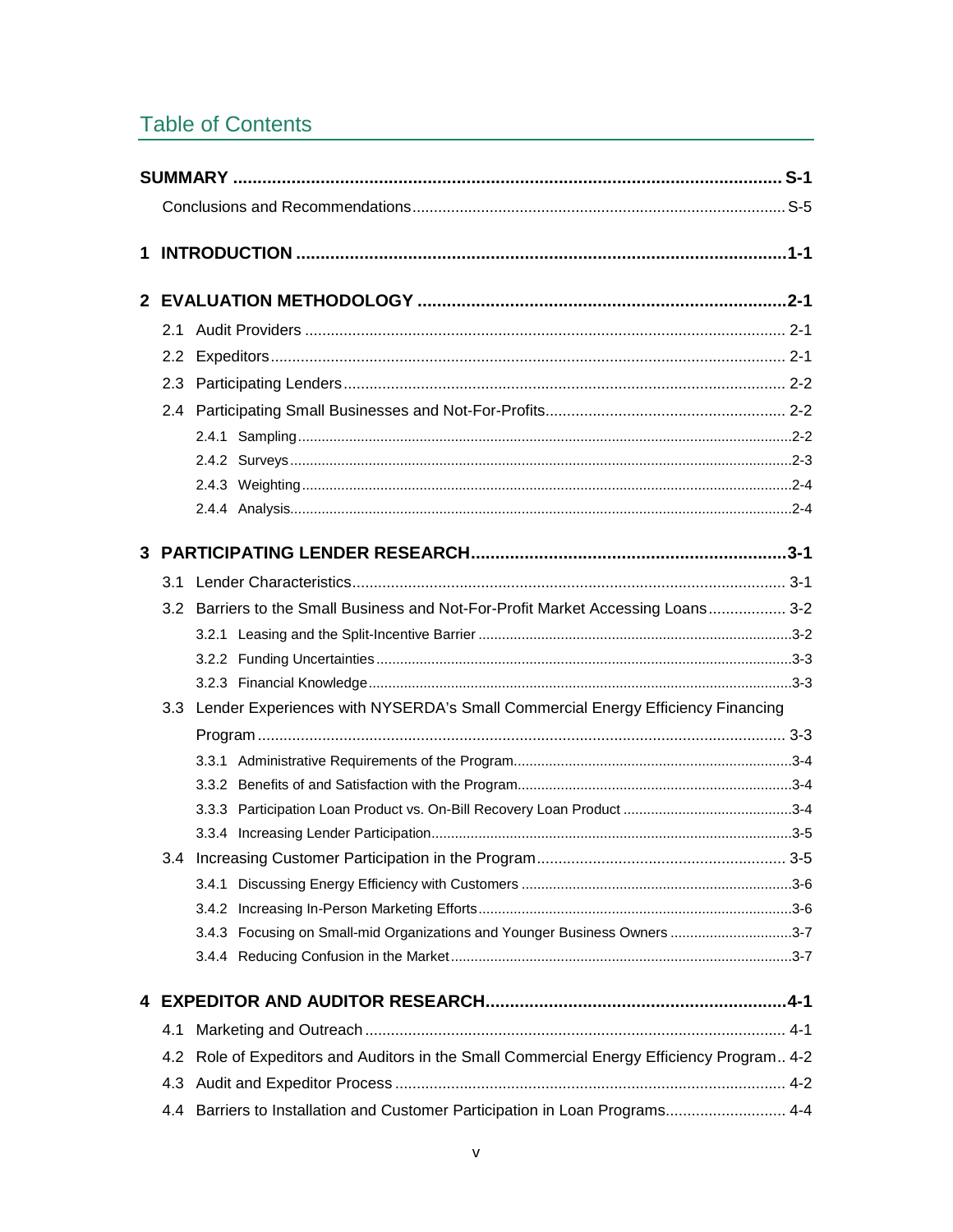|                                                      |  | APPENDIX A: PARTICIPATING LENDER STAFF INTERVIEW GUIDE  A-1 |  |  |
|------------------------------------------------------|--|-------------------------------------------------------------|--|--|
|                                                      |  |                                                             |  |  |
| APPENDIX B: AUDIT PROVIDER STAFF INTERVIEW GUIDE B-1 |  |                                                             |  |  |
|                                                      |  |                                                             |  |  |
|                                                      |  |                                                             |  |  |
|                                                      |  |                                                             |  |  |
|                                                      |  |                                                             |  |  |
|                                                      |  |                                                             |  |  |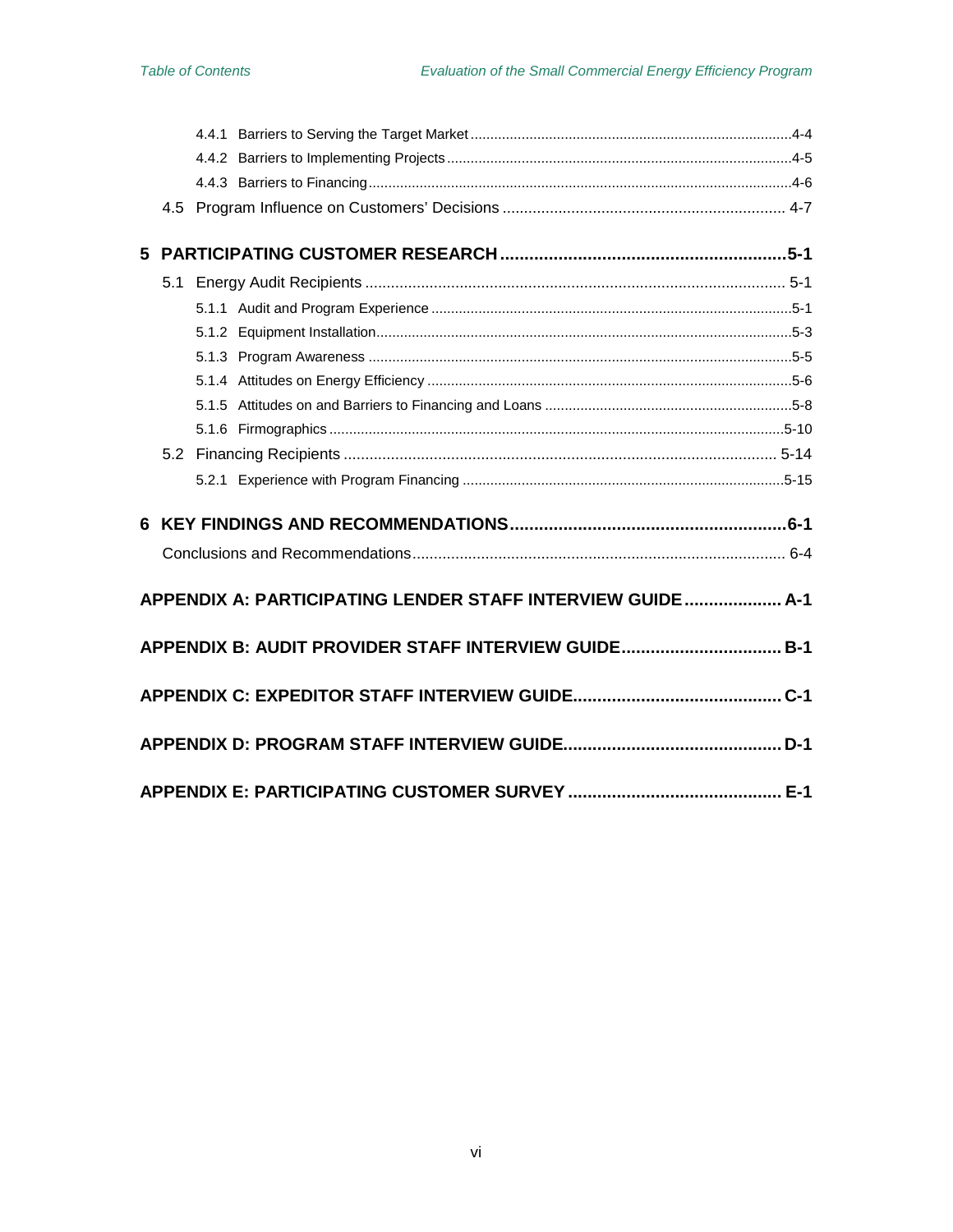# List of Figures

| Figure 5-1. | Main Reason Respondent Was Interested in Receiving Program Audit 5-2             |  |
|-------------|----------------------------------------------------------------------------------|--|
| Figure 5-2. | Percent of Respondents Rating Factors as "Very Important" in Deciding to         |  |
|             |                                                                                  |  |
| Figure 5-3. | Percent of Respondents Rating Factors as "Very Important" in Deciding to Install |  |
|             |                                                                                  |  |
| Figure 5-4. |                                                                                  |  |

# List of Tables

| Table 2-1. |                                                                            |  |
|------------|----------------------------------------------------------------------------|--|
| Table 5-1. | Reasons Respondent Decided to Install Equipment Recommended in Audit  5-4  |  |
| Table 5-2. |                                                                            |  |
| Table 5-3. |                                                                            |  |
| Table 5-4. |                                                                            |  |
| Table 5-5. |                                                                            |  |
| Table 5-6. |                                                                            |  |
| Table 5-7. | Percent of Business Costs Spent on Energy Bills by Organization Size  5-14 |  |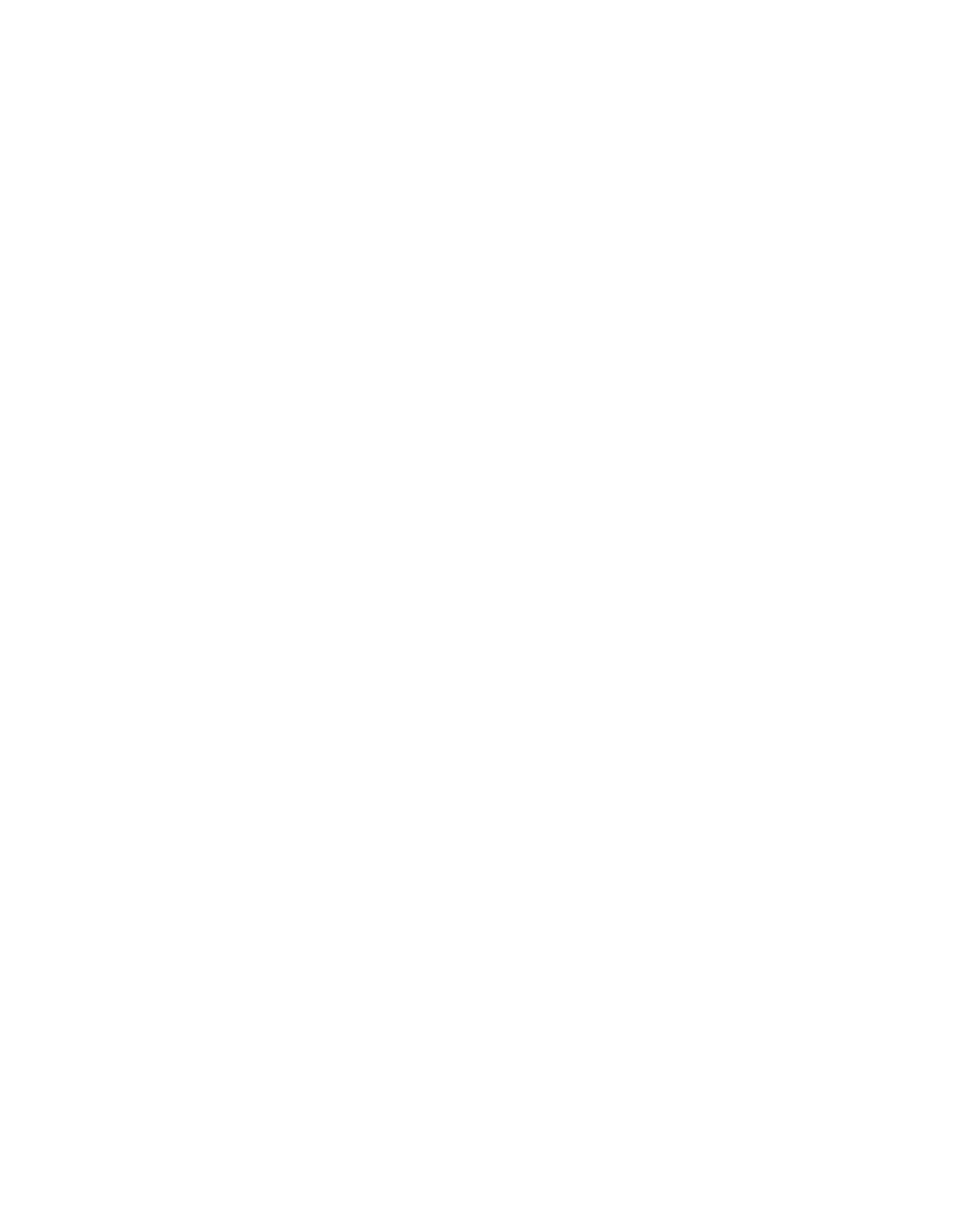#### <span id="page-10-0"></span>Summary

This report presents the results of the first of two phases of a process evaluation and market characterization and assessment of the New York State Energy Research and Development Authority's (NYSERDA) Green Jobs Green New York (GJGNY) Small Commercial Energy Efficiency program.

GJGNY funding allows the program to provide energy audits to commercial customers (small businesses and not-for-profits) with up to ten employees, with an average annual electric demand of 100 kW or less (in this document, the evaluation team will refer to these businesses as "very-small organizations"). NYSERDA also leveraged American Recovery and Reinvestment Act (ARRA) funding to expand services to commercial customers that employ between 11 and 100 employees, and not-for-profit agencies of any size with an average annual electric demand of 100 kW or less (in this document, the evaluation team will refer to these businesses as "small-mid organizations").

This research sought to address two key research questions:

- 1. What are the primary market barriers and opportunities for this segment, and what program and/or outreach features can address them?
- 2. Why are so few customers taking advantage of the financing offered by the program?

The research additionally focused on addressing sub-segments of the program population: a) the very-small and small-mid organizations; and b) small business and not-for-profit organizations. Throughout this report the evaluation team presents results by these sub-segments, where pertinent.

The Small Commercial Energy Efficiency program provides walk-through energy assessments (audits) at no charge to small business and not-for-profit customers. The audit results in a written report that provides recommendations for energy-efficient equipment and behavioral improvements, as well as refers customers to NYSERDA energy efficiency and loan program offerings. In 2012 and 2013, the program piloted implementation support services offered through "expeditor" firms, which were separate from the firms that offered the audit. The evaluation confirmed that small businesses and not-for-profits often need considerable support services to aid implementation of energy-efficient projects. Audit firms handing-off projects to expeditors for implementation support, as was done during the expeditor pilot, proved challenging. The program is currently redesigning for 2014 to offer "one-stop shop" audit and implementation support to customers and allow for more streamlined program delivery.

In addition to the audit and implementation support services, the program also offers low-interest Small Commercial Energy Efficiency Financing through two loan products to small businesses with 100 employees or less and not-for-profits of any employee size. The financing component saw limited uptake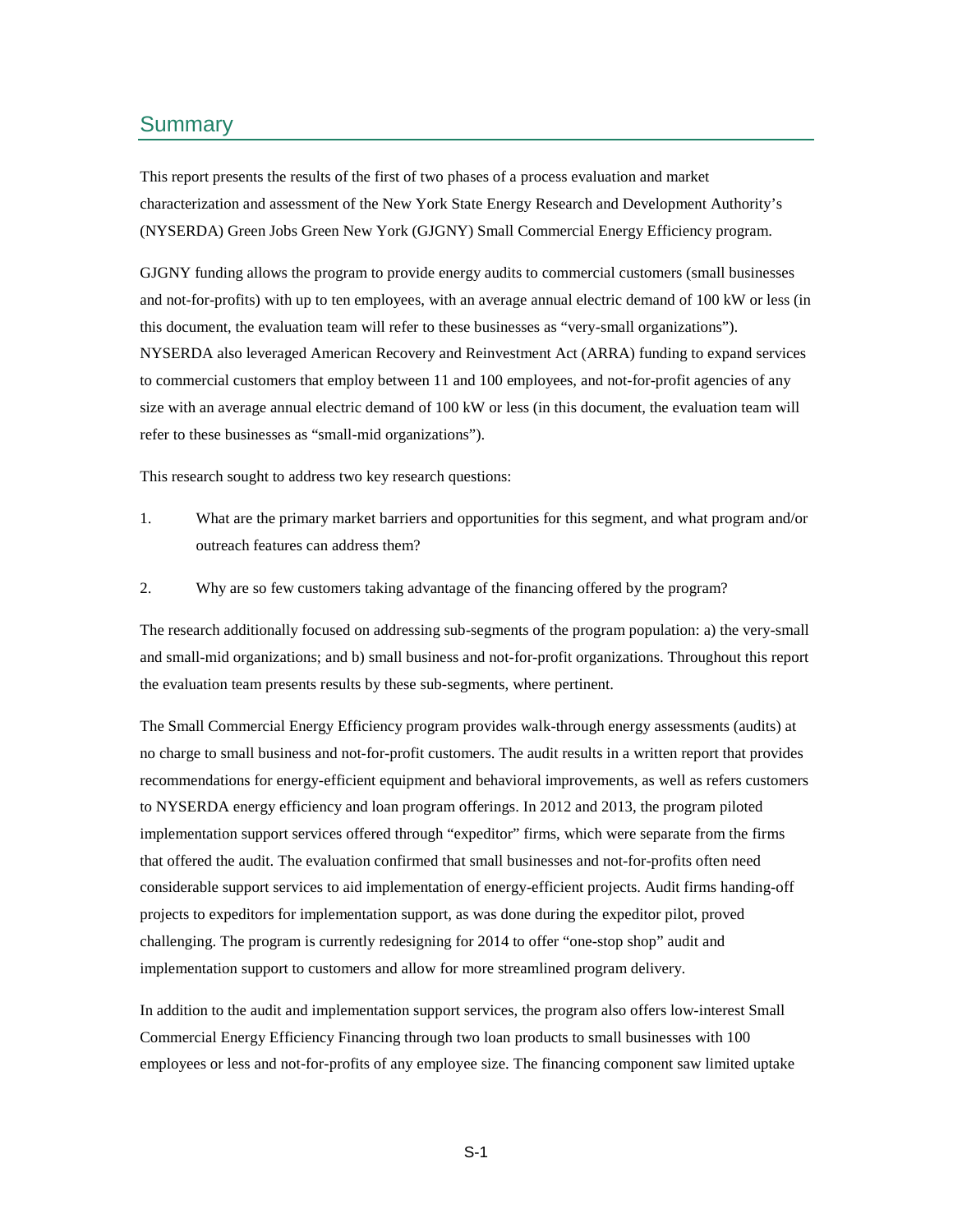through 2013, and the evaluation confirmed that there are challenges that face small businesses and not-forprofits related to financing.

The evaluation identified several differences in how sub-segments of the program's target population approach energy efficiency, and confirmed the range of barriers small businesses and not-for-profits face to making energy-efficient upgrades or improvements. For very-small organizations – those with ten or fewer employees – these barriers can often be insurmountable without outside assistance. While the program is filling a key need in the market, these barriers present considerable challenges to effectively serving this population.

This summary represents findings from the first phase of the process and market evaluation for this program. In order to more fully explore the small business and not-for-profit market needs and characteristics, a second phase is planned that will include interviews with nonparticipating financial lenders and nonparticipating small businesses and not-for-profits.

The evaluation team has identified the following overarching findings from this evaluation:

### **1. The small business and not-for-profit market faces considerable barriers to energy efficiency, many of them financial.**

In general, small businesses and not-for-profits face a wide variety of barriers to installing energy-efficient projects, including capital limitations, lack of employee time or priority on energy efficiency, splitincentives due to non-building ownership, and a lack of knowledge regarding efficient improvements. Without outside help, such as the Small Commercial Energy Efficiency program, small businesses and notfor-profits may not be able to overcome these challenges to implementing energy-efficient projects.

A lack of capital for energy-efficient investments is one of the biggest barriers facing small businesses and not-for-profits. Thus, rebates and incentives often play a very important role in customer decision-making processes. Surveyed participants report applying for utility-offered rebates more often than NYSERDA incentives, as utility rebates cover up to 70% for lighting measures, which are the most common audit recommendations installed by customers.

## **2. Very-small organizations (ten or fewer employees) are characteristically different from small-mid organizations** (**11-100 employees), which presents challenges when it comes to energy efficiency.**

GJGNY funding for energy audits is limited to energy audits and implementation support for very small businesses and not-for-profits with ten or fewer full-time employees ("very-small organizations"), and NYSERDA requires that customers seeking audits also fall below a ceiling of 100kW of demand. The ARRA funding, which expired in September of 2013, permitted the Small Commercial Energy Efficiency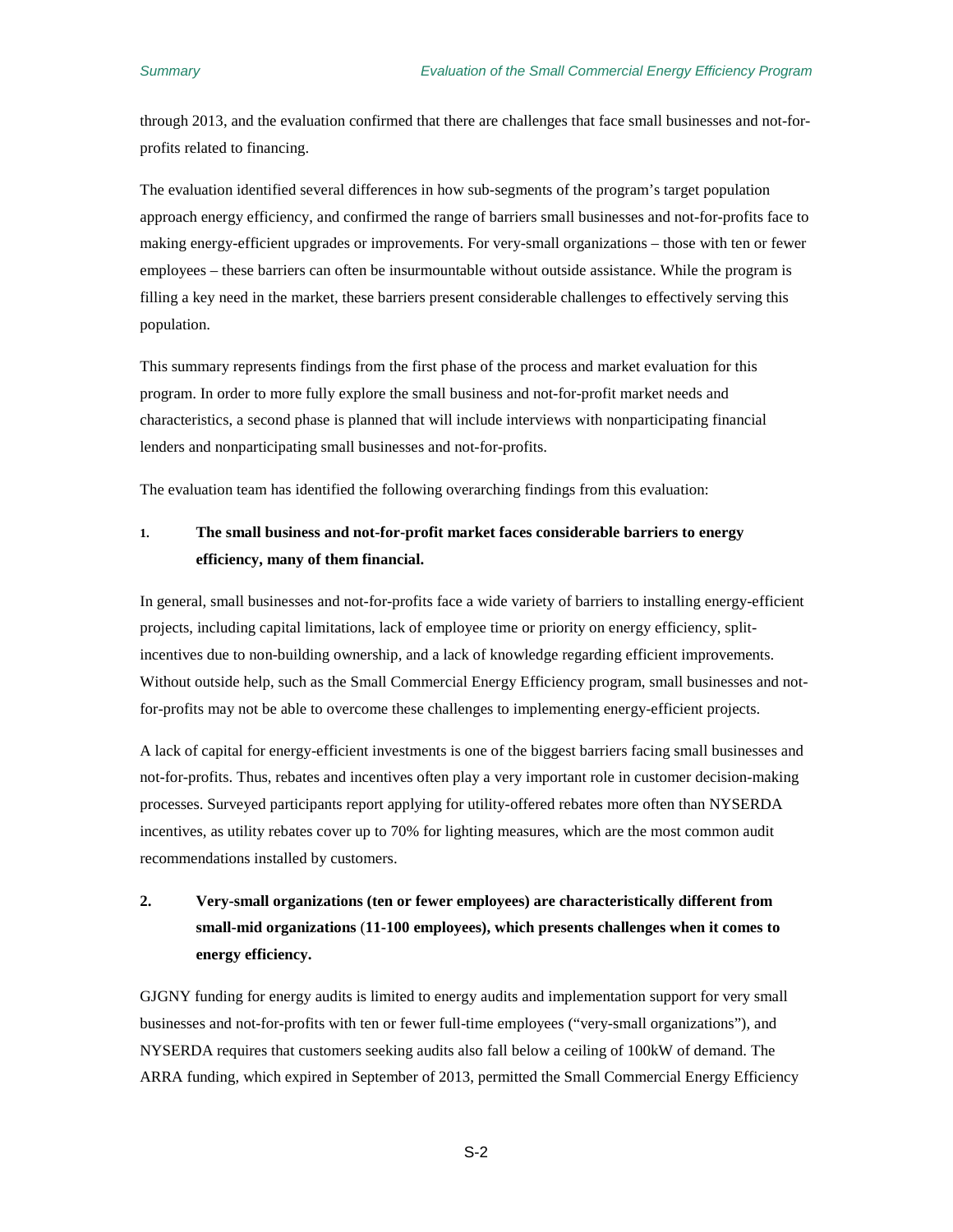program to offer program services to organizations that had between 11 to 100 employees and not-forprofits of any employee size ("small-mid organizations") with less than 100kW of demand.

While very-small organizations reported paying a higher percentage of their overall operating costs towards energy bills than small-mid organizations, their level of equipment installation post-audit was significantly  $\mu$ lower than small-mid organizations. Small-mid organizations were also more likely than very-small organizations to say that their business revenues had increased over the past two years. Overall, program implementation staff in general agreed that the two groups face different challenges and have different needs when it comes to energy efficiency. Audit providers noted that very-small organizations have very little capital to spend on improvements. Most of the lenders agreed that very-small organizations face considerable challenges in securing financing, even through non-traditional channels such as community development financial institutions, as these very-small organizations may face deeper long-term planning challenges than small-mid organizations. This includes challenges such as being more vulnerable to downswings in the economy and a higher likelihood of leasing their facility The Phase 2 nonparticipant research will more broadly explore the needs and characteristics of these two populations.

## **3. Not-for-profits experience different challenges and approach energy efficiency differently than small businesses overall.**

The evaluation identified several key differences between not-for-profits and small businesses, both from primary research with participants and through qualitative research with lenders and expeditors. Participating not-for-profits were more likely than small businesses to have installed equipment post-audit, but less likely to have applied for rebates or incentives. Participating not-for-profits were also much more likely to have policies in place regarding equipment purchases, while most small businesses had no such policies. Not-for-profits also tended to spend a higher amount of their operating budget on energy compared to small businesses.

In summary, small businesses, especially those that are very-small, may need more follow-up support to move them through the implementation process. Small businesses appear to need more assistance than notfor-profits in getting access to funding, incentives as participating small businesses were less likely to implement efficient equipment post-audit, and rated access to rebates and incentives as very important. Conversely, not-for-profits tend to be more likely to implement equipment on their own without rebates or incentives, but may still need the energy audit or technical assistance in order to get projects approved from upper management. To further explore these differences, this topic will be a key item of research for the Phase 2 nonparticipant customer research, to assess whether these findings hold true in the general population of small businesses and not-for-profits.

<span id="page-12-0"></span> $\overline{a}$ 

<sup>&</sup>lt;sup>1</sup> The significance, or alpha, level for all comparisons within this report was set at  $.05$  (i.e., a 95% confidence level) using a z-test.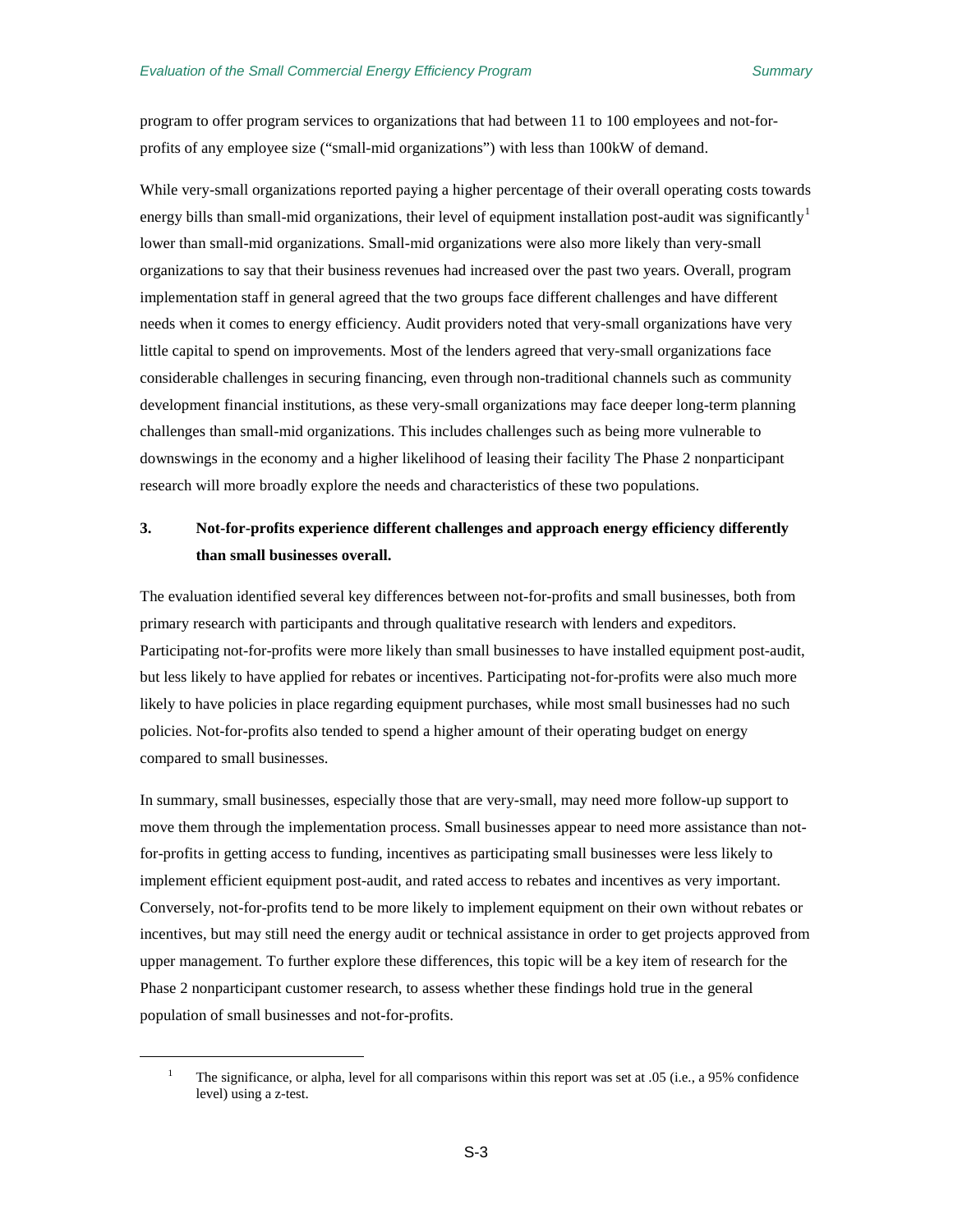<span id="page-13-0"></span> $\overline{a}$ 

#### **4. Currently, the program primarily serves building owners**.

Businesses that lease their facilities can be difficult to serve due to split-incentives. In general, program implementation staff agreed that split-incentives are a major barrier to energy-efficient project implementation for small businesses and not-for-profits. Audit firms discussed the complexities of serving organizations that do not own their facilities, and some respondents said they consequently specifically target owned facilities. More participants owned their property compared to leasing it, with significantly<sup>[2](#page-13-0)</sup> more businesses that owned their property reporting installing equipment post-audit than those that leased. Not-for-profits were significantly more likely to own their facility (86%) than small businesses (59%). Of those participants that leased, nearly all had plans to renew their lease at their location. The businesses interviewed for this effort are participants only; therefore, in Phase 2 the nonparticipant customer research will assess whether these characteristics are similar for the small businesses and not-for-profits that have not yet participated in the program. Differences in length of tenure and plans to move or only lease shortterm may be important market characteristics for the program to incorporate into planning.

## **5. On top of the barriers faced by small businesses and not-for-profits as they seek to implement audit recommendations, small businesses and not-for-profits face specific barriers to accessing financing and loans.**

In addition to the barriers discussed above (capital limitations, lack of employee time, split-incentive, and a lack of knowledge), businesses face additional challenges when it comes to accessing financing. The barriers to accessing financing include poor credit or already-high debt. Although not-for-profits were more aware of program offered financing than small businesses, not-for-profits reported that they were less likely to be able to take advantage of program-offered financing due to restrictions or policies governing financing within their organization charter. Participating lenders also reported that one challenge to working with not-for-profits is that they tend to face more funding uncertainty, as often their annual operating budget depends on grants or charitable donations, which can fluctuate.

## **6. Customer surveys indicate that one explanatory factor for the low uptake in programoffered financing for customers who have implemented projects is that they are completing smaller projects, which may not necessitate loans.**

A little more than half of program participants were aware of program financing, but only four participants have received the program financing at the time of the evaluation. The participant survey identified that customers most commonly did not take advantage of loan options because they believed the size or cost of

<sup>&</sup>lt;sup>2</sup> The significance, or alpha, level for all comparisons within this report was set at  $.05$  (i.e., a 95% confidence level) using a z-test.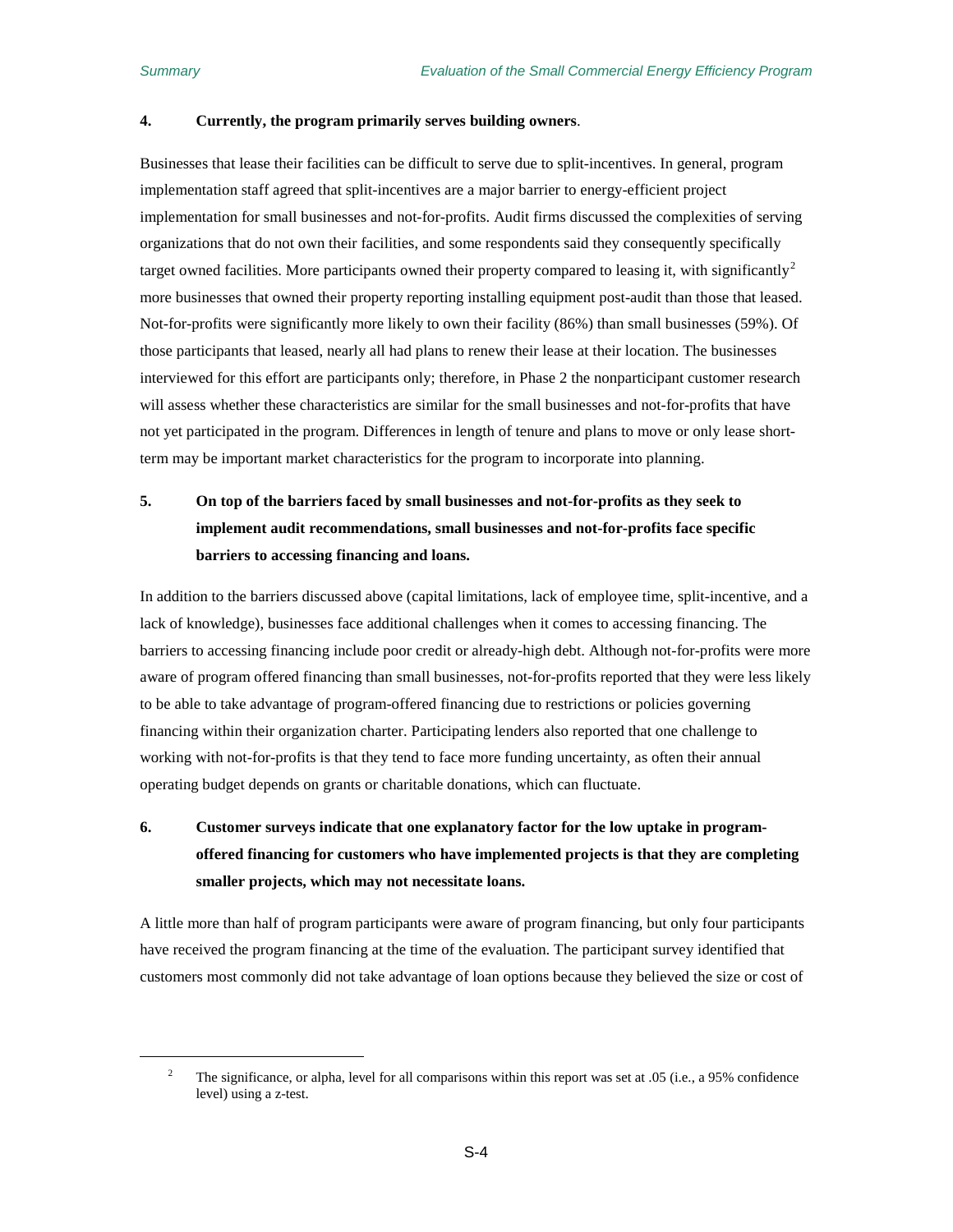their efficiency project did not justify a loan. A large majority of participant projects were lighting projects, which tend to be less expensive, with a smaller portion being larger HVAC or insulation projects.

In addition, participating financial lender staff reported that they have considerable experience working with the small business and not-for-profit market. However, from qualitative discussions with programparticipating financial organizations, some lenders may not be as familiar with the challenges to lending specifically for energy efficiency projects, such as discussing with customers payback periods and monthly energy savings compared to the loan payment.

### <span id="page-14-0"></span>Conclusions and Recommendations

The program appears to be filling a need in the market and is adjusting to better serve small businesses and not-for-profits in New York and address challenges encountered during 2013. This evaluation offers the following conclusions and recommendations.

**Conclusion 1:** A program objective is to encourage participating customers to install energy-efficient equipment. The research showed that small-mid organizations were more likely than very-small organizations to implement audit recommendations. The expiration of ARRA funding limits the program to serving the very-small organizations per GJGNY rules, and these very-small organizations face many challenges to implementing audit recommendations.

- **Recommendation 1:** Consider options to further support the financial and decision-making needs of very-small organizations. For example, NYSERDA might work with audit and implementation support contractors to offer to meet jointly with the property owners and tenant as part of the implementation support offered through the program to overcome the split incentive barrier. Another option could be offering a longer-term loan as part of the financing component, which may make monthly payments more manageable for very-small organizations, if they meet both legislative requirements and small businesses' shorter planning horizons.
- **Recommendation 2**: Continue to streamline the program delivery through one audit and implementation support contractor per region, and ensure all program actors coordinate efforts, to ensure timely follow-up and consistent messaging. This will be especially important as the program turns its focus to very-small organizations, which may need deeper-level support to implement energy efficiency projects. Consolidating audit and implementation support services to one contractor per region, as the program is currently doing, should allow these contractors to provide this deeper-level support to organizations that need it, through continual follow-up, handholding through rebate processes, etc.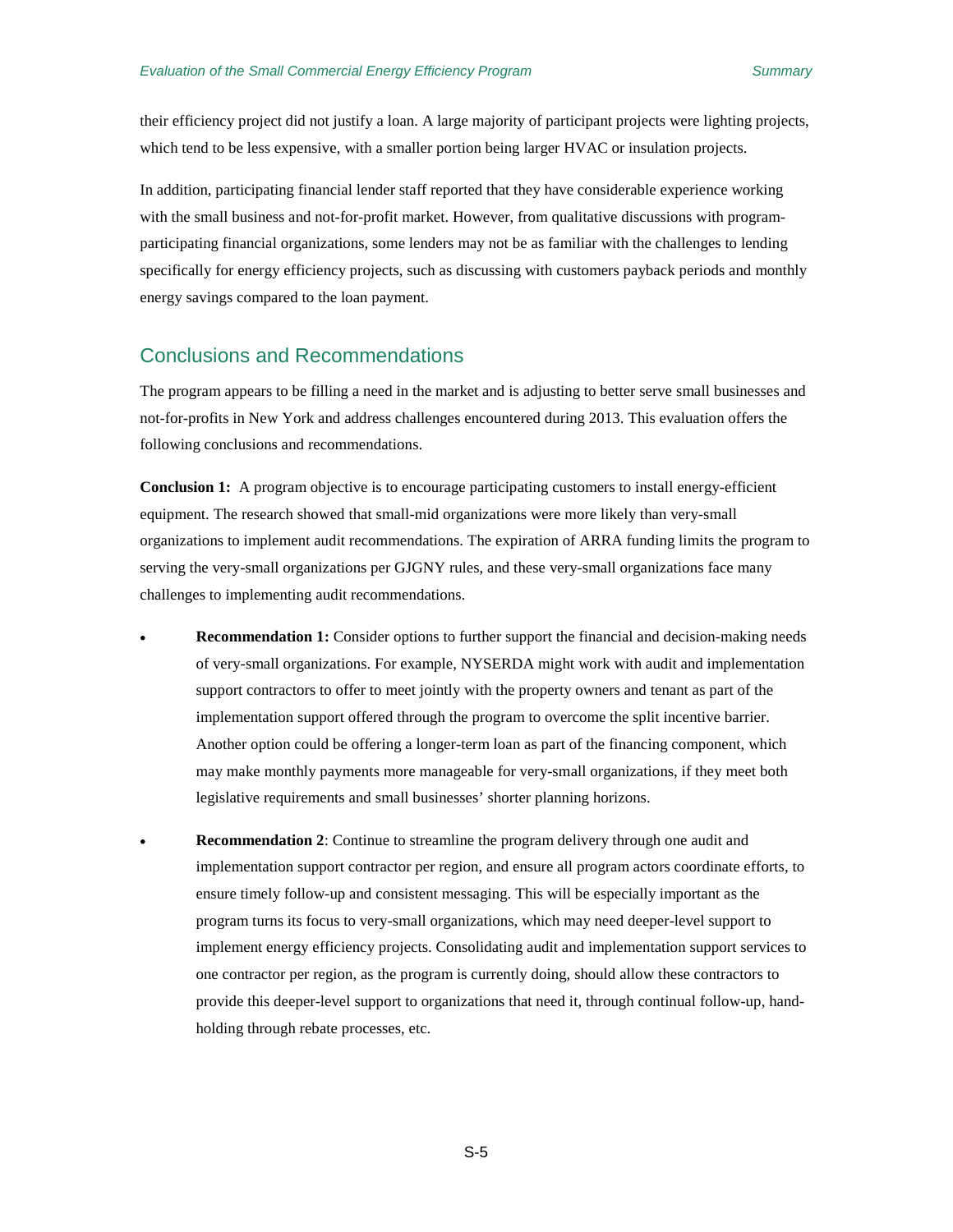**Conclusion 2:** There has been limited uptake in the financing portion of the program for many reasons, several of which are outside the program's control.

• **Recommendation 3:** As part of the recent program design change to have one contractor offering both audits and implementation support per region, ensure that all program market actors (e.g., audit firms, contractors) have the tools necessary to discuss financing in-depth with customers at an early stage, and that there is continual follow-up with customers throughout the implementation process. Working with audit providers to help them identify projects that are good candidates for financing, such as more substantial improvements or large retrofits, may help as well. If further engaged in energy efficiency by NYSERDA, participating lenders may be in a good position to provide follow-up as well, as all lenders interviewed reported long-term experience lending to the small business and not-for-profit market.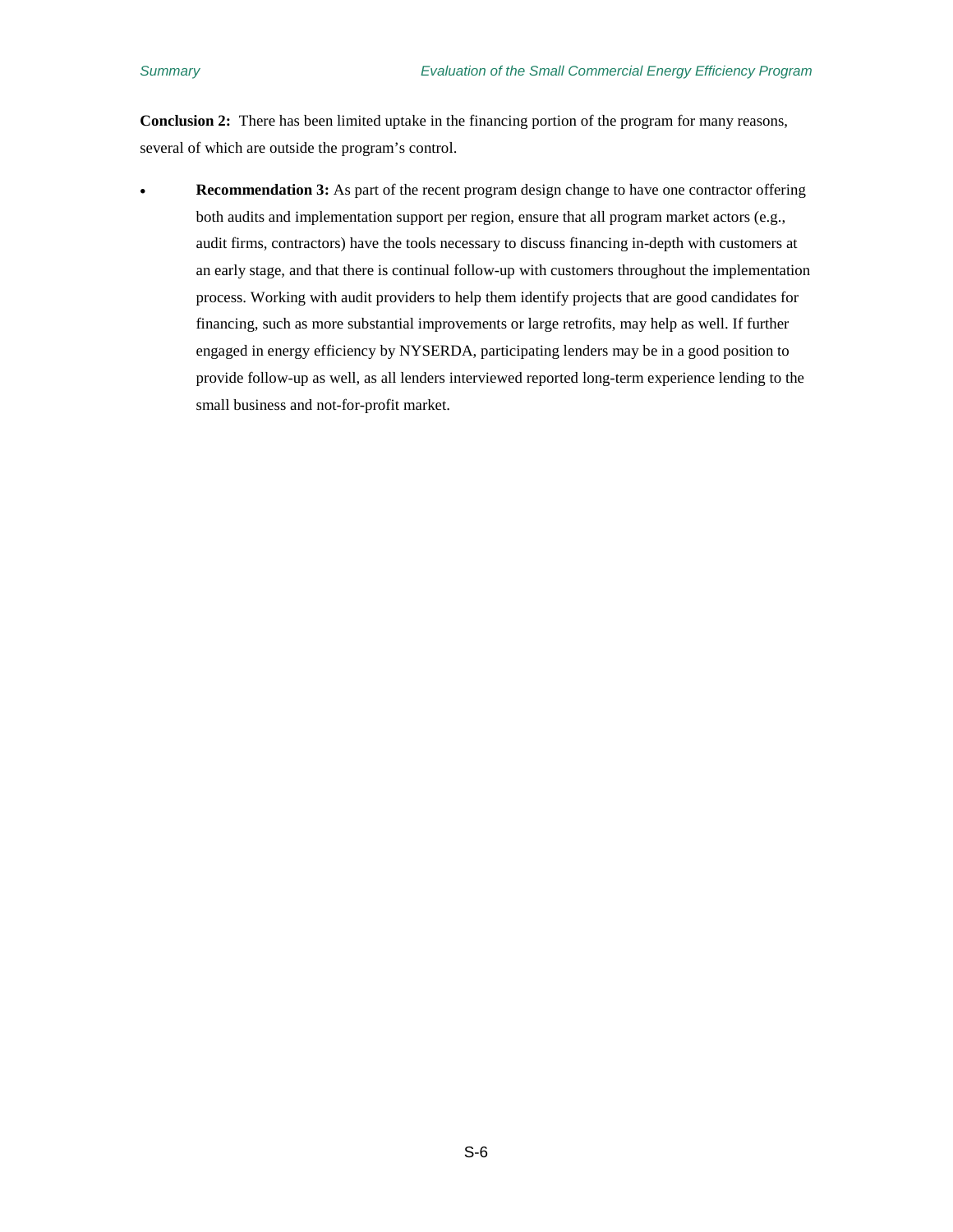## <span id="page-16-0"></span>1 Introduction

The **New York Energy \$martSM**  programs are funded by an electric distribution System Benefits Charge (SBC) paid by customers of Central Hudson Gas and Electric Corporation, Consolidated Edison Company of New York, Inc., New York State Electric and Gas Corporation, National Grid, Orange and Rockland Utilities, and Rochester Gas and Electric Corporation. Programs are available to all electric distribution customers that pay into the SBC. The New York State Energy Research and Development Authority (NYSERDA), a public benefit corporation established in 1975, administers the SBC funds.

Through the Small Commercial Energy Efficiency program, energy assessments funded through Green Jobs Green New York (GJGNY) are available to small businesses (SB) and not-for-profit organizations (not-for-profits, or NFP) with 10 employees or less with an average annual electric demand of 100 kW or less (in this document, referred to these as "very-small organizations"). In addition, NYSERDA used American Recovery and Reinvestment Act (ARRA) funds to provide energy assessments to New York small businesses who employ between 11 and 100 employees and not-for-profit agencies of any size with an average annual electric demand of 100 kW or less (in this document, referred to these as "small-mid organizations"). By augmenting the GJGNY funds with funds from ARRA, free energy assessments were available to any small businesses with 100 employees or less with up to 100 kW demand and not-for-profits of any size with up to 100kW demand. ARRA funding expired September 30, 2013.

The Small Commercial Energy Efficiency program also offers two loan products to small businesses and not-for-profits through a subcomponent of the program, the Small Commercial Energy Efficiency Financing program. Only measures identified in an energy assessment are eligible for financing. Other factors (e.g., cost effectiveness, building ownership, leasing arrangements, named utility-bill payer) may also affect eligibility for financing.

Small Commercial Energy Efficiency Financing was launched in June 2011 with a participation loan product. On-Bill Recovery Financing was launched in June 2012. Participating financial institutions, which can include Community Development Financial Institutions (CDFIs), credit unions insured by the National Credit Union Association, commercial banks, trust companies, savings banks, savings and loan associations, and mortgage lenders,<sup>[3](#page-16-1)</sup> work with NYSERDA to offer these loan products to customers.

Descriptions of the two loan products are below.

<span id="page-16-1"></span> $\overline{a}$ 

• **Participation loan product.** NYSERDA lends 50% (up to a max of \$50,000) of the cost of an energy efficiency project at 0% interest, and a lender funds the remaining project cost at the market rate. Eligible applicants are small businesses with 100 employees or less and not-for-profit

<sup>&</sup>lt;sup>3</sup> Due to program feedback from lenders and other research, program staff are currently revising this definition.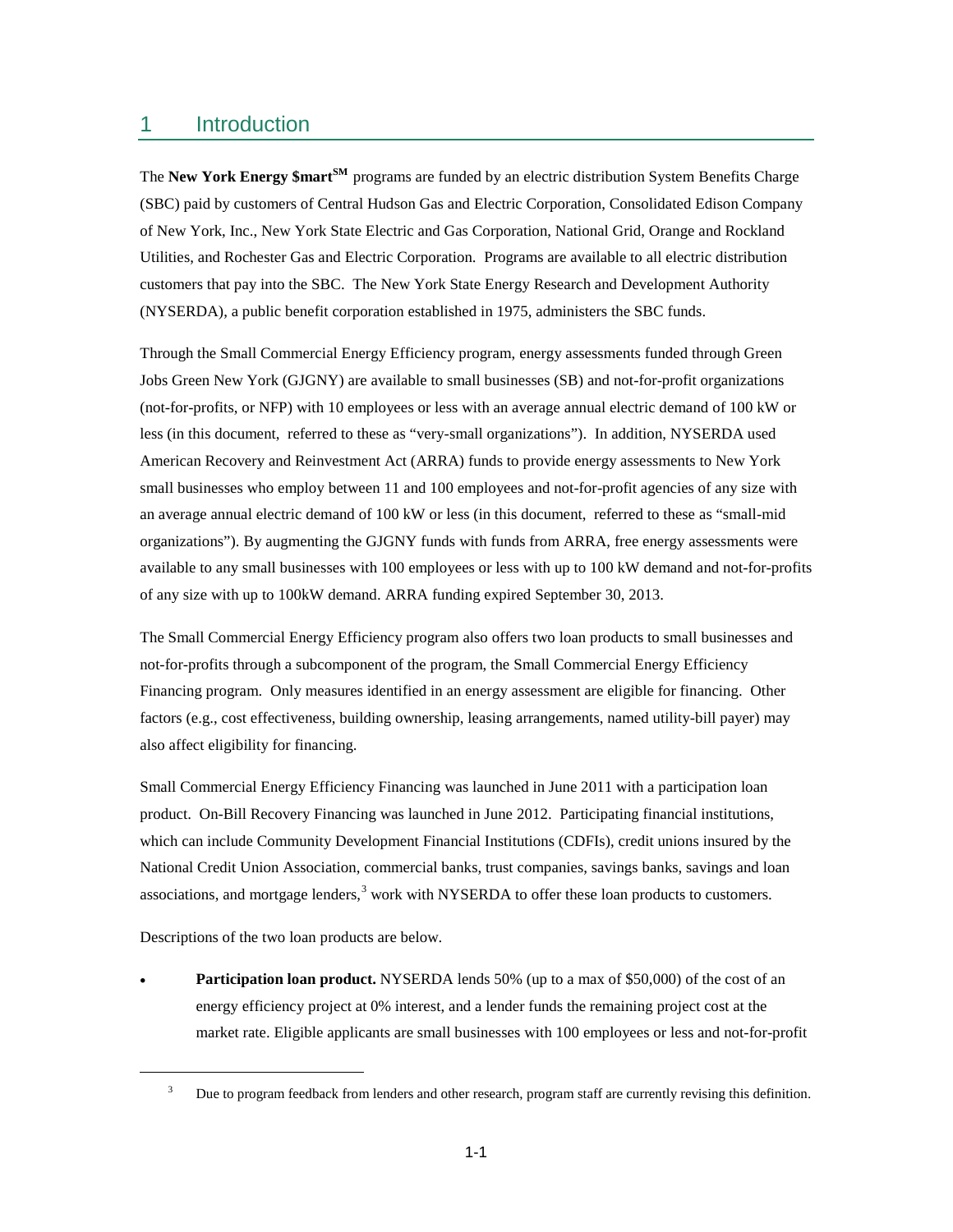organizations (no employee limit) that own, lease, or manage their building. Organizations that lease space must have a release from the building owner to apply for financing through the program. Participants must have a qualified energy assessment to receive the funding. In addition, only measures recommended on a qualified energy assessment are eligible for financing.

• **On-bill recovery financing product.** A lender originates a loan on behalf of NYSERDA up to \$50,000 at 2.5% interest and the customer repays the loan via a charge on the electric bill. The borrower must be named on the utility account of one of the following participating utilities: Central Hudson, Consolidated Edison Company of NY, Inc., Long Island Power Authority, National Grid (upstate NY customers only), New York State Electric and Gas Corporation, Orange & Rockland Utilities, and Rochester Gas and Electric.

This report presents the results of quantitative and qualitative research with key program and market stakeholders, program and implementation staff, and participating customers. These include:

- In-depth interviews with four program audit providers, who provide outreach and energy audits to small businesses and not-for-profits through the program
- In-depth interviews with two of the three program expeditors, whose role it is to follow up with customers to help facilitate energy-efficient project implementation and access to loans
- Surveys with 318 small businesses and not-for-profit organizations in New York that participated in the energy audit component of the Small Commercial Energy Efficiency program in 2011 and 2012
- In-depth interviews with five out of the six participating lenders, who partner with NYSERDA to offer low-interest loans to small businesses and not-for-profits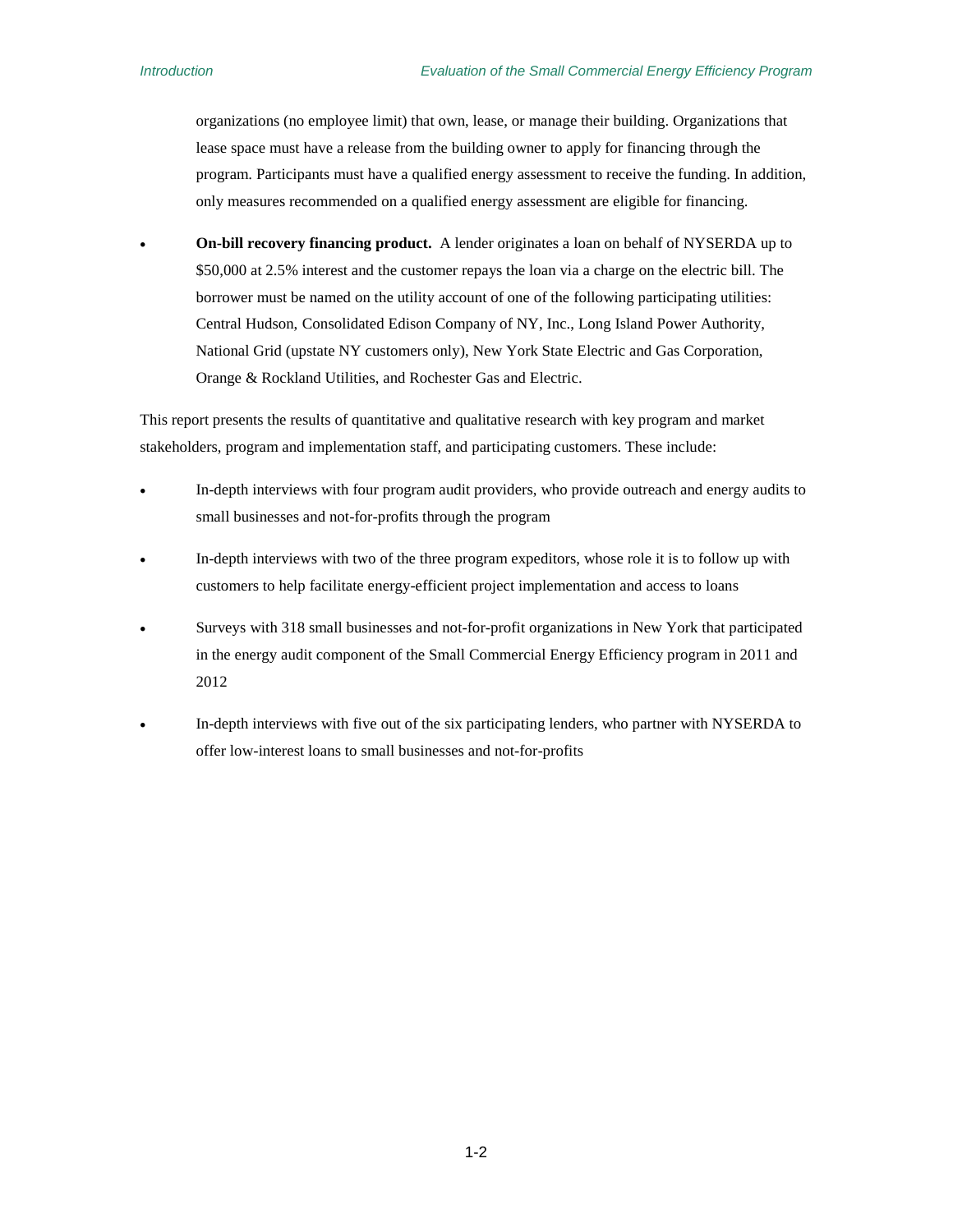## <span id="page-18-0"></span>2 Evaluation Methodology

This chapter summarizes the methodology used to sample, interview, and conduct analysis for the different groups interviewed as part of this evaluation.

## <span id="page-18-1"></span>2.1 Audit Providers

Four organizations currently provide audit services through the Small Commercial Energy Efficiency program: C.J. Brown Energy; L&S Energy Services; Daylight Savings; and EME Group. The evaluation team collected qualitative information from these organizations to understand:

- The audit process and their interactions with customers
- Auditor perspectives on the small business / not-for-profit market
- How customers are referred to financing options and customers' responses to financing
- Barriers to implementation, incentives, and financing

Representatives from three organizations completed interviews via telephone between October 3 to October 11, 2013. One representative responded to interview questions in writing on October 25, 2013.

## <span id="page-18-2"></span>2.2 Expeditors

In 2012-2013, three organizations provided implementation support services through the Small Commercial Energy Efficiency program: Nexant, Taitem Engineering, and Novus. The evaluation team collected qualitative information from these organizations to understand:

- The expeditor process and their interactions with customers
- Expeditor perspectives on the small business / not-for-profit market
- Expeditor interactions with customers specifically on the financing options
- Barriers to implementation, incentives, and financing

Representatives from two of the three organizations completed interviews via telephone on July 11 and July 12, 2013.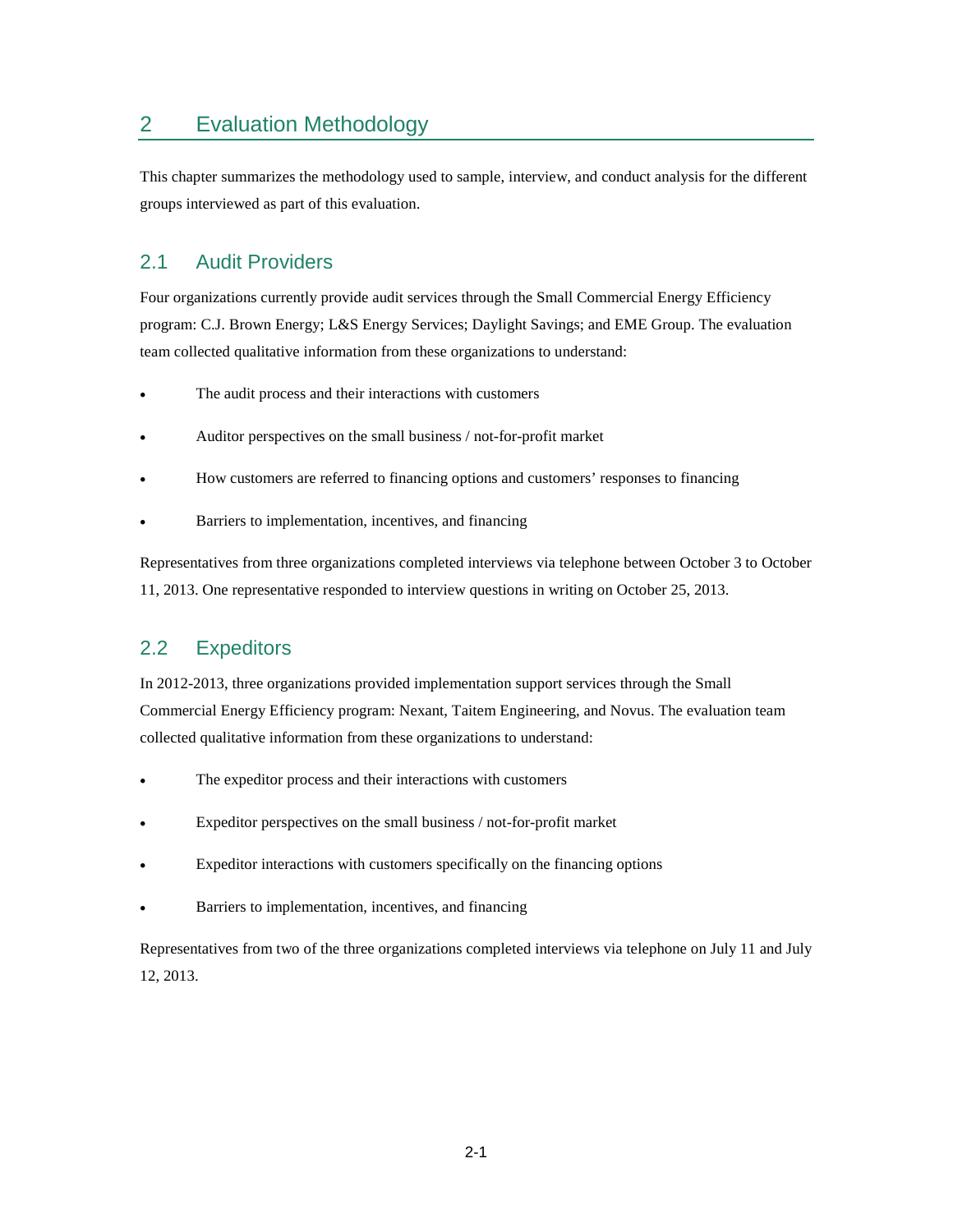## <span id="page-19-0"></span>2.3 Participating Lenders

Tetra Tech conducted in-depth qualitative interviews with five out of the six participating financial institutions ("lenders") in early to mid-May 2013. These interviews with lenders provided insights into the program's operations, their interactions with the program, the customers the program is serving, and barriers to customers' participation in the program. Specifically, the interviews sought to address several key researchable questions:

- What are the challenges to working with the small business and not-for-profit market segments?
- What barriers do these types of customers face in securing financing?
- What are reasons behind relatively low loan participation numbers to date?
- How can the program best engage small business and not-for-profit customers in the program?
- How can the program best engage lenders in the program?

Interviewees included staff at four community development financial institutions (CDFI) and one credit union. It is important to note that while the majority of participating lenders were interviewed, this research is based on a small sample size (5). Therefore, information reported may be based on just one or two respondents, which is indicated within the analysis.

### <span id="page-19-1"></span>2.4 Participating Small Businesses and Not-For-Profits

#### <span id="page-19-2"></span>2.4.1 Sampling

Program staff provided two customer databases differentiated by funding type: ARRA and GJGNY. In addition, NYSERDA provided databases containing expeditor follow-up information. All databases were provided in *Microsoft Access*, and all data manipulation, preparation, and sampling was conducted using *SPSS*.

Per discussions with program staff, customers that fell into the timeframe of completing the audit between September 2011 and September 2012 were eligible to be sampled. All data received was combined into one master database. Any project with a date populated in the variable "Cancellation Date" was removed. Only projects that completed the audit remained in the population. As the sample point of interest for this study was the business customer as a whole and not the individual location, the sample was aggregated to an overall customer level using customer contact name and customer contact phone number.

Because of this aggregation, there was overlap by funding and business type; a small amount of projects with the same decision-maker fell into both the GJGNY and ARRA funding groups, as well as the small business / not-for-profit groups. After aggregation and selection of only those projects within the eligible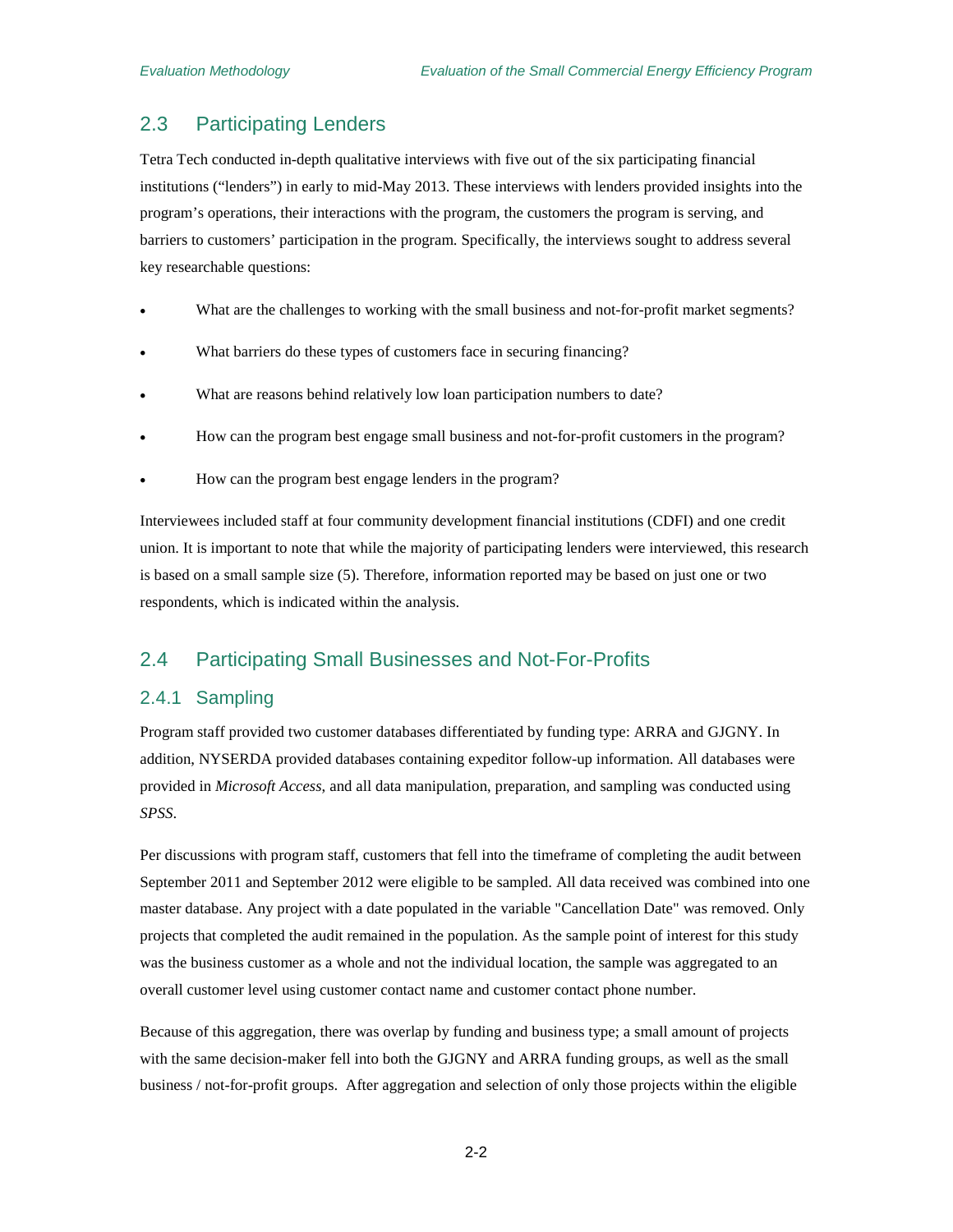timeframe, there were 926 projects in the sample. Approximately 80% of these 926 projects were listed in the expeditor interaction files. A census was taken of all eligible sample points.

As part of the participant survey effort, the evaluation team also followed up with customers who received program financing. Of the four total projects that received financing through the program, two were in the audit sample – these projects were taken through the full quantitative survey instrument. The remaining two were interviewed via a brief in-depth interview and only asked a subset of questions.

#### <span id="page-20-0"></span>2.4.2 Surveys

The NYSERDA evaluation survey contractor, abt SRBI, Inc., completed 318 quantitative surveys of participating customers in June and July 2013. These interviews provided insights into the program's operations, participant interactions with the program, the small business and not-for-profit market the program is serving, and attitudes and barriers to energy efficiency and financing. Specifically, the surveys sought to address several key researchable questions:

- What proportion of customers went on to implement energy-efficient projects post-audit? Of those that did, what resources, rebates, or other support did they use? Of those that did not, why not? What future implementation plans do these businesses have, if any?
- What barriers did/do participating small businesses and not-for-profit organizations face when it comes to implementing energy-efficient projects at their facilities?
- What are customer attitudes on energy efficiency in their business?
- What are participant attitudes towards financing in general? What barriers do small businesses and not-for-profit organizations face in securing financing? Are participants aware of program-offered financing? If so, why do participants choose not to participate in financing?
- Of customers who participated in program financing, what was their experience?
- What are participating customer characteristics? For example, how many participating businesses owned vs. leased their facilities? How many have high operating hours or believe they have high energy use?

Additionally, as discussed above, NYSERDA provided information on four businesses that had participated in the financing portion of the program during the initial stages of program activity. Two had completed an audit through the program as well. The two participants who completed audits were included in the quantitative sample, and were interviewed and analyzed as such. However, as the program-offered audit was a key research element of the quantitative survey, Tetra Tech completed brief in-depth interviews with the two financing recipients who had not received audits separately from the quantitative data collection effort conducted by Abt SRBI. These participants were asked only applicable questions from the survey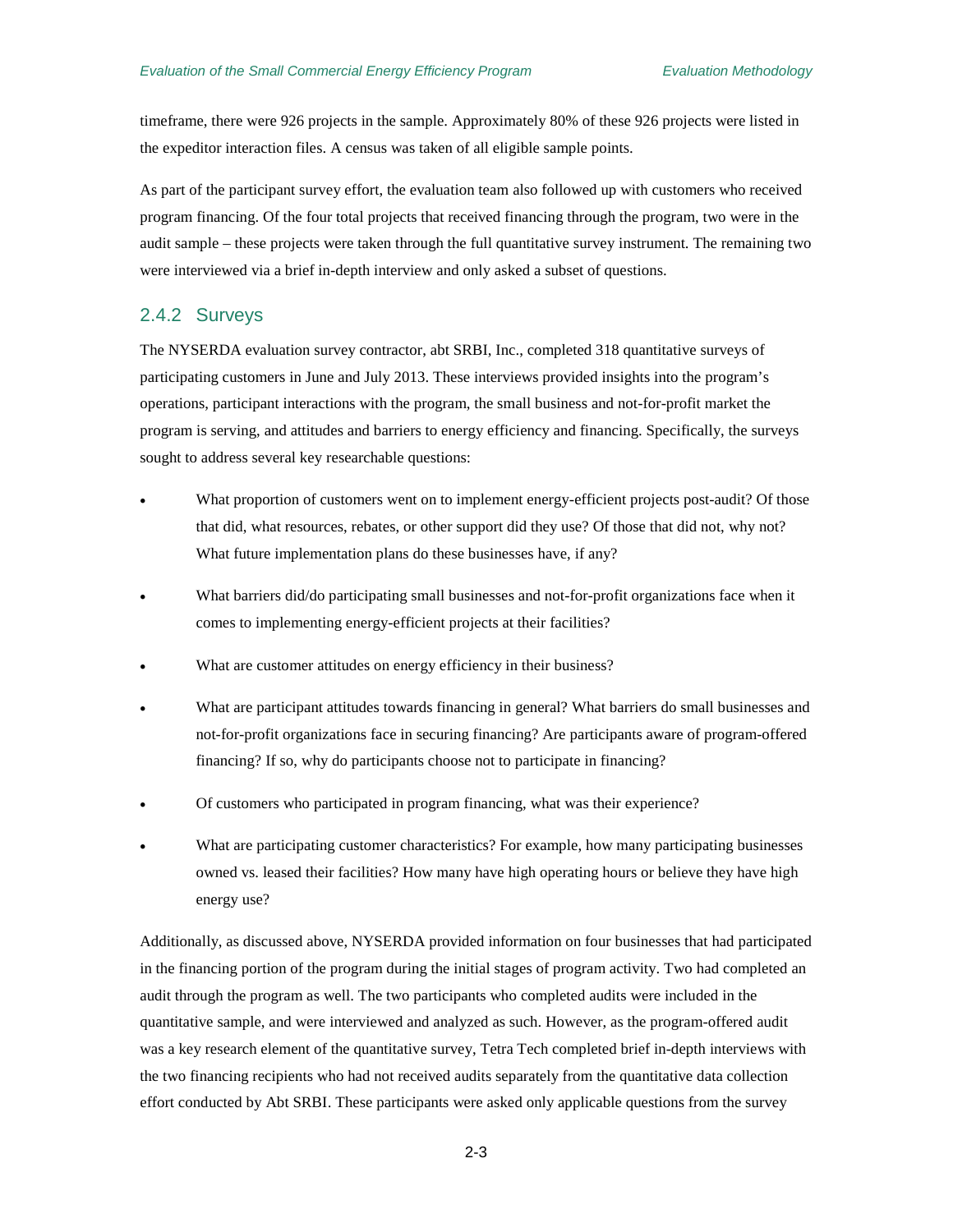and the information was included in the qualitative analysis of financing recipients (discussed below); however, these projects were not included in the analysis, weighting, or population totals of the quantitative survey, as they did not receive audits and were not asked a majority of survey questions.

#### <span id="page-21-0"></span>2.4.3 Weighting

While a census of all eligible projects within the sample timeframe was taken  $(N=926)$ , surveys were completed with a slightly higher proportion of not-for-profit organizations than small businesses. Therefore, the survey data was weighted to more accurately represent the proportion of small businesses to not-for-profit organizations in the population. [Table 2-1](#page-21-2) shows the breakdown of business type within the eligible population, the number of completed surveys, and the associated analysis weights.

#### <span id="page-21-2"></span>**Table 2-1. Weighting**

| <b>Business Type</b>             | <b>Population</b> | <b>Completed</b><br><b>Surveys</b> | Weight |
|----------------------------------|-------------------|------------------------------------|--------|
| <b>Small Businesses</b>          | 686               | 211                                | 3.251  |
| Not-for-profit organizations     | 238               | 106                                | 2.245  |
| Multiple, with both <sup>®</sup> |                   |                                    |        |
| Total                            | 926               | 318                                |        |

This respondent was identified as the contact for both a small business and not-for-profit. This case is included in the "Overall" category of all analysis but not included in tables separately

#### <span id="page-21-1"></span>2.4.4 Analysis

<span id="page-21-3"></span> $\overline{a}$ 

Unless otherwise noted, responses of "don't know," "not applicable," or "refused" were dropped from the participant analysis. Additionally, any statistically significant differences between groups are noted either within text, or signified in tables and graphs with an asterisk  $(*)$ .<sup>[4](#page-21-3)</sup> Where the number of responses for a particular question or within a particular comparison group is 30 respondents or less, only unweighted counts (not percentages) are reported; these small groups were also not included in any comparisons between groups.

<sup>&</sup>lt;sup>4</sup> The significance, or alpha, level for all comparisons within this report was set at .05, or at the 95% confidence level using a z-test.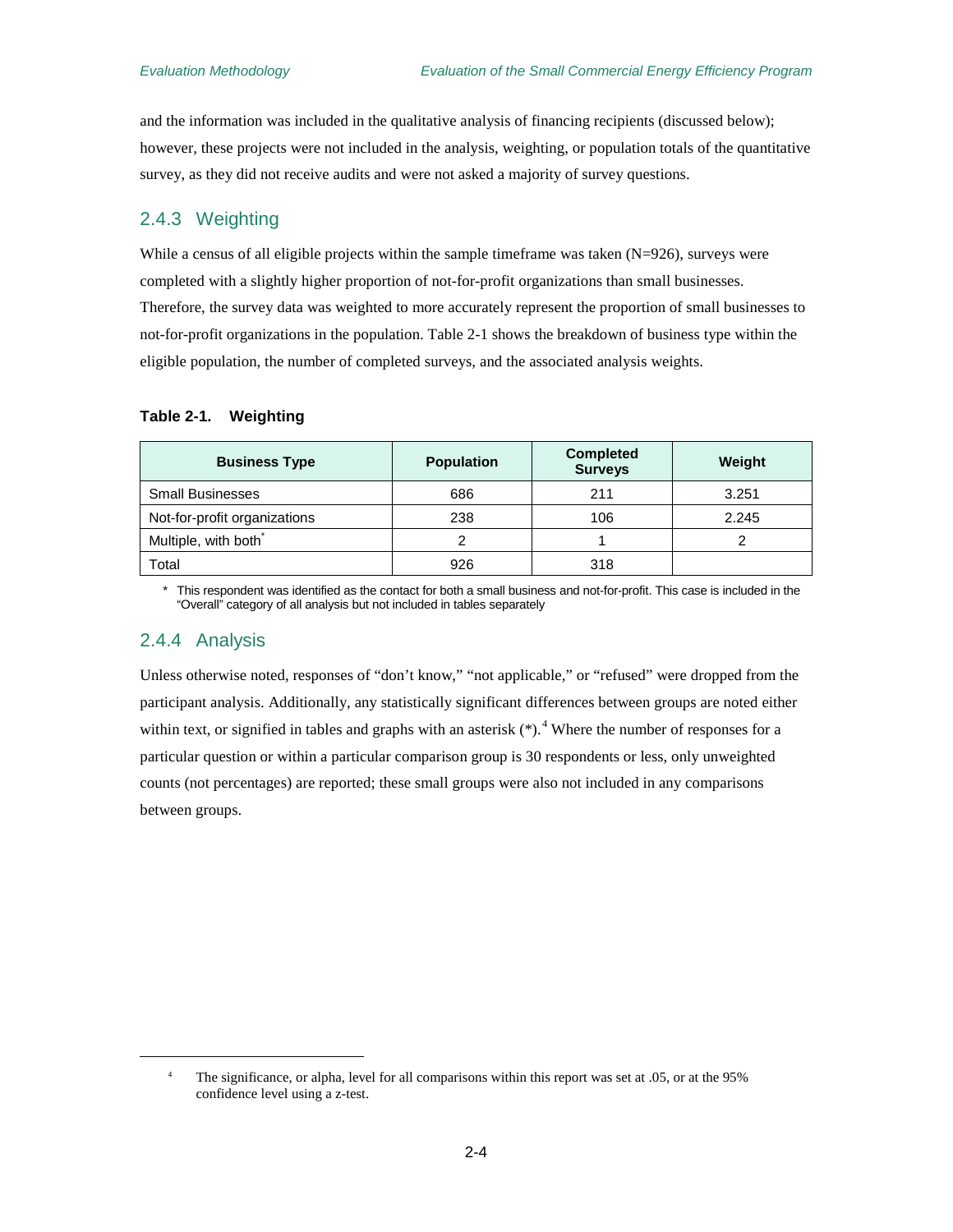## <span id="page-22-0"></span>3 Participating Lender Research

Below are the detailed findings resulting from the in-depth interviews conducted with five of the six participating financial lenders involved with the Small Commercial Energy Efficiency Financing program.

## <span id="page-22-1"></span>3.1 Lender Characteristics

Of the five lenders interviewed, four were not-for-profit community development financial institutions (CDFI), and one was a credit union. Several of the community development agencies offered other services, such as income-qualified weatherization or employment counseling in addition to loans and financial services. Most interviewees also offered residential loans. Four of the five lenders interviewed operated in upstate New York, while one operated downstate.

In general, interviewees reported strong ties to the community as being a driving factor in their day-to-day business practices. Interviewees also reported that their commercial loans tended to be focused on small businesses and/or not-for-profit businesses; only one reported that they worked with larger businesses. As one interviewee stated, any loan they offer needs to be "mission appropriate," or fit the community-service goals of their organization. This interviewee stated that their loans specifically tend to focus on women- or minority-owned businesses, those with low-to-moderate income, "green" projects, and some agricultural projects. Interviewees also generally reported that the small businesses and/or not-for-profits they have been able to serve over the past several years have grown.

Most interviewees were commercial loan officers within their organization. One interviewee did not work directly with small businesses or not-for-profits and instead managed the organization's energy-related programs. Except for this interviewee, interviewees reported experience working with small businesses and/or not-for profits for at least several years. Typical commercial loan amounts also varied by organization. Some reported offering loans up to half a million dollars for not-for-profits; others reported that their typical loan amounts for small businesses ranged from \$25,000 to \$50,000. Several lenders also reported offering business counseling or technical assistance to their customers in addition to loans and financing.

Most lenders reported that they do not work with other non-NYSERDA energy-efficiency programs. One interviewee noted that one of the communities in which they work has a board of public utilities that offers residential and business rebate programs – this lender was familiar with these programs. Another reported that their organization does offer weatherization and home improvement programs, of which energyefficiency is a component.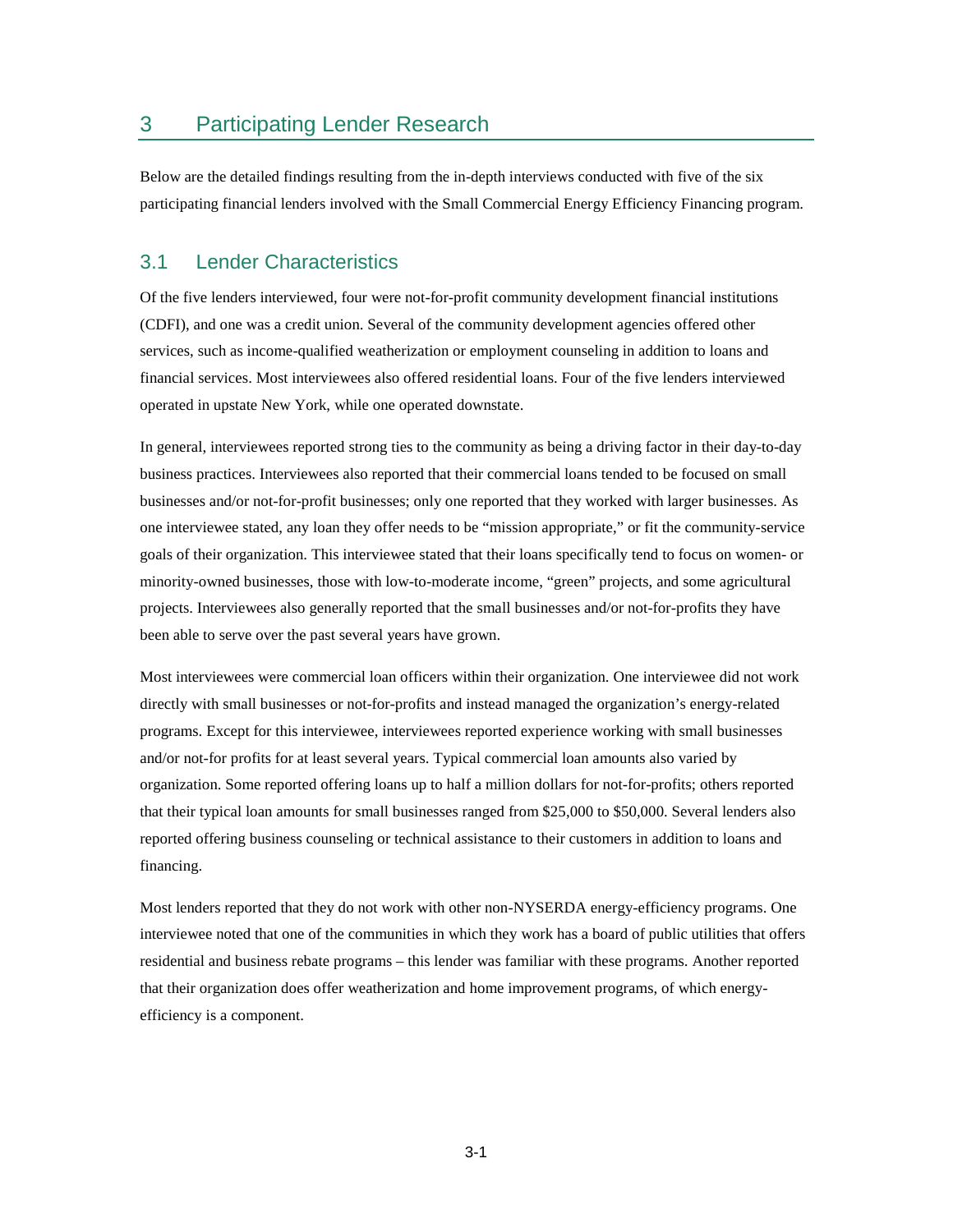## <span id="page-23-0"></span>3.2 Barriers to the Small Business and Not-For-Profit Market Accessing Loans

The lenders noted that many of their commercial customers are those that are not able to access financing through other, more traditional methods. One stated, *"Most of these small businesses are coming to us because 95% of them can't get loans through traditional means."* Several lenders noted that they often see poor credit scores of the business owner when reviewing applications. Additionally, one lender mentioned coming across other issues (i.e., delinquencies on utility payments) as challenges when reviewing whether a loan can be made to a small business. This lender noted that while their purpose is to serve "mission appropriate" projects, the loan needs to be economically feasible as well. He noted: *"If you have delinquencies all over the place – me adding a \$300 bill to your cash flow every month doesn't help anybody."*

Lenders identified three general barriers small businesses and not-for-profits face when seeking out financing: the split-incentive presented by the owner/renter relationship; funding uncertainties and limited cash flow; and limited financial knowledge or skills. Four interviewees worked directly with small businesses and not-for-profits, and were able to speak in detail about barriers they face; one did not work directly with customers and was only able to speak at a high level.

#### <span id="page-23-1"></span>3.2.1 Leasing and the Split-Incentive Barrier

The first and most frequently reported barrier is that many small businesses, and not-for-profits to a lesser extent, lease their facilities; all four of the interviewees that work directly with customers reported this as a barrier. This barrier is broadly known as the split-incentive barrier. Commercial tenants may have the motivation to install energy-efficient equipment, as they pay the utility bills, but likely need landlord permission to upgrade or retrofit the facility. Conversely, the landlord often does not pay the utility bill and therefore has limited motivation to invest in energy-efficient technology.

Not only is the split-incentive barrier a challenge, but leasing also adds a long-term planning challenge for tenants when considering improvements to their facilities. Capital improvements and energy-efficient upgrades are inherently long-term investments. Small businesses and not-for-profits, especially those that are newly established, may not know how long they will be in the same facility and may be unwilling to make a long-term commitment to building improvements. One interviewee summarized, *"Depending on how long my lease is, if you were my landlord, I don't see the need to put \$50,000 into your building unless there is something in it for me."*

One lender noted that their experience working with landlords on the residential side was that landlords were often not interested in improving the facility unless it was free. This interviewee noted that their success in working with landlords has been finding those with plans already in place to renovate their facility and working with them to include energy-efficient solutions in that renovation.

3-2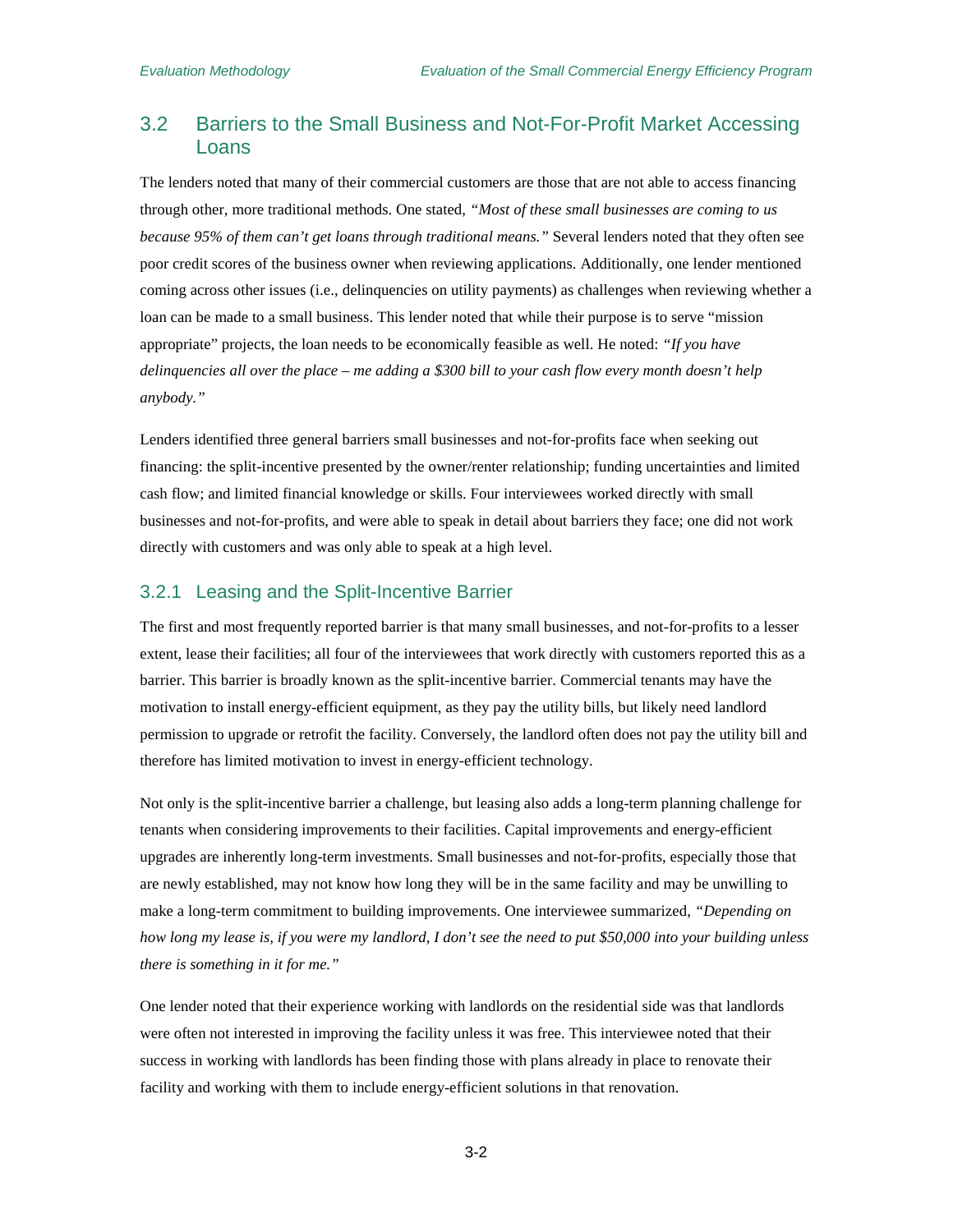### <span id="page-24-0"></span>3.2.2 Funding Uncertainties

Another barrier reported by lenders for small businesses and not-for-profits is funding uncertainties, which affects both market segments in slightly different ways. For small businesses, especially those which are very-small, their financial statements may not reflect the necessary net revenue to secure a loan. One interviewee said: *"With small businesses, when they first start it's challenging because they're not showing enough income. We're cash flow lenders. We need the business to support the debt."*

Another interviewee noted: *"The small businesses that are trying to enter the market or expand don't have access to the same credit that they might have had in 2006 when the banks gave out a lot of loans. The people that are more credit worthy don't want loans, and the people who need the loans aren't getting them.*" Additionally, one lender reported that small businesses can be more susceptible to swings in the economy: *"They have a great year this year, but next year it's a big down cycle in their financials."*

Not-for-profits also face funding uncertainties, related to their funding sources. Many not-for-profits rely on grants or charitable donations to operate. These are often renewed or re-secured year to year. One lender noted, *"Just because you've gotten a grant for \$50,000 for the last five years, how do I know you're going to get it for the sixth?"*

#### <span id="page-24-1"></span>3.2.3 Financial Knowledge

Finally, one lender reported that many small businesses face a financial knowledge barrier that may impede them from accessing loans. Especially for very-small organizations (i.e., under 10 employees), one individual, often the business owner, may be playing many roles within the business. This interviewee stated, *"The best chef is not always the best manager…. You're managing inventory, books, employees, utilities, payroll… It's a new experience for a lot of folks. A lot of folks need an education in that regard."*  This interviewee also reported that a barrier for not-for-profits securing financing lies in the sophistication of their bookkeeping, such as whether they are able to put together an appropriate balance sheet or cashflow projection. Another interviewee noted that unless a business has staff that focus solely on the bookkeeping of the business, the owner is often very busy and *"wearing many hats."* This lender reported this adds to the challenge, as it may take that business owner a long time to return paperwork or needed information to process the loan.

## <span id="page-24-2"></span>3.3 Lender Experiences with NYSERDA's Small Commercial Energy Efficiency Financing Program

As expected, most lenders reported limited interactions relating to the program. Most lenders had not yet completed a loan through the program, although several reported receiving applications or having some promising projects in their pipeline. Generally, these lenders reported having some type of existing relationship with NYSERDA prior to becoming involved with the Small Commercial Energy Efficiency Financing program.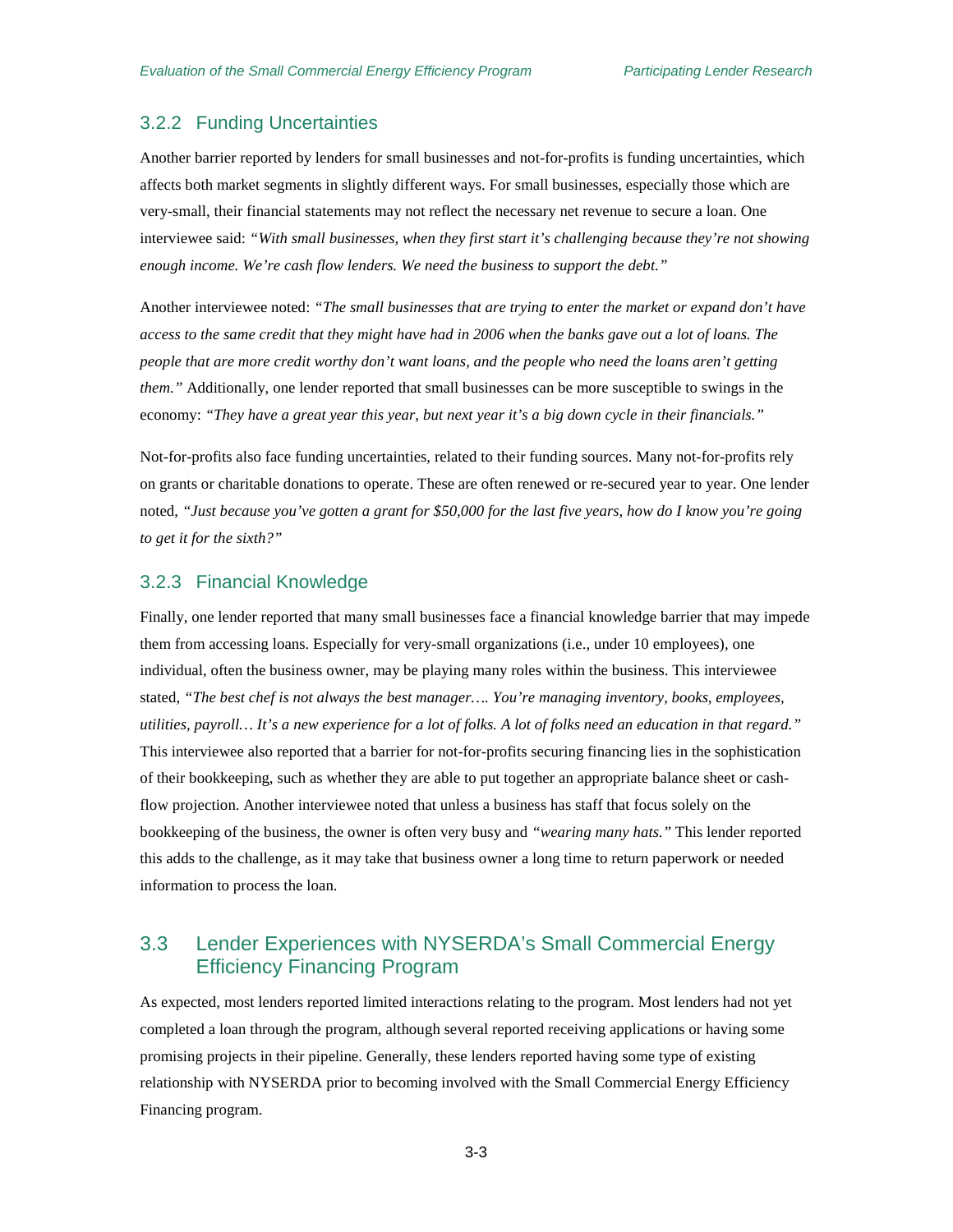#### <span id="page-25-0"></span>3.3.1 Administrative Requirements of the Program

When asked if the program itself created any barriers for customers to participate, reactions were mixed. Several mentioned the lower interest rates as an attractive part of the loan for small businesses and not-forprofits. However, one interviewee felt the process was long and the paperwork could be tedious for a small business owner. He noted, *"Getting a business owner to do half of that for us on a regular commercial loan is challenging. Once you start adding layers of others involved and audits and stuff like that, it's really hard for them to do because of the time commitment."* This interviewee also noted that the process sometimes doesn't align with the immediate needs of the customer: *"If they need a furnace or something – they need it in the next week or two. It could be four or five weeks before we get this thing approved."*  Another interviewee did not think the structure of the program would deter potential participants, but he noted *"it's still a loan."* He felt that when small businesses are struggling to manage their expenses, *"they have to do the math… It's a wonderful incentive, but debt is debt. So it's better debt, but it's still debt."*

#### <span id="page-25-1"></span>3.3.2 Benefits of and Satisfaction with the Program

In general, most lenders expressed a desire to become more active in the program. One reported continuing conversations with NYSERDA program staff to discuss ways to move forward with the program. When asked what the benefits were to participating in the program for their organization, several lenders mentioned the lower interest rates that make it more economically feasible for the borrower. One interviewee summarized the benefits he saw, stating: *"It's mission appropriate, it's green, it's energy efficient, [there's] job creation for the work that's being done."*

Lenders reported positive interactions with NYSERDA in general. Several mentioned their satisfaction with program staff, stating that program staff have been very communicative, responsive, and provided enough information on the program. When asked about different program requirements, such as the on-bill financing and participation loan requirements, interviewees seemed familiar with the details of each, or comfortable discussing them.

### <span id="page-25-2"></span>3.3.3 Participation Loan Product vs. On-Bill Recovery Loan Product

When asked about whether they would be more likely to offer the participation loan product or an on-bill recovery loan, two lenders noted they would be more likely to lean towards the participation loan as it offered more financial incentive for their organization. However, both also stated that they would still offer the on-bill recovery loan to customers. One of these lenders said the on-bill recovery loan would be great for customers, noting: *"The ability to lower their utility bill or build it into their utility bill, why wouldn't they do that?"* Another lender felt that they would be equally likely to offer the on-bill or participation loans, as both were good options for customers.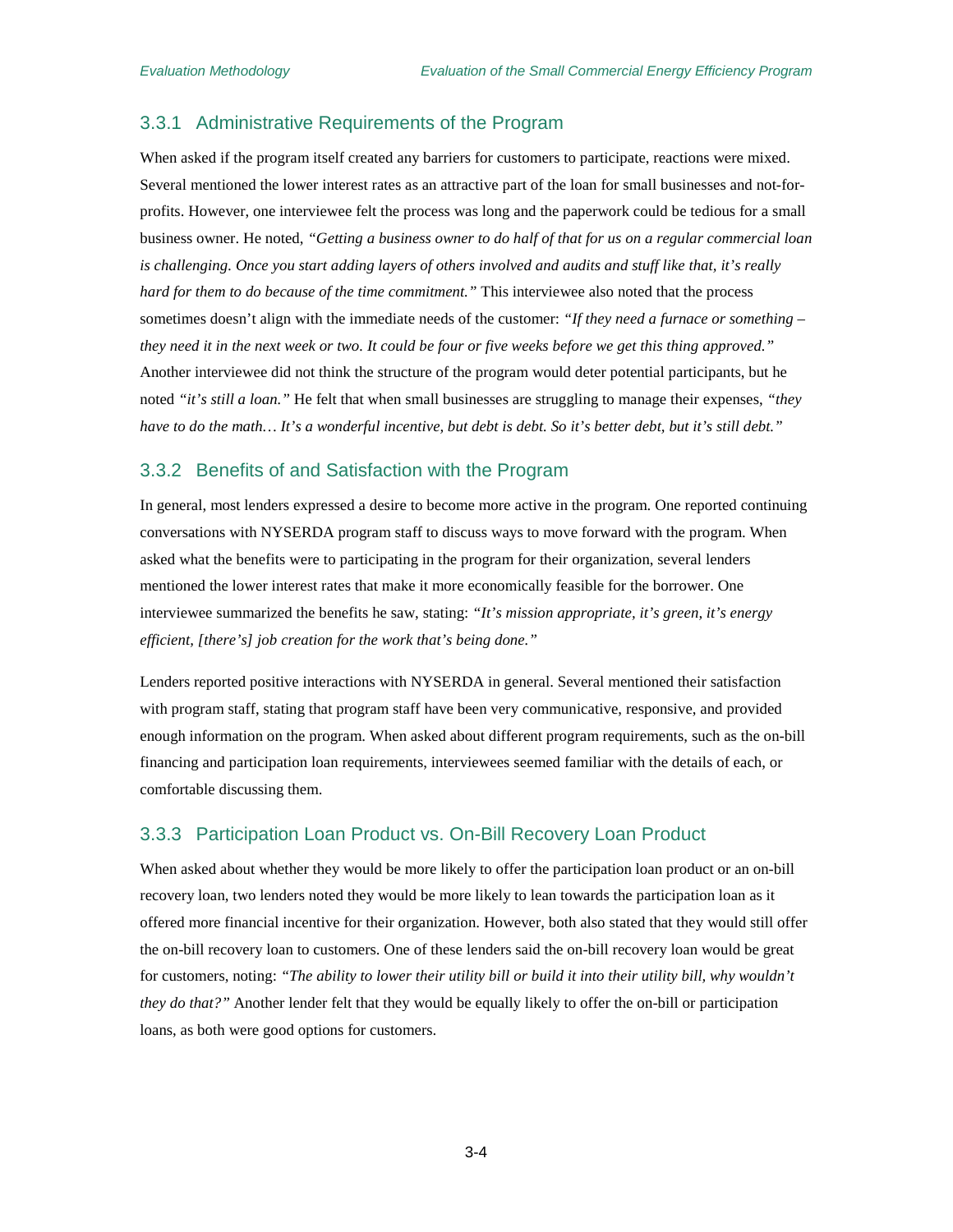#### <span id="page-26-0"></span>3.3.4 Increasing Lender Participation

Several interviewees noted that CDFIs and credit unions were the right lenders to be offering the program. One said, *"Since we are mission driven and nonprofit, it is easier for us to justify doing. Why would a bank even do it? NYSERDA needs to look at alternatives like us and credit unions."* Another interviewee agreed that there would be little motivation for a bank to participate: *"A \$300 origination fee is not that big of a deal to a large bank if the company is going to go with an on-bill financing."* Interviewees in general expressed interest in becoming more involved with the program in the future. Most reported that NYSERDA relies on the underwriting process of the lender, so there is not much more additional work involved on the front-end of the loan for the lender than normal. However, two lenders noted that they felt the administrative burdens of the program could become problematic should their participation increase. One said: *"I could see doing 7-8 in a year, maybe one every other month. Just based on amount of time and resources I would commit my department to doing. Because this is not something that we are making money or grants off of."*

Another stated that the small overall size of the loans offered through the program (less than \$50,000) meant that lender staff would have to spend more time managing each account on the back-end. This lender noted that this became especially burdensome when the loan was a joint loan with another entity. He stated: *"The other challenge – possibly a deterrent – because these loans are a joint loan, as this becomes more popular and we do more loans, I can see that being a bit of a challenge for lenders to manage that (re)payment process. It's really a participation loan with NYSERDA. As we take the leads on them, if you have a handful it's pretty easy to manage each month, but you kick that up to 100-200… As time goes on, could be something we need to think about, to mitigate that a little bit. I could see lenders saying 'I need to cap this because I don't have the staff to facilitate this transaction.'"* He stated that larger joint loans are easier to manage: "*If you have a 20 million dollar deal, you're happy to do that because you have a 10 million dollar loan, but 100 ten-thousand dollar loans, and it takes a staff member how long to do it? Eventually someone is going to say to me – what are you doing?"* 

## <span id="page-26-1"></span>3.4 Increasing Customer Participation in the Program

Only one interviewee reported successfully completing a loan through the program. One interviewee felt that increasing their participation in the program was a matter of getting *"something under our belt."* This interviewee felt that once they had completed a few loans, they would be much more comfortable with the process. He noted, *"Like anything else, once lenders do one or two of these they get comfortable and understand fundamentals – we'll do more."* Lenders brought up several points when discussing how to include more customers in the program, including additional needs or support from NYSERDA.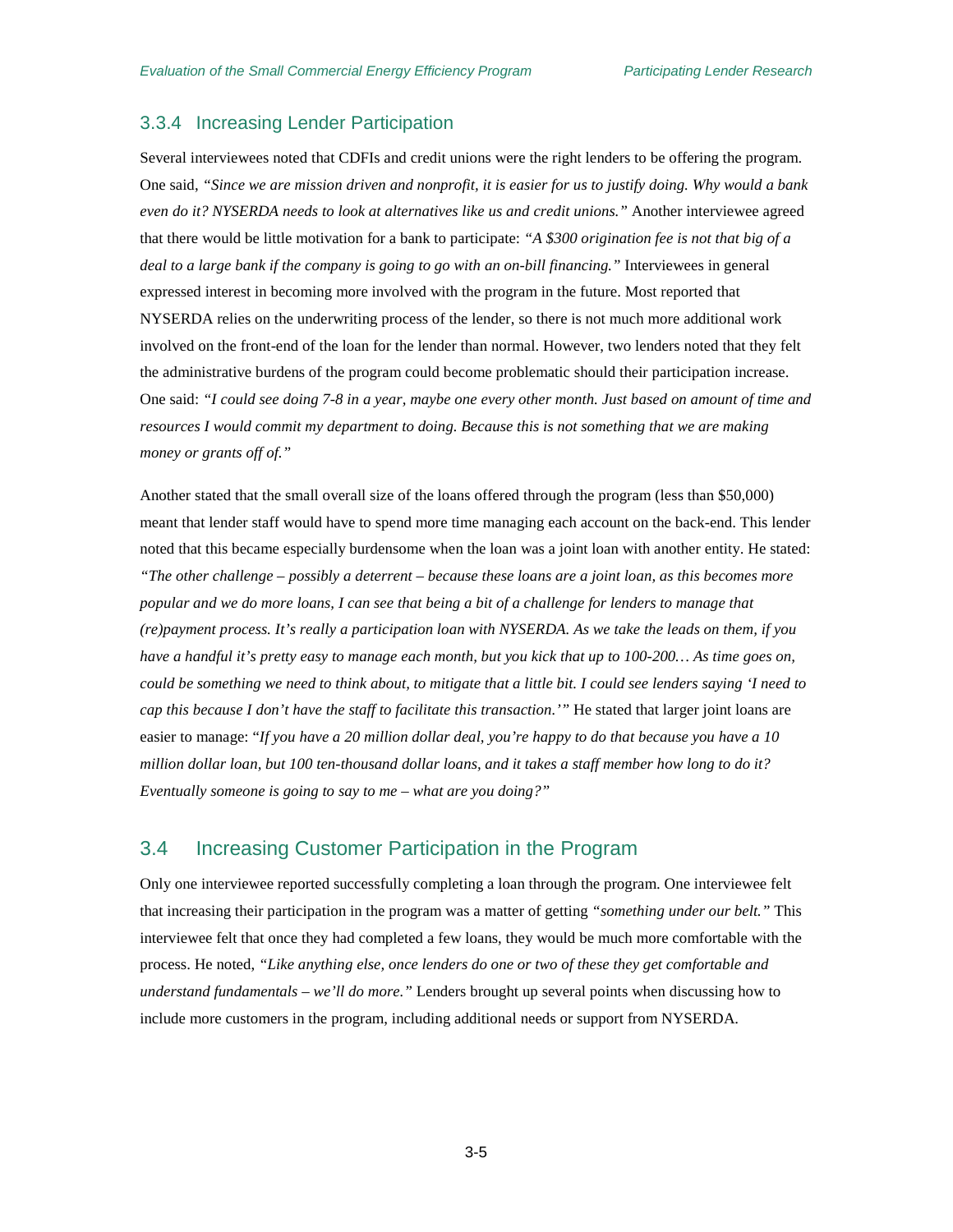#### <span id="page-27-0"></span>3.4.1 Discussing Energy Efficiency with Customers

Responses from interviewees were mixed when discussing motivations for small businesses and not-forprofits to install energy-efficient equipment. In addition, several lenders noted that they wanted or needed additional support in discussing the benefits of energy efficiency with their customers. One interviewee stated that they felt there was interest in the market, but small business customers always need to weigh the financial pros and cons of energy efficiency equipment. He said, "*I think they think about it for sure, and then it's back to the math. I want to replace this water heater, but how much does it cost – if it costs me \$2,000 to save me \$50 a month, how many months before I get my money back?"* Notably, another interviewee indicated that this discussion of the pros and cons is important, and they, as a lender, have struggled to understand how to discuss energy efficiency with their customers. He said: *"I have to be perfectly honest with you, lenders haven't wrapped our arms around lending for energy efficiency. We haven't, I guess, quantified the certainly reduced expense and cost overall for these energy-efficient improvements. That's why we partner with NYSERDA."* Another noted that real-life examples of the benefits of energy efficiency, such as the payback period, would be helpful to receive from NYSERDA. This lender felt that this information, discussed in relation with the length of the loan, would be a good way to have these conversations with customers.

#### <span id="page-27-1"></span>3.4.2 Increasing In-Person Marketing Efforts

Lenders in general did not report robust marketing of the program from their end. Most noted that they discuss it with customers, but none reported any marketing outside of a general discussion. One felt that their organization could do a better job marketing the program and making sure to discuss it with all potential participants: *"We're out there talking to business owners all the time and we don't always think about it [the program]."* This lender did express a desire to increase their participation and noted they were planning to reach out to NYSERDA to discuss ways to do this.

When it comes to marketing, most lenders saw opportunities to increase or expand marketing efforts. One expressed a desire for joint marketing between NYSERDA and their organization. Several interviewees mentioned chambers of commerce as a valuable resource to reach small businesses. One suggested channels other than NYSERDA and lenders to reach customers: *"Unless you go to NYSERDA's website or are thinking about it, they're not going to know this [the program] is out there. Instead of lenders and NYSERDA, think about other resources business owners use and use them to market this."*

Similarly, another interviewee felt that their local chamber of commerce was active and would be a good resource to market the program. However, this lender cautioned against setting up "energy efficiency only" events to reach small businesses. He noted that those events tend to attract mostly people in the energy industry and fewer small businesses. Other broader events that appeal to many different issues important to small businesses and not-for-profits could be more fruitful: *"You have to get them when energy isn't the main focus to hit people that aren't really aware of energy things."* Another interviewee stated that they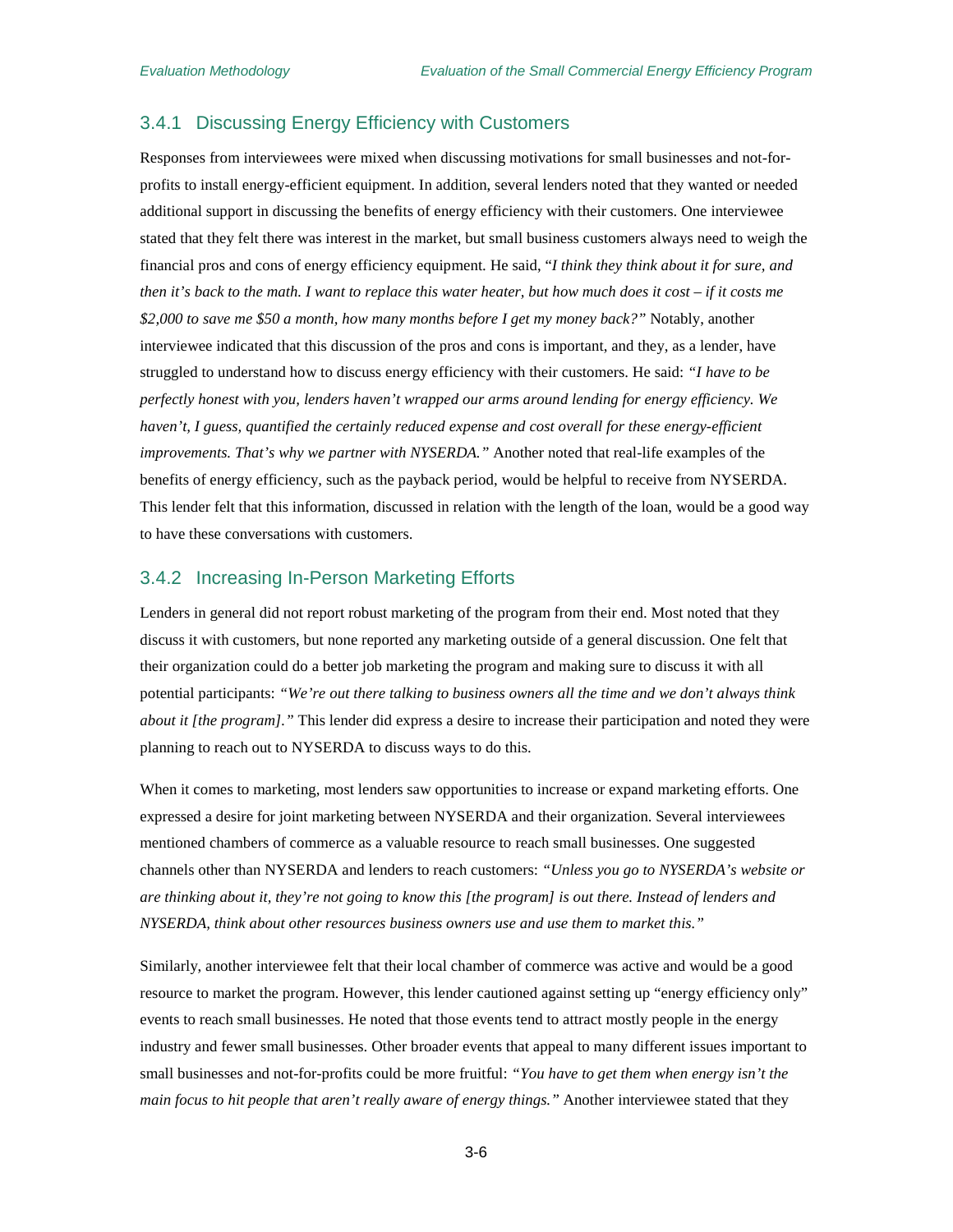felt business outreach events were the best way to reach customers, along with face-to-face interactions, and that these interactions need to include real-life examples of energy projects and the savings that could be achieved.

#### <span id="page-28-0"></span>3.4.3 Focusing on Small-mid Organizations and Younger Business Owners

One interviewee reported that business owners with more than ten employees (small-mid organizations) are more likely to own their own building, lessening the effect of the split-incentive barrier on larger small businesses. This interviewee also reported that small-mid organizations also have more options to secure financing, as they have larger deposit accounts and more years of solvency and revenue. Another agreed, speaking specifically about small businesses implementing energy efficiency through the program: *"My personal opinion, I think there is interest, but I don't know if it is financially feasible. Larger projects make sense because they have a lot of usage and those returns are greater."*

Another interviewee noted that they have one project in their pipeline that is promising; this customer is an architectural engineer and has a personal interest in energy efficiency. This customer is planning to purchase a piece of commercial real estate and retrofit the building to the highest efficiency level possible. The lender noted that he felt this green, efficient attitude could be generational – he stated that older generations may be more cautious in investing in energy efficiency. However, he said that: *"… young generations are looking at ways to do this. I think it's the future, but we need to figure out how we get behind it and support it."*

#### <span id="page-28-1"></span>3.4.4 Reducing Confusion in the Market

Finally, one interviewee noted that he felt there was considerable confusion in the market when it comes to energy efficiency in New York, in terms of the sheer amount of information customers receive on energy and energy efficiency from the broader market. He said, *"You hear customers say that there are too many players; they don't know who to work with.*" This interviewee felt that the audit process of the program left customers on their own and there should be more coordination amongst all contractors and program providers in New York, which should then be communicated to customers to alleviate confusion of who to go to after the audit. Program staff is currently redesigning the program so that both audit and implementation support services will be offered through one regional contractor in order to provide more streamlined services and guidance to customers.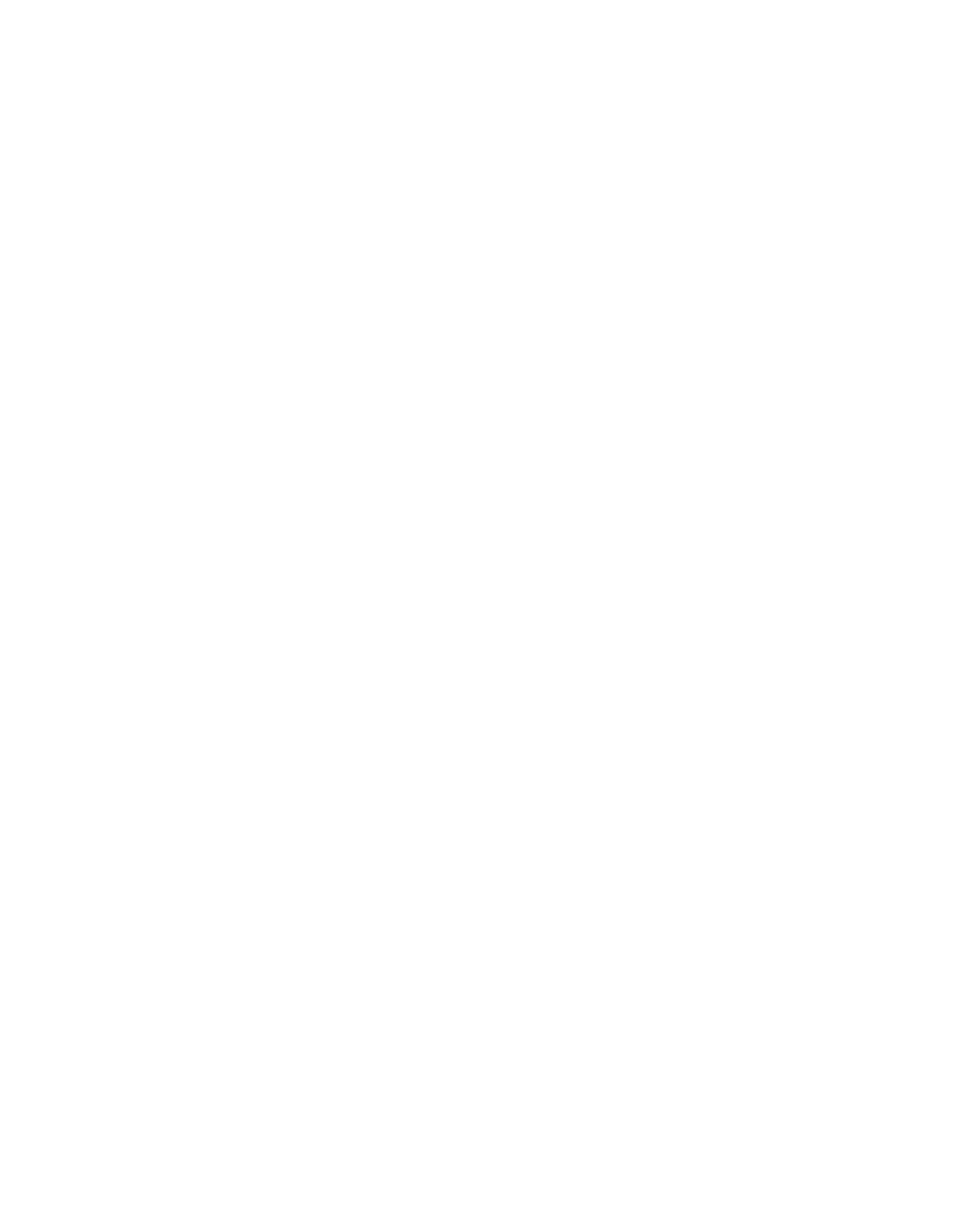## <span id="page-30-0"></span>4 Expeditor and Auditor Research

This chapter summarizes the key findings from the expeditor and auditor interviews by the following topic areas: interaction with NYSERDA; marketing and outreach; auditor and expeditor services provided; barriers to installation and customer participation in loan programs; and program influence on customers' decisions. Findings from discussions with program staff is also incorporated where pertinent.

Four audit firms, organized by region, are contracted with NYSERDA to provide services under the Small Commercial Energy Efficiency program. These auditor firms have been contracted with NYSERDA to provide services to New York customers through this program for over a decade.

In addition, in 2012 and 2013 the program piloted implementation support services through three firms, also organized by region, who served as program "expeditors." These expeditors help encourage audit recipients to implement energy-efficient projects.

Neither the expeditors nor the audit firms indicated any specific performance or contractual goals with NYSERDA. They both mentioned that they attempt to reach and serve as many customers as possible.

### <span id="page-30-1"></span>4.1 Marketing and Outreach

The interviews with audit firms assessed, from their perspective, how customers are engaged in the program and if they had thoughts on how to best reach the target market. NYSERDA does not mass market this program, although they do develop case studies and fact sheets related to the program. According to program staff interviews, mass marketing is not necessary to get customers into the program. The combination of the free audit and customers' networking/word of mouth engages sufficient participation into the audit process. Program staff is more concerned with how to encourage customers to make the recommended improvements through NYSERDA programs than eliciting participation in the free audit.

Audit firms provide limited outreach to customers; in fact, outreach is not a required service within their current contract. Targeted outreach, however, will be included in the new contracts with regional audit and implementation support contractors. It is their impression that customers are primarily hearing about the program through word-of-mouth or NYSERDA. Still, all audit firms reported doing some limited outreach outside of their contractual purview. For example, auditors may share information about this program through their participation in local events and trade shows. Per discussions with NYSERDA program staff, NYSERDA plans to include limited outreach to auditors' scope of work in the next contract process.

NYSERDA's website is another source of information for customers. Auditors identified the website as a potential area for improvement, stating that it was difficult to navigate and find program information. Since the interviews, NYSERDA published their revamped website, which may help with the navigation issues referenced by the audit firms.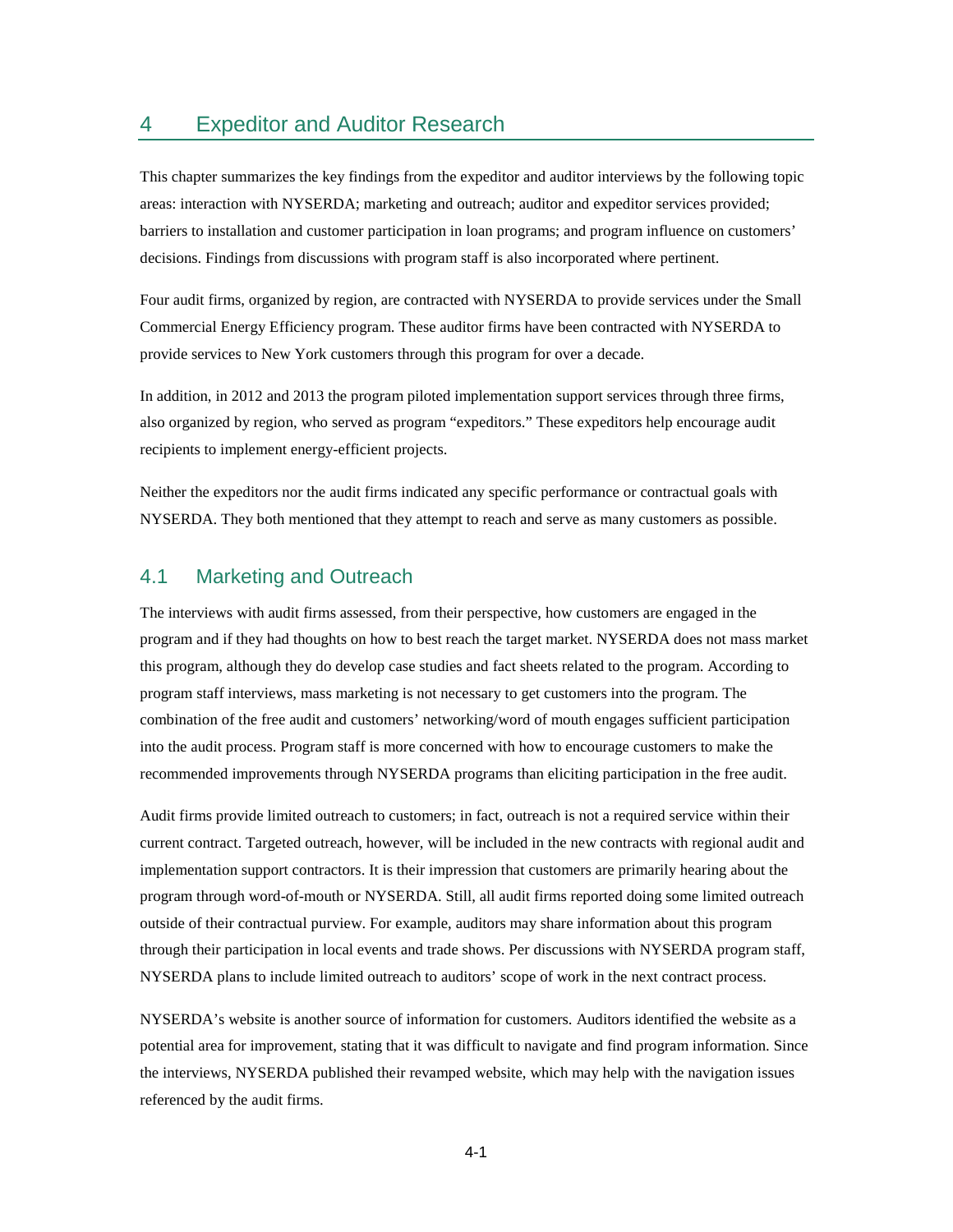Finally, NYSERDA's call center provides indirect outreach. Customers call into NYSERDA inquiring about the program or, if identified as a small business customer, may be referred to the program by the call center. The call center was another area identified for improvement by audit firms. They noted instances where customers were confused by information provided by the NYSERDA representative, or where the customer had difficulty reaching the right person to start the enrollment process. This is another area NYSERDA is looking into and addressing.

## <span id="page-31-0"></span>4.2 Role of Expeditors and Auditors in the Small Commercial Energy Efficiency Program

The Small Commercial Energy Efficiency Program takes a multipronged approach to serving these small commercial and non-to-for-profit customers. Once fully enrolled in the program, customers receive a walkthrough audit from one of four regional audit firms. As discussed further in this section, the customer receives verbal recommendations throughout the audit, as well as a written report documenting energy efficiency improvement opportunities and financial implications of making those improvements.

The expeditor's role within the pilot initiative that took place in 2012 and 2013 was to work with customers post-audit. The expeditor is responsible for following up with customers and working with them throughout the decision-making and eventual installation and application process. One expeditor felt their role was truly "technical assistance," as customers need help deciding what measures to focus on, as well as interfacing with the contractor to make sure the right equipment was installed to get rebates or incentives.

Per program design, auditor firms and expeditors are clearly distinct roles and responsibilities, although in practice, audit firms may provide expeditor-type services. Since these audit firms are the first major point of contact for customers, it is not uncommon for customers to reach out to the auditors to request additional support and advice, sometimes years after the audit is complete. For example, customers may follow up with auditors to discuss technical issues related to recommendations and even request that auditors review contractor's bids to complete work. Several auditors also mentioned following up with customers after a period of time.

In the future, NYSERDA intends to combine the auditor and expeditor roles and responsibilities under one audit provider contract.

## <span id="page-31-1"></span>4.3 Audit and Expeditor Process

Customers enroll in the program by completing the Central Funding Application (CFA). Customers may receive support in completing the application by NYSERDA and/or the audit firms.

NYSERDA will provide the customers' contact and other pertinent information to the audit firm once the application is reviewed and approved. Audit firms will then reach out to the customers directly to introduce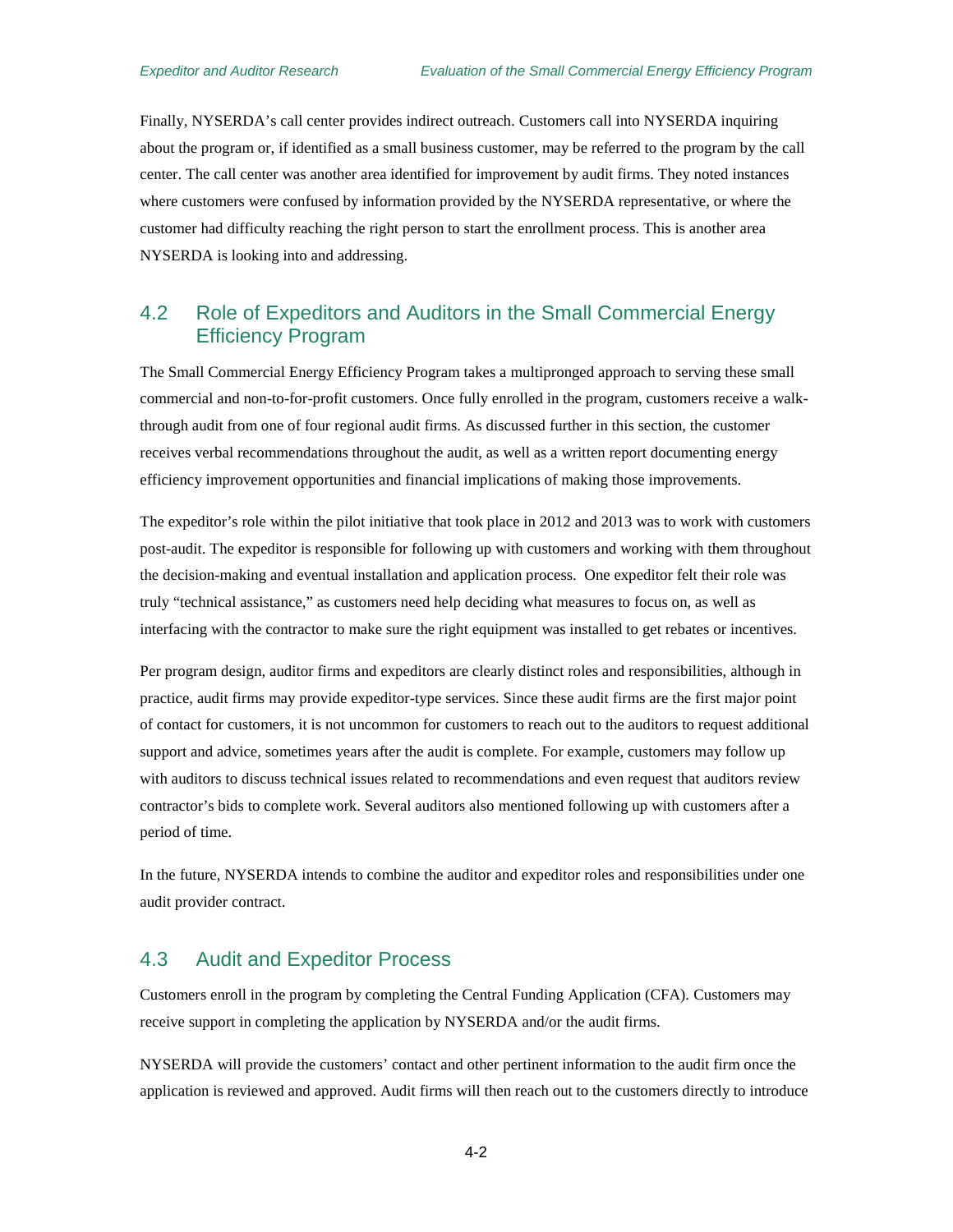themselves (if the customer has not had previous contact with the firm) and schedule the walk-through audit.

The initial walk-through audit lasts approximately two to three hours. In that time, auditors will assess the major mechanicals within the facility (such as lighting and HVAC systems). Customers typically accompany the auditor during the process, which provides the auditor with the opportunity to discuss what they are observing and potential opportunities for energy-efficient equipment and behavioral improvements.

The auditor uses the information collected through the walk-through audit, along with the customers' usage data, to develop the audit report. The format of the report varies slightly by audit firm, but generally includes an introduction and executive summary that documents, in easy-to-understand terms, the recommendations and financial implications of following the recommendations.

This section is followed by more detailed information on recommendations at the measure level. The detailed section further expands on the cost, annual savings, and return on investment. Auditors report most frequently recommending the following types of improvements: lighting, lighting controls, thermostats, weather stripping, domestic water heating, and HVAC systems including boilers and furnaces.

All audit firms said that they include in the report NYSERDA programs that offer incentives for the various measures. In the future, NYSERDA will be requiring auditors to not only document the recommended NYSERDA incentive programs, but also present the specific incentive value or range of incentives provided by NYSERDA as part of the return on investment calculation. The report also documents lending offerings available to customers through NYSERDA. Utility programs may be referenced during the walkthrough audit, but auditors only provide written documentation for NYSERDA's programs.

Although the type of information captured is relatively consistent, the primary means for delivering the information did vary by audit firm. Some firms said they typically present the results at an in-person visit, whereas another firm said that they mail the results to the customer and then initiate a follow-up telephone call to discuss the content and any questions.

Recognizing the variations in audit report communications, and that hands-on communications can be more influential for customers, NYSERDA will be requiring that auditors meet directly with customers to discuss the audit report and establish next steps. Audit firms will also be responsible for initiating follow-up meetings and offering support to customers as they implement projects.

Audit firms report that it takes from three to six weeks to complete the audit process (from walk-through audit to report presentation). They report that the timeline ranges primarily due to customer availability, although workload and other commitments may also affect timing. All audit firms said that customers respond favorably to the walk-through audit and report.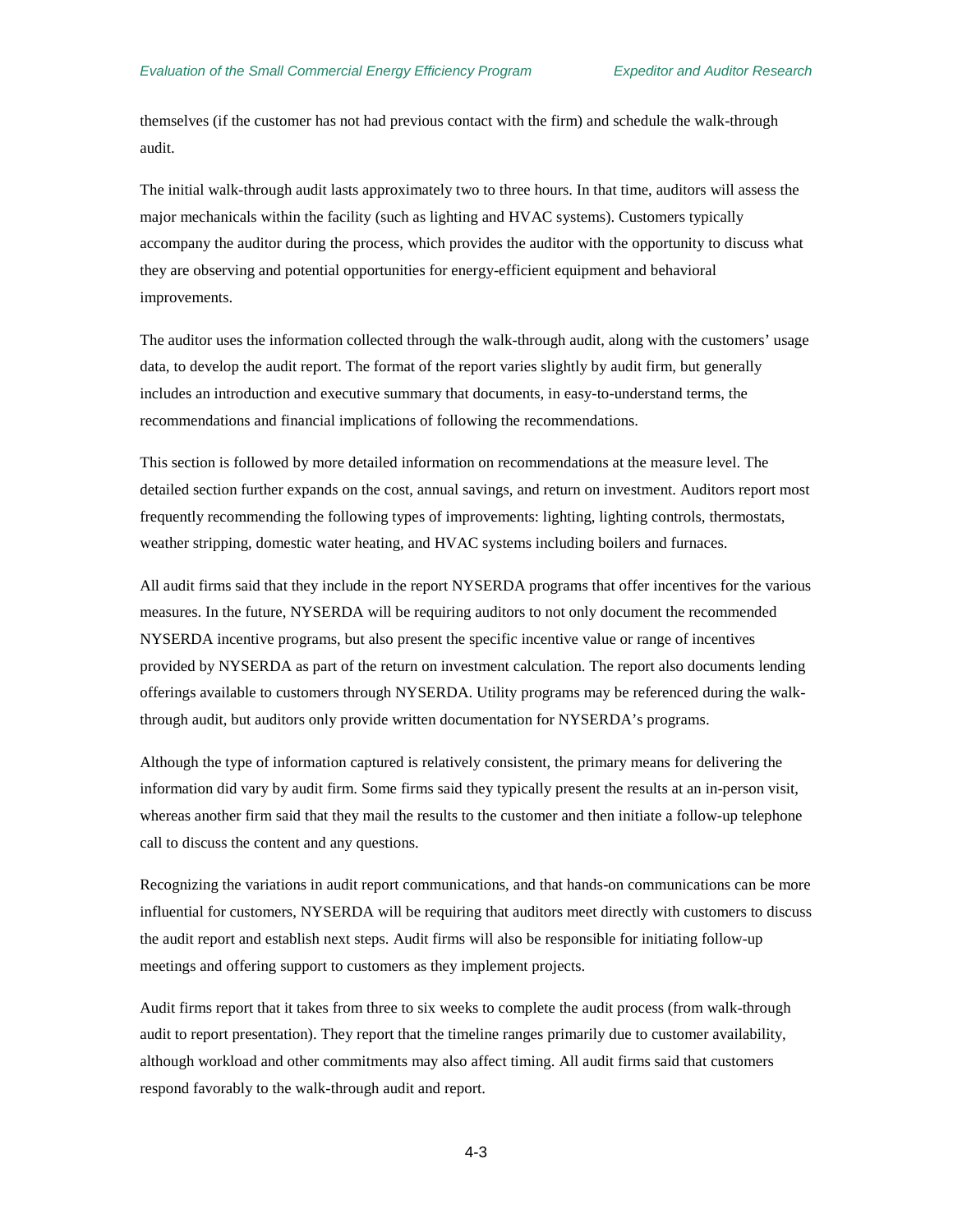As part of the pilot launched in February 2012, expeditors provided follow up with audit recipients to offer implementation support. One expeditor described being tasked with "*getting projects unstuck*." Expeditors reached out to customers who had received audits to determine if customers had any projects stemming from the audit that they were still considering implementing, and if they had any outstanding implementation support needs. Expeditors also reported discussing the financing component and rebates or incentives available for the potential projects. One expeditor reported that customers were sometimes confused on next steps to implementation, or had questions, and felt that this often stemmed from small businesses and not-for-profit employees being busy and time-strapped. Another expeditor reported that they often engaged in "*lots of back and forth*" with lenders and contractors to ensure that customers install the required equipment to receive rebates, incentives, or financing.

## <span id="page-33-0"></span>4.4 Barriers to Installation and Customer Participation in Loan Programs

#### <span id="page-33-1"></span>4.4.1 Barriers to Serving the Target Market

As described earlier, GJGNY rules dictate that the audit program serve organizations with ten or fewer employees. NYSERDA also requires that organizations that receive energy audits through the program fall below an energy demand ceiling of 100 kW or less. NYSERDA leveraged ARRA funding to offer the free audit services to organizations with over 10 employees who also met the energy use requirement of 100 kW or less.

Employee size is calculated as full-time equivalent employees. Temporary employees are excluded when determining business size.

The strict limitation in the GJGNY employee size requirement is an attempt to intentionally serve the most difficult to reach segments of the population – the very-small business customers. Utilities offer programs to small commercial customers, but no other program in New York specifically focuses on this very-small segment.

Although intentional, targeting this very-small market can be a challenge and a barrier to not only participation in Small Commercial Energy Efficiency, but also to adoption of recommended measures. Therefore, one of the key research questions of the auditor and expeditor interviews was whether they believed the program was targeting the right market, and whether there were segments of the population they believe are in need but not being served due to the requirement.

In general, auditors do not have any concerns about delivering the program under this requirement. Audit firms also did not think the loss of ARRA funding would negatively affect their activity, although two firms noted that it is often easier to reach out to and serve small-mid organizations, as very-small organizations may not have the capital to invest in energy-efficient improvements.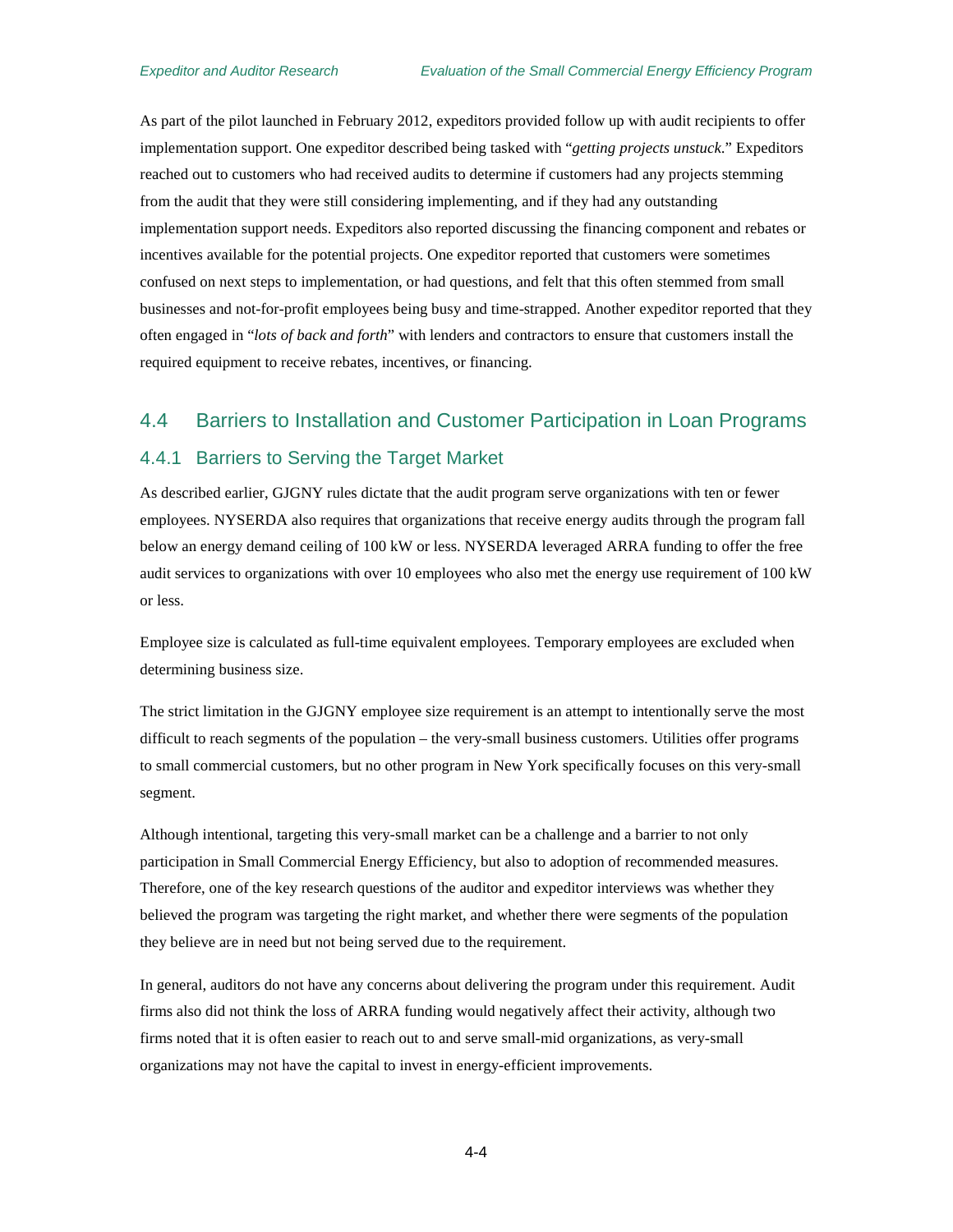One expeditor specifically noted that he didn't think the 10 employee size was optimal for program design and delivery. He noted that no other program that he has worked with imposes this requirement. Another expeditor noted that small-mid organizations may have a better infrastructure to allow them to approach energy efficiency; some very-small organizations may not even have the time to sit down and discuss energy efficiency at all because they are stretched so thin.

In addition, audit providers and expeditors raised other barriers around serving this market, some of which may be directly or indirectly related to the size requirement:

- **Difficulty serving non-owners.** Audit firms estimated that between 50% and 90% of program participants own their facilities, depending on the firm interviewed. Customer surveys verified this assertion, with about two-thirds of customers reporting that they own their facilities. This is not surprising, as engaging customers that do not own their facilities can be difficult. First, these leasing customers face a split incentive barrier that is a traditional barrier for this market. Because customers typically pay for utilities, building owners are not invested in upgrading to higher efficiency equipment. Additionally, customers that lease their facilities may be more transient and less invested in the building, thereby decreasing their interest in upgrading to higher efficiency equipment. Due to these issues, several audit firms mentioned that they specifically target only building owners in the situations when they do any limited outreach.
- **Lack of internal staff resources and knowledge to implement projects.** These small business customers have very limited staff and resources. Owners and other decision-makers wear multiple hats and are pressed for other demands. Both auditors and expeditors mentioned this as a barrier to engaging these customers, although one auditor in particular mentioned this as a more of a barrier to the very-small (10 and fewer employees) than the small-mid customers.

#### <span id="page-34-0"></span>4.4.2 Barriers to Implementing Projects

Reaching and providing audit services to small business and not-for-profit customers is only one key metric. A related, and perhaps more critical, program objective is to encourage these customers to implement energy efficiency improvements, taking advantage of funding provided through NYSERDA programs. Barriers to implementation include:

**Planning timeline.** Unlike larger commercial customers, who have the internal knowledge and resources to plan for capital improvements, auditors and expeditors believe smaller commercial customers are less likely to plan for these improvements. Instead, they generally replace only when necessary and repair whenever feasible due to lack of capital. Therefore, the timeline for making capital improvements is generally less defined than for other larger customers.

As the expeditor pilot was started midway through program delivery, expeditors found that it could be challenging to continue to reach out to customers whose audits were completed over a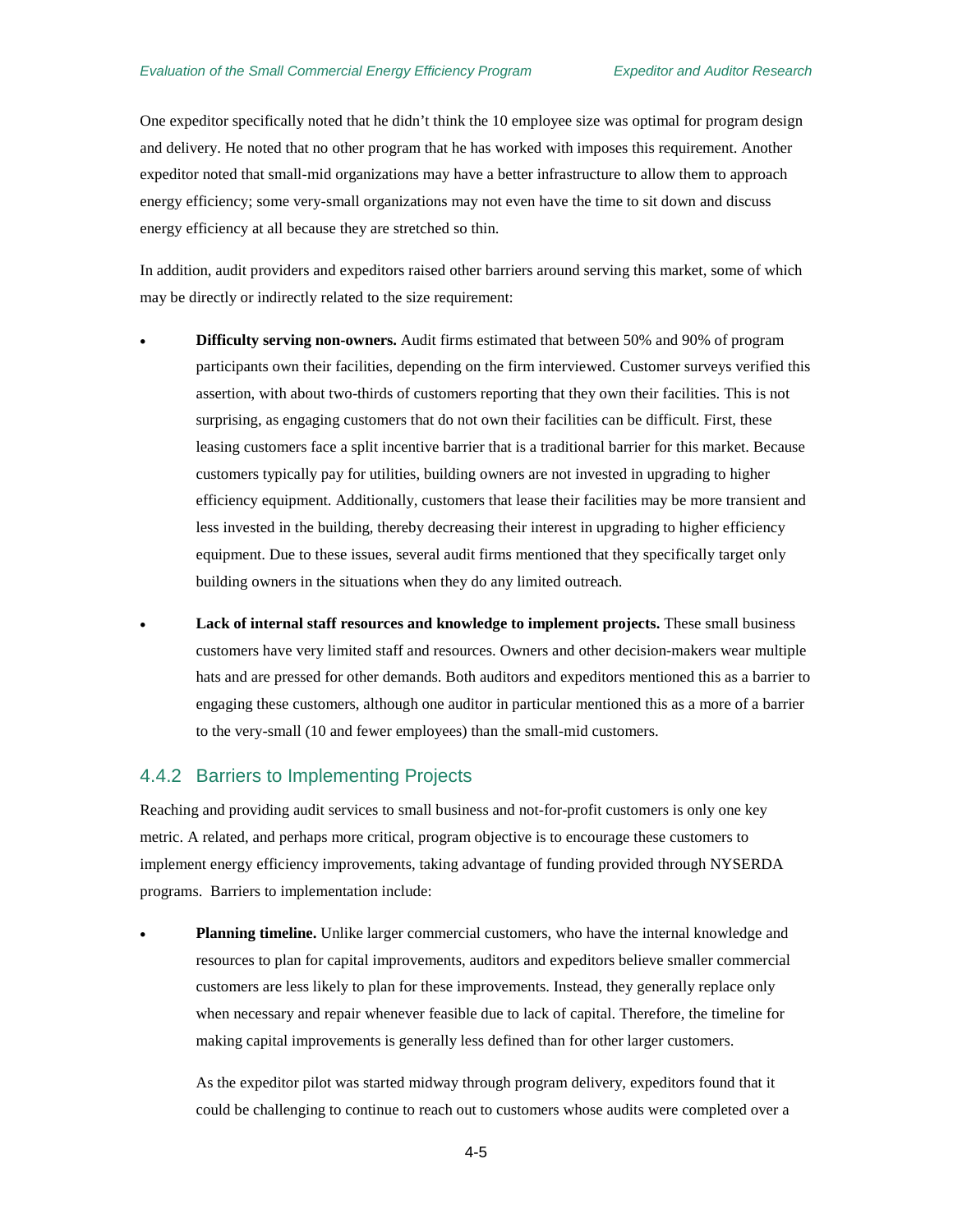year previously. Sometimes, customers had already implemented some or all of the improvements on their own; sometimes not. This length of time between the report and follow-up, along with the potential for staff turn-over, created a need to re-educate the customers.

Conversely, audit firms mentioned that customers may contact them one or multiple years after an audit is complete. The audit firms reported working with the customer and addressing their followup questions at that time. The continuity of the audit firms engaged in the program have helped to facilitate the process when customers reach out to them after a longer period of time.

- **Limited funding for capital improvements.** Audit firms and expeditors also described the limited funding as a barrier for customers to implement projects. This is particularly true for larger, and typically non-lighting, investments. Audit firms mentioned that a way to improve the implementation rate for these customers is to increase the incentive to cover a greater percentage of the project costs. They referenced the utility programs' offering up to 70% of project costs to this market, primarily for lighting improvements.
	- **Lack of time or resources to apply to programs.** There is evidence that some customers are making improvements post-audit and may not be going through any rebate program. As presented later in this report, about 60% of participants surveyed said that they installed at least one recommended measure post-audit. Of those, only about 40% of customers received a rebate or program incentive. One possible reason for not applying for a rebate or incentive is the perception that the process would be too laborious or difficult for the amount of money they would receive back through NYSERDA's program. One expeditor specifically commented on this point and said that some customers reported that because of the size of projects, it wouldn't make sense to apply for program rebates/incentives, or it was "*too much trouble*." To address this issue, NYSERDA program staff noted that they will be emphasizing the need for audit firms to work closely with customers to help them complete rebate or incentive application forms in the future.

#### <span id="page-35-0"></span>4.4.3 Barriers to Financing

At the time of this study, few small business or not-for-profit customers took advantage of NYSERDA's loan programs to help fund energy efficiency investments. Therefore, one key research issue to be addressed in the auditor and expeditor interviews was their perception of customer interest in loan offerings and reasons behind the high rate of nonparticipation.

Audit firms reported that they provide information to all customers about the NYSERDA loan offerings. They do not present specific information; rather, they simply reference the loan programs on the audit report. When probed for why more specific details are not presented, audit firms mentioned that they do not feel they have sufficient documentation or information to provide to customers on participating lenders and their processes. Follow-up interviews with NYSERDA program staff indicate that trainings and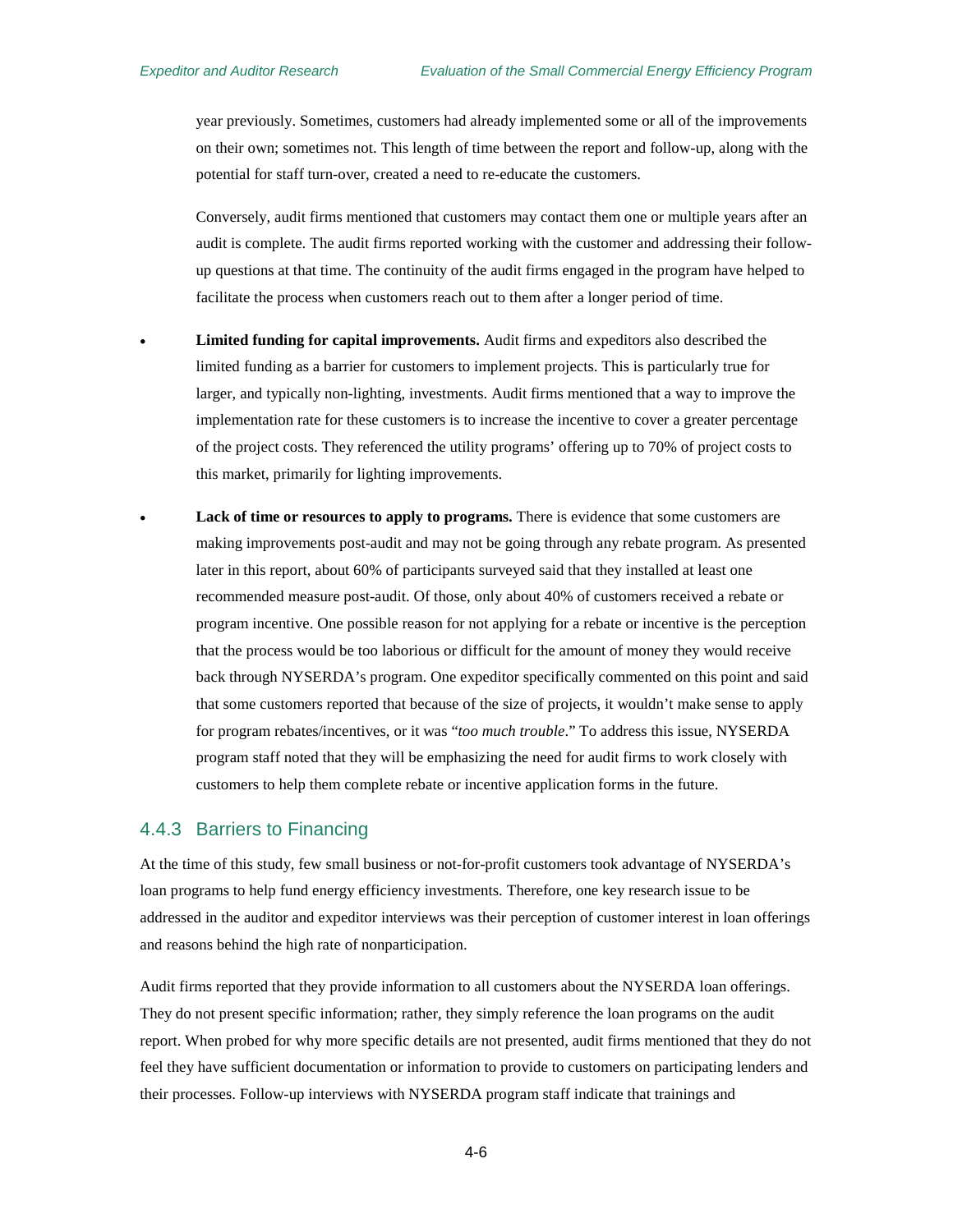informational meetings with audit firms have focused on continuing education this area, and future contracts with regional audit and implementation support contractors will require contractors to offer financing-specific support, including application assistance.

One expeditor interviewed said that they did believe customers were aware of and potentially interested in financing options, but needed to be "re-familiarized." Another said he felt that most participants, by the time they followed up with them, were not aware of financing and it was "*news to them."* Both expeditors and audit firms mentioned the need to educate customers about their financing options, and audit firms expanded on this point by recommending that NYSERDA provide specific leave-behind materials for audit firms to provide customers regarding lending options and the process.

Two additional barriers mentioned by respondents related to customers' financial circumstances. First, expeditors noted that customers' cash flow, and their ability to make payments, may be a constraining factor for customers. They recommended that longer financing terms may alleviate this pressure.

Second, an auditor firm explained that in order to qualify for financing, the project must not exceed a 15 year payback period. This respondent stated that inclusion of lighting allows the project to meet that requirement, but customers that install equipment with higher costs and payback periods, such as boilers, have the greatest need for, but are least able to, obtain financing.

### 4.5 Program Influence on Customers' Decisions

Audit firms generally believe that the audit provides information that customers would not have known without the audit. According to these respondents, the audit provides information and services to customers that would not have taken the time or the opportunity outside of the program:

- *"Customers understand conceptually what they need to do. They don't understand how exactly to do it."*
- *"The audit gives the basis for making a decision. Without the audit, no basis.*"

As described later in this report, small business and not-for-profit customers surveyed supported auditors' perceptions in their response to specific survey questions related to this point. About three-quarters of participants said they would not have received an audit without this program. Additionally, of those that installed equipment, nearly all respondents (96%) asserted that the audit report was either very important or somewhat important in their decision.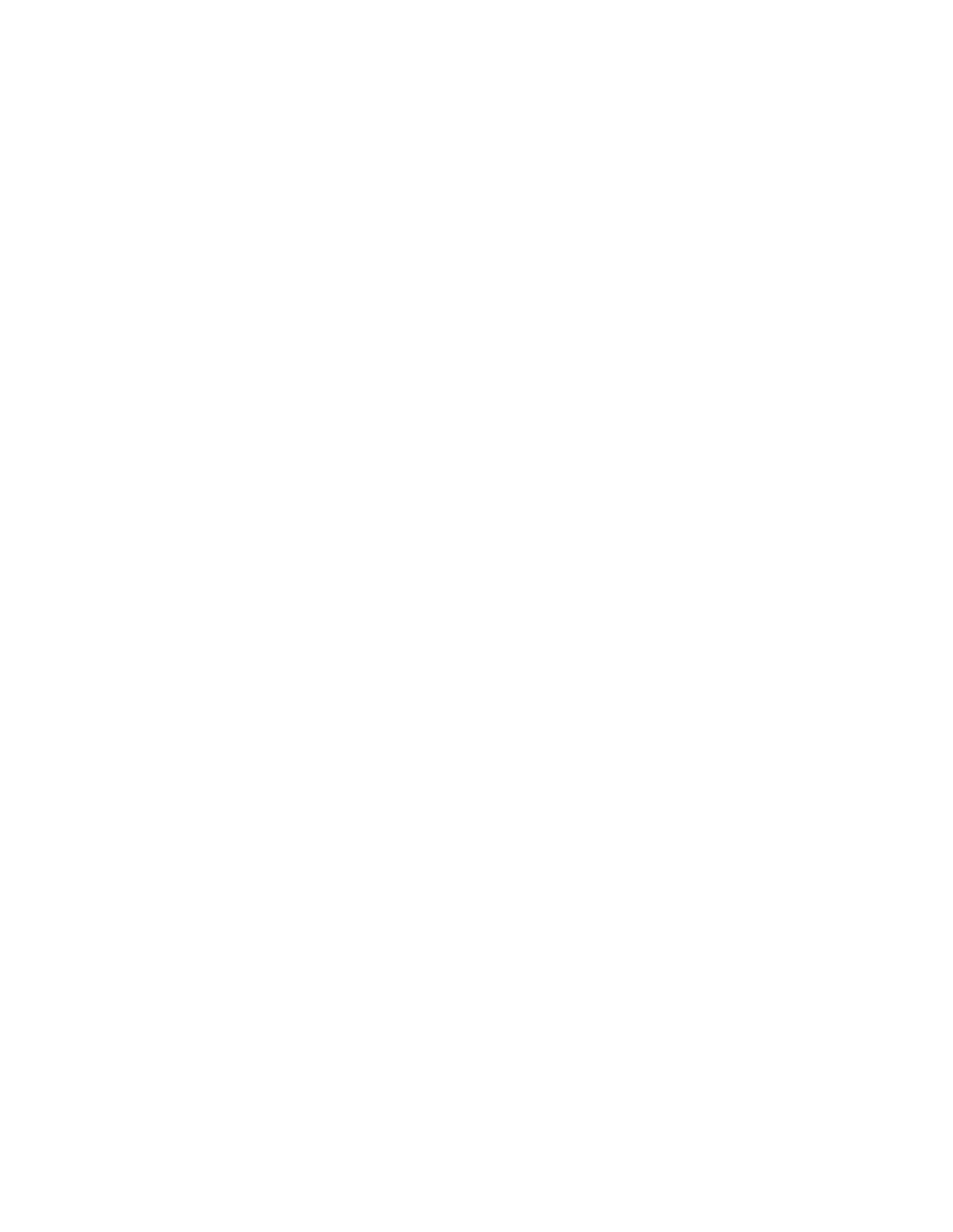## 5 Participating Customer Research

Below are the detailed findings resulting from the quantitative surveys conducted with 318 Small Commercial Energy Efficiency program audit recipients, followed by qualitative findings resulting from interviews with four program financing recipients.

Several business characteristics were identified prior to survey fielding as variables of interest to consider in the analysis of the data in comparison groups. These included small businesses or not-for-profit organizations, very-small organizations or small-mid organizations, participants with high (56+ hours/ week), medium (40-56 hours/week), or low operating hours (<40 hours/week), and businesses that own or lease. Analysis of all question responses in this report were done by business type (small business vs. not-for-profit) and any statistically significant differences reported.<sup>[5](#page-38-0)</sup> Where relevant and pertinent, other respondent characteristics (hours of operation, number of employees, and ownership status) are included in the analysis as well.

## 5.1 Energy Audit Recipients

<span id="page-38-0"></span> $\overline{a}$ 

### 5.1.1 Audit and Program Experience

All respondents received an audit through the program. When asked the main reason they were interested in receiving a program audit (see [Figure 5-1,](#page-39-0) below), respondents most frequently reported wanting to know how to reduce operating or energy costs (57%) or wanting to know what they could do to save energy (22%). Small businesses were significantly<sup>5</sup> more likely to say reducing operating or energy costs (59%) compared to 49% of not-for-profit organizations), whereas not-for-profit organizations were more likely to say they wanted to know what they could do to save energy (28% compared to 20% of small businesses).

Respondents were asked how useful they found the information provided during the energy audit, on a scale of "0-to-10", with "0" being not at all useful and "10" being very useful. On average, respondents rated the usefulness of the information a 7.6 out of 10. Additionally, a majority of respondents remember receiving the audit report (92%).

Respondents were asked if they would have obtained an audit some other way if they had not received one for free through the program. Approximately three-quarters of respondents (77%) said they would not have. Those with high operating hours were significantly more likely to say they would have obtained the audit some other way without the program (31%) than both those with low and medium operating hours (15% and 17%, respectively).

<sup>&</sup>lt;sup>5</sup> The significance, or alpha, level for all comparisons within this report was set at .05, or at the 95% confidence level using a z-test.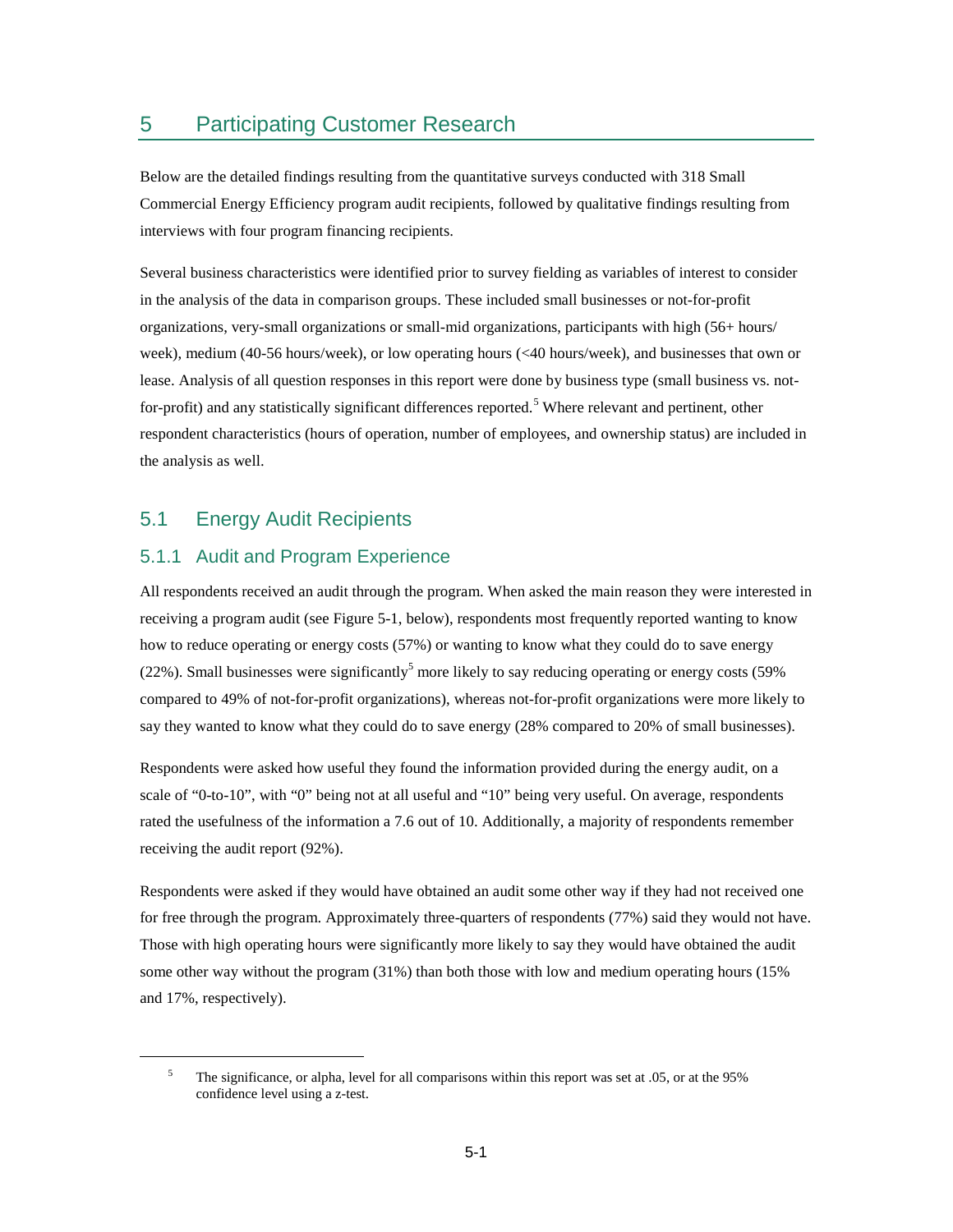### <span id="page-39-0"></span>**Figure 5-1. Main Reason Respondent Was Interested in Receiving Program Audit**





Respondents were asked to rate the importance of several different factors in their decision to participate in the Small Commercial Energy Efficiency program, on a scale of "not important," "somewhat important," "very important," or "not applicable. As shown in [Figure 5-2,](#page-40-0) the most highly rated factor was the potential to save money on energy bills; 88% of respondents overall rated that factor as "very important." This was followed by finding out about rebates or incentives available for projects (65% rated this as very important). Conversely, the factor with the fewest "very important" ratings was a recommendation from a contractor, with only 23% of overall respondents rating that factor as very important.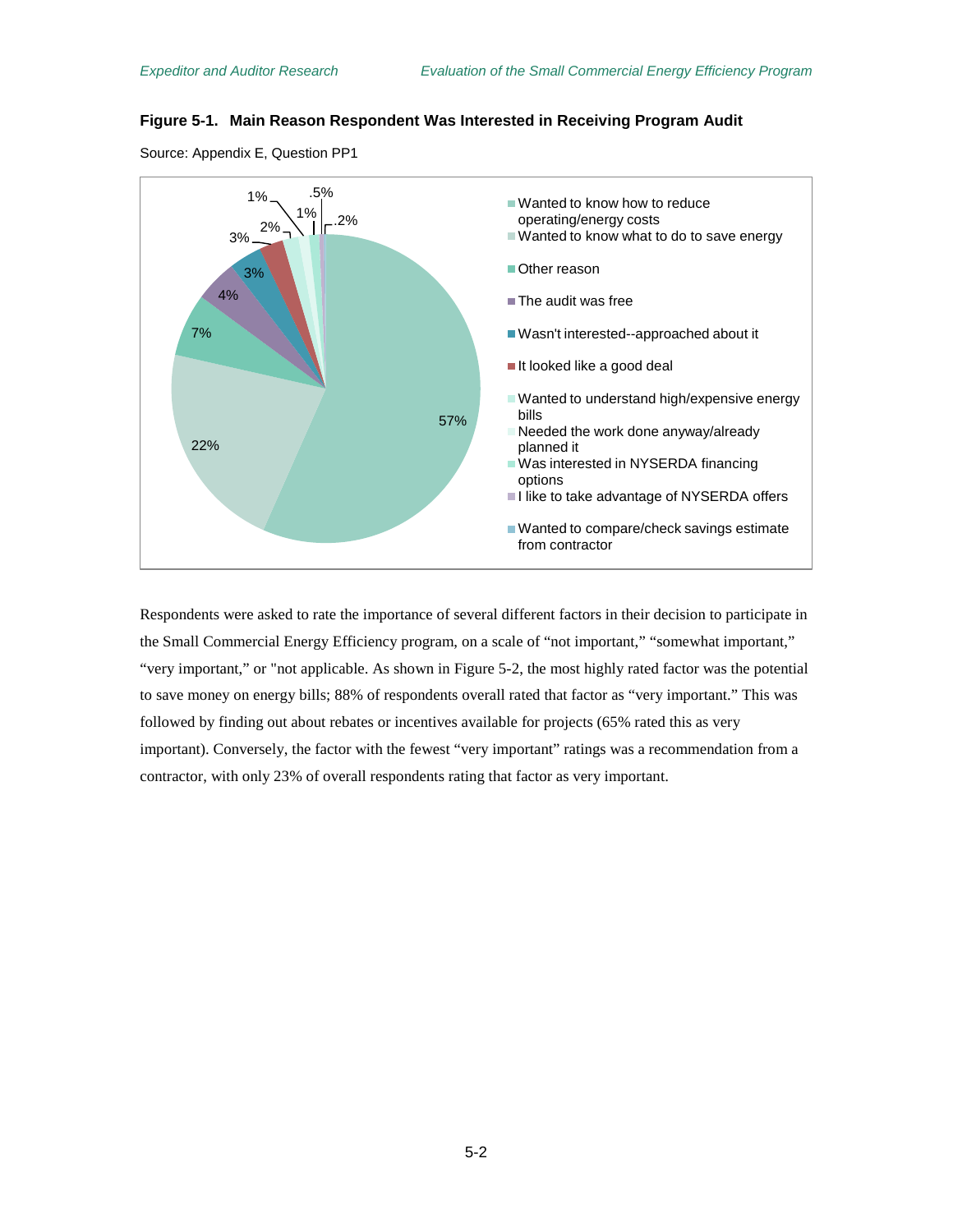### <span id="page-40-0"></span>**Figure 5-2. Percent of Respondents Rating Factors as "Very Important" in Deciding to Participate in the Program**

Source: Appendix E, Question PP8



\* indicates statistically significant differences between groups at the .05 alpha level, or 95% confidence level.

### 5.1.2 Equipment Installation

Sixty-one percent of respondents reported installing some or all of the equipment recommended to them in the audit; significantly more not-for-profits reported doing so than small businesses (68% and 58%, respectively). Additionally, significantly more small-mid organizations said they installed equipment postaudit than very-small organizations (71%, compared to 58%). Similarly, significantly more businesses that owned all the space at their facility stated they installed equipment post-audit as compared to those that leased all of it (65%, compared to 51%). Respondents reported installing a wide variety of equipment, including insulation, weatherization, HVAC, water-saving measures, controls, and windows; however, respondents most predominantly reported installing lighting measures (81%).

Of those who installed equipment, 41% indicated that they received a rebate for the equipment, with nearly three-quarters (73%) of those mentioning their utility as the source of a rebate or credit. Significantly more small businesses received rebates or incentives (47%) than not-for-profit organizations (27%). Fourteen percent of respondents who installed equipment and received rebates or incentives noted that they received their incentive from NYSERDA; zero respondents mentioned local or federal tax credits as sources of rebates or credits.

When asked why they decided to install the equipment that was recommended to them during the audit, respondents gave a wide variety of answers. As shown in [Table 5-1](#page-41-0) respondents again most frequently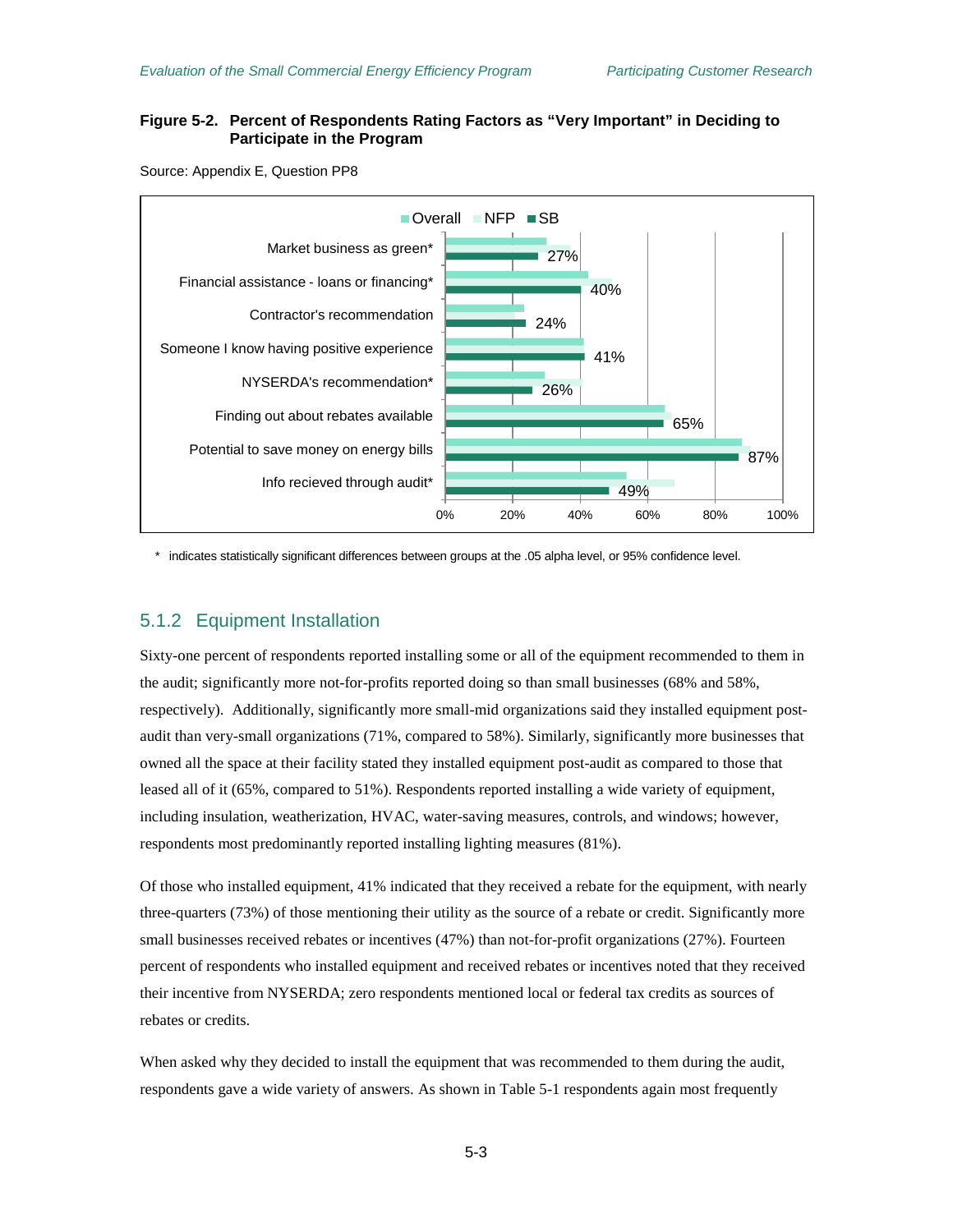reported that they installed the equipment because they wanted to save money on energy bills (50%) or wanted to be energy efficient (42%).

#### <span id="page-41-0"></span>**Table 5-1. Reasons Respondent Decided to Install Equipment Recommended in Audit**

Source: Appendix E, Question C13

| Reason                                                            | <b>Small</b><br><b>Business</b><br><b>Number</b> | <b>Small</b><br><b>Business</b><br><b>Percent</b> | Not-For-<br><b>Profit</b><br><b>Number</b> | Not-For-<br><b>Profit</b><br><b>Percent</b> | Overall<br><b>Number</b> | <b>Overall</b><br>Weighted<br><b>Percent</b> |
|-------------------------------------------------------------------|--------------------------------------------------|---------------------------------------------------|--------------------------------------------|---------------------------------------------|--------------------------|----------------------------------------------|
| Wanted to save money on<br>energy bills*                          | 57                                               | 47%                                               | 42                                         | 58%                                         | 99                       | 50%                                          |
| Wanted to be energy efficient                                     | 53                                               | 44%                                               | 26                                         | 36%                                         | 80                       | 42%                                          |
| Wanted to upgrade old<br>equipment*                               | 19                                               | 16%                                               | 5                                          | 7%                                          | 24                       | 13%                                          |
| Needed equipment<br>regardless*                                   | 5                                                | 4%                                                | $\overline{7}$                             | 10%                                         | 12                       | 6%                                           |
| Rebates or financial<br>assistance made it<br>affordable*         | 9                                                | 7%                                                | 1                                          | $1\%$                                       | 10                       | 6%                                           |
| Wanted to market my<br>business as energy-efficient<br>or "green" | 3                                                | 2%                                                | 4                                          | 6%                                          | 7                        | 3%                                           |
| Payback period was short                                          | 4                                                | 3%                                                | $\Omega$                                   | 0%                                          | 4                        | 2%                                           |
| Other                                                             | 8                                                | 7%                                                | 5                                          | 7%                                          | 13                       | 7%                                           |
| Total Respondents (n)                                             | 121                                              |                                                   | 72                                         |                                             | 194                      |                                              |

Note: Respondents could select more than one response; totals will exceed 100%.

\* Indicates statistically significant differences between groups at the .05 alpha level, or 95% confidence level.

Respondents who noted earlier that they had not yet moved forward with any projects post-audit were asked why they had not yet installed any of the equipment or implemented any of the projects. Respondents most frequently reported budget or capital-related reasons, including not having the capital available for the projects (25%) or other priorities for spending (14%). Ten percent of respondents also replied that they felt the estimated energy savings resulting from the project was too small to justify implementing it. A small percentage of respondents (1%) noted that they would need financing or a loan in order to consider the project.

These respondents were also asked if they had plans to install the equipment in the next year. Slightly less than one-third of all respondents said they did have plans (31%); however, significantly more not-for profit organizations said they had plans to install equipment than small businesses (52% compared to 25%). When asked which projects they planned to install, responses ranged from lighting (including delamping), HVAC systems, oil-to-gas conversion, controls, and windows.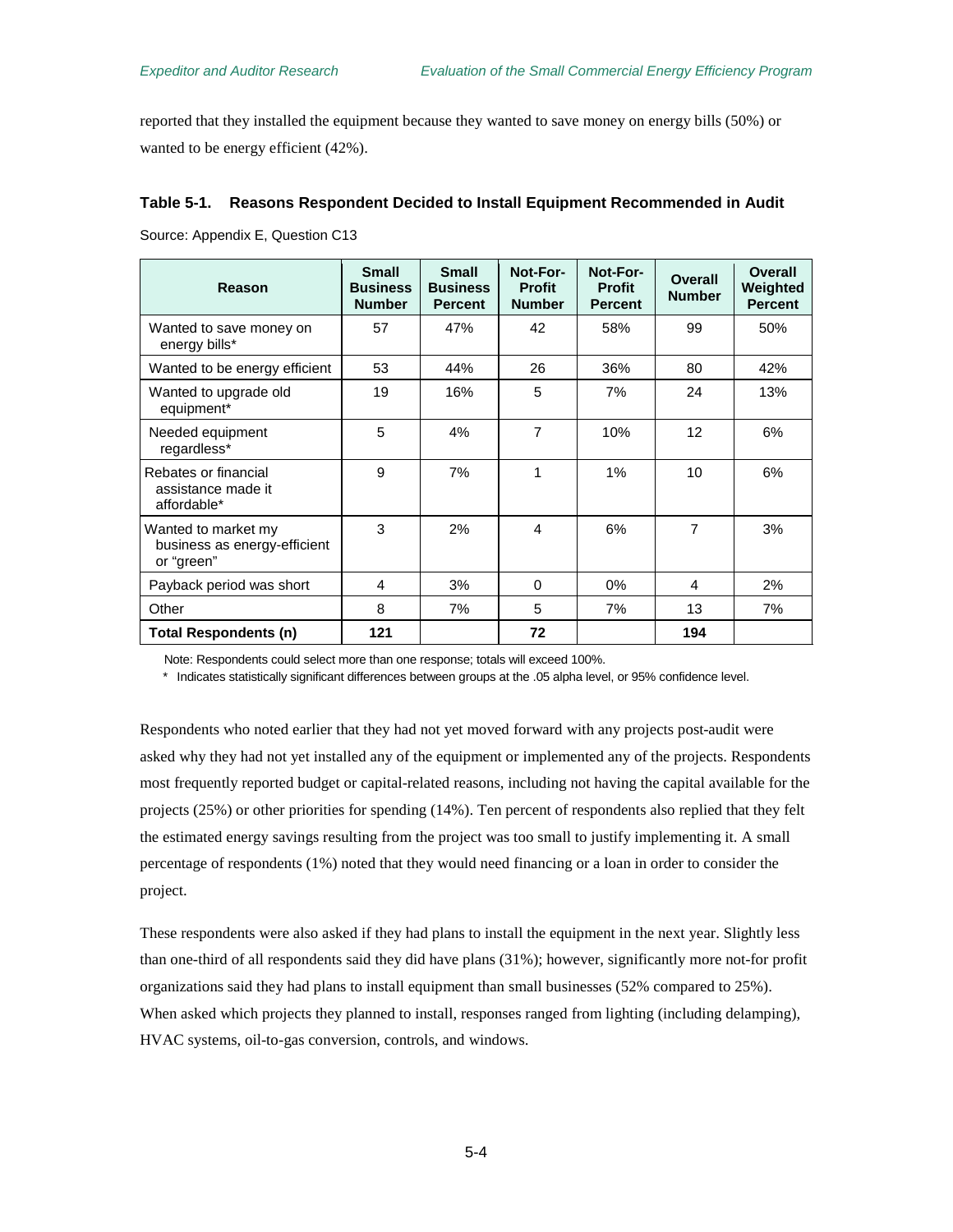### 5.1.3 Program Awareness

Respondents reported fairly diverse means of hearing of the Small Commercial Energy Efficiency program. Most frequently, respondents noted hearing of the program either from NYSERDA staff or a contractor/vendor (24% and 13%, respectively). Word of mouth (9%) and trade expos or conferences (8%) were the next most frequently mentioned means of hearing of the program. Small businesses were significantly more likely than not-for-profit organizations to mention NYSERDA staff or a NYSERDA mailing, the program auditor, or a Chamber of Commerce meeting, whereas not-for-profit organizations were significantly more likely to mention word-of-mouth, emails from NYSERDA, and the newspaper.

#### **Table 5-2. How Respondent Heard of Program**

| <b>Source</b>                                    | <b>Small</b><br><b>Business</b><br><b>Number</b> | <b>Small</b><br><b>Business</b><br><b>Percent</b> | Not-For-<br><b>Profit</b><br><b>Number</b> | Not-For-<br><b>Profit</b><br><b>Percent</b> | Overall<br><b>Number</b> | Overall<br>Weighted<br><b>Percent</b> |
|--------------------------------------------------|--------------------------------------------------|---------------------------------------------------|--------------------------------------------|---------------------------------------------|--------------------------|---------------------------------------|
| NYSERDA staff*                                   | 50                                               | 27%                                               | $12 \overline{ }$                          | 14%                                         | 62                       | 24%                                   |
| Other contractor/vendor                          | 25                                               | 13%                                               | 12                                         | 14%                                         | 37                       | 13%                                   |
| Friend/business person*                          | 12                                               | 6%                                                | 15                                         | 17%                                         | 27                       | 9%                                    |
| Conference/ trade show/ expo                     | 16                                               | 9%                                                | $\overline{7}$                             | 8%                                          | 23                       | 8%                                    |
| NYSERDA (mailing)*                               | 16                                               | 9%                                                | 1                                          | 1%                                          | 17                       | 7%                                    |
| NYSERDA website                                  | 13                                               | 7%                                                | 5                                          | 6%                                          | 18                       | 7%                                    |
| NYSERDA (email newsletter)*                      | 9                                                | 5%                                                | 9                                          | 10%                                         | 18                       | 6%                                    |
| NYSERDA (call center)                            | 10                                               | 5%                                                | 3                                          | 3%                                          | 14                       | 5%                                    |
| Contact from auditor*                            | 8                                                | 4%                                                | 1                                          | 1%                                          | 9                        | 4%                                    |
| Chamber of Commerce<br>meeting or newsletter*    | 8                                                | 4%                                                | 1                                          | 1%                                          | 9                        | 4%                                    |
| From participation in another<br>NYSERDA program | 3                                                | 2%                                                | $\overline{2}$                             | 2%                                          | 5                        | 2%                                    |
| Newspaper*                                       | $\mathfrak{p}$                                   | 1%                                                | 3                                          | 3%                                          | 5                        | 2%                                    |
| Other (specify)                                  | 15                                               | 8%                                                | 16                                         | 18%                                         | 31                       | 11%                                   |
| <b>Total Respondents (n)</b>                     | 186                                              | 100%                                              | 87                                         | 100%                                        | 274                      | 100%                                  |

Source: Appendix E, Question A1

Note: Totals may not sum to 100% due to rounding.

\* Indicates statistically significant differences between groups at the .05 alpha level, or 95% confidence level.

Respondents were asked whether they were aware of the programs for small businesses available through their primary utility company. Most respondents were not aware of these programs (74%). Those that were aware frequently mentioned being aware of lighting programs, but several were unable to name a specific program or end-use. Slightly fewer than half of those who were aware of utility programs for small businesses indicated they had participated in one (46%).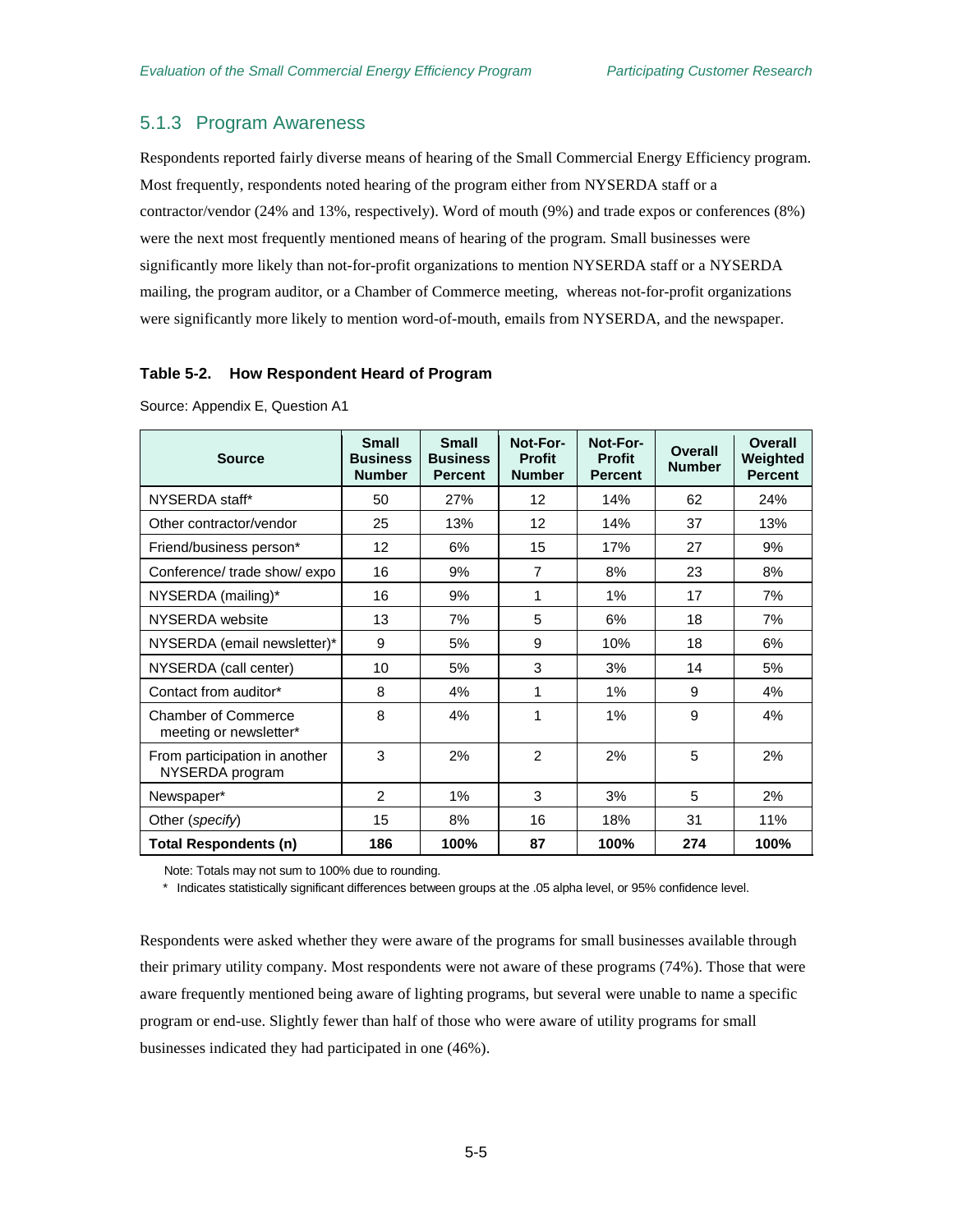In New York, there are several different entities that provide energy-related services to customers, including utilities, NYSERDA, and other energy service companies (ESCOs). Respondents were asked whether they have ever been confused as far as what services these companies provided, what services would best fit their needs, and whether another company was affiliated with NYSERDA. In general, respondents reported a fairly low level of confusion; overall 19% reported confusion, both with what services the different companies provided and which ones would best fit their needs, and 16% said they were confused as to whether other companies were affiliated with NYSERDA. Not-for-profits were significantly more likely to be confused than small businesses across all three aspects; the highest level of confusion within this group was with what services the different companies provide (28%, compared to 16% of small businesses).

### 5.1.4 Attitudes on Energy Efficiency

Respondents were asked to rate how much they agreed or disagreed with several statements about energy efficiency in general, on a scale of "0-to-10" with "0" being "strongly disagree" and "10" being "strongly agree." Overall, participants had fairly positive attitudes about energy efficiency, rating the statements "I care that my energy consumption affects future generations" and "Adding energy-efficient equipment helps my operating budget" highly at a mean of 8.6 and 8.7, respectively. The statements "My business's contribution to energy efficiency does not make a difference" and "Energy efficiency requires too much effort" were rated much lower, at 2.7 and 2.5, respectively. The only statement to receive a mid-rating was "Comfort is more important than energy efficiency" at an average rating of 4.4.

Respondents were also highly aware of energy efficiency, as shown in [Table 5-3](#page-44-0) below. When asked whether two statements about energy efficiency were true or false, over 90% of respondents answered both correctly (both answers were true).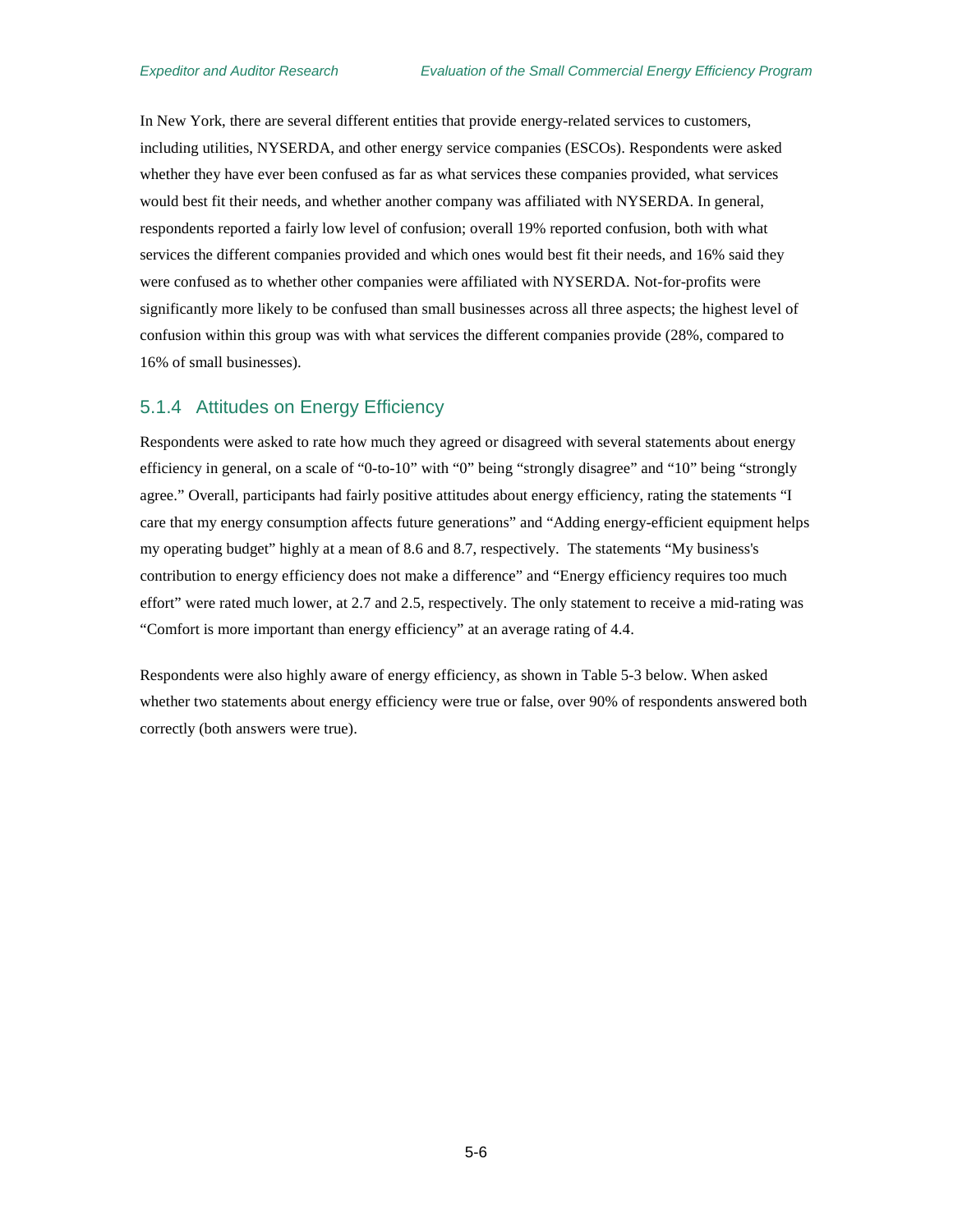### <span id="page-44-0"></span>**Table 5-3. Knowledge of Energy Efficiency**

| <b>Response</b>                                                | <b>Small</b><br><b>Business</b><br><b>Number</b> | <b>Small</b><br><b>Business</b><br><b>Percent</b> | Not-For-<br><b>Profit</b><br><b>Number</b> | Not-For-<br><b>Profit</b><br><b>Percent</b> | <b>Overall</b><br><b>Number</b> | Overall<br>Weighted<br><b>Percent</b> |  |  |  |  |
|----------------------------------------------------------------|--------------------------------------------------|---------------------------------------------------|--------------------------------------------|---------------------------------------------|---------------------------------|---------------------------------------|--|--|--|--|
| "Replacing an old refrigerator can save > \$100yr."            |                                                  |                                                   |                                            |                                             |                                 |                                       |  |  |  |  |
| True                                                           | 174                                              | 92%                                               | 94                                         | 97%                                         | 269                             | 93%                                   |  |  |  |  |
| False                                                          | 16                                               | 8%                                                | 3                                          | 3%                                          | 19                              | 7%                                    |  |  |  |  |
| <b>Total Respondents</b>                                       | 190                                              | 100%                                              | 97                                         | 100%                                        | 288                             | 100%                                  |  |  |  |  |
| "Computers and printers can have phantom load up to 40 watts." |                                                  |                                                   |                                            |                                             |                                 |                                       |  |  |  |  |
| True                                                           | 163                                              | 90%                                               | 85                                         | 91%                                         | 249                             | 90%                                   |  |  |  |  |
| False                                                          | 18                                               | 10%                                               | 8                                          | 9%                                          | 26                              | 10%                                   |  |  |  |  |
| <b>Total Respondents</b>                                       | 181                                              | 100%                                              | 93                                         | 100%                                        | 275                             | 100%                                  |  |  |  |  |

Source: Appendix E, Question PP12

Note: Totals may not sum to 100% due to rounding.

Respondents who indicated earlier that they had implemented some or all of the energy-efficient projects post-audit were asked to rate the importance of several factors in their decision to install the equipment that was recommended to them through the program audit. As shown in [Figure 5-3](#page-45-0) overall, the two most highly rated factors in respondents' decision-making process to install energy-efficient equipment were operating cost (79%) and energy cost savings (86%). Rebates and incentives were more important for small businesses than not-for-profit organizations; small businesses rated both incentives from NYSERDA and rebates from utilities/other sources significantly higher than not-for-profit organizations did. However, significantly more not-for-profits rated the energy audit as "very important" than small businesses.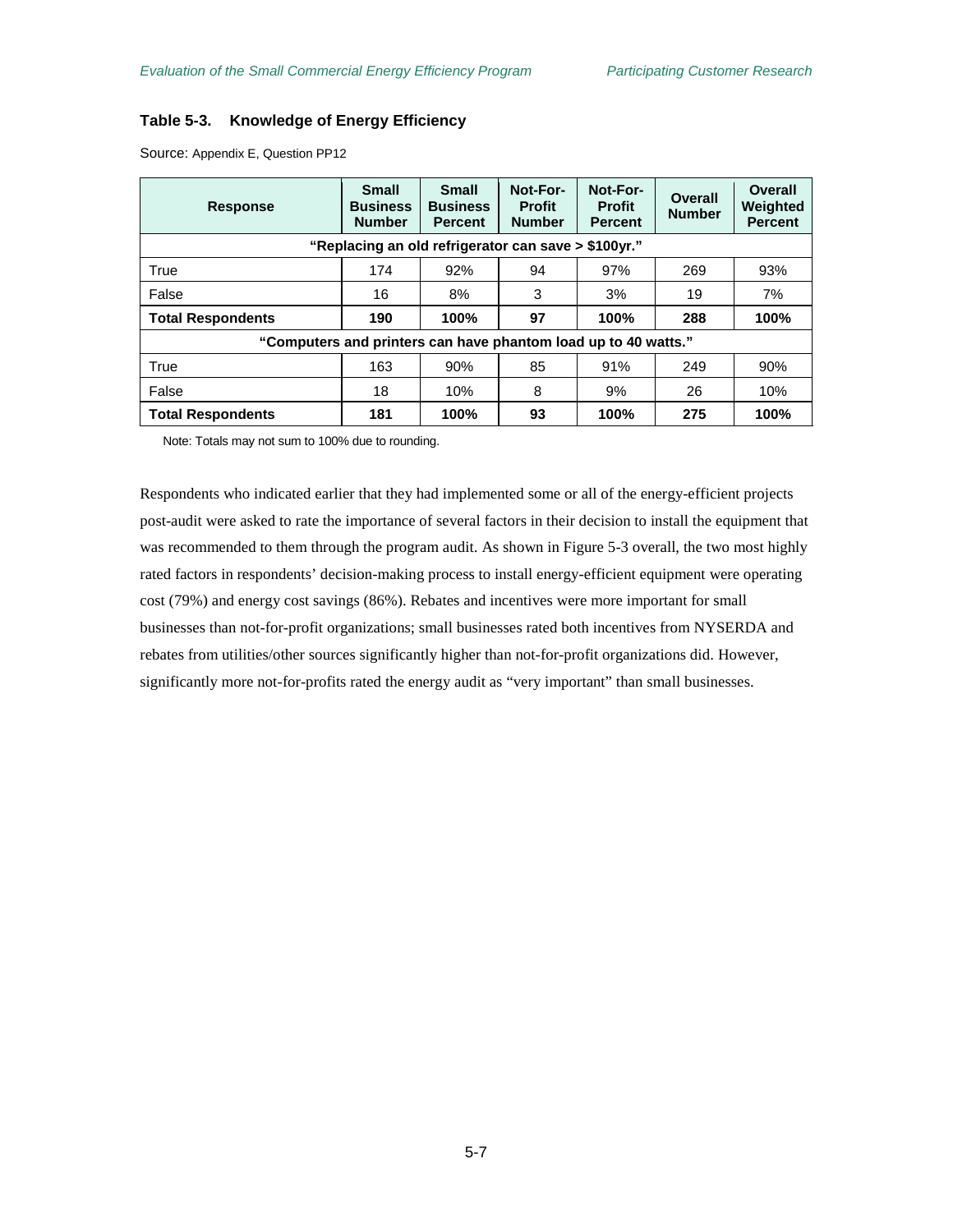### <span id="page-45-0"></span>**Figure 5-3. Percent of Respondents Rating Factors as "Very Important" in Deciding to Install Efficient Equipment**

Source: Appendix E, Question E1



\* Indicates statistically significant differences between groups at the .05 alpha level, or 95% confidence level.

### 5.1.5 Attitudes on and Barriers to Financing and Loans

Respondents who installed equipment post-audit, but did not receive financing through NYSERDA, were also asked whether they received any loans or financing when they installed their equipment. Most did not (91%); however, 9% (18 respondents) indicated that they had. Of these, five indicated they received financing through their utility, four mentioned a bank or other financial institution, and one stated that they received financing through NYSERDA, although they were not on record as receiving it in the program data.

When considering purchasing or investing in equipment or improvements for their facility, small businesses and not-for-profits need to decide whether to pay for the improvements "in cash" (i.e., without a loan) or to take out a loan to cover all or part of the cost of the improvements. When respondents were asked which they would be most likely to do, responses varied by business type. As shown in [Table 5-4](#page-46-0)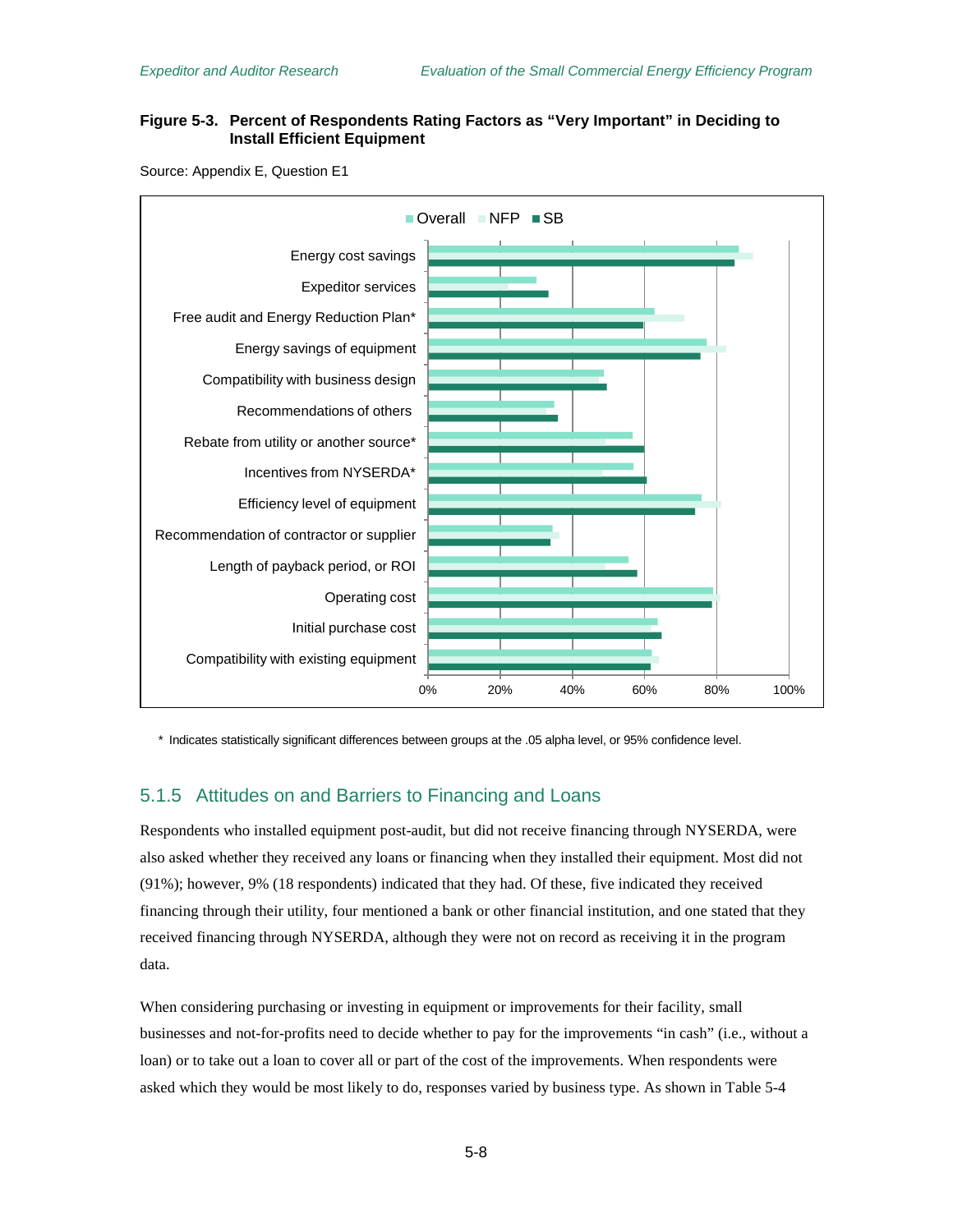not-for-profit organizations were significantly more likely to say they would pay for improvements "in cash" or without financing (68%, compared to small businesses at 44%). Conversely, small businesses were significantly more likely to say they would take out a loan for the entire purchase (29%, compared to notfor-profits at 10%).

#### <span id="page-46-0"></span>**Table 5-4. Likelihood to Use Financing for Building Improvements**

Source: Appendix E, Question F1

| Reason                                                                                | <b>Small</b><br><b>Business</b><br><b>Number</b> | <b>Small</b><br><b>Business</b><br><b>Percent</b> | Not-For-<br><b>Profit</b><br><b>Number</b> | Not-For-<br><b>Profit</b><br><b>Percent</b> | Overall<br><b>Number</b> | Overall<br>Weighted<br><b>Percent</b> |
|---------------------------------------------------------------------------------------|--------------------------------------------------|---------------------------------------------------|--------------------------------------------|---------------------------------------------|--------------------------|---------------------------------------|
| Purchase the equipment or<br>improvement 'in cash,' or<br>without a loan or financing | 80                                               | 44%                                               | 69                                         | 68%                                         | 150                      | 51%                                   |
| Use cash for part of the<br>purchase and take out a<br>loan for the remainder         | 49                                               | 27%                                               | 23                                         | 23%                                         | 72                       | 26%                                   |
| Take out a loan for the entire<br>purchase                                            | 53                                               | 29%                                               | 10                                         | 10%                                         | 63                       | 24%                                   |
| <b>Total Respondents</b>                                                              | 182                                              | 100%                                              | 102                                        | 100%                                        | 285                      | 100%                                  |

Note: Totals may not sum to 100% due to rounding.

\* Indicates statistically significant differences between groups at the .05 alpha level, or 95% confidence level.

When asked to elaborate in their own words why they preferred one option over another, small businesses that preferred to take out loans mentioned a variety of reasons, but many stated that they did not have upfront capital available for large purchases or that large purchases disrupt their cash-flow. One respondent stated that they preferred loans because their business was "*barely surviving*." Another mentioned the benefits of interest-free loans offered through their utility. On the other hand, most not-for-profits who preferred to pay only "in cash" mentioned organization rules or policies against taking out loans. Others noted similar attitudes, ranging from a general preference to avoid debt to save on interest to organizational requirements to work only on a cash basis.

Those respondents who had not received financing through the program were asked if they were aware that the Small Commercial Energy Efficiency program offered financing. Slightly more than half of respondents had heard of it (54%); significantly more not-for-profits (69%) were aware of the financing than small businesses (49%). Most respondents reported hearing about program financing from their energy auditor (34%) or NYSERDA staff (23%). Significantly more small businesses than not-for-profits reported hearing of the financing component from their energy auditor (40% compared to 23%).Only one respondent reported that they heard of program financing from their expeditor. Respondents who were aware of financing were also asked if they had applied for financing; most had not (95%).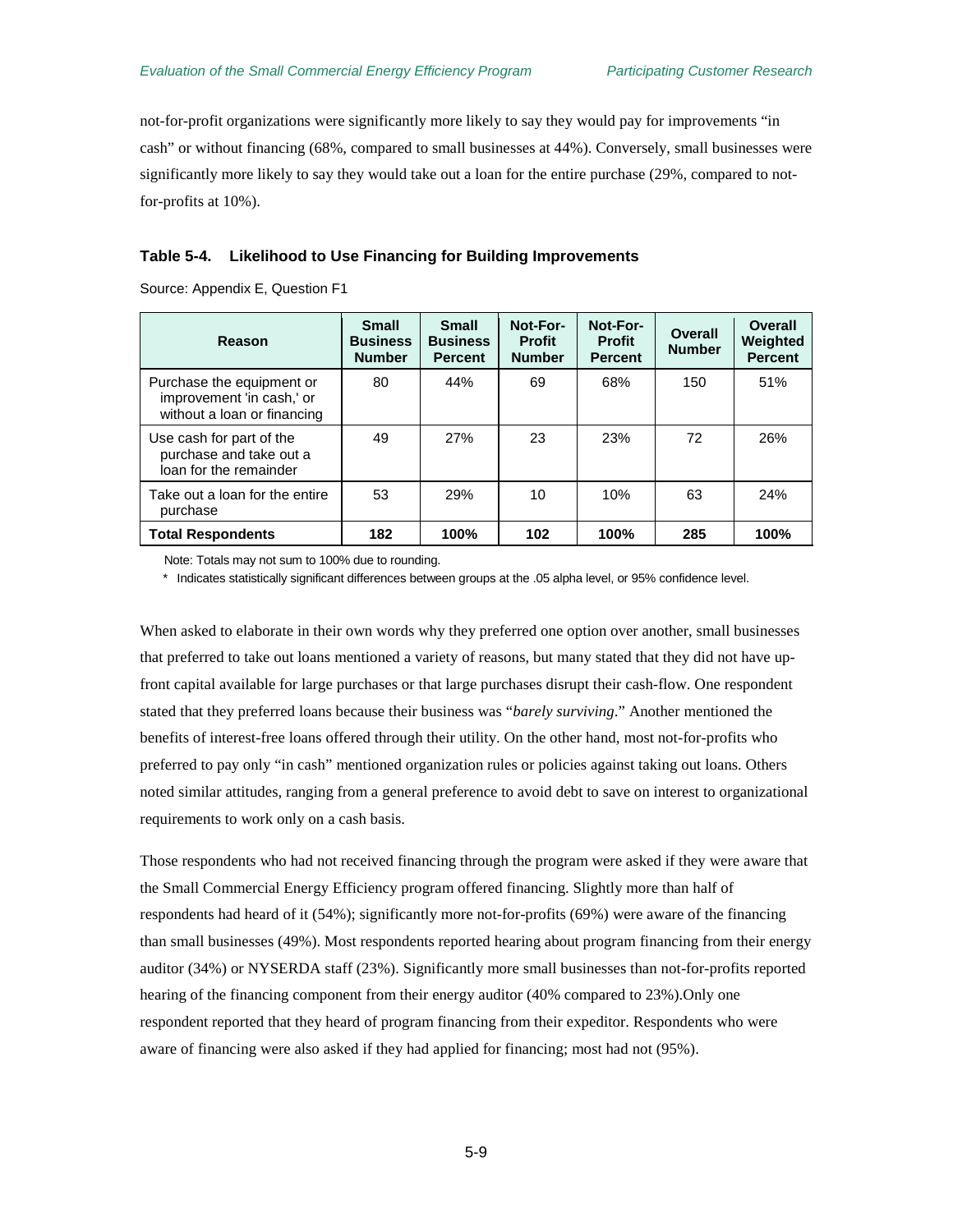Respondents were asked if they had any finance-specific policies in place regarding purchasing equipment or improvements. Most not-for-profits reported having a policy in place; only 19% of not-for-profits did not have any specific policies. Conversely, a majority of small businesses reported no policies on purchasing equipment or improvements (82%). Most often, not-for-profits with policies in place reported needing to have purchases approved by management or a board (54%), or that equipment must be purchased "in cash" (11%).

Respondents who were aware of financing were asked if the way they learned about the financing gave them enough information to participate if they had wanted to. Most respondents (90%) said yes. Those who were aware were also asked to specify, in their own words, if any other additional information could have been provided to help them be more informed about program financing. Several respondents mentioned that they would have liked a list of participating lenders: "*specific financial companies that we could talk to directly for financing*," "*more complete list of lenders,"* and "*nice to have lenders referred in the program."* Several others mentioned more information on eligibility or requirements, such as whether financing was based on credit history. Finally, one respondent requested a "*financing calculator,"* while another asked for *"examples of specific cases"* eligible for financing.

Those respondents who had installed equipment post-audit and were aware of program financing were asked for reasons why they did not apply for financing through the program. Most frequently, respondents reported that the equipment cost was not high enough to justify the loan (42%). Significantly more small businesses gave this response (48%) than not-for-profits (31%). Four percent of respondents stated that they received financing elsewhere – these sources included internal financing and banks. One respondent noted in a verbatim response that applying for the loan would be "*too much work for my facility for the amount of money we will get back,* " while another stated, "*The organization had the funds available for the installation, therefore we didn't need to seek a loan or financing."*

Finally, those who had not installed equipment post-audit, but noted they had plans to do so, were asked if they would be interested in program financing. Over half of respondents (55%) said they would be interested.

### 5.1.6 Firmographics

Businesses were asked to specify for what purpose they used the majority of their space. As shown i[n Table](#page-48-0)  [5-5,](#page-48-0) respondents most often noted they used their space for office/professional reasons, followed by retail, food sales/service, service, and education.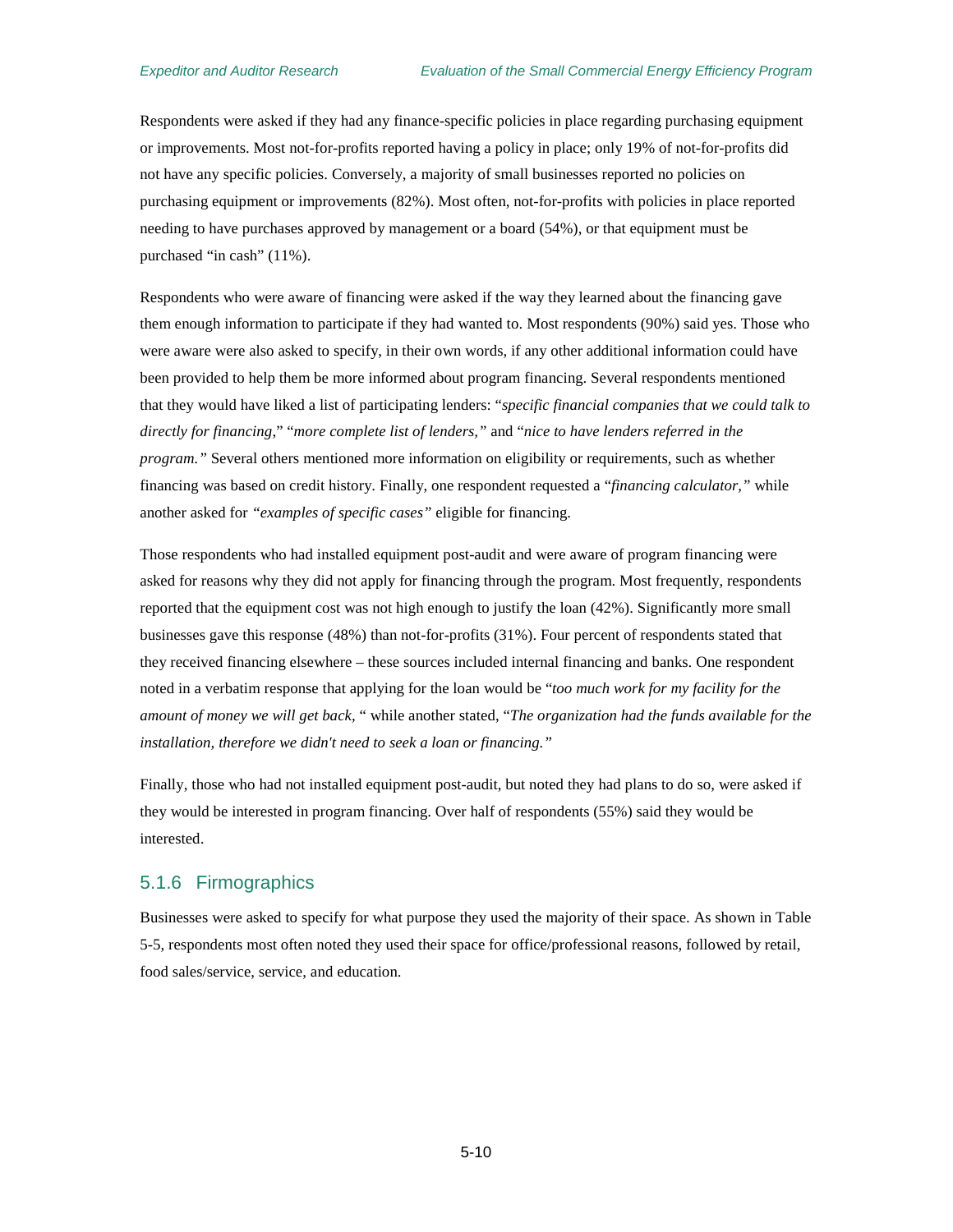### <span id="page-48-0"></span>**Table 5-5. Use of Space at Location**

Source: Appendix E, Question B1

| <b>Business Use</b>                 | <b>Small</b><br><b>Business</b><br><b>Number</b> | <b>Small</b><br><b>Business</b><br><b>Percent</b> | Not-For-<br><b>Profit</b><br><b>Number</b> | Not-For-<br><b>Profit</b><br><b>Percent</b> | <b>Overall</b><br><b>Number</b> | Overall<br>Weighted<br><b>Percent</b> |
|-------------------------------------|--------------------------------------------------|---------------------------------------------------|--------------------------------------------|---------------------------------------------|---------------------------------|---------------------------------------|
| Office/professional                 | 51                                               | 24%                                               | 23                                         | 22%                                         | 75                              | 24%                                   |
| Retail*                             | 50                                               | 24%                                               | 2                                          | 2%                                          | 52                              | 18%                                   |
| Food sales or service*              | 29                                               | 14%                                               | 2                                          | 2%                                          | 31                              | 11%                                   |
| Service*                            | 20                                               | 10%                                               | 3                                          | 3%                                          | 23                              | 8%                                    |
| Education*                          | 3                                                | 1%                                                | 24                                         | 23%                                         | 27                              | 7%                                    |
| Lodging                             | 13                                               | 6%                                                | $\overline{7}$                             | 7%                                          | 20                              | 6%                                    |
| Industrial/Manufacturing            | 14                                               | 7%                                                | 0                                          | 0%                                          | 14                              | 5%                                    |
| Religious worship                   | 0                                                | 0%                                                | 20                                         | 19%                                         | 20                              | 5%                                    |
| Warehouse or distribution<br>center | 13                                               | 6%                                                | 1                                          | $1\%$                                       | 14                              | 5%                                    |
| Health care                         | 8                                                | 4%                                                | 5                                          | 5%                                          | 13                              | 4%                                    |
| Data center/computer server<br>farm | 3                                                | $1\%$                                             | $\Omega$                                   | 0%                                          | 3                               | 1%                                    |
| Public order and safety             | $\Omega$                                         | 0%                                                | 2                                          | 2%                                          | $\mathfrak{p}$                  | $\%$                                  |
| Other                               | 5                                                | 2%                                                | 16                                         | 15%                                         | 21                              | 6%                                    |
| <b>Total Respondents</b>            | 209                                              | 100%                                              | 105                                        | 100%                                        | 315                             | 100%                                  |

Note: Totals may not sum to 100% due to rounding.

<span id="page-48-1"></span> $\overline{a}$ 

\* Indicates statistically significant differences between groups at the .05 alpha level, or 95% confidence level.

Respondents were also asked, as a confirmation, if their business was a not-for-profit organization. Nearly all respondents identified the same business type as was indicated in the sample (95%).<sup>[6](#page-48-1)</sup> Respondents were also asked to categorize their business as franchise, chain, branch office, headquarters, educational facility, single establishment, or something else. Most businesses (76%) identified their business as a single establishment and significantly more small businesses identified as single establishments compared to notfor-profits (83% compared to 55%, respectively). Twenty percent of not-for-profits identified as an educational facility.

Hours of operation data were collected for all respondents. Respondents were asked how many hours per day their business is open in a typical week. This information was then categorized into "high," "medium," and "low" hours of operation. "High" hours of operation were classified as businesses that were open more than the hourly equivalent of eight hours a day, seven days a week (56 hours per week). "Medium" level hours of operation were businesses that were open between 40 to less than 56 hours per week. "Low"

<sup>&</sup>lt;sup>6</sup> Note: For the few cases where the self-identified business type was different from what was indicated in the sample, the business type indicated in the sample was used for weighting and analysis purposes.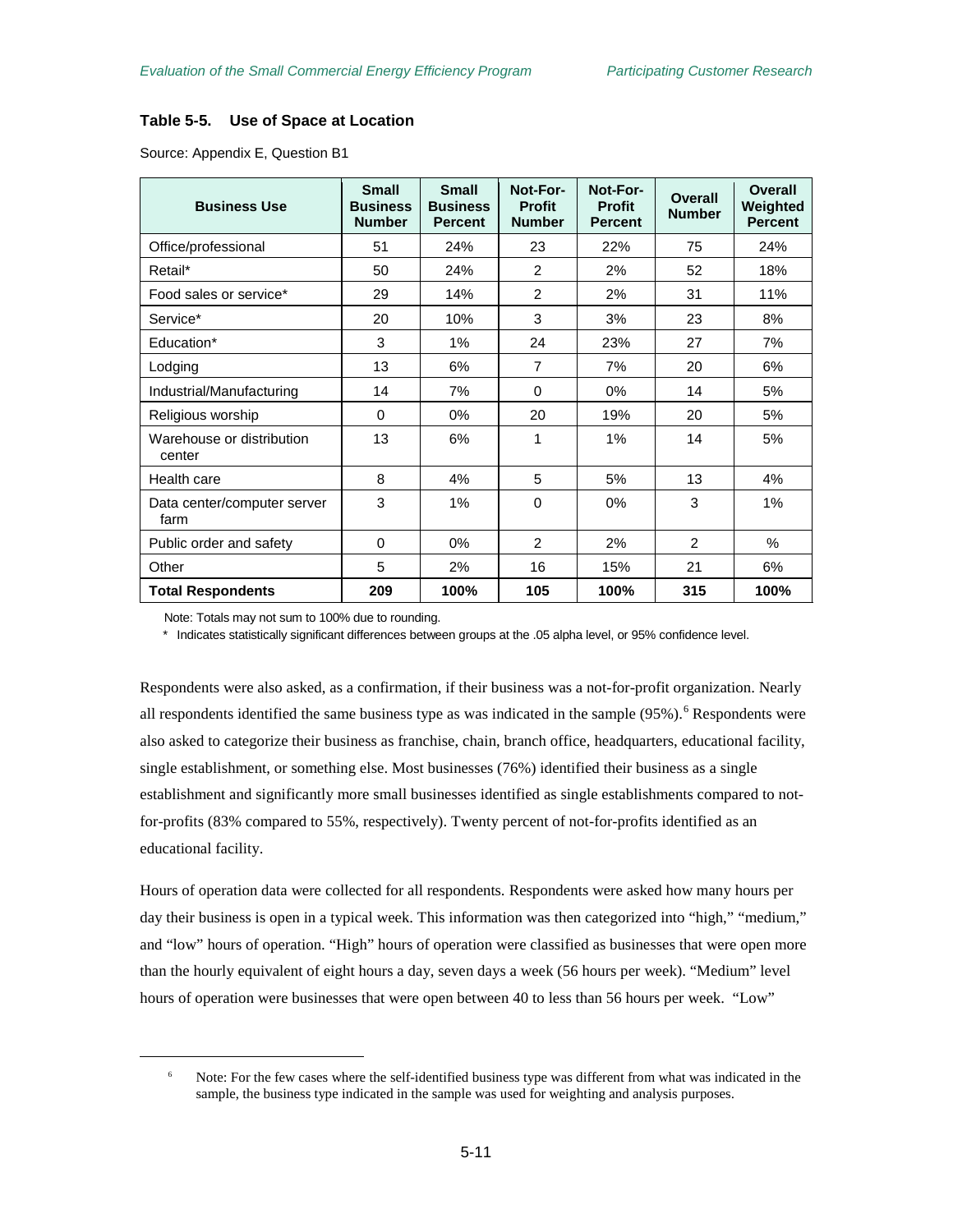businesses were those that were open less than 40 hours per week. [Table 5-6](#page-49-0) shows the distribution of high, medium, and low hours of operation. On average, respondents noted that their businesses were open 65 hours per week.

#### <span id="page-49-0"></span>**Table 5-6. Hours of Operation**

Source: Appendix E, Question H1-H3

| <b>Source</b>            | <b>Small</b><br><b>Business</b><br><b>Number</b> | <b>Small</b><br><b>Business</b><br><b>Percent</b> | Not-For-<br><b>Profit</b><br><b>Number</b> | Not-For-<br><b>Profit</b><br><b>Percent</b> | <b>Overall</b><br><b>Number</b> | Overall<br>Weighted<br><b>Percent</b> |
|--------------------------|--------------------------------------------------|---------------------------------------------------|--------------------------------------------|---------------------------------------------|---------------------------------|---------------------------------------|
| Low*                     | 16                                               | 8%                                                | 26                                         | 27%                                         | 42                              | 13%                                   |
| Medium                   | 86                                               | 44%                                               | 38                                         | 39%                                         | 125                             | 43%                                   |
| High*                    | 92                                               | 47%                                               | 33                                         | 34%                                         | 125                             | 44%                                   |
| <b>Total Respondents</b> | 194                                              | 100%                                              | 97                                         | 100%                                        | 292                             | 100%                                  |

Note: Totals may not sum to 100% due to rounding.

\* Indicates statistically significant differences between groups at the .05 alpha level, or 95% confidence level.

Respondents were also asked to share the number of people they employ, including full- and part-time, and seasonal employees. Approximately two-thirds of respondents stated that they had ten or fewer full- or part-time employees (67%, "very-small organizations"), while 33% said they had 11 or more full- or parttime employees ("small-mid organizations). Within those groups, 8% of respondents stated that they had no employees at all (perhaps volunteer-run); these were included in the "very-small organization" category. Two percent of respondents stated they had over 100 employees and these were included in the "small-mid organization" category.

Respondents were also asked whether they owned or leased their facilities. Two-thirds of respondents (66%) owned their facilities. The remainder leased all the space (29%), leased some and owned some (3%), or had some other arrangement (2%). Not-for-profits were significantly more likely to own their facility (86%) than small businesses (59%).

When asked how long they planned to stay at their current location, a majority of respondents said they planned to remain at their location indefinitely (69%). An additional 20% stated that they planned to stay at their location for ten years or more. Not-for-profits were significantly more likely than small businesses to say that they planned to stay at their location indefinitely (89% compared to 62%, respectively). Significantly more businesses that owned all of their facility stated they planned to stay indefinitely (74%), compared to those that leased all of it (53%).

Respondents who leased their facilities were asked about their current lease terms. Most (63%) had lease terms longer than five years. About half of those that leased had three or fewer years remaining on their lease; however, nearly all respondents stated that they planned to renew their lease at their current location (90%).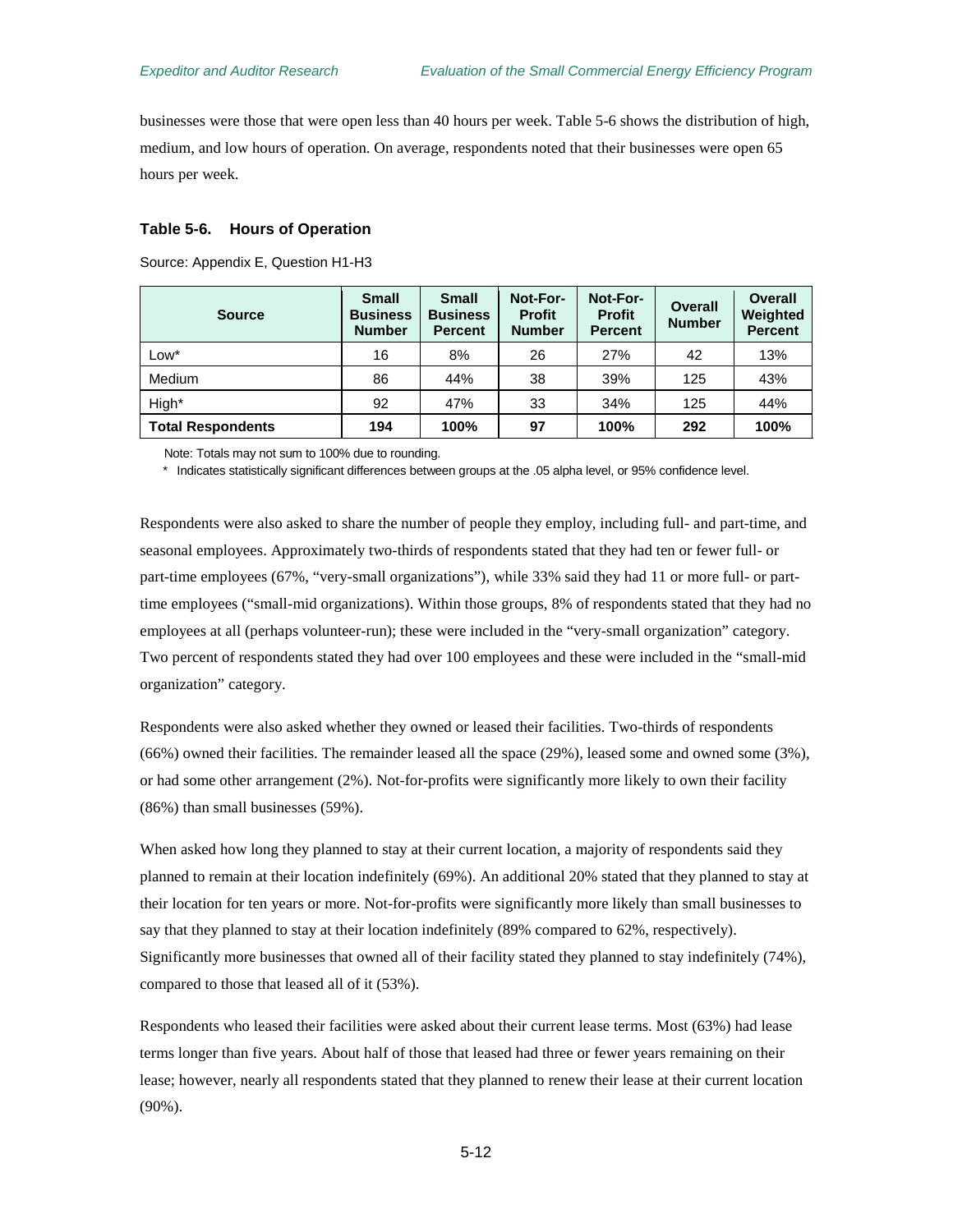Respondents were also asked about their energy use. When asked to rate how expensive they felt their energy bill is per month, on a scale of "0-to-10" with "0" being "very inexpensive" and "10" being "very expensive," respondents on average gave a rating of 6.9. When asked what percent of their overall business costs go towards energy bills, responses ranged from 1% to 90%. However, as shown in [Figure 5-4,](#page-50-0) over two-thirds of small businesses and half of not-for-profits said their energy bills accounted for 10% or less of their overall business costs.

#### <span id="page-50-0"></span>**Figure 5-4. Percent of Business Costs That Go to Energy Bills**



Source: Appendix E Question H4a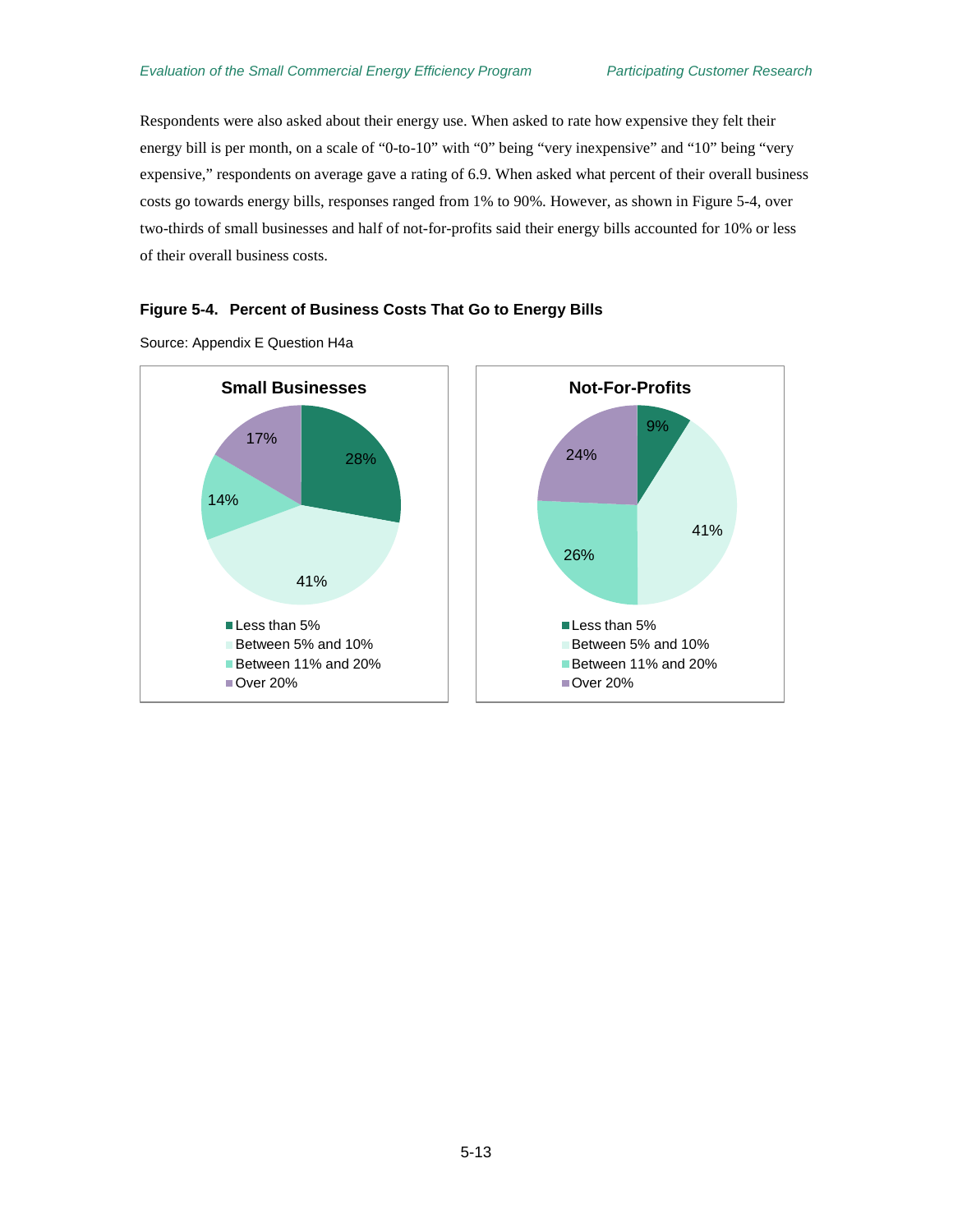Between very-small and small-mid organizations, there were considerable differences between the two groups as far as percent of business costs spent on energy bills. Very-small organizations on average spent 16% of their business costs on energy bills, compared to small-mid organizations that spent 10% of their business costs on energy bills on average. [Table 5-7](#page-51-0) below details the differences between organization size and the amount of business cost spent on energy bills.

#### <span id="page-51-0"></span>**Table 5-7. Percent of Business Costs Spent on Energy Bills by Organization Size**

Source: Appendix E, Question H4a

| <b>Percent</b>           | <b>Small</b><br><b>Business</b><br><b>Number</b> | <b>Small</b><br><b>Business</b><br><b>Percent</b> | Not-For-<br><b>Profit</b><br><b>Number</b> | Not-For-<br><b>Profit</b><br><b>Percent</b> | Overall<br><b>Number</b> | Overall<br>Weighted<br><b>Percent</b> |
|--------------------------|--------------------------------------------------|---------------------------------------------------|--------------------------------------------|---------------------------------------------|--------------------------|---------------------------------------|
| Less than 5%*            | 19                                               | 17%                                               | 20                                         | 36%                                         | 39                       | 23%                                   |
| Between 5% and 10%       | 47                                               | 40%                                               | 26                                         | 41%                                         | 73                       | 40%                                   |
| Between 11% and 20%*     | 27                                               | 21%                                               | 7                                          | 12%                                         | 34                       | 18%                                   |
| More than 20%*           | 28                                               | 23%                                               | 7                                          | 11%                                         | 35                       | 19%                                   |
| <b>Total Respondents</b> | 121                                              | 100%                                              | 60                                         | 100%                                        | 181                      | 100%                                  |

Note: Totals may not sum to 100% due to rounding.

\* Indicates statistically significant differences between groups at the .05 alpha level, or 95% confidence level.

Only 10% of respondents felt that they had not done much or had not done anything at their location to save energy; most respondents stated that they had at least made some energy-efficient improvements. However, a majority of respondents also stated that they felt they could make their facility more energy efficient; 82% said they thought they could further reduce energy costs by installing more efficient equipment. Significantly more not-for-profits thought they could save more than small businesses (91% compared to 79%).

Finally, a majority of respondents stated that their business revenue over the last two years had stayed the same or increased (80%); however, small businesses were significantly more likely to say that their revenues increased than not-for-profits (37% compared to 26%). Small-mid organizations were significantly more likely to say that their business revenue increased in the last two years than very-small organizations (40% and 32%, respectively).

## 5.2 Financing Recipients

As of May 2013, four businesses (the initial participants) in New York received loans for energy-efficient projects through the Small Commercial Energy Efficiency program's financing component. Two of these financing recipients received audits through the program and were interviewed as part of the quantitative surveys. The remaining two did not receive audits and therefore were interviewed via brief in-depth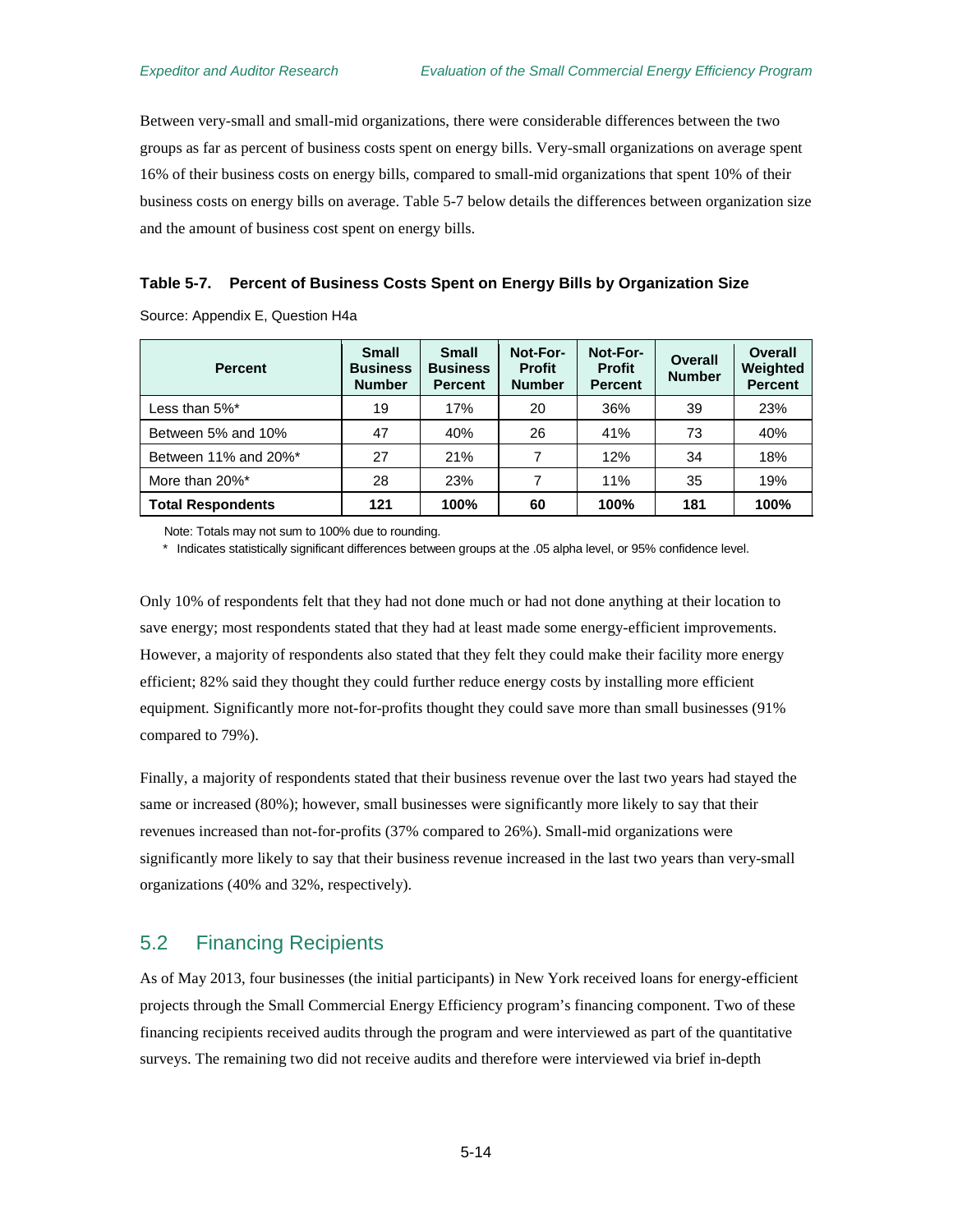interview. The following analysis is based only on these four interviews and thus should be viewed as qualitative only.

### 5.2.1 Experience with Program Financing

When asked why they decided to participate in the financing component of the Small Commercial Energy Efficiency program, all four financing recipients noted cash flow or budget reasons. Two noted that they did it because it was a "*better deal*" or "*to save money for their organization."* Another noted that they did not have the cash for the improvements on hand. When asked who else at their firm was involved in the decision to participate, three of the four mentioned a board or committee, while the fourth noted the president of their company was involved. When asked specifically how they heard of the financing component, one noted they heard from their state senator, whereas another said they did Internet research and found it on NYSERDA's website.

Additionally, all four financing recipients stated that they would have sought loans from another source if financing had not been available from NYSERDA at the time. When asked from where they would have sought other financing, two said either "don't know" or refused to answer; one said generally that they would look to "*different foundations*" that might offer financing, while the other said they would have tried to seek financing at the same lending institution through which they received their NYSERDA loan.

When asked if their equipment installation plans would have changed if the low-cost loan had not been available from NYSERDA at that time, two said that they would have stayed about the same; they would have installed the equipment around the same time. However, the other two financing recipients stated that they would have likely postponed their projects by more than one year had the financing not been available through NYSERDA. When asked how important access to low cost financing was in their decision-making process when deciding whether or not to install the energy-efficient equipment they did, three of the four said it was very important, and one said it was somewhat important.

Financing recipients were asked how easy or difficult, on a scale, some of the aspects of the program's financing component were. Three of the four found it "somewhat" or "very" easy to find information on and apply for the program financing, as well as to work with the lender staff; however, one financing recipient found all three of these to be somewhat difficult. This recipient elaborated, "*At the time, we were one of the first in the state to do it – that's my understanding. The process was not well defined. Filling the forms out was not too difficult, but after that there was a lot of uncertainty by different people –the bank and NYSERDA – as far as 'Okay, what do we do next?' They were still developing a procedure."* This recipient went on to say, *"In terms of goodwill…. Everyone was trying to do what they could do to make it work so there wasn't any ill will or anything like that."* As the respondent stated, this participant was one of the first to participate in the program in the early stages of its offerings.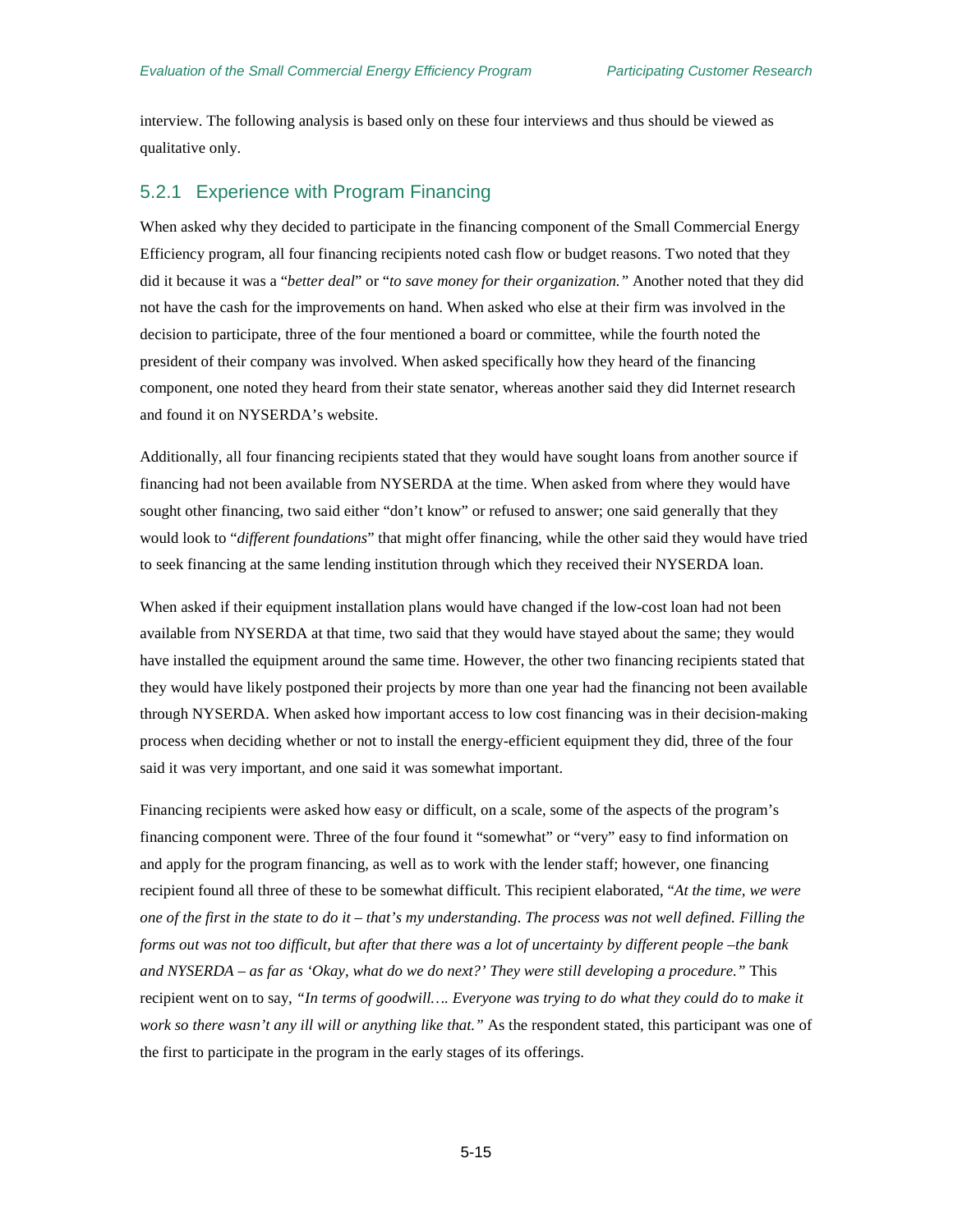#### *Evaluation of the Small Commercial Energy Efficiency Program*

Finally, in terms of business characteristics of the four financing recipients, three of the four were not-forprofits and one was a small business. When asked how long they planned to stay at their current location, one refused to answer, but the remaining three all said "indefinitely." Three of the four stated that they owned their building (again, the fourth refused to answer). When asked how expensive they felt their energy bill was on a scale of "0-to-10" with "0" being very inexpensive and "10" being very expensive, responses ranged from a "6" to a "10", with one respondent saying "don't know."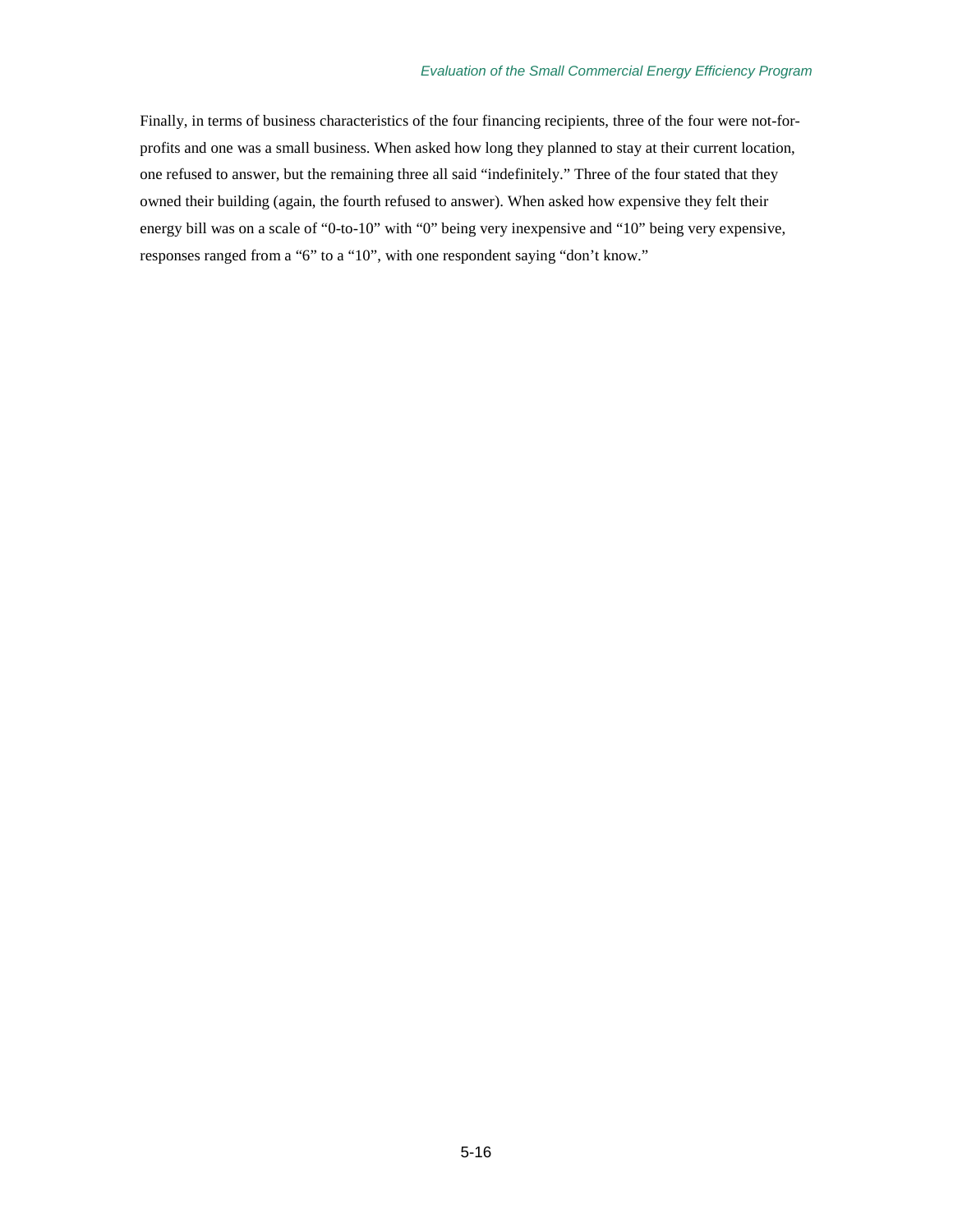## 6 Key Findings and Recommendations

This chapter presents the overarching key findings and recommendations stemming from the market and limited process evaluation of the Small Commercial Energy Efficiency program.

The Small Commercial Energy Efficiency program provides walk-through energy assessments (audits) at no charge to small business and not-for-profit customers. The audit results in a written report that provides recommendations for energy-efficient equipment and behavioral improvements, as well as refers customers to NYSERDA energy efficiency and loan program offerings. In 2012 and 2013, the program piloted implementation support services offered through "expeditor" firms, which were separate from the firms that offered the audit. The evaluation confirmed that small businesses and not-for-profits often need considerable support services to aid implementation of energy-efficient projects. Audit firms handing off projects to expeditors for implementation support, as was done during the expeditor pilot, proved challenging. The program is currently redesigning for 2014 to offer "one-stop shop" audit and implementation support to customers and allow for more streamlined program delivery.

In addition to the audit and implementation support services, the program also offers low-interest Small Commercial Energy Efficiency Financing through two loan products to small businesses with 100 employees or less and not-for-profits of any employee size. The financing component saw limited uptake through 2013, and the evaluation confirmed that there are challenges that face small businesses and not-forprofits related to financing.

The evaluation identified several differences in how sub-segments of the program's target population approach energy efficiency, and confirmed the range of barriers small businesses and not-for-profits face to making energy-efficient upgrades or improvements. For very-small organizations – those with ten or fewer employees – these barriers can often be insurmountable without outside assistance. While the program is filling a key need in the market, these barriers present considerable challenges to effectively serving this population.

This summary represents findings from the first phase of the process and market evaluation for this program. In order to more fully explore the small business and not-for-profit market needs and characteristics, a second phase is planned that will include interviews with nonparticipating financial lenders and nonparticipating small businesses and not-for-profits.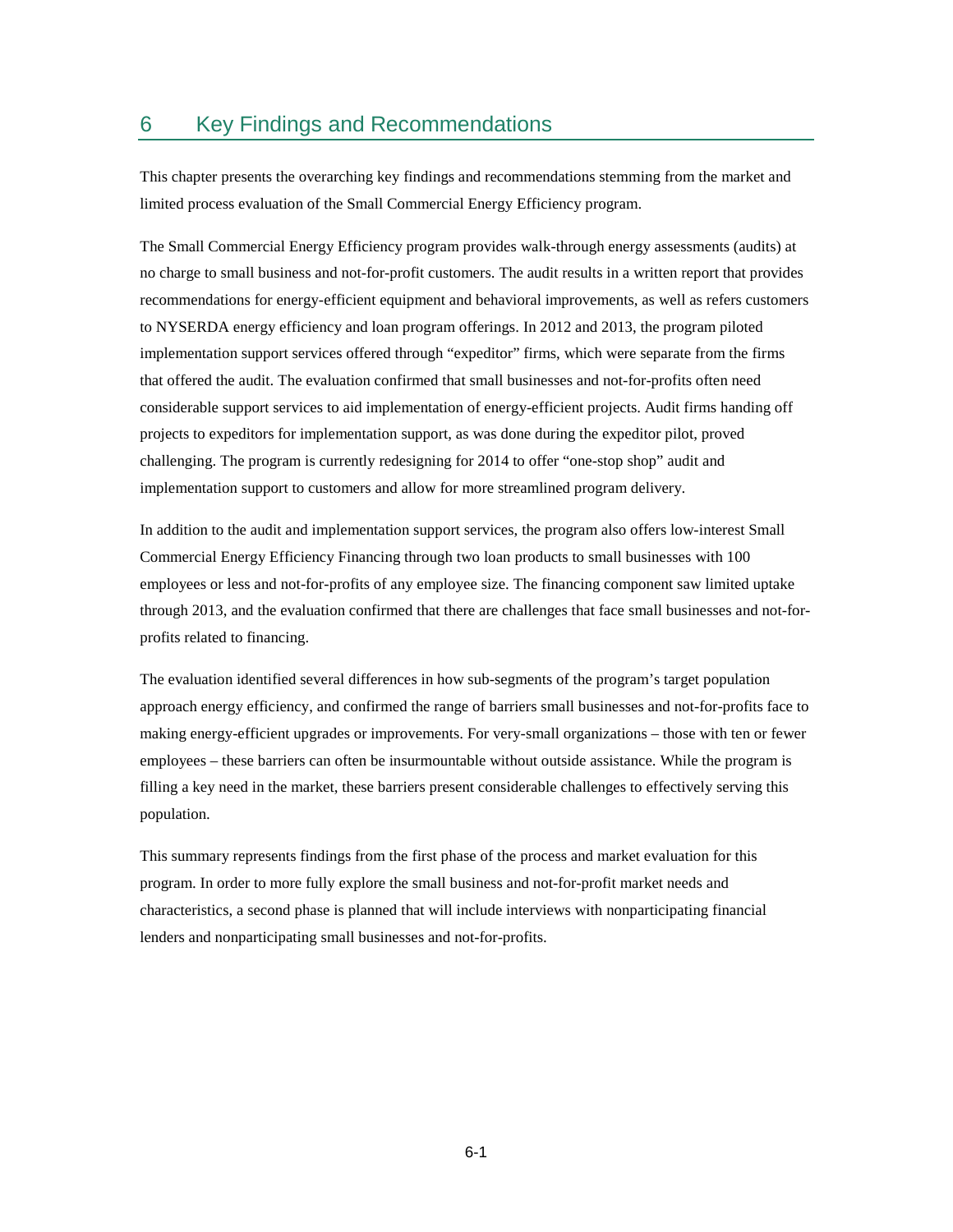<span id="page-55-0"></span> $\overline{a}$ 

The evaluation team has identified the following overarching findings from this evaluation:

### **1. The small business and not-for-profit market faces considerable barriers to energy efficiency, many of them financial.**

In general, small businesses and not-for-profits face a wide variety of barriers to installing energy-efficient projects, including capital limitations, lack of employee time or priority on energy efficiency, splitincentives due to non-building ownership, and a lack of knowledge regarding efficient improvements. Without outside help, such as the Small Commercial Energy Efficiency program, small businesses and notfor-profits may not be able to overcome these challenges to implementing energy-efficient projects.

A lack of capital for energy-efficient investments is one of the biggest barriers facing small businesses and not-for-profits. Thus, rebates and incentives often play a very important role in customer decision-making processes. Surveyed participants report applying for utility-offered rebates more often than NYSERDA incentives, as utility rebates cover up to 70% for lighting measures, which are the most common audit recommendations installed by customers.

## **2. Very-small organizations (ten or fewer employees) are characteristically different from small-mid organizations** (**11-100 employees), which presents challenges when it comes to energy efficiency.**

GJGNY funding for energy audits is limited to energy audits and implementation support for small businesses and not-for-profits with less than ten or fewer full-time employees ("very-small organizations"), and NYSERDA requires that customers seeking audits also fall below a ceiling of 100kW of demand. The ARRA funding, which expired in September of 2013, permitted the Small Commercial Energy Efficiency program to offer program services to organizations that had between 11 to 100 employees and not-forprofits of any employee size ("small-mid organizations") with less than 100kW of demand.

While very-small organizations reported paying a higher percentage of their overall operating costs towards energy bills than small-mid organizations, their level of equipment installation post-audit was significantly<sup>[7](#page-55-0)</sup> lower than small-mid organizations. Small-mid organizations were also more likely than very-small organizations to say that their business revenues had increased over the past two years. Overall, program implementation staff in general agreed that the two groups face different challenges and different needs when it comes to energy efficiency. Audit providers noted that very-small organizations have very little capital to spend on improvements. Most of the lenders agreed that very-small organizations face considerable challenges in securing financing, even through non-traditional channels such as community

<sup>&</sup>lt;sup>7</sup> The significance, or alpha, level for all comparisons within this report was set at .05 (i.e., a 95% confidence level) using a z-test.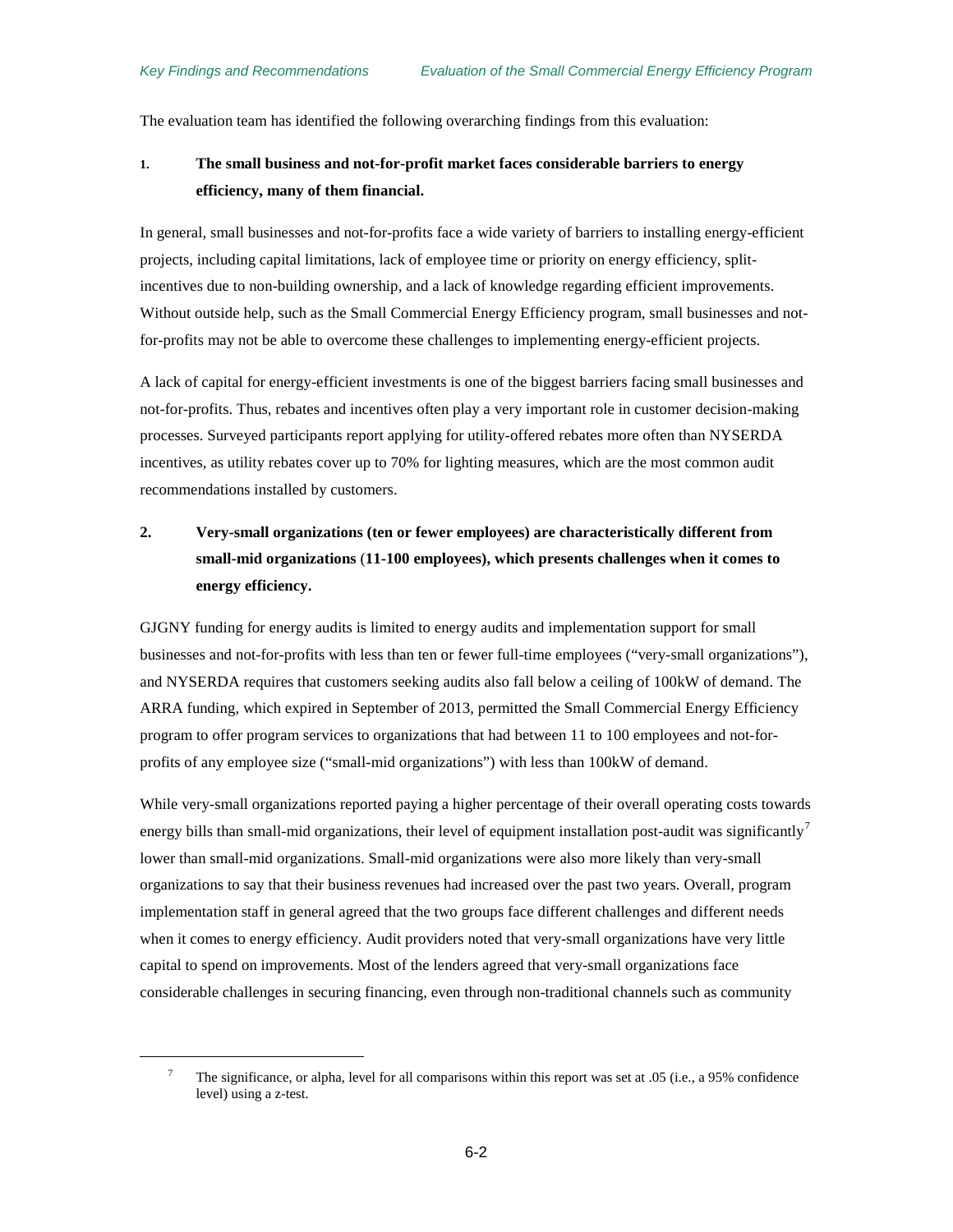development financial institutions, as these very-small organizations may face deeper long-term planning challenges than small-mid organizations. The Phase 2 nonparticipant research will more broadly explore the needs and characteristics of these two populations.

## **3. Not-for-profits experience different challenges and approach energy efficiency differently than small businesses overall.**

The evaluation identified several key differences between not-for-profits and small businesses, both from primary research with participants and through qualitative research with lenders and expeditors. Participating not-for-profits were more likely than small businesses to have installed equipment post-audit, but less likely to have applied for rebates or incentives. Participating not-for-profits were also much more likely to have policies in place regarding equipment purchases, while most small businesses had no such policies. Not-for-profits also tended to spend a higher amount of their operating budget on energy compared to small businesses.

In summary, small businesses, especially those that are very-small, may need more follow-up support to move them through the implementation process. Small businesses appear to need more assistance than notfor-profits in getting access to funding, incentives as participating small businesses were less likely to implement efficient equipment post-audit, and rated access to rebates and incentives as very important. Conversely, not-for-profits tend to be more likely to implement equipment on their own without rebates or incentives, but may still need the energy audit or technical assistance in order to get projects approved from upper management. To further explore these differences, this topic will be a key item of research for the Phase 2 nonparticipant customer research, to assess whether these findings hold true in the general population of small businesses and not-for-profits.

#### **4. Currently, the program primarily serves building owners**.

<span id="page-56-0"></span> $\overline{a}$ 

Businesses that lease their facilities can be difficult to serve due to split-incentives. In general, program implementation staff agreed that split-incentives are a major barrier to energy-efficient project implementation for small businesses and not-for-profits. Audit firms discussed the complexities of serving organizations that do not own their facilities, and some respondents said they consequently specifically target owned facilities. More participants owned their property compared to leasing it, and significantly $^8$  $^8$ more businesses that owned their property reporting installing equipment post-audit than those that leased. Not-for-profits were significantly more likely to own their facility (86%) than small businesses (59%). Of those participants that leased, nearly all had plans to renew their lease at their location. The businesses interviewed for this effort are participants only; therefore, in Phase 2 the nonparticipant customer research

<sup>&</sup>lt;sup>8</sup> The significance, or alpha, level for all comparisons within this report was set at .05 (i.e., a 95% confidence level) using a z-test.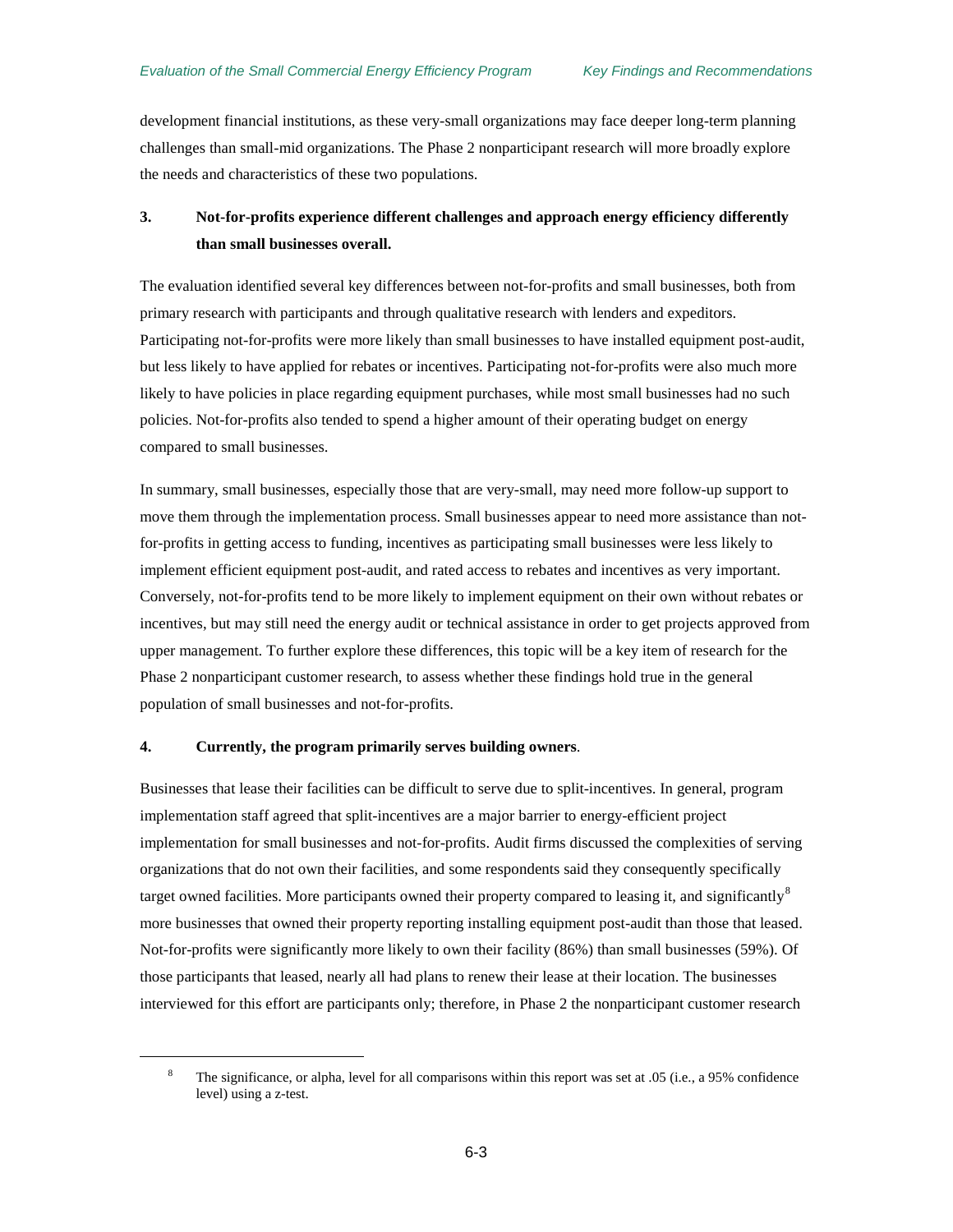will assess whether these characteristics are similar for the small businesses and not-for-profits that have not yet participated in the program. Differences in length of tenure and plans to move or only lease shortterm may be important market characteristics for the program to incorporate into planning.

## **5. On top of the barriers faced by small businesses and not-for-profits as they seek to implement audit recommendations, small businesses and not-for-profits face specific barriers to accessing financing and loans.**

In addition to the barriers discussed above (capital limitations, lack of employee time, split-incentive, and a lack of knowledge), businesses face additional challenges when it comes to accessing financing. The barriers to accessing financing include poor credit or already-high debt. Although not-for-profits were more aware of program offered financing than small businesses, not-for-profits reported that they were less likely to be able to take advantage of program-offered financing due to restrictions or policies governing financing within their organization charter. Participating lenders also reported that one challenge to working with not-for-profits is that they tend to face more funding uncertainty, as often their annual operating budget depends on grants or charitable donations, which can fluctuate.

## **6. Customer surveys indicate that one explanatory factor for the low uptake in programoffered financing for customers who have implemented projects is that they are completing smaller projects, which may not necessitate loans.**

A little more than half of program participants were aware of program financing, but only four participants have received the program financing at the time of the evaluation. The participant survey identified that customers most commonly did not take advantage of loan options because they believed the size or cost of their efficiency project did not justify a loan. A large majority of participant projects were lighting projects, which tend to be less expensive, with a smaller portion being larger HVAC or insulation projects.

In addition, participating financial lender staff reported that they have considerable experience working with the small business and not-for-profit market. However, from qualitative discussions with programparticipating financial organizations, some lenders may not be as familiar with the challenges to lending specifically for energy efficiency projects, such as discussing with customers payback periods and monthly energy savings compared to the loan payment.

### Conclusions and Recommendations

The program appears to be filling a need in the market and is adjusting to better serve small businesses and not-for-profits in New York and address challenges encountered during 2013. This evaluation offers the following conclusions and recommendations.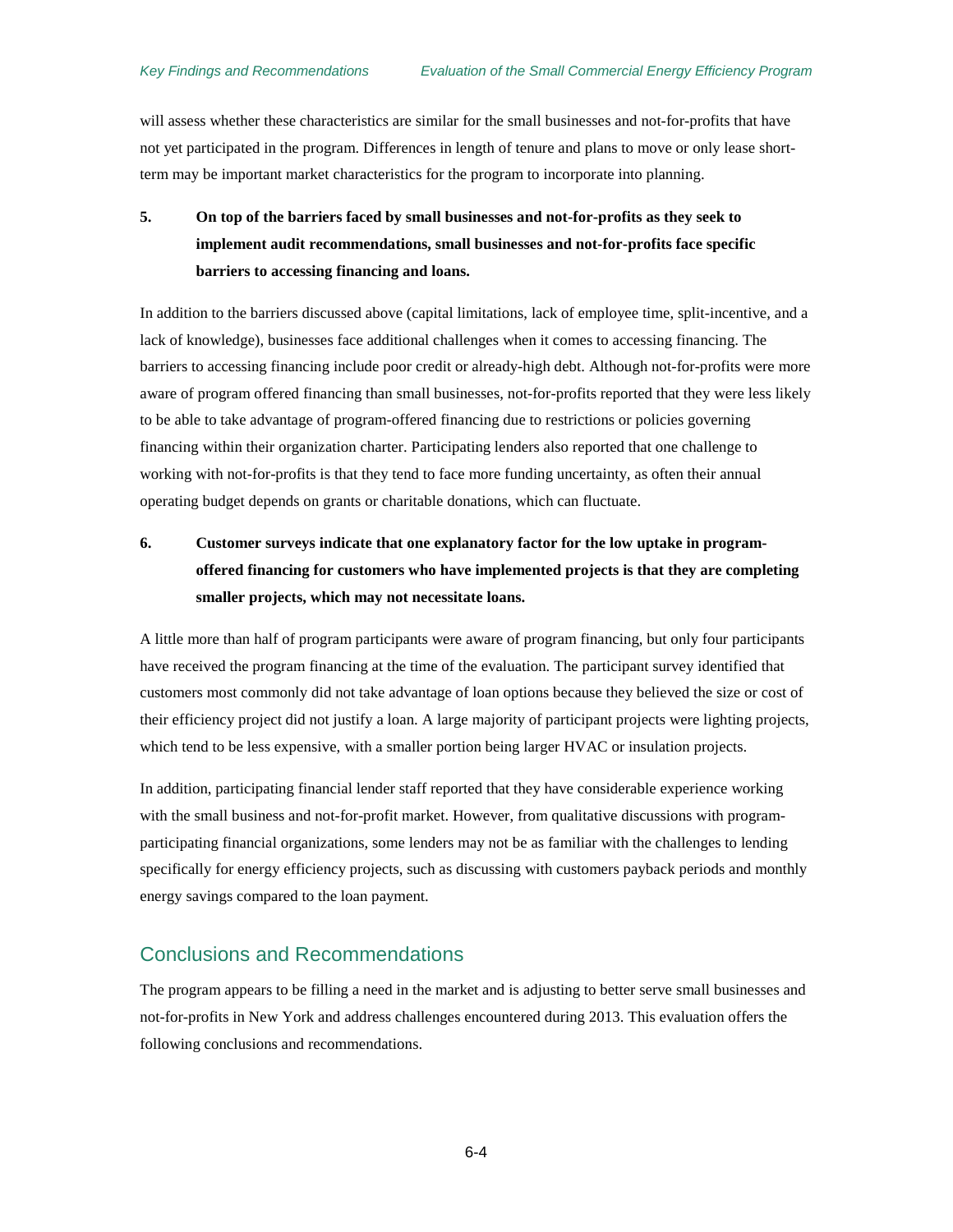**Conclusion 1:** A program objective is to encourage participating customers to install energy-efficient equipment. The research showed that small-mid organizations were more likely than very-small organizations to implement audit recommendations. The expiration of ARRA funding limits the program to serving the very-small organizations per GJGNY rules, which face many challenges to implementing audit recommendations.

- **Recommendation 1:** Consider options to further support the financial and decision-making needs of very-small organizations. For example, NYSERDA might work with audit and implementation support contractors to offer to meet jointly with the property owners and tenant as part of the implementation support offered through the program to overcome the split incentive barrier. Another option could be offering a longer-term loan as part of the financing component, which may make monthly payments more manageable for very-small organizations, if they meet both legislative requirements and small businesses' shorter planning horizons.
- **Recommendation 2**: Continue to streamline the program delivery through one audit and implementation support contractor per region, and ensure all program actors coordinate efforts, to ensure timely follow-up and consistent messaging. This will be especially important as the program turns its focus to very-small organizations, which may need deeper-level support to implement energy efficiency projects. Consolidating audit and implementation support services to one contractor per region, as the program is currently doing, should allow these contractors to provide this deeper-level support to organizations that need it, through continual follow-up, handholding through rebate processes, etc.

**Conclusion 2:** There has been limited uptake in the financing portion of the program for many reasons, several of which are outside the program's control.

**Recommendation 3:** As part of the recent program design change to have one contractor offering both audits and implementation support per region, ensure that all program market actors (e.g., audit firms, contractors) have the tools necessary to discuss financing in-depth with customers at an early stage, and that there is continual follow-up with customers throughout the implementation process. Working with audit providers to help them identify projects that are good candidates for financing, such as more substantial improvements or large retrofits, may help as well. If further engaged in energy efficiency by NYSERDA, participating lenders may be in a good position to provide follow-up as well, as all lenders interviewed reported long-term experience lending to the small business and not-for-profit market.

6-5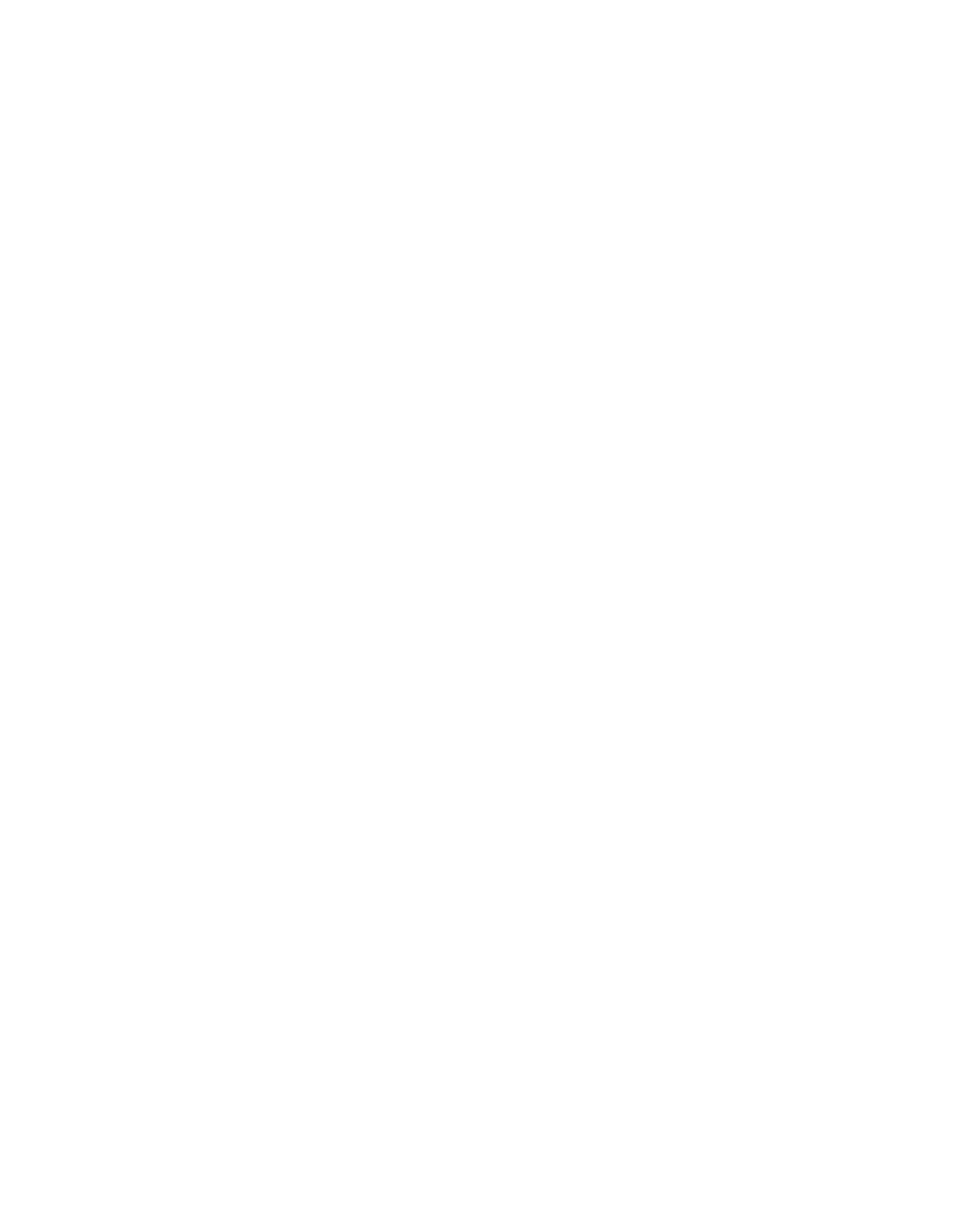# Appendix A: Participating Lender Staff Interview Guide

### A. **Describe your role within your institution and your interactions with the Small Commercial Energy Efficiency Financing Program**

- 1) Role at financial institution
	- Job responsibilities specifically focusing on lending and customer groups they interact with
	- Length of time worked in the financial sector
	- Length of time working at this institution
- 2) Responsibilities or role regarding the Small Commercial Energy Efficiency Financing Program
	- When did your institution become involved/learn of Program
	- What are your responsibilities as they pertain to participation in the Program?

#### B. **Small business and not-for-profit market**

- 3) Think about your commercial accounts. What percent of your commercial accounts are a "small business" (i.e., a business with under 100 employees)? What percent of your commercial accounts are with not-for-profits?
- 4) Has the percentage of small businesses working with your institution increased or decreased since you began working here? Has the percentage of not-for-profits working with your institution increased or decreased since you began working here?
- 5) Has the number of commercial accounts that you would consider medium or large-sized businesses increased or decreased since you began working here?
- 6) Do you think small businesses are more or less likely to take advantage of financing in general than other businesses? Why?
	- a. Probe on: Budget constraints? Budget cycles? Reticence to take on debt? Long-term planning challenges?
- 7) Do you think not-for-profits are more or less likely to take advantage of financing? Why?
	- a. Probe on: Charter prevents taking on debt? Reticence to take on debt? Budget constraints? Long-term planning challenges?
- 8) What are barriers for small businesses and not-for-profit businesses in securing financing?
	- a. Probe on: Poor credit rating? Low debt service ratio? Not in business for a sufficient period of time? Other?
	- b. What are ways to overcome those barriers?
- 9) Of the loan applications you receive, what percentage is from small businesses? What percentage is from not-for-profit organizations? What percent of these are accepted? What are the reasons for denial?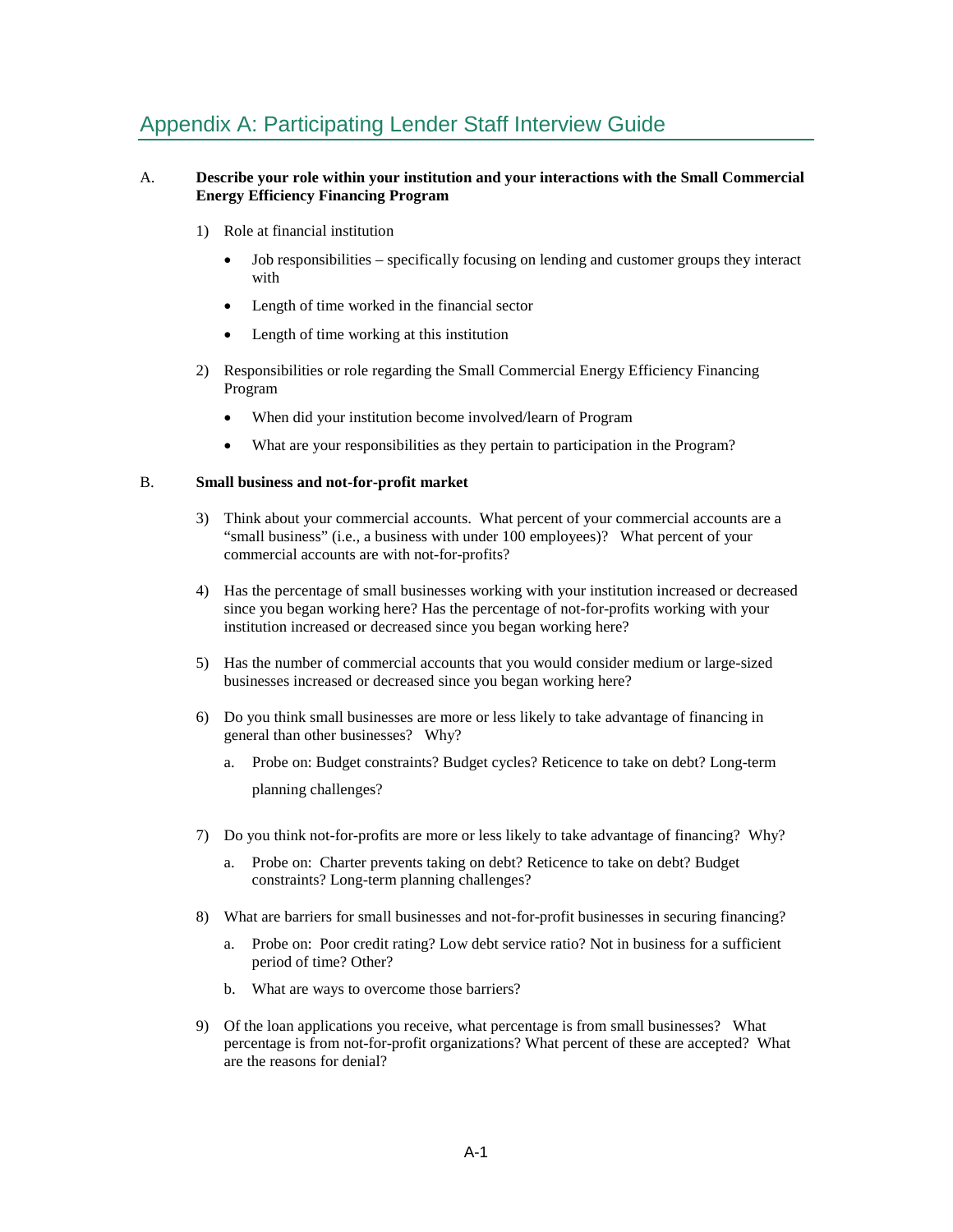#### C. **Program Interactions**

- 10) How did you learn about the Small Commercial Energy Efficiency Financing Program?
	- a. Probe on: NYSERDA website? Email? Contacted by NYSERDA? Contacted by a customer? Press release?
	- b. What are the benefits of participating for your institution? Are there any negatives/downsides for participating?
- 11) Your institution has signed agreements indicating they will provide participation loans and will originate On-Bill Recovery Loans on behalf of NYSERDA.
	- a. As you are probably aware, with the participation loan, NYSERDA and your institution will share in funding the principal of the loan. How likely is it that your institution will offer participation loans through the Program to your customers? What factors or barriers influence whether a participation loan is offered?
		- i. Probe on: Timing issues for you or the borrower? Customer/borrower interest? Program rules? Lack of information? Need for staff training? Other?
	- b. With the On-Bill Recovery Loan, your institution will receive an origination fee of \$300 for originating a loan on behalf of NYSERDA. In addition title search fees are paid by NYSERDA. How likely is it that your institution will originate On-Bill Recovery Loans for your customers? What factors or barriers influence whether your institution originates On-Bill Recovery Loans?
		- i. Probe on: Origination fee amount per loan? Institution does not originate/broker loans? Credit worthiness or other program requirements? Your institution's policies for booking loans as opposed to originating them? Other?
- 12) How many Small Commercial Energy Efficiency Financing loan applications have you received to date? How many of these have been accepted? What are the reasons for denial?
- 13) Has your institution reviewed an application where the customer was seeking the on-bill recovery financing product? Was the application accepted? If not, why was it denied?
- 14) Does your institution have participation goals for the program (e.g., X number of loans per quarter)? If so, what are they?
- 15) What are the steps to participate in financing from the customer's point of view? Are there any issues with how the application process works?
- 16) What are the steps to participate from your institution's point of view? Are there any issues with how the application process works from your side?
- 17) Do you market or discuss the program with your customers? If so, how? If not, why not? Are there materials that NYSERDA could provide that would help your institution market the program and increase participation? What kind? Fact sheets? Instructions? FAQs? Other?
- 18) Do you have any suggestions on how NYSERDA could work with participating lenders to promote or market the program to customers?
- 19) Did the program provide training or program materials to you? If so, what? Were the training/program materials useful?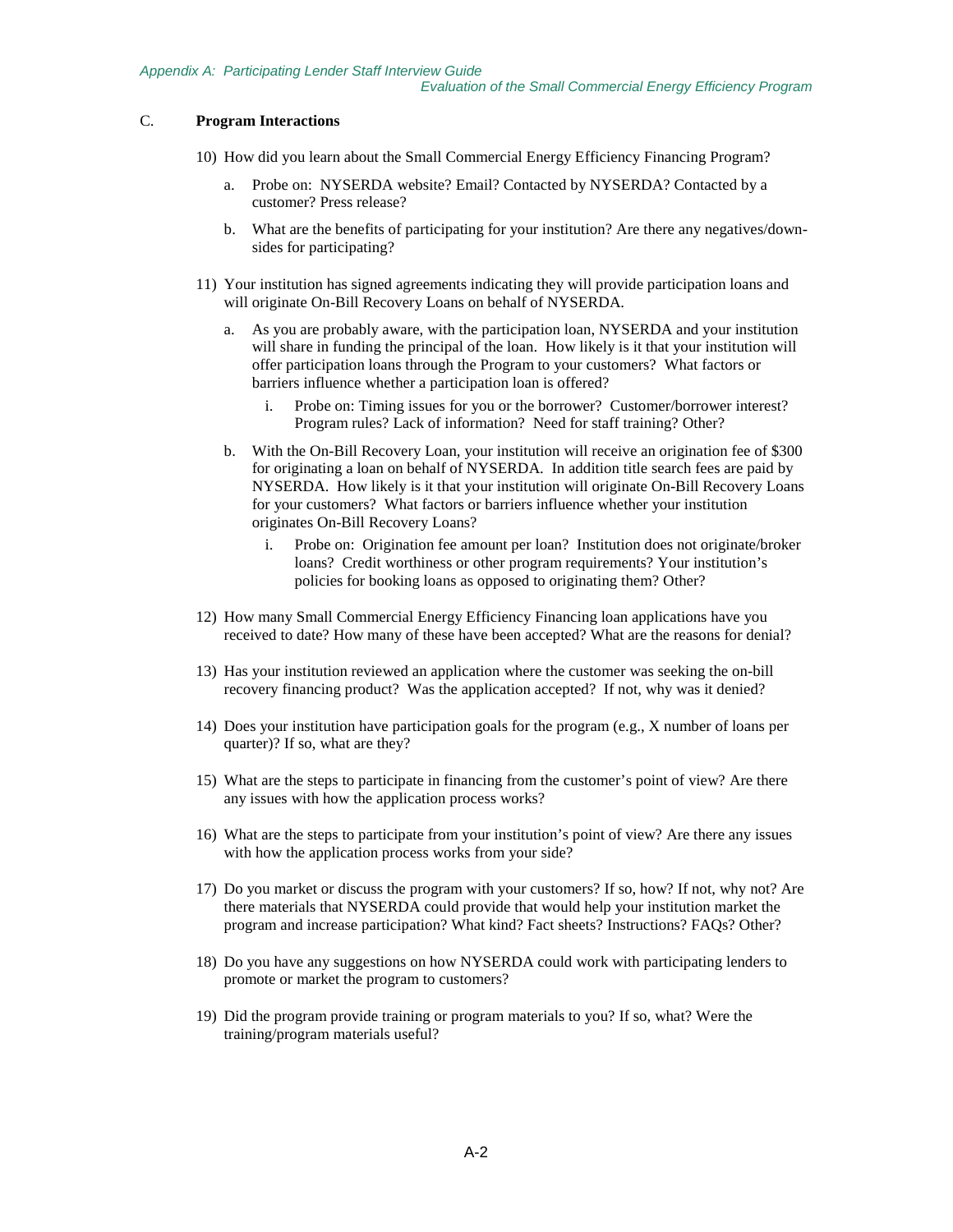- 20) How would you rank the following methods of training:
	- a. Webinars
	- b. Regional trainings with multiple lenders in attendance
	- c. Discrete trainings held at your institution's main office
	- d. Other? Describe.
- 21) Do you have any customers who received an energy assessment through the Small Commercial Energy Efficiency program, but chose to access financing outside of the program? If so, why do you think that is?
- 22) There are many reasons why businesses may or may not be interested in financing. What motivates small businesses or not-for-profits when seeking out financing, specifically through the program? What are some reasons why they might not be interested?
	- a. Probe for:
		- i. Interest rates
		- ii. Ability to access the program through their normal lender
		- iii. Meeting program eligibility requirements
		- iv. Lack of awareness of the participation and on-bill recovery loan options
		- v. General budget or access to capital issues
		- vi. Other market issues
- 23) How can the program increase interest in energy efficiency loans for small businesses and not-for-profits?
	- a. Probe for:
		- i. Marketing, i.e., increasing awareness of the program
		- ii. Accessibility, i.e., increasing the number of lenders offering the financing products
		- iii. Eligibility
		- iv. Other
- 24) In your experience, what is the best way to reach and engage small businesses and not-forprofits? How would you recommend the program best reach these customers to discuss program financing? Probe for marketing strategies and channels.
- 25) What is your level of satisfaction with the program so far? Why is that?
- 26) Do you think your institution will participate in the program in the future? Why or why not?
- 27) Does your institution participate in any other energy-efficiency programs offered in New York? If so, which ones? How do they compare to the NYSERDA Small Commercial Energy Efficiency program?
- 28) Do you have any suggestions on how NYSERDA might increase program participation from financial institutions and lenders? How might NYSERDA make the program more attractive to lenders?

**INTRO TO JOBS QUESTIONS:** Finally, I'm going to ask you some questions about jobs and workload relating to the GJGNY SB/NFP program.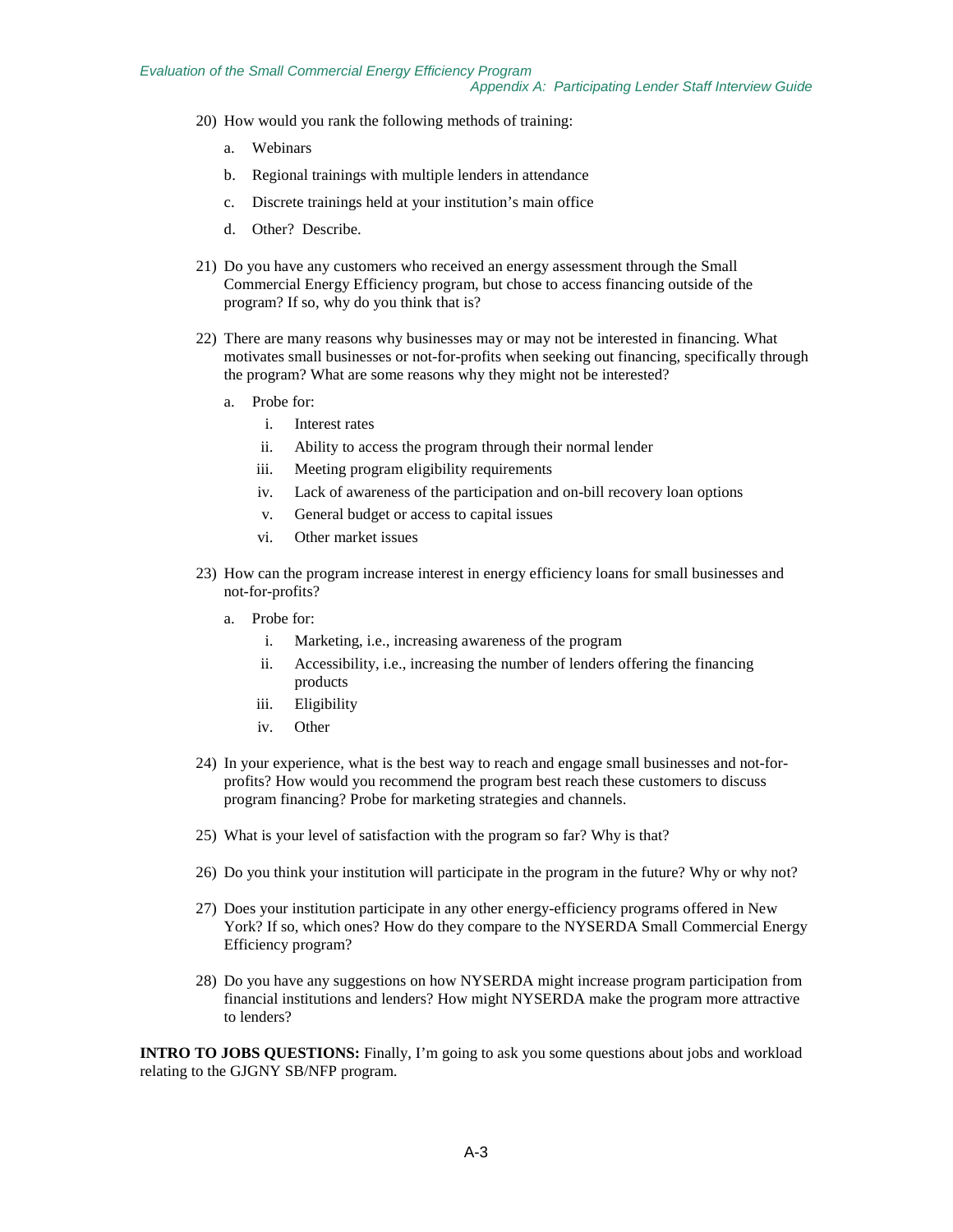### D. **Screening**

- QS1. As a result of your firm's participation in offering Green Jobs Green New York (GJGNY) financing for the Small Business/Not-for-Profit program (SBNFP), have you experienced either a permanent or temporary increase in workload for your company since the loans were first offered in June 2011?
	- 1 Yes
	- 2 No -----------------------> SKIP TO END
	- D Don't know ------------> SKIP TO END
	- R Refused ----------------> SKIP TO END
- $\text{QS2}$  [IF  $\text{QS1} = \text{YES}$ ] Considering all of the activities that you and others in your organization have performed to date related to GJGNY loans for the SBNFP, has your company: [CHECK ALL THAT APPLY]
	- a. Needed to hire additional staff for any position because of SBNFP loan activities?
		- 1 Yes
		- 2 No
		- D Don't know
		- R Refused
	- b. Been able to retain staff that would otherwise have been let go?
		- 1 Yes
		- 2 No
		- D Don't know
		- R Refused
	- c. Increased the responsibilities of existing staff because of SBNFP loan activities? This could be due to a promotion or specialized training or knowledge acquired.
		- 1 Yes
		- 2 No
		- D Don't know
		- R Refused

### E. **NAICS Code**

QN1. [IF QS2a = YES OR QS2b = YES OR QS2c = YES] What is your company's primary

business function?

- 1. Commercial Banking 522110
- 2. Savings Institutions 522120
- 3. Credit Unions 522130
- 4. Other [Specify\_\_\_\_\_\_\_\_\_\_\_\_\_\_\_\_\_\_\_\_][VERY IMPORTANT: Record specific details of company primary business function.]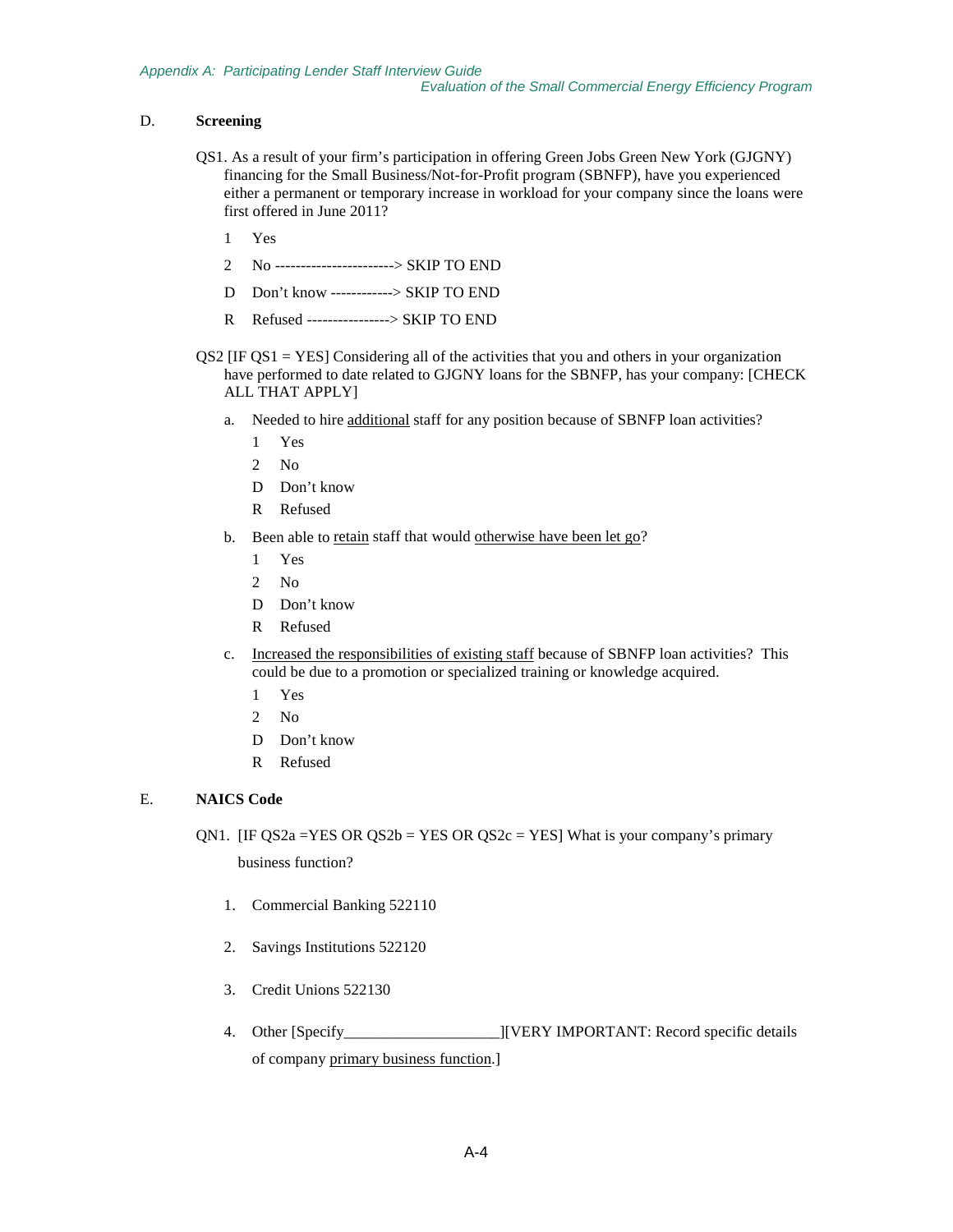$[IF QS2a = YES OR QS2b = YES OR QS2c = YES, READ] Some of the following questions in this survey$ will ask about hiring, retention, or promotions in your company. These questions will ask for information in terms of number of jobs and also in terms of number of FTEs. In answering the questions in terms of FTEs, please keep in mind that an FTE is the total hours worked in a job divided by the number of hours in a fulltime schedule. So one full time job is equal to 1 FTE, and one part time job working 10 hours of a 40 hours full-time week of is 0.25 FTEs.

### F. **Job Additions/Retentions**

QJA1. [IF  $QS2a = YES$ ]

- a. For which positions in your company were jobs added because of SBNFP loan activities?
- b. At which location(s) in New York State were jobs added because of SBNFP loan activities?
- c. How many total Full Time Equivalents (FTEs) were added at that position?
- d. How many of the added FTEs were permanent positions?

[Pull down definition for FTE: An FTE is the total hours worked in a job divided by the number of hours in a full-time schedule, so one full time job is equal to 1 FTE, and one part time job working 10 hours of a 40 hour full-time week is 0.25 FTEs.

| a. Position that was<br>added because<br>of SBNFP loan<br>activities | b. Cities/towns in<br>New York State<br>where position<br>was added | c. Total FTEs added | d. How many of the<br>added FTEs were<br>permanent<br>positions? |
|----------------------------------------------------------------------|---------------------------------------------------------------------|---------------------|------------------------------------------------------------------|
| Example: Loan<br><b>Officer</b>                                      | Albany, Buffalo                                                     | 1.4                 | 1.0                                                              |
|                                                                      |                                                                     |                     |                                                                  |
|                                                                      |                                                                     |                     |                                                                  |
|                                                                      |                                                                     |                     |                                                                  |
|                                                                      |                                                                     |                     |                                                                  |

QJA2. [IF QS2a = YES] What is the 2013 typical hourly wage range for the positions added because of SBNFP loan activities?

| Position                        | 2013 Typical Hourly Wage Range |         |  |                                                            |  |  |  |                                                                                                    |              |
|---------------------------------|--------------------------------|---------|--|------------------------------------------------------------|--|--|--|----------------------------------------------------------------------------------------------------|--------------|
| Added<br><b>ILIST</b><br>QJA1al | Under<br>\$10                  | \$14.99 |  | $$19.99$   \$24.99   \$29.99   \$34.99   \$39.99   \$44.99 |  |  |  | $$10.00$ - $$15.00$ - $$20.00$ - $$25.00$ - $$30.00$ - $$35.00$ - $$40.00$ - $$45.00$ -<br>\$49.99 | Over<br>\$50 |
|                                 |                                |         |  |                                                            |  |  |  |                                                                                                    |              |
|                                 |                                |         |  |                                                            |  |  |  |                                                                                                    |              |
|                                 |                                |         |  |                                                            |  |  |  |                                                                                                    |              |
|                                 |                                |         |  |                                                            |  |  |  |                                                                                                    |              |

 $QJA3.$  [IF  $QS2b = YES$ ]

- a. For which positions in your company were jobs retained because of SBNFP loan activities?
- b. At which location(s) in New York State were jobs retained because of SBNFP loan activities?
- c. How many total Full Time Equivalents (FTEs) were retained at that position?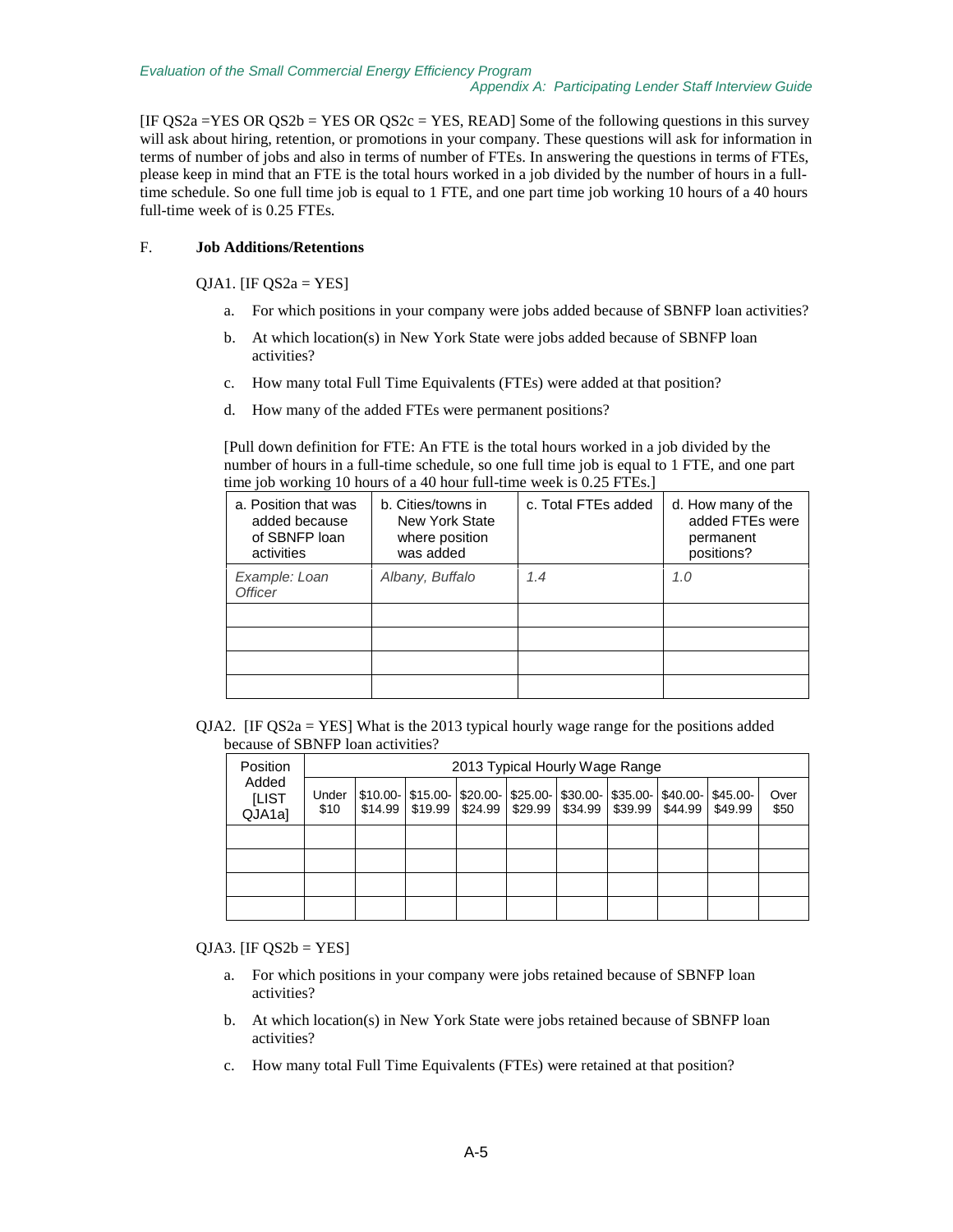#### *Evaluation of the Small Commercial Energy Efficiency Program*

[Pull down definition for FTE in e: An FTE is the total hours worked in a job divided by the number of hours in a full-time schedule, so one full time job is equal to 1 FTE, and one part time job working 10 hours of a 40 hour full-time week is 0.25 FTEs.]

| a. Position that was<br>retained because of<br><b>SBNFP</b> loan activities | b. Cities/towns in New York<br>State where position was<br>retained | c. Total FTEs retained |
|-----------------------------------------------------------------------------|---------------------------------------------------------------------|------------------------|
| Example: Data Processor                                                     | Albany, Buffalo                                                     | 1.4                    |
|                                                                             |                                                                     |                        |
|                                                                             |                                                                     |                        |
|                                                                             |                                                                     |                        |
|                                                                             |                                                                     |                        |

 $QJA4$ . [IF  $QS2b = YES$ ] What is the 2013 typical hourly wage range for the positions retained because of SBNFP loan activities?

| <b>Position</b>             | 2013 Typical Hourly Wage Range |  |  |                                             |  |                                                                                |                              |           |              |
|-----------------------------|--------------------------------|--|--|---------------------------------------------|--|--------------------------------------------------------------------------------|------------------------------|-----------|--------------|
| Retained<br>[LIST<br>QJA3al | Under<br>\$10                  |  |  | $$10.00$ - $$15.00$ - $$20.00$ - $$25.00$ - |  | $$14.99$   \$19.99   \$24.99   \$29.99   \$34.99   \$39.99   \$44.99   \$49.99 | $$30.00 - $35.00 - $40.00 -$ | $$45.00-$ | Over<br>\$50 |
|                             |                                |  |  |                                             |  |                                                                                |                              |           |              |
|                             |                                |  |  |                                             |  |                                                                                |                              |           |              |
|                             |                                |  |  |                                             |  |                                                                                |                              |           |              |
|                             |                                |  |  |                                             |  |                                                                                |                              |           |              |

### G. **Existing Position Wage Level Changes**

#### $QEP1$  [IF  $QS2c = YES$ ]

- a. Which positions of existing staff saw an increase in responsibilities because of SBNFP loan activities?
- b. How many FTEs in that position experienced an increase in responsibilities?
- c. How many of the FTEs in that position that experienced an increase in responsibilities saw an increase in their wage level? This could be due to a promotion or specialized training or knowledge acquired.
- d. In what cities or towns in New York State were the staff members who saw an increase in wage level in that position located? [multiple cities/towns possible for response] RECORD VERBATIM.

| a. Position that saw<br>an increase in<br>responsibilities<br>because of<br>SBNFP loan<br>activities | b. Number of FTEs<br>in that position<br>that experienced<br>an increase in<br>responsibilities | c. Number FTEs in<br>that position that<br>experienced an<br>increase in<br>responsibilities<br>and saw an<br>increase in their<br>wage level | d. Cities or towns in<br>New York State<br>where position<br>saw an increase<br>in wage level |
|------------------------------------------------------------------------------------------------------|-------------------------------------------------------------------------------------------------|-----------------------------------------------------------------------------------------------------------------------------------------------|-----------------------------------------------------------------------------------------------|
| Example: Clerk                                                                                       | 2.0                                                                                             | 1.5                                                                                                                                           | Albany, Buffalo                                                                               |
|                                                                                                      |                                                                                                 |                                                                                                                                               |                                                                                               |
|                                                                                                      |                                                                                                 |                                                                                                                                               |                                                                                               |
|                                                                                                      |                                                                                                 |                                                                                                                                               |                                                                                               |
|                                                                                                      |                                                                                                 |                                                                                                                                               |                                                                                               |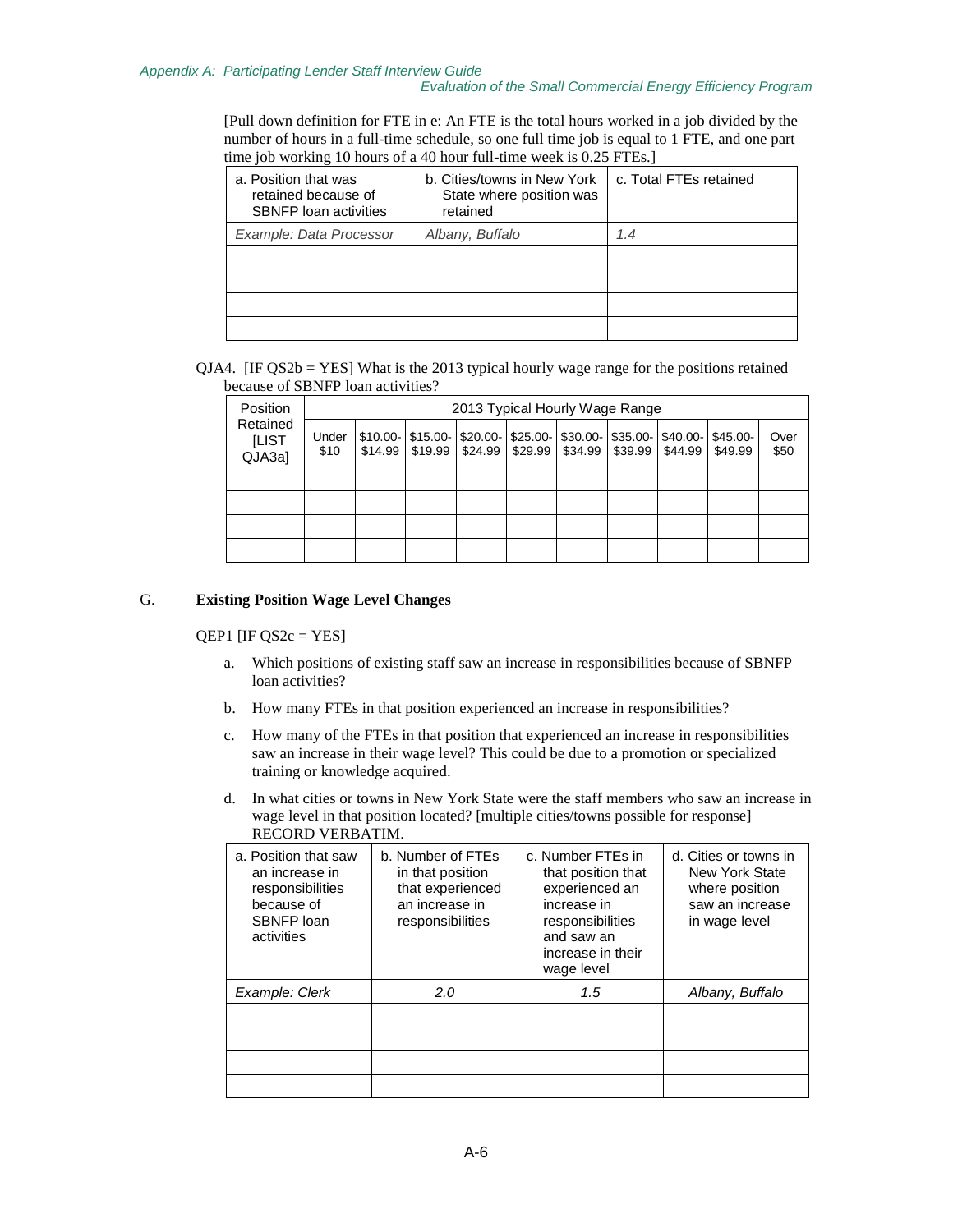### QEP2. [FOR EACH STAFF MEMBER WITH INCREASED WAGES MENTIONED IN QEP1c, ASK]

a. What was the average hourly wage range for this position prior to the wage increase?

| Position<br><b>ILIST</b><br>QEP1a IF<br>$QEP1c =$<br>YES] | Hourly wage range prior to increase |  |                   |                                                        |         |                                  |                   |         |                      |              |
|-----------------------------------------------------------|-------------------------------------|--|-------------------|--------------------------------------------------------|---------|----------------------------------|-------------------|---------|----------------------|--------------|
|                                                           | Under<br>\$10                       |  | $$14.99$ $$19.99$ | $$10.00$ - $$15.00$ - $$20.00$ - $$25.00$ -<br>\$24.99 | \$29.99 | $$30.00$ - $$35.00$ - $$40.00$ - | $$34.99$ $$39.99$ | \$44.99 | $$45.00-$<br>\$49.99 | Over<br>\$50 |
|                                                           |                                     |  |                   |                                                        |         |                                  |                   |         |                      |              |
|                                                           |                                     |  |                   |                                                        |         |                                  |                   |         |                      |              |
|                                                           |                                     |  |                   |                                                        |         |                                  |                   |         |                      |              |
|                                                           |                                     |  |                   |                                                        |         |                                  |                   |         |                      |              |

b. What was the average hourly wage increase for this position that saw a wage increase?

| <b>Position</b>                                                  | Hourly wage range prior to increase |                    |                    |                    |                    |                      |                 |  |  |
|------------------------------------------------------------------|-------------------------------------|--------------------|--------------------|--------------------|--------------------|----------------------|-----------------|--|--|
| <b>ILIST</b><br>QEP <sub>1a</sub> IF<br>$QEP1c =$<br><b>YESI</b> | Under<br>\$2.00                     | $$2.00-$<br>\$3.99 | $$4.00-$<br>\$5.99 | $$6.00-$<br>\$7.99 | $$8.00-$<br>\$9.99 | $$10.00-$<br>\$11.99 | Over<br>\$12.00 |  |  |
|                                                                  |                                     |                    |                    |                    |                    |                      |                 |  |  |
|                                                                  |                                     |                    |                    |                    |                    |                      |                 |  |  |
|                                                                  |                                     |                    |                    |                    |                    |                      |                 |  |  |
|                                                                  |                                     |                    |                    |                    |                    |                      |                 |  |  |

### H. **Projected Job Additions**

- QPJ1. [IF Qs2a = YES OR QS2b = YES, READ "You have estimated that you have added or retained a total of [sum of QJA1c + sum of QJA3c] FTE positions to date because of SBNFP loan activities."]
	- a. [ALL RESPONDENTS] Do you anticipate that your company will add staff because of SBNFP loan activities over the next 2 years (by 2015)?
		- 1 Yes
		- 2 No -----------------------> SKIP TO END
		- D Don't know ------------> SKIP TO END
		- R Refused ----------------> SKIP TO END
	- b. [IF QPJ1a = YES] At what positions do you anticipate adding staff over the next 2 years because of SBNFP loan activities?
	- c. [IF QPJ1a = YES] Approximately how many [IF QS2a = YES OR QS2b = YES, READ "more"] FTEs do you anticipate adding at each position over the next 2 years because of SBNFP loan activities?
	- d. [IF QPJ1a = YES] How many of the FTEs at each position that you anticipate adding over the next 2 years are likely to be permanent jobs?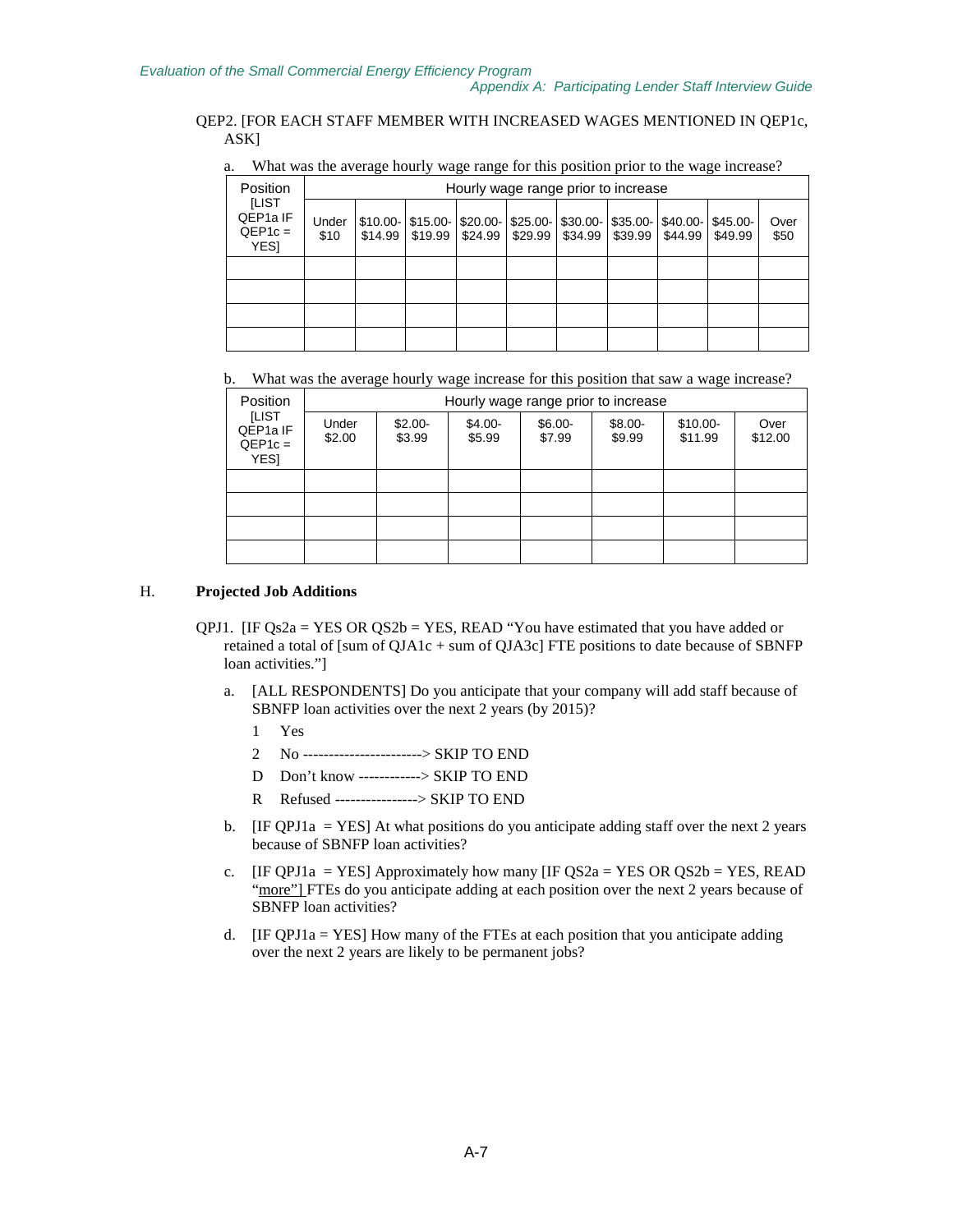### *Appendix A: Participating Lender Staff Interview Guide*

*Evaluation of the Small Commercial Energy Efficiency Program*

| a. Positions with added<br>staff over next 2 years<br>(by 2015) because of<br><b>SBNFP</b> loan activities | b. Estimate of how many<br>more FTEs will be added<br>over next 2 years<br>because of SBNFP loan<br>activities | c. Estimate of number<br>FTEs to be added over<br>the next 2 years that are<br>likely to be permanent<br>jobs |
|------------------------------------------------------------------------------------------------------------|----------------------------------------------------------------------------------------------------------------|---------------------------------------------------------------------------------------------------------------|
| Example: Office Staff                                                                                      |                                                                                                                |                                                                                                               |
|                                                                                                            |                                                                                                                |                                                                                                               |
|                                                                                                            |                                                                                                                |                                                                                                               |
|                                                                                                            |                                                                                                                |                                                                                                               |
|                                                                                                            |                                                                                                                |                                                                                                               |

Thank you for your time.

### I. **Wrap up**

Is there anything else you'd like to share?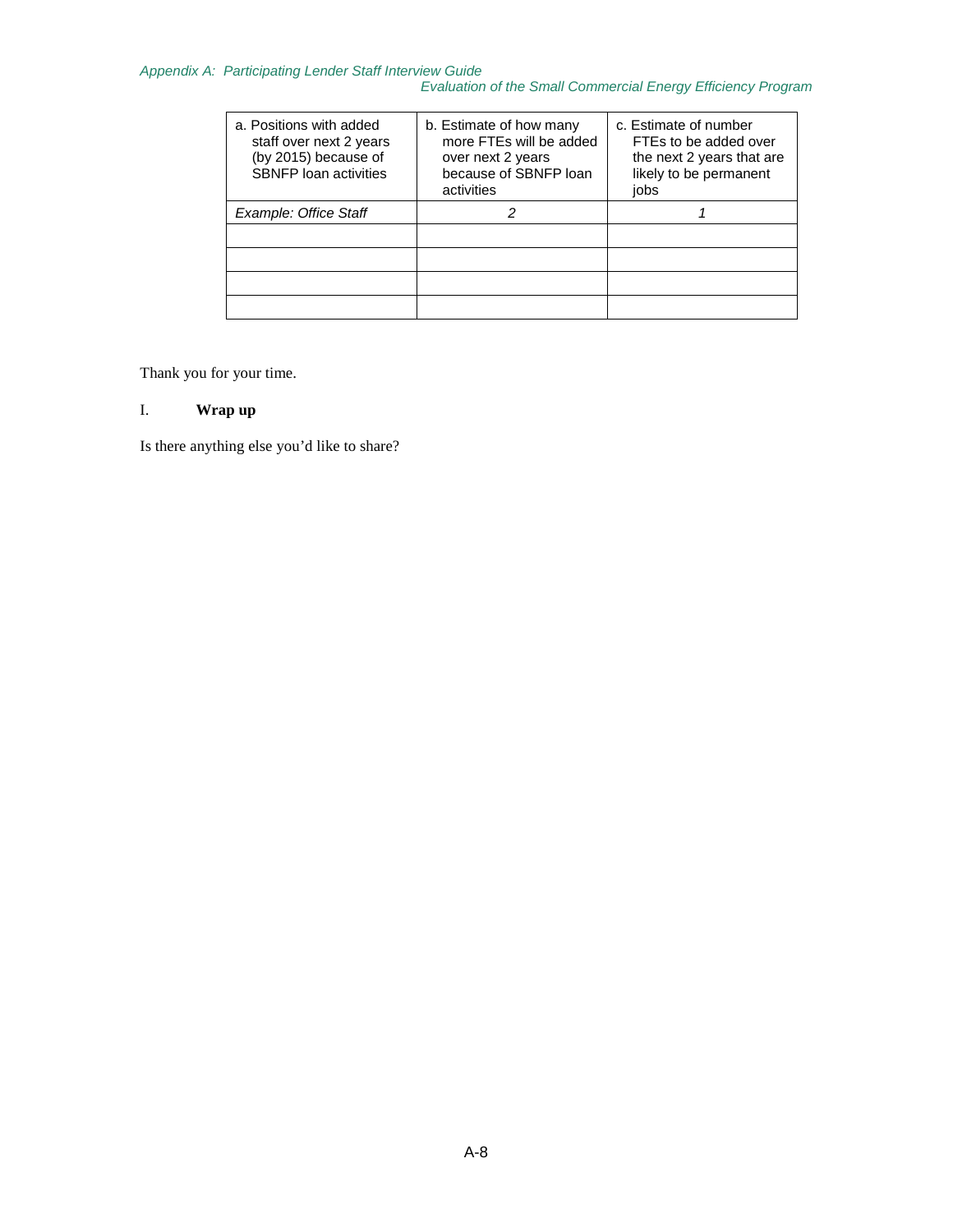# Appendix B: Audit Provider Staff Interview Guide

#### J. **Role in program and background information**

- 29) Responsibilities or role of the interviewee regarding the Small Commercial Energy Efficiency program
	- a. When became involved
	- b. Main responsibilities
	- c. On average, what percent of your workload is spent on the program monthly?
- 30) Do you work with other NYSERDA programs? If so, which ones?
- 31) As you understand it, what are the goals of the Small Commercial Energy Efficiency program?
- 32) Does your organization have specific goals or performance requirements related to this program? If so, what are they?

#### K. **Program Outreach**

- 33) What outreach activities are you using to recruit small businesses and not-for-profits? (Probe items like email, cold calls, website, seminars, events, training sessions, direct mail, advertising, direct sales efforts.)
	- a. What is the frequency of each method?
	- b. Do you do targeted outreach to specific segments of the small business/not-for-profit market? If so, which ones? How have you differentiated from utility sponsored programs (e.g. SBDI)? Do you tailor outreach messages for particular customer segments? Does this include efforts to identify/recruit energy intensive customers or others likely to have cost-effective projects and a reasonable interest in project implementation?
- 34) In your opinion, what marketing/outreach tactic(s) are most effective with the small business/not-for-profit market? Please explain.
	- a. Have you been able to implement these methods for the Small Commercial Energy Efficiency program? If so, what results have you found?
- 35) In your experience, what are the main reasons customers are interested in receiving an energy audit from NYSERDA? (Probe: audit is free; high bills, unbiased information; all fuels; costs and savings estimates for general opportunities; green/environmental benefits; interested in replacing inefficient equipment)

### L. **Program Audit**

- 36) How do customers sign up for an audit?
	- a. Do you provide customer assistance with the Consolidated Funding Application CFA)? Could you estimate the time involved for you and the customer?
	- b. How long does it typically take from the time a customer calls your firm to the time their audit is scheduled?
	- c. How is customer and audit data tracked and reported?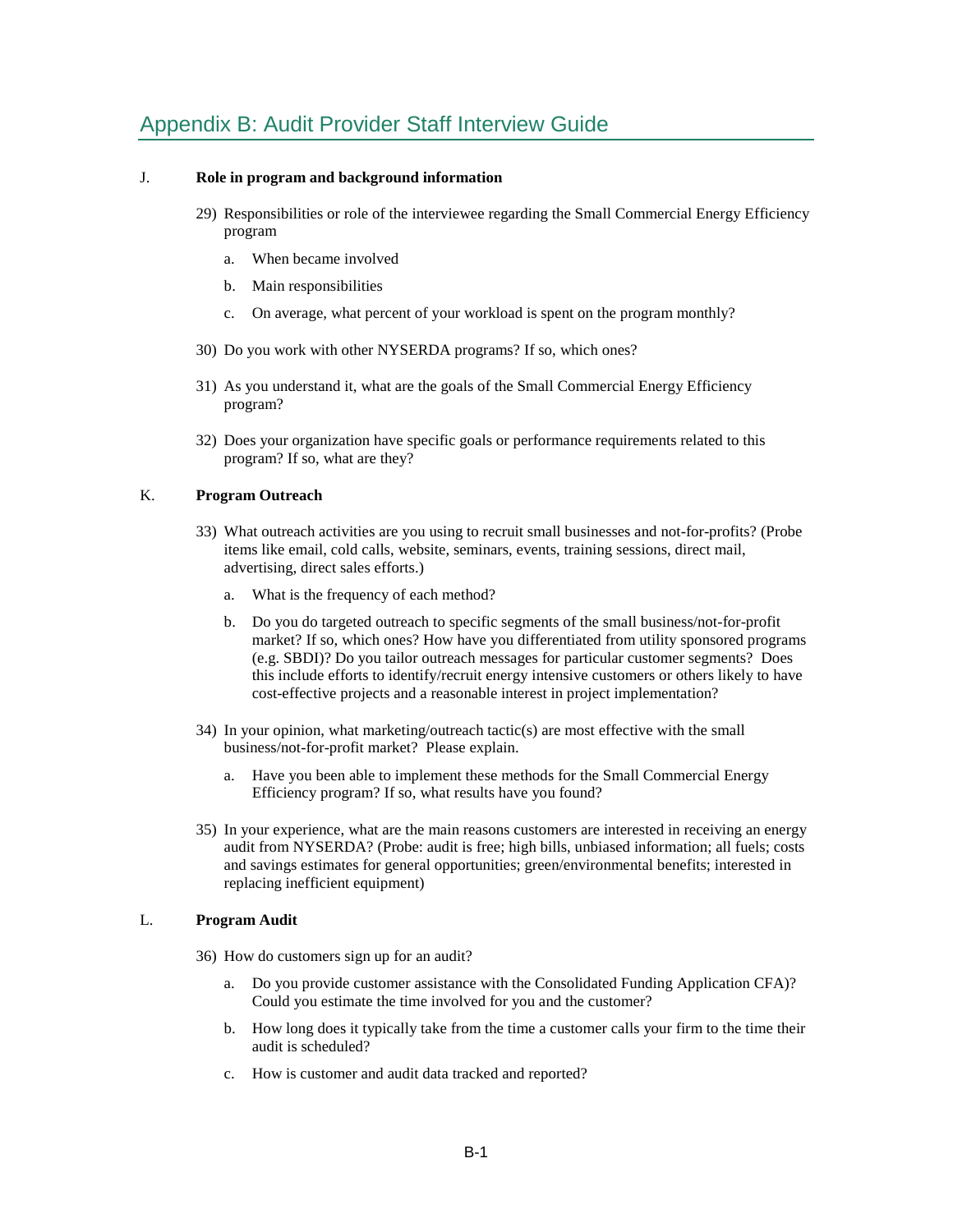- 37) Can you describe a typical audit you conduct through the program?
	- a. How does is the on-site audit and data collection initiated? Does this include an introduction/interview to gain perspective on the customer's primary interests, priorities, needs & plans?
	- b. What systems do you normally look at? Are there any differences in the audits you do depending on business type? If so, can you provide an example? How is data collected (paper or electronic)?
	- c. How long is a typical audit, start to finish?
	- d. Do some customers ask to include specialty equipment or greater levels of detail on certain equipment? How much time does this typically add to the audit?
	- e. Do customers typically accompany you during the audit?
	- f. How are the results communicated and the report provided?
	- g. Do you have any suggestions for improvements on the audit and reporting process, including the report itself?
- 38) How do you educate customers on potential energy-efficient projects at their facilities?
	- a. Are there any approaches that work particularly well with the small business/not-forprofit market? Any that do not work with the small business/not-for-profit market?
	- b. Are there any ways you think you could improve on the education customers receive in the audit? Are there ways to make the information more actionable – paving the way to project implementation?
- 39) Do you have a sense for how many customers already have plans to install equipment before they receive an audit? How many do NOT already have plans? For those that already have plans, do you have a sense of the extent to which plans are more ideas, or tentative/preliminary; and whether the audit is requested to confirm/clarify expected savings or costs?

#### M. **Customer Interactions and Satisfaction**

- 40) What are customers' frequent questions or concerns? How do you address these? What messages do you feel are most successful in encouraging them to move forward with projects?
- 41) What is the decision making process like for small businesses? How about not-for-profits?
- 42) Do customers generally understand program requirements for receiving the audit? If not, what don't they understand? Do customers understand who is sponsoring the program? Is there any confusion with other energy efficiency programs and sponsors in New York? If so, how do you address this confusion?
- 43) What feedback have you received from customers about the program?

#### N. **Small Business/Not-for-profit Market**

44) What percentage of small business customers that you interact with own their building? How about not-for-profits?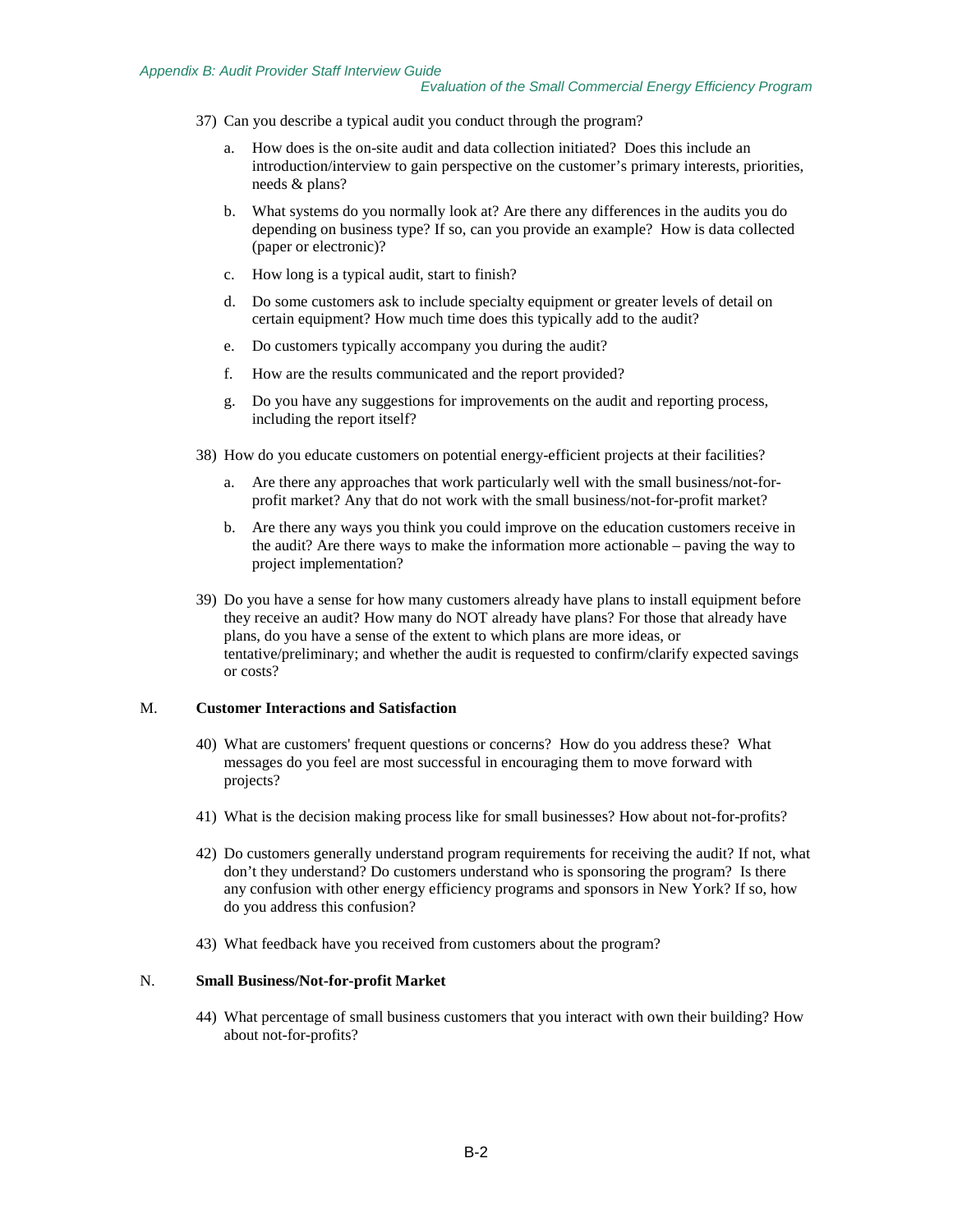- 45) What challenges do you see in working with the small business/not-for-profit market? (Probe for: split incentive barrier, funding challenges, decision making processes, understanding of energy efficiency, pace of project development, hand-offs between contractors, needs of sector, etc.)
- 46) From your perspective and experience, is the program reaching the right customers? Do program eligibility requirements present challenges in explaining or recruiting for the program? Do the eligibility requirements present constraints in reaching longer operating hour and or higher energy intensity customers? Do you have a sense of how many or what types of customers are ineligible as a result? Are there any groups or subsectors that you think are underserved? Do you think the program could or should expand the breadth of customers it serves?
- 47) Currently the program is limited to serving small businesses with 10 or less employees with GJGNY funds. Approximately what percentage of the customers you have served are in this category? Do you think this represents the general population of small businesses in New York? Are there small businesses the program isn't able to reach because of this limit? Approximately what percentage of customers served have had less than 100 employees?
- 48) Have you worked with any other small business or not-for-profit programs through other Program Administrators (e.g. utilities) or in other states? If so, which ones? What types of customers are eligible for the program (probe for: small business, not-for-profit, demand, employee size, etc.)? How well have these other programs been able to serve the market? Are there insights or suggestions from this experience that you could share?

#### O. **Incentive payments**

- 49) Do you discuss the available incentives with customers when you conduct the audit? If so, what are the customer's reactions to incentive options?
- 50) What percentage of audit participants have expressed interest in receiving incentives for improvements? Do you have a sense of the extent to which available incentives is likely to help increase frequency of project implementation?
- 51) What reasons have customs given as to why they do not plan to apply for incentives?

#### Probe for:

- 1. Application process
- 2. Availability
- 3. Eligibility
- 4. Awareness
- 5. Customer capital/budget issues
- 6. Other issues
- 52) Do they generally understand next steps to receive incentives? If not, what don't they understand?

#### P. **Financing**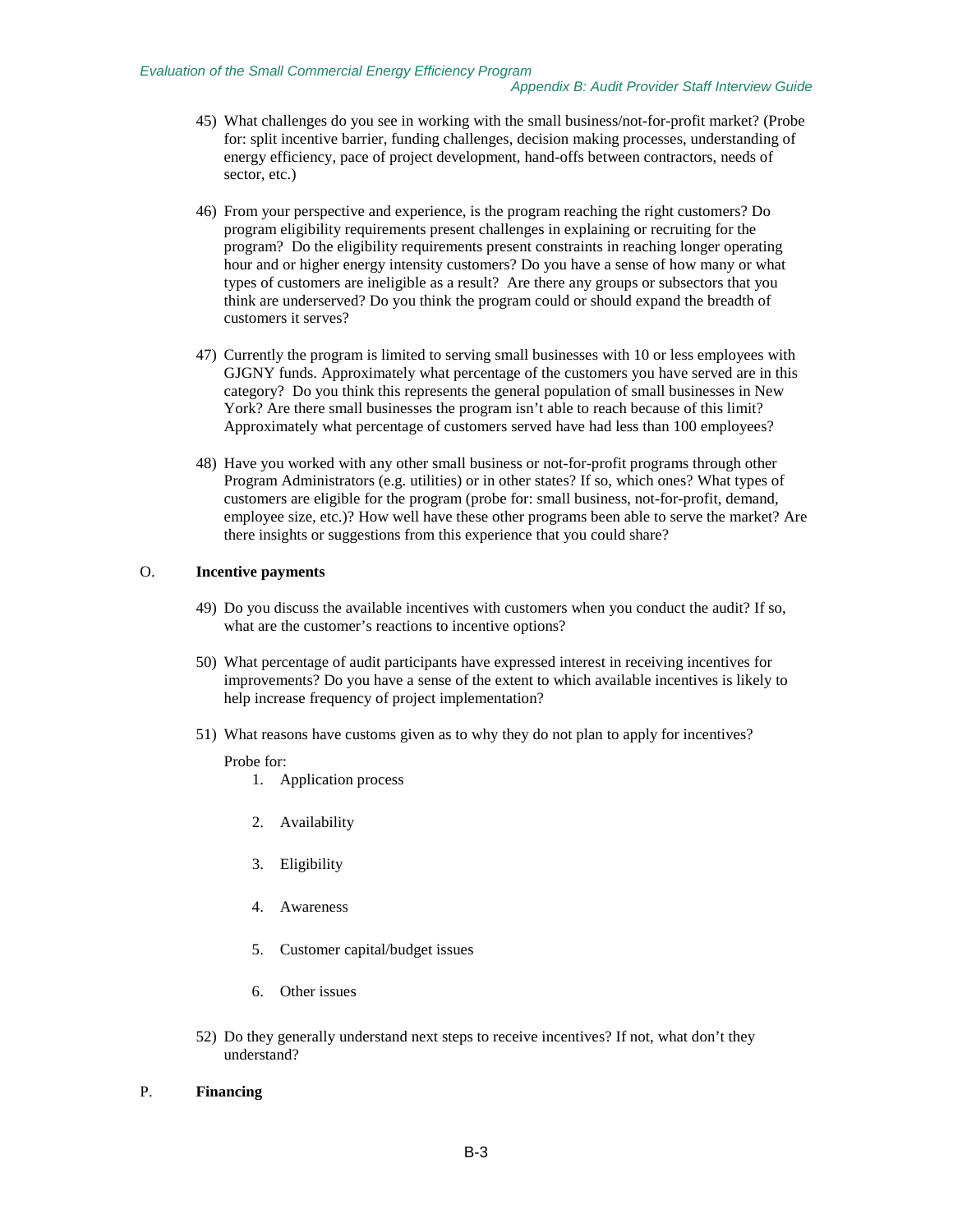- 53) Do you discuss the financing portion of the program with customers when you conduct the audit? If so, what are the customer's reactions to the participation loan product? To the OBR loan?
- 54) What percentage of audit participants have expressed interest in financing (prior to auditor mentioning it) (probe for primary motivations, e.g. positive cash flow, lack of capital)? Do you have a sense of the extent to which financing is likely to help increase frequency of project implementation (probe for whether financing is an advantage for particular subsectors, types or scale of projects)?
- 55) Do you have a sense of the percentage of customers that are already aware of the financing offered through the program? How did they become aware of the financing? (Probe: website, CBO, Small Business Development Center, media)
- 56) What reasons have customs given as to why they do not plan to participate in program financing?

Probe for:

- 1. Interest rates
- 2. Availability
- 3. Eligibility
- 4. Awareness
- 5. Customer capital/budget issues
- 6. Other issues
- 57) Do they generally understand next steps to receive financing? If not, what don't they understand?
- 58) What approaches do you think might increase interest in GJGNY loans for small businesses and not-for-profits?

Probe for:

- 1. Marketing
- 2. Accessibility
- 3. Eligibility
- 4. Other

### Q. **Wrap-up**

- 59) What do you feel are the major strengths and weaknesses of the program?
- 60) How could the program be more effective? What other program improvements would you suggest?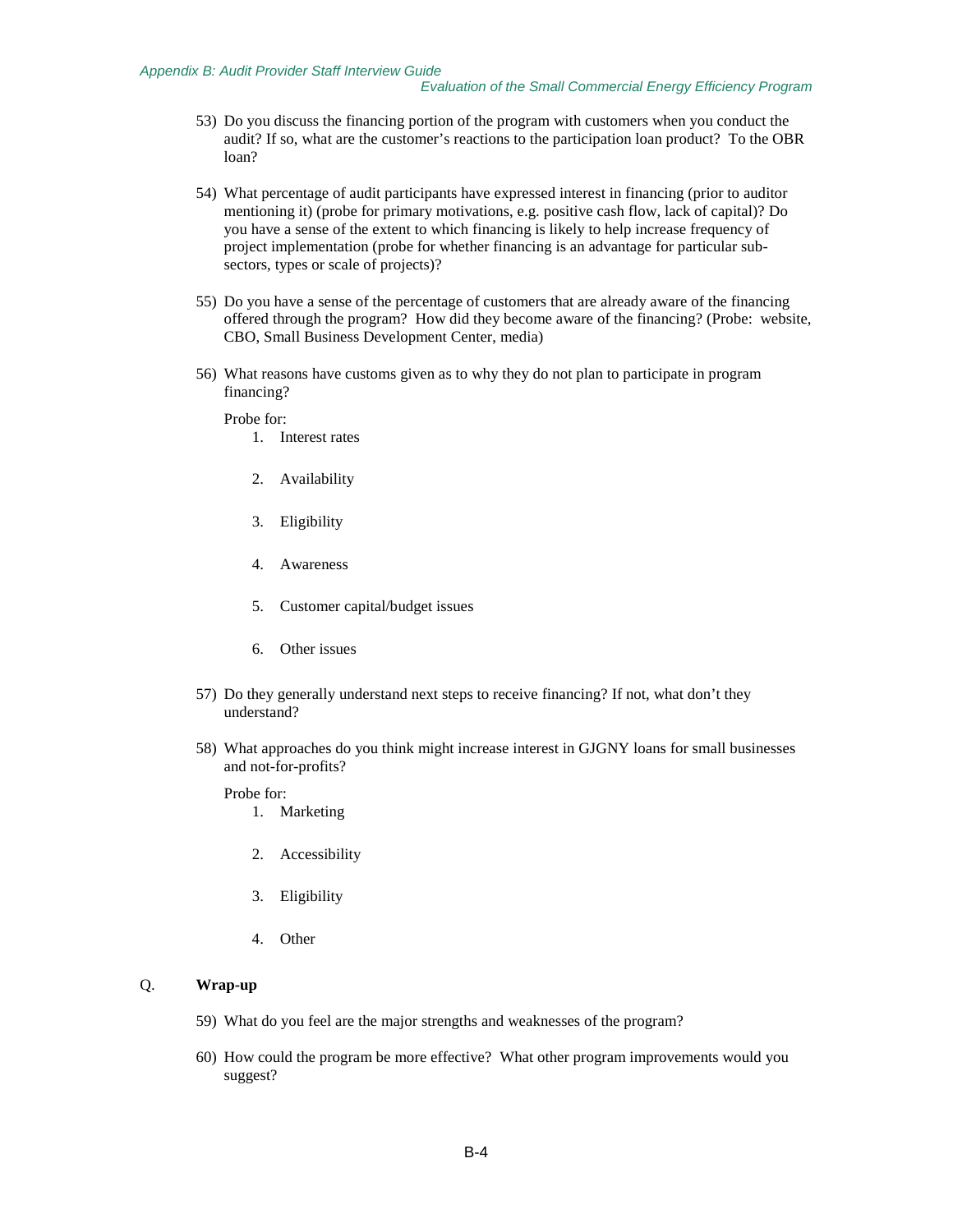61) If you could change one thing about the program, what would it be?

Thank you for your time.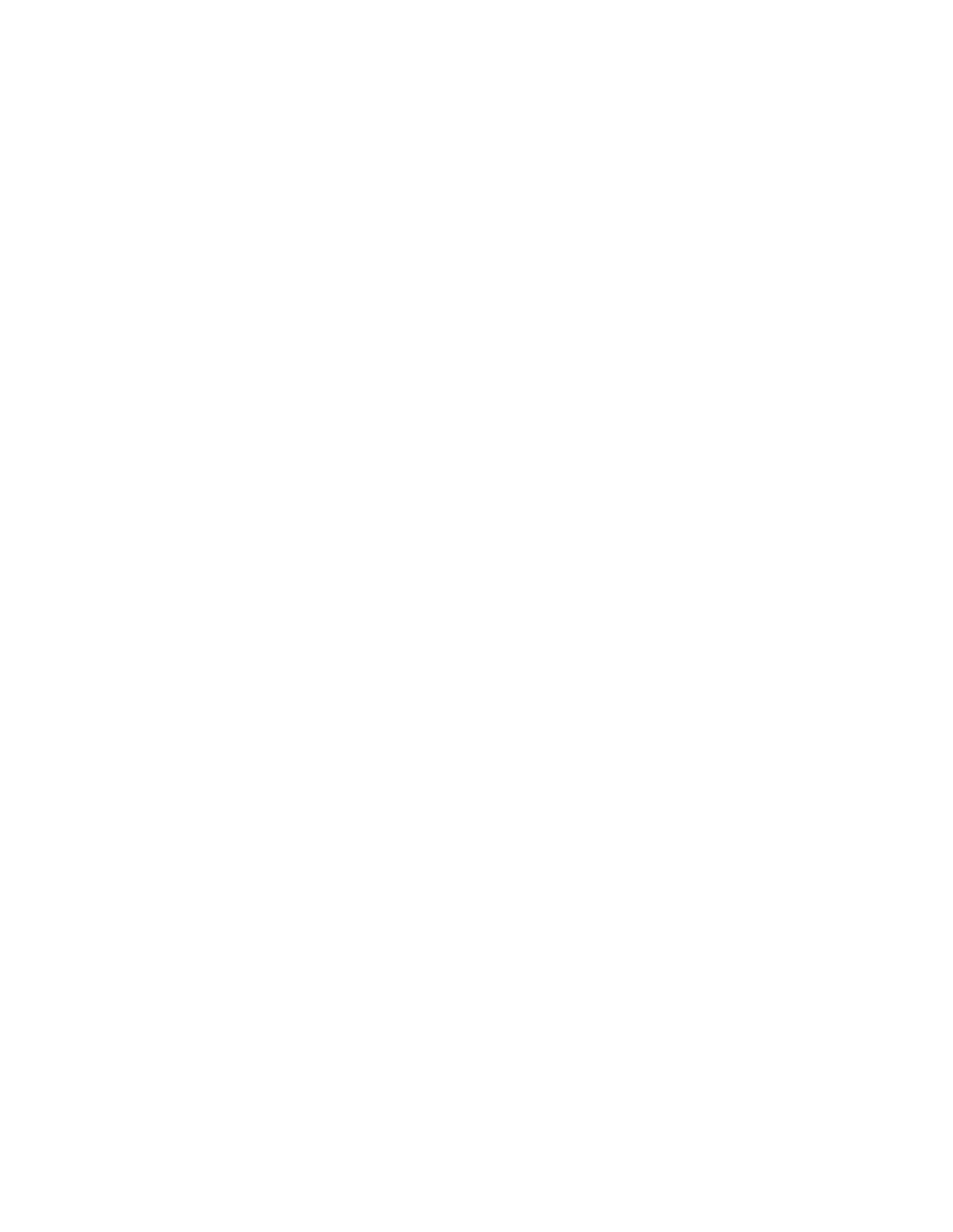# Appendix C: Expeditor Staff Interview Guide

## A. **Role in program and background information**

- 1) Responsibilities or role regarding the Small Commercial Energy Efficiency program
	- a. when became involved
	- b. main responsibilities
	- c. on average, what percent of your workload is spent on the program monthly?
- 2) Do you work with other NYSERDA programs? If so, which ones?
- 3) Who do you work with regarding the Small Commercial Energy Efficiency program? Probe for internal staff, NYSERDA staff, etc.

## B. **Program Operations and Customer Interactions**

- 4) As you understand it, what are the goals of the Small Commercial Energy Efficiency program?
- 5) What goals do you strive to meet regarding the program?
- 6) Can you describe you interactions with Small Commercial Energy Efficiency program participants?
- 7) How do you typically follow-up with customers to encourage them to proceed with the installation? Are there any approaches that work particularly well with the small business/notfor-profit market? Any that do not work with the small business/not-for-profit market?
- 8) What are customers' frequent questions or concerns about the program? How do you address these? What messages do you feel are most successful in encouraging them to move forward with projects?
- 9) In your experience, what percent of customers you have spoken with own their building/equipment? What percent rent or lease?
- 10) In your experience, what is the decision making process like for small businesses? How about not-for-profits? (Probe: Is the decision to install energy-efficient equipment made at the facility?)
- 11) Do customers understand program requirements?
- 12) Do customers understand the purpose of the program and who is sponsoring it? Is there any confusion with other energy efficiency programs and sponsors in New York? If so, how do you address this confusion?
- 13) What feedback have you received from customers about the program?
- 14) From your perspective and experience, is the program reaching the right customers? Are there any groups you think are underserved? Do you think the program could or should expand the breadth of customers it serves?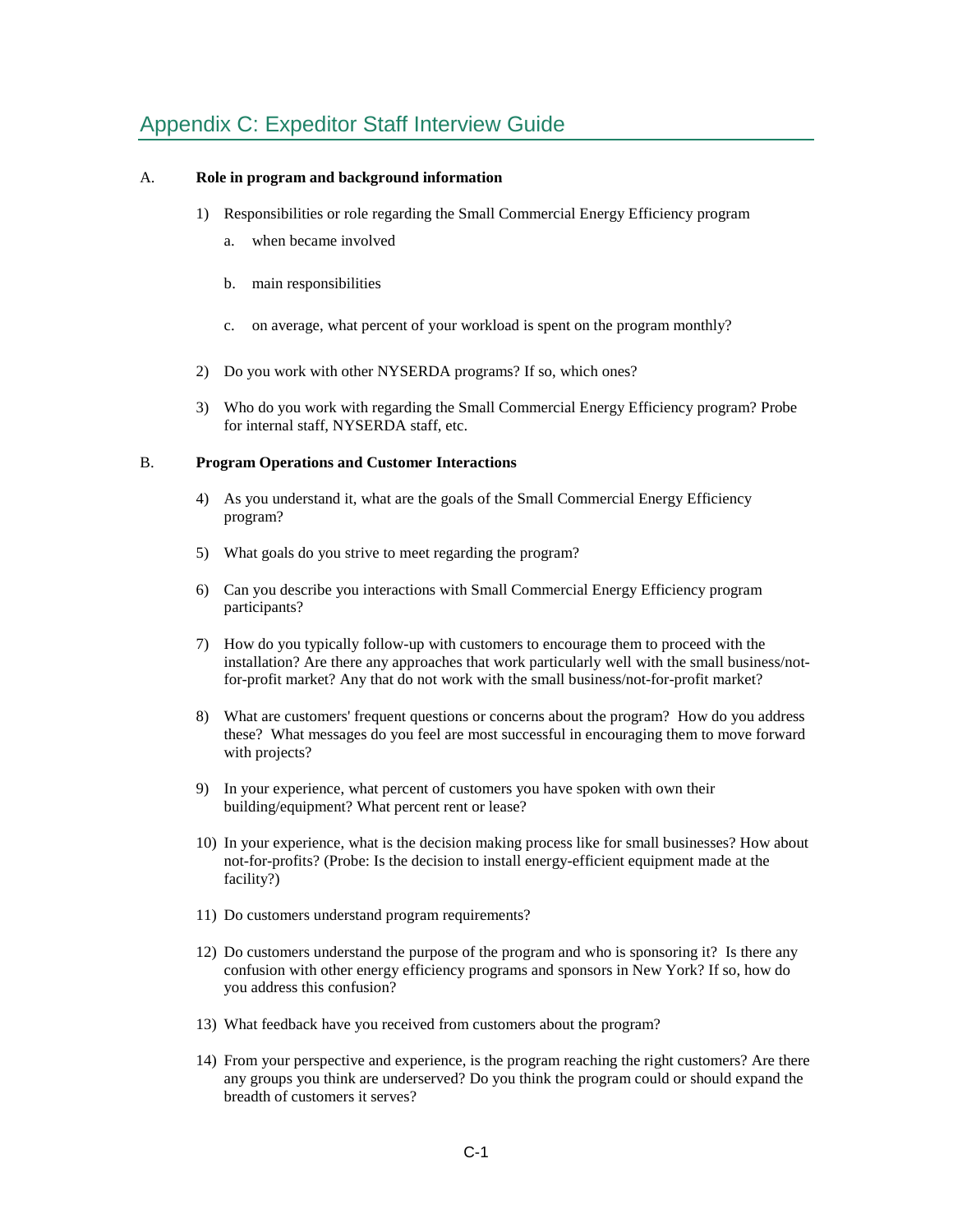#### *Appendix C: Expeditor Staff Interview Guide*

- 15) Currently the program is limited to serving small businesses with 10 or less employees. Do you think this represents the general population of small businesses in New York? Are there small businesses the program isn't able to reach because of this limit?
- 16) Have you worked with any other small business or not-for-profit programs? If so, which ones? How are they similar to NYSERDA's program? How are they different?

# C. **Financing**

- 17) Do you discuss the financing portion of the program with customers when you follow up with them? If so, what are customer's reactions to it?
- 18) How do program participants become aware of the financing offered through the program? How many are already aware when you tell them about it?
- 19) Have customers given any reasons why they haven't, or plan not to, participate in program financing?

Probe for:

- 1. Interest rates
- 2. Availability
- 3. Eligibility
- 4. Awareness
- 5. Customer capital/budget issues
- 6. Other issues
- 20) Do you have any ideas that might increase interest in GJGNY loans for small businesses and not-for-profits?

#### Probe for:

- 1. Marketing
- 2. Accessibility
- 3. Eligibility
- 4. Other

## D. **Wrap-up**

- 21) What do you feel are the major strengths and weaknesses of the program?
- 22) How could the program be more effective? What other program improvements would you suggest?
- 23) If you could change one thing about the program, what would it be?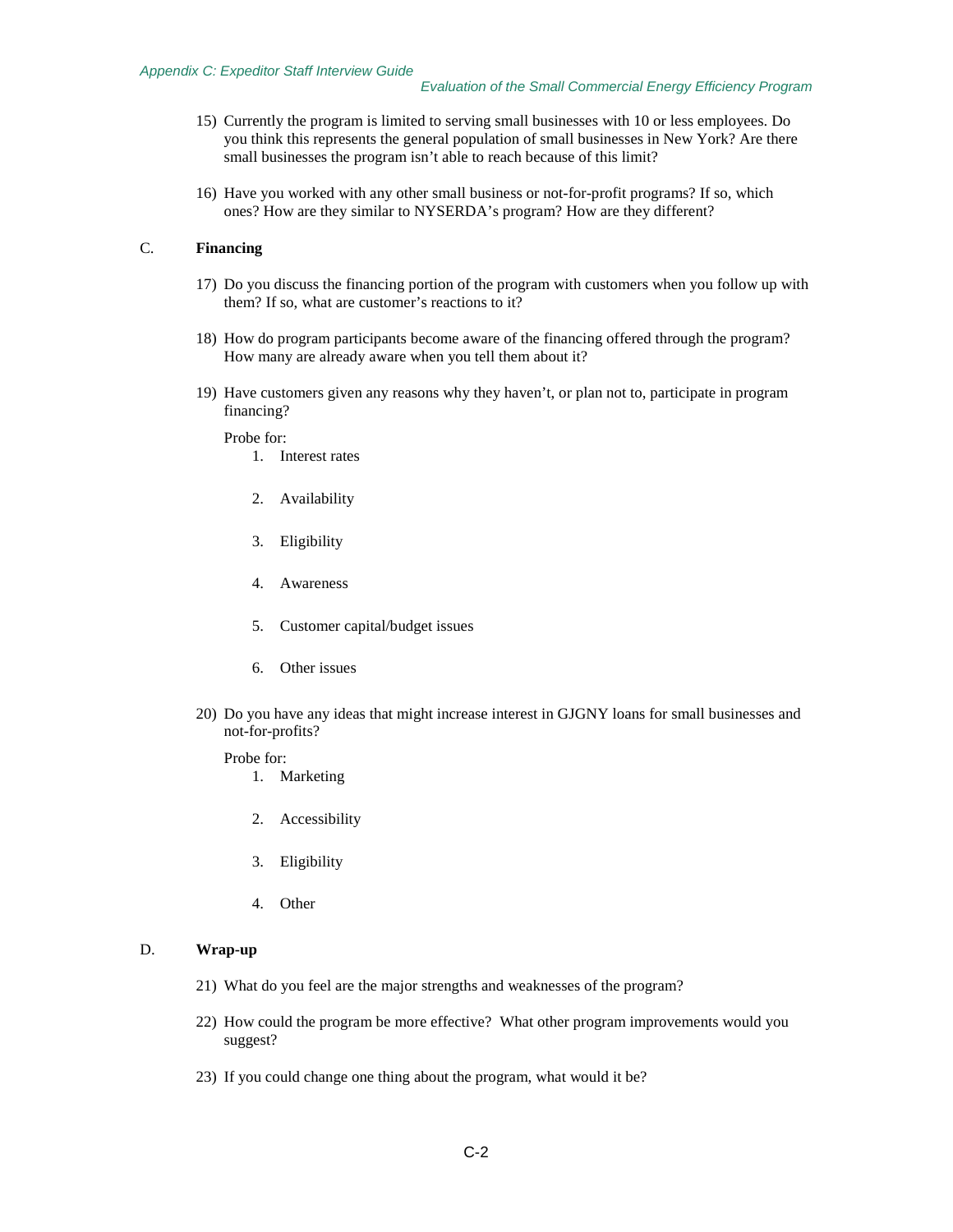Thank you for your time.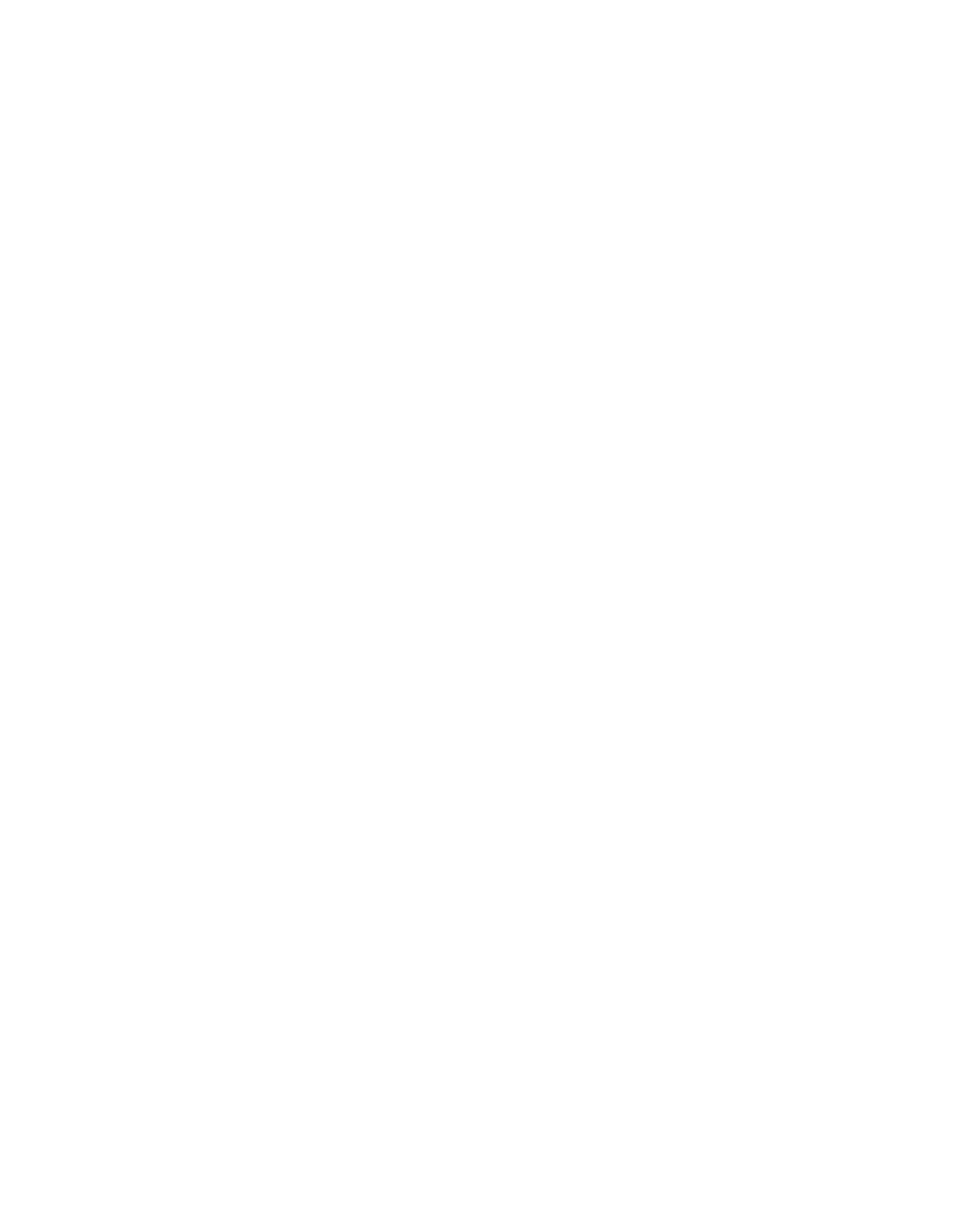# Appendix D: Program Staff Interview Guide

## A. **Role in program and background information**

- 1) Responsibilities or role regarding the SB/NFP program
	- When became involved
	- Main responsibilities
	- On average, what percent of your workload is spent on the program monthly?
- 2) Do you work with other NYSERDA programs? If so, which ones?
- 3) Who do you work with regarding the SB/NFP program? Probe for other program staff, other NYSERDA departments, GJGNY groups, utilities, expeditors, auditors, contractors, financial lenders, customers, stakeholders, etc.
	- a. Can you describe how you interact with these different groups? What level of coordination is required for each of these groups?

## B. **Program Operations**

- 4) How are the goals set for this program? Probe for both savings goals as well as participation/implementation goals.
- 5) How has the expeditor pilot worked? Do you think expeditors have been successful in encouraging implementation?
- 6) We will be speaking with expeditors. Is there anything in particular you'd like to learn from that group? Any questions you'd like us to ask?
- 7) We will also be speaking with audit contractors. Do you think they have been successful in both conducting quality audits and encouraging further participation? Are there particular issues or questions we should address with that group?
- 8) What are some changes that program staff are considering for 2013 and forward? Besides ones we've already discussed, are there any ideas or issues the evaluation team can gather more information on to help program staff in considering changes?

## C. **Customer Marketing and Interactions**

- 9) What activities have you been doing to promote the program?
- 10) What type of customers do you think are the best target for the program (business type, etc.)? Are there particular groups you're especially interested in learning more about? Are there any questions or issues you'd like us to target to any market sub-groups?

Probe for:

- a. Current marketing/targeting strategies
- b. Effectiveness of current efforts/messaging and where additional effort could be made
- c. Proposed best ways to reach groups/sub-groups
- 11) What are the barriers to getting small businesses/not-for-profits to conduct an audit through the program? Are there additional issues or concerns we should explore during our evaluation?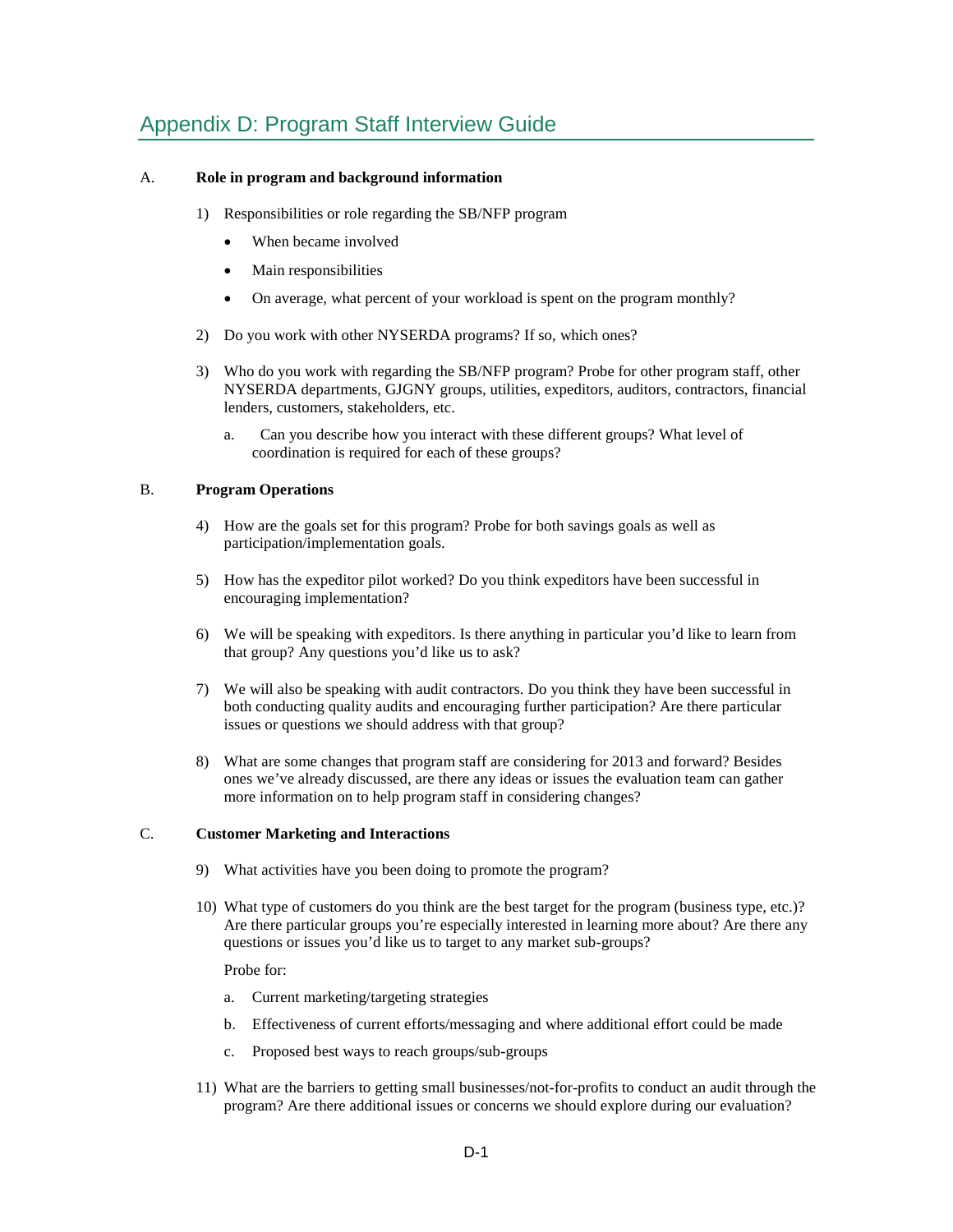- 12) What do you see as barriers to small businesses and not-for-profits installing energy-efficient equipment overall? How do you think the program can help them overcome these barriers?
- 13) Do you think customers understand the purpose of the program and who is sponsoring it? Is there any confusion with other energy efficiency programs and sponsors in New York? If so, how do you address this confusion?
- 14) Is there a particular group we should focus on for nonparticipant customer research? Probe for customers 100-250kW, business types, other groups.
- 15) Aside from issues we've already discussed, is there anything else you're interested in learning from the nonparticipant research?

#### D. **Financing**

- 16) What are your thoughts on the integration of the financing aspect into the program in 2011? Did the integration of program financing have any effect on customer interest or uptake in the program overall?
- 17) How do program participants become aware of the financing offered through the program?
- 18) What are the steps to participate in financing from the customer's point of view? Are there any issues with how the application process works?
- 19) Do you have any thoughts on why there has been little uptake in GJGNY loans to-date?

Probe for:

- i. Interest rates
- ii. Availability
- iii. Eligibility
- iv. Awareness
- v. Customer capital/budget issues
- vi. Other issues
- 20) Do you have any ideas of might increase interest in GJGNY loans for small businesses and not-for-profits?

Probe for: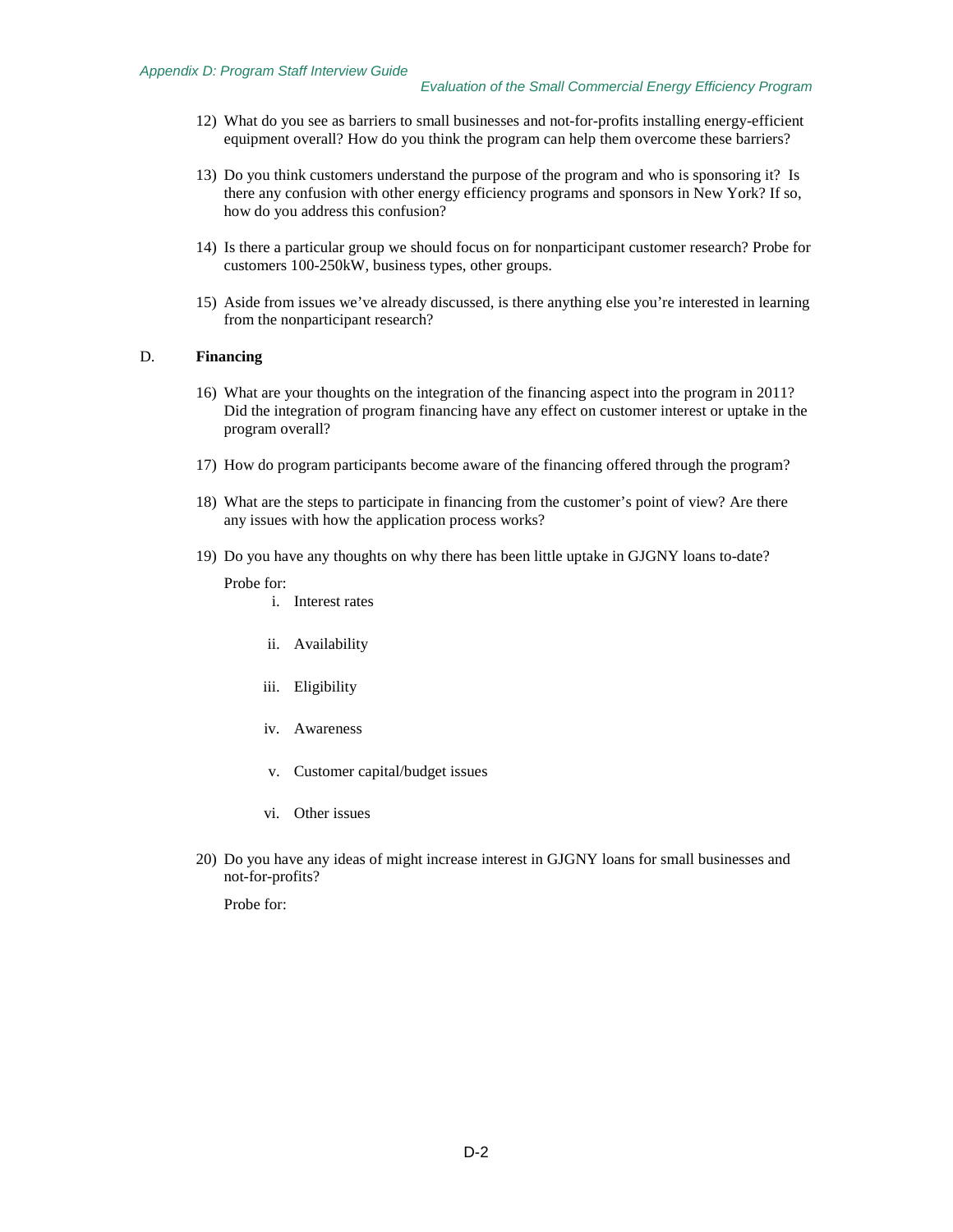- i. Marketing
- ii. Accessibility
- iii. Eligibility
- iv. Other
- 21) We will be/are speaking with financial lenders. Besides what we've already discussed, are there any issues or questions you'd like us to address with them?

## E. **Wrap-up**

- 22) What do you feel are the major strengths and weaknesses of the program?
- 23) How could the program be more effective? What other program improvements would you suggest?
- 24) If you could change one thing about the program, what would it be?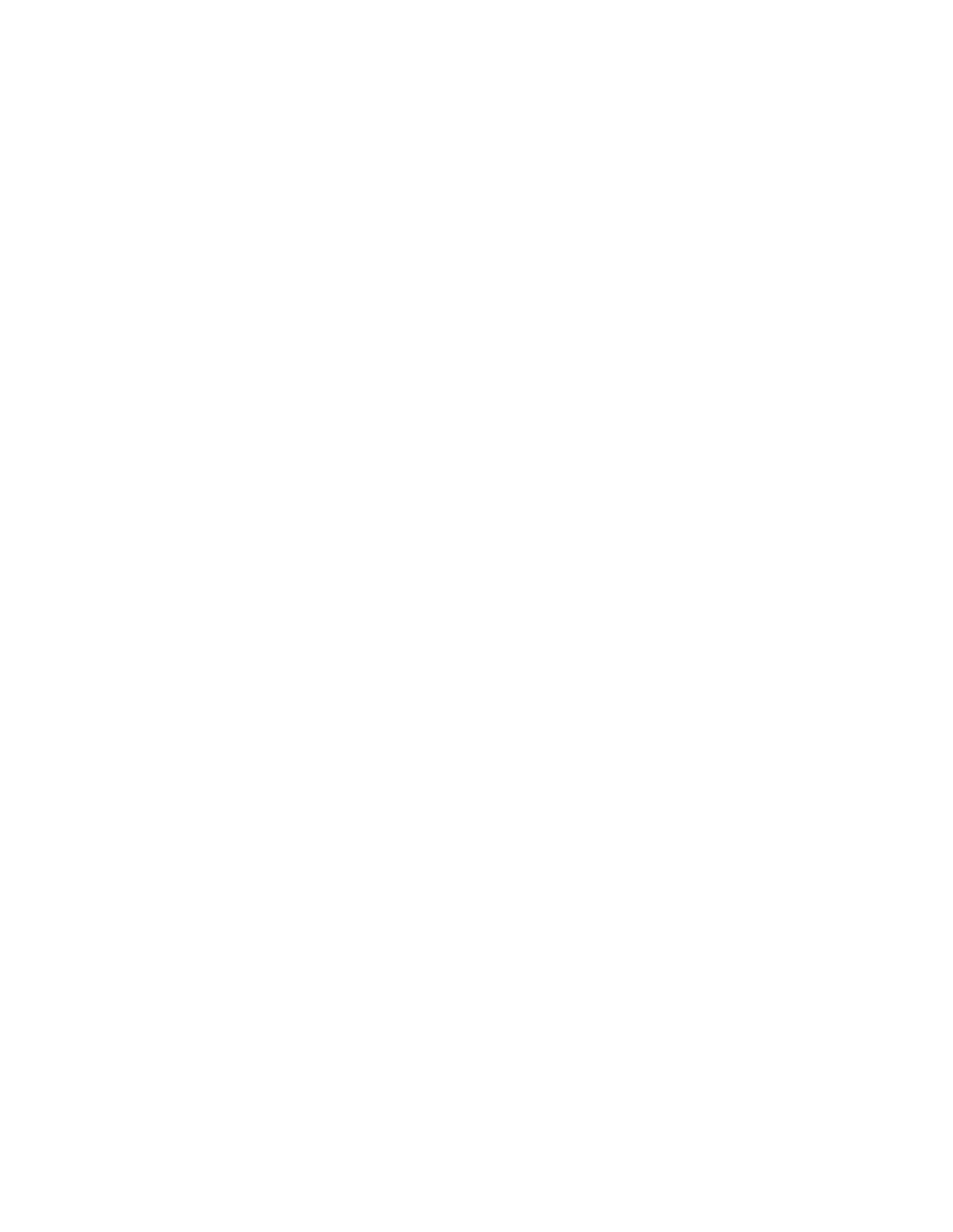# **Sample variables**

The following fills will be used throughout the survey. These fills are program and measure specific. Some of these may need to be revised once Tetra Tech has had a chance to examine the participant database in detail.

| [PROGRAM]                                                                                      | Green Jobs Green New York Small Business/Not-for-Profit Program,<br>Green Jobs Green New York Energy Efficiency Financing            |  |  |  |  |
|------------------------------------------------------------------------------------------------|--------------------------------------------------------------------------------------------------------------------------------------|--|--|--|--|
| [FINANCE]                                                                                      | Received program financing flag                                                                                                      |  |  |  |  |
| [SB]                                                                                           | <b>Small business</b>                                                                                                                |  |  |  |  |
| [NFP]                                                                                          | Not-for-profit                                                                                                                       |  |  |  |  |
| [GJGNY]                                                                                        | GJGNY funded audit                                                                                                                   |  |  |  |  |
| [ARRA]                                                                                         | <b>ARRA</b> funded audit                                                                                                             |  |  |  |  |
| [PTYPE]                                                                                        | Type of participant (Determined after confirmation in survey)                                                                        |  |  |  |  |
|                                                                                                | Audit participants that also participated in NYSERDA program but not<br>1.<br>financing (AP-EFP)                                     |  |  |  |  |
|                                                                                                | Audit participants that also participated in program-offered financing (whether<br>or not they received rebates from NYSERDA) (AP-F) |  |  |  |  |
|                                                                                                | Audit participants that have not yet implemented any equipment (AP-ONLY)                                                             |  |  |  |  |
|                                                                                                | Audit participants that have implemented equipment on their own without EFP<br>or $F$ (AP-SELF)                                      |  |  |  |  |
| [UTILITY]                                                                                      | Electric and/or natural gas energy provider                                                                                          |  |  |  |  |
|                                                                                                | [EXPEDITOR] Firm that followed up with customer post-audit                                                                           |  |  |  |  |
| [ADDRESS]                                                                                      | Address(es) where measure implemented                                                                                                |  |  |  |  |
| [CONTACT NAME]<br>Contact listed in participant files                                          |                                                                                                                                      |  |  |  |  |
| [BUSINESS NAME]                                                                                | Business listed in participant files                                                                                                 |  |  |  |  |
| [PROGRAM CONTACT AND PHONE NUMBER]<br>Carley Murray, NYSERDA - 1-518-862-1090, extension 3277. |                                                                                                                                      |  |  |  |  |
| [MULTIPLE]                                                                                     | Participated at more than one location in New York                                                                                   |  |  |  |  |
|                                                                                                | [LOCATIONS] Number of locations in New York that received audit through program                                                      |  |  |  |  |
| [AUDIT COMPLETE DATE]<br>Date audit was completed through the program                          |                                                                                                                                      |  |  |  |  |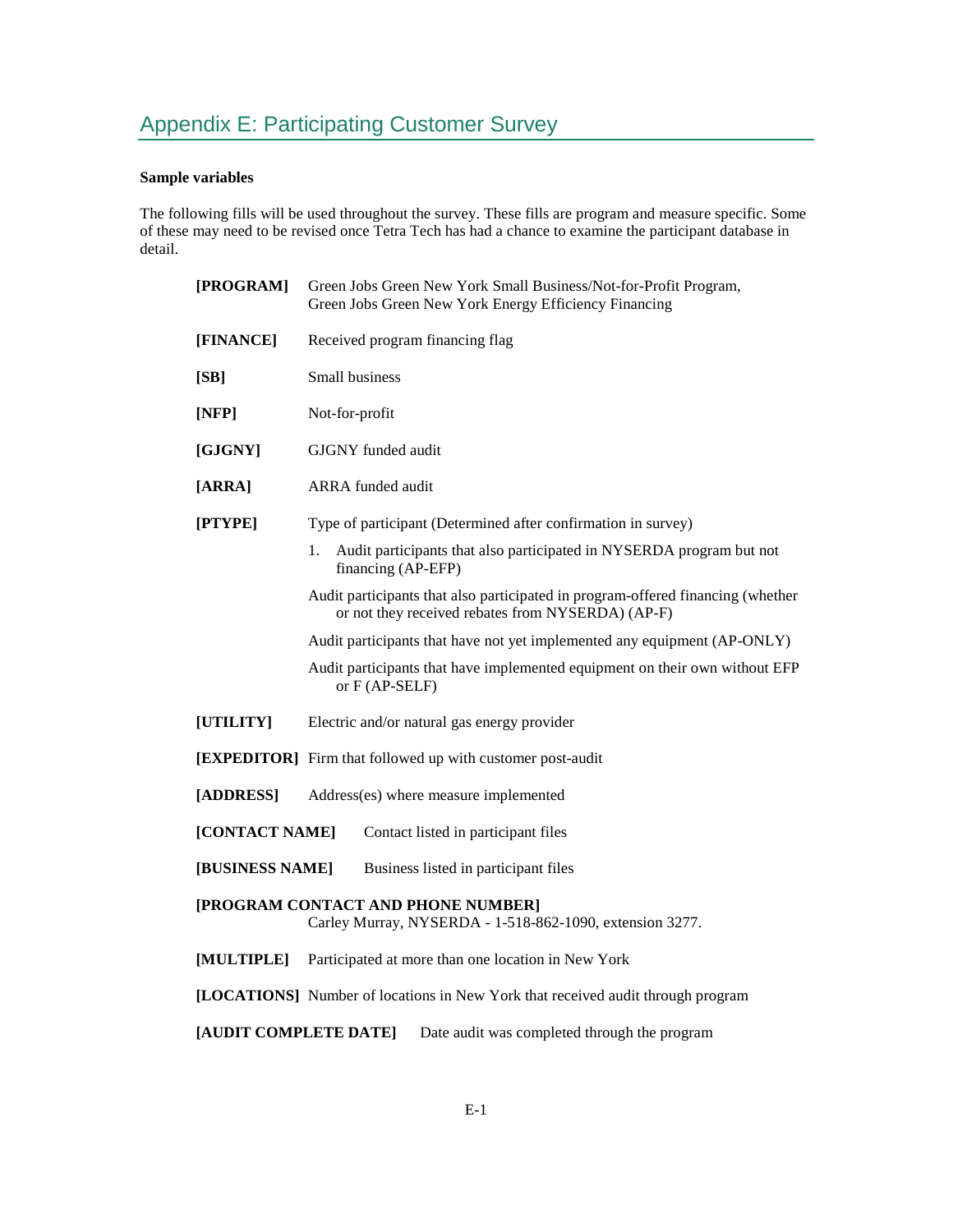## **Introduction**

Hello, my name is **[interviewer name]**, and I'm calling on behalf of the New York State Energy Research and Development Authority, NYSERDA, regarding your firm's participation in their **[PROGRAM].** May I speak with **[CONTACT NAME]?** 

- 1. Yes
- 2. No [attempt to convert]

I'm with **[RESEARCH FIRM NAME],** an independent research firm. I am calling to learn about your experiences with **[PROGRAM].**

We want to assure you that this interview will be kept confidential to the extent permitted by law. We will report all responses in aggregate and will not attribute any comments to you or your company.

(IF EXPEDITOR  $\leq$  0) You may have received a call from someone at [EXPEDITOR] to follow up on your audit and offer support for energy efficiency projects. Today, we are calling to understand your experiences and satisfaction with the program, and uncover possible ways to improve the program. Your feedback to both us and [EXPEDITOR] is very valuable.

## **Interviewer Tack-up**

**(Who is doing this study:** NYSERDA has hired firms to evaluate the program. As part of the evaluation, we're talking with customers that participated in the program to understand their experiences and satisfaction with the program, and uncover possible ways to improve the program.)

(**Why are you conducting this study**: Studies like this help NYSERDA better understand customers' need for, and interest in, energy efficiency programs and services, and help identify possible areas for improvement.)

(**Timing**: This survey should take about 15-20 minutes of your time. Is this a good time for us to speak with you? IF NOT, SET UP CALL BACK APPOINTMENT OR OFFER TO LET THEM CALL US BACK AT 1-800-XXX-XXXX.)

**(Sales concern**: I am not selling anything; we would simply like to learn about your experience with the program. Your responses will be kept confidential and not revealed to anyone unless you grant permission. If you would like to talk with someone from NYSERDA about this study, feel free to call **[program contact and phone number]**.)

**(Program name:** You may also know of the program as the Small Commercial Energy Efficiency program).

**(Additional questions on confidentiality:** The NYS Freedom of Information Law provides for public access to information possessed by state government, except where a designated exception to disclosure applies. As a public entity subject to the Freedom of Information Law, NYSERDA therefore cannot strictly guarantee the confidentiality of any information submitted to it.)

(NOTE: For all questions, "DON'T KNOW" and "REFUSED" will be coded if offered as a response.)

## **Identification of Decision-Maker**

C1 According to our records….

(IF MULTIPLE = 0, SHOW): your business/facility **[BUSINESS NAME]** at **[ADDRESS]** in **[CITY]** received a free audit through the **[PROGRAM]** around **[AUDIT MONTH] [AUDIT YEAR]**….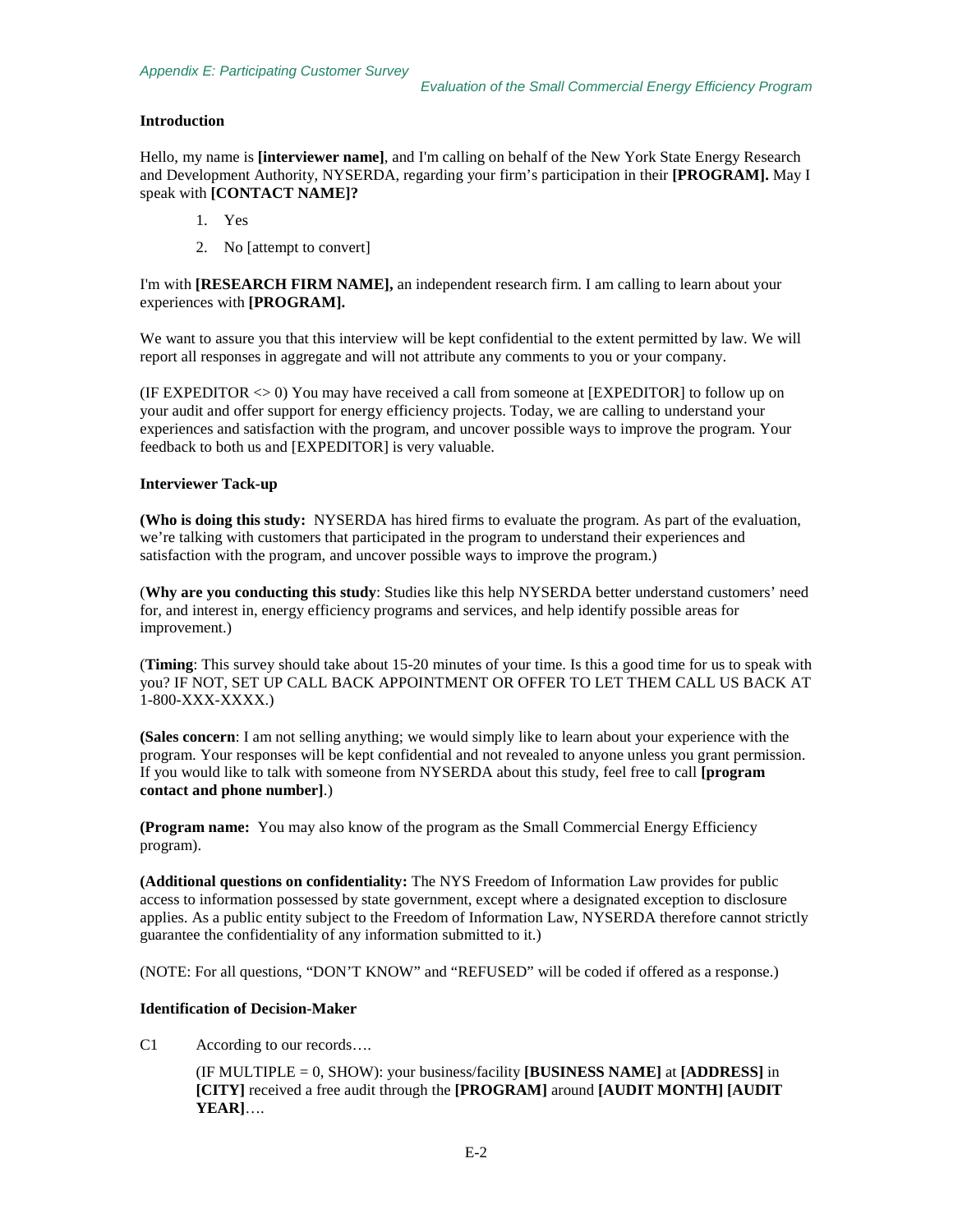(IF MULTIPLE = 1, SHOW): your business received a free audit at **[LOCATIONS]** locations or buildings in New York, including **[BUSINESS NAME] at [ADDRESS],** through the **[PROGRAM]** in **[AUDIT YEAR]…**

 $[IF FINANCE = 1: "and used program financing for one or more projects."]$ 

Is this information correct?

- 1. Yes [SKIP TO C7]
- 2. No
- 8 Don't know
- 9 Refused
- C3 What is your status in regards to the program? [READ OPTIONS IF NEEDED]
	- 1. Did not receive audit or participate in program
	- 2. Received audit and received rebates for installing equipment through a NYSERDA program, but did not use program financing
	- 3. Received audit, and financed project through program, but did not receive any rebates from a NYSERDA program
	- 4. Received audit, financed project through program, and received rebates from a NYSERDA program
	- 5. Received audit, but did not implement any equipment or use financing
	- 6. Received audit and implemented equipment on my own (with or without utility or other rebates) without NYSERDA assistance
	- 7. Number of locations is incorrect (RECORD CORRECT NUMBER OF LOCATIONS) (SKIP TO C7)
	- 8 Don't Know
	- 9 Refused

## **(CORRECT FINANCE AND EFP VARIABLES PER SURVEY RESPONSES)**

IF  $C3 = 2$ , FINANCE = 0 AND EFP = 1 IF  $C3 = 3$ , FINANCE = 1 AND EFP = 0 IF C3 = 4, FINANCE = 1 AND EFP = 1 IF  $C3 = 5$ , FINANCE = 0 AND EFP = 0 IF  $C3 = 6$ , FINANCE = 0 AND EFP = 0

- C4 [IF C3=1] Our records show your business participated in this program around **[AUDIT MONTH] [AUDIT YEAR].** Do you recall receiving this audit through the program?
	- 1 Yes [SKIP TO C7]
	- 2 No [SKIP TO C5]
	- 8 Don't know [SKIP TO C5]
	- 9 Refused [SKIP TO C5]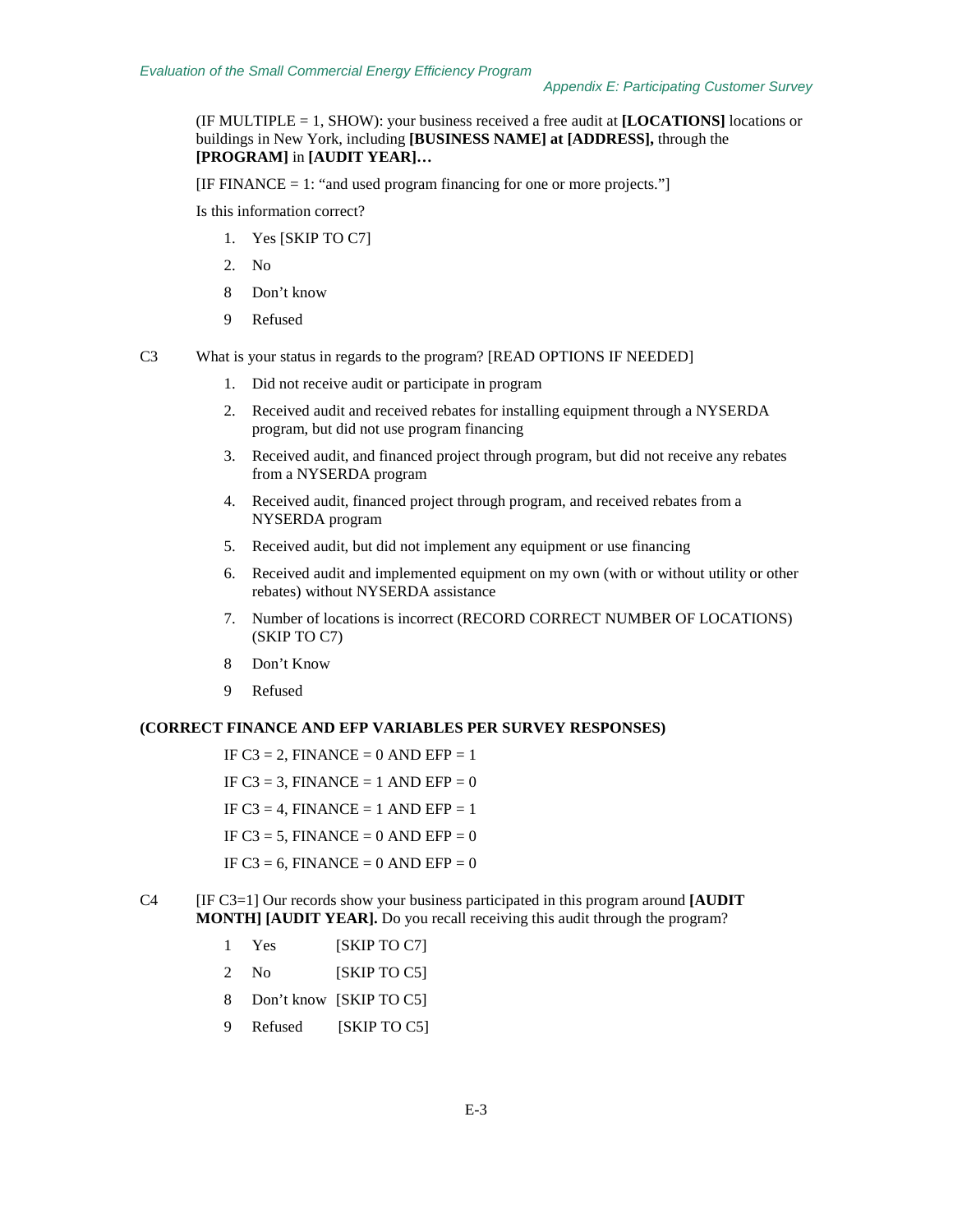- C5 [IF C4 = 2] Is it possible that someone else in your business would be familiar with the **[PROGRAM]**?
	- Yes
	- No [THANK AND TERMINATE]
	- DON'T KNOW [THANK AND TERMINATE]
	- REFUSED [THANK AND TERMINATE]
- C6 May I please speak with that person?
	- 1 Yes [BEGIN THE SURVEY AGAIN [C2] WITH NEW R]
	- No [THANK AND TERMINATE]
	- DON'T KNOW [THANK AND TERMINATE]
	- 9 REFUSED [THANK AND TERMINATE]

## **Program Participation**

- C7 Were you involved in the decision of whether or not to participate in this program?
	- Yes
	- No
	- Don't Know
	- 9 Refused
- C8 Who else at your company has been involved in the decision of whether or not to participate in this program? [MULTIPLE RECORD]
	- No one else was involved
	- CEO/President
	- Business owner
	- Facilities engineer
	- Maintenance manager
	- Building manager
	- Energy management staff
	- Purchasing agent
	- Landlord/property manager or administrator
	- Operations manager
	- Other employee [SPECIFY]
	- Don't know
	- Refused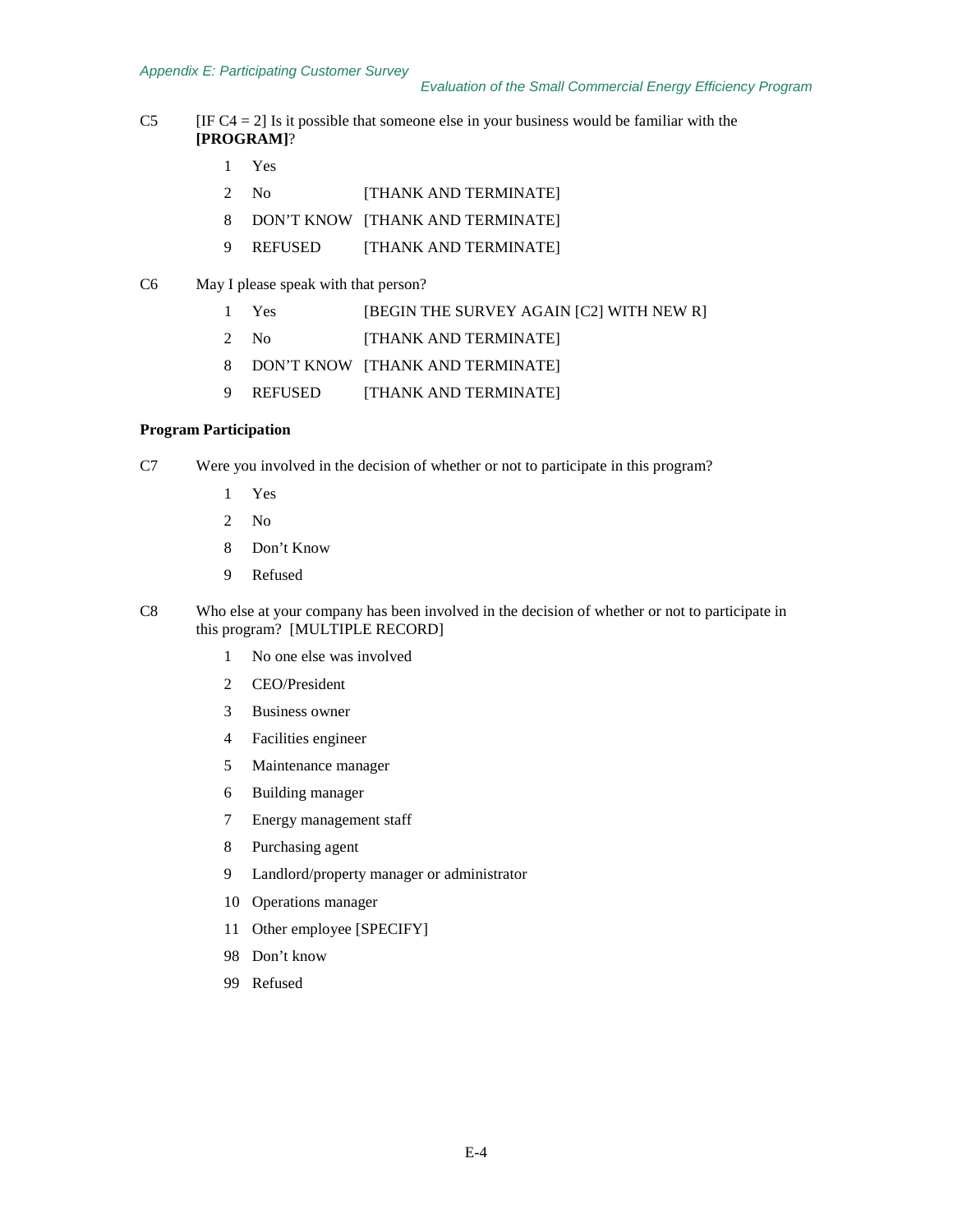- C9 (IF FINANCE = 1 SKIP TO C11) After receiving the audit through NYSERDA's **[PROGRAM],** did you install any of the equipment or improvements they recommended, either on your own, through NYSERDA, through [UTILITY], or some other way?
	- 1 Yes
	- 2 No (SKIP TO INTROA1)
	- 8 Don't Know (SKIP TO INTROA1)
	- 9 Refused (SKIP TO INTROA1)
- C10 What did you install?
	- 1 Gave Response
	- 8 Don't know
	- 9 Refused

(RECORD VERBATIM)

- C11 Did you receive any rebates or credits from anyone when you installed the equipment or improvements recommended through the program?
	- 1 Yes
	- 2 No (SKIP TO C13)
	- 8 Don't Know (SKIP TO C13)
	- 9 Refused (SKIP TO C13)
- C12 Who did you receive it from? (MULTIPLE RECORD)
	- 1. [UTILITY]
	- 2. Other electric or gas utility (SPECIFY)
	- 3. NYSERDA
	- 4. Federal tax credit
	- 5. Local tax credit
	- 6. A bank or credit union (SPECIFY)
	- 7. Other (SPECIFY)
	- 8 Don't Know
	- 9 Refused

 $(IF C12 = 3, SET EFP = 1)$ 

- C13 Why did you decide to install the equipment (IF C11 = 1, SHOW: with rebates from [C12 RESPONSE]) that was recommended to you through the **[PROGRAM]**? (DO NOT READ, SELECT ALL THAT APPLY)
	- 1. Needed equipment regardless
	- 2. Wanted to upgrade old equipment
	- 3. Wanted to be energy efficient
	- 4. Wanted to save money on energy bills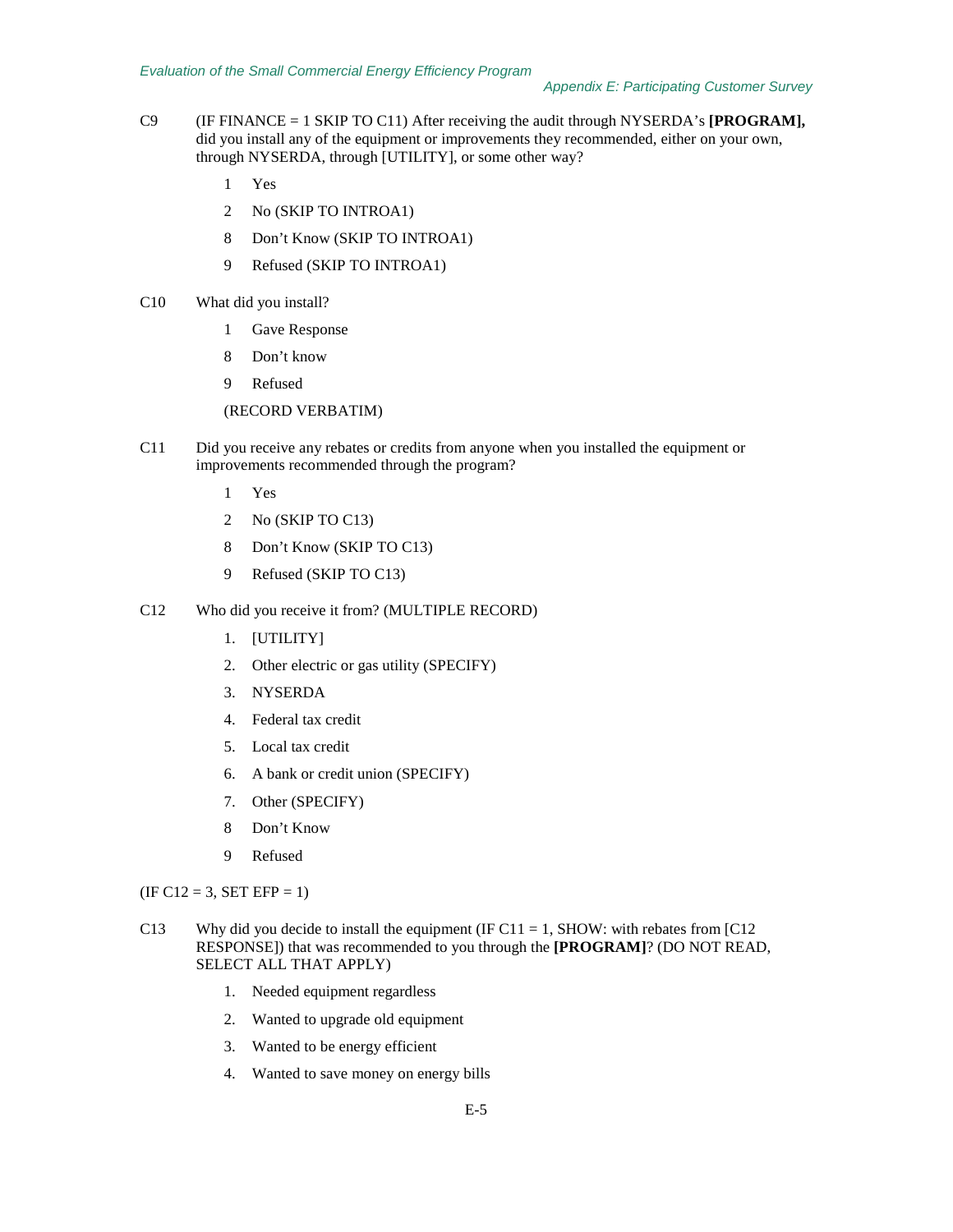- 5. Rebates or financial assistance made it affordable
- 6. Payback period was short
- 7. Wanted to market my business as energy efficient or "green"
- 8. Other (SPECIFY)
- 98 Don't Know
- 99 Refused
- C14 (IF FINANCE = 1 SKIP) Did you obtain a loan or financing when you installed the equipment or improvements?
	- 1 Yes
	- 2 No
	- 8 Don't Know
	- 9 Refused

C14a. (IF C14 = 1) From whom did you obtain a loan or financing? [RECORD VERBATIM]

- 1 Gave response
- 8 Don't know
- 9 Refused

#### **Program Awareness**

## **INTROA1 (SET PTYPE VARIABLE – USE FOR SKIPS THROUGH REMAINDER OF INSTRUMENT)**

IF FINANCE = 0 and EFP = 1,  $PTYPE = 1$ .

IF FINANCE = 1 and (EFP = 0 or EFP= 1), PTYPE = 2.

IF FINANCE = 0 and EFP = 0 and C9  $\leq$  1, PTYPE = 3.

IF FINANCE = 0 and EFP = 0 and C9 = 1, PTYPE = 4.

#### A1 How did you hear about NYSERDA's **[PROGRAM]**? [DO NOT READ; SELECT ALL THAT APPLY]

- 1. NYSERDA (call center)
- 2. NYSERDA (mailing)
- 3. NYSERDA (email newsletter)
- 4. NYSERDA staff
- 5. NYSERDA website
- 6. Contact from auditor [PROBE: How did auditor contact you?]
- 7. From participation in another NYSERDA program [SPECIFY PROGRAM]
- 8. Other contractor/vendor
- 9. Conference/trade show/expo
- 10. Chamber of Commerce meeting or newsletter
- 11. Newspaper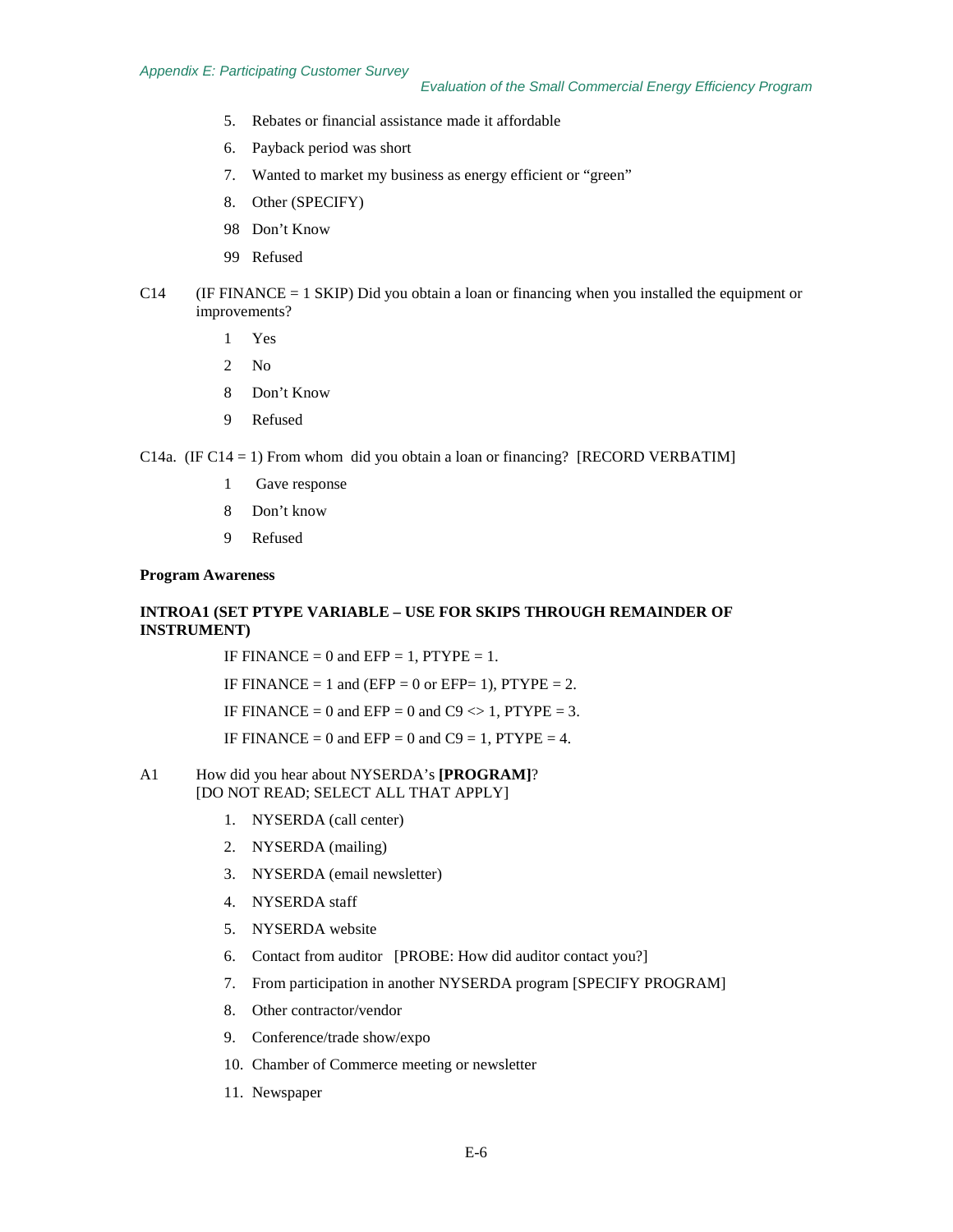- 12. Friend/business person [Probe: Did this friend/business person also participate in the program?]
- 13. Other [SPECIFY]
- 98 Don't Know
- 99 Refused
- A2 Are you aware of any **[UTILITY]** programs for small businesses?
	- 1. Yes [PROBE: Which programs?]
	- 2. No
	- 8 Don't know
	- 9 Refused
- A3 [IF A2 = YES] Have you participated in any **[UTILITY]** programs for small businesses?
	- 1 Yes (PROBE: Which ones?)
	- 2 No
	- 8 Don't know
	- 9 Refused
- A5 When it comes to energy and energy efficiency, small businesses in New York are often approached by multiple companies, including their electric/natural gas utility company, NYSERDA, or energy services companies (ESCOs).

At any time, was there any confusion within your company in regards to…

- 1. Yes
- 2. No
- 8 Don't know
- 9 Refused
- A5A What services these companies provided?
- A5B Whether these companies were affiliated with NYSERDA?
- A5C Which company would provide services that best fit your needs?

#### **Motivations for Energy Efficiency**

- PP1 What is the main reason your company was interested in obtaining an energy audit through the **[PROGRAM]**? [DO NOT READ; SELECT ONLY ONE]
	- 1 Wasn't interested--someone approached us about it
	- 2 Wanted to know how to reduce operating/energy costs
	- 3 The audit was free
	- 4 Wanted to know what we could do to save energy
	- 5 It looked like a good deal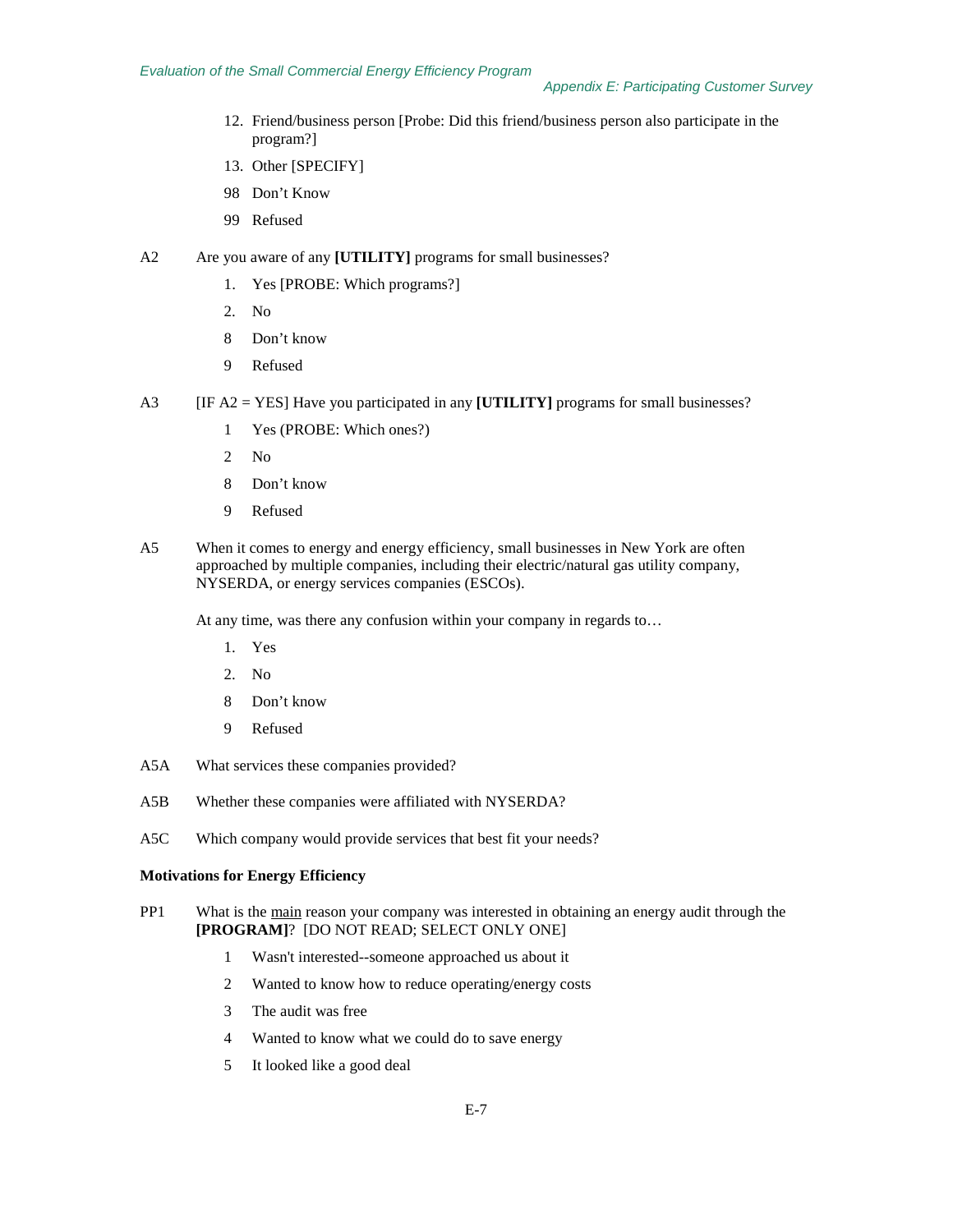- I like to take advantage of NYSERDA offers
- Needed the work done anyway/already planned it
- Was interested in NYSERDA financing options
- 9 Wanted to understand high/expensive energy bills
- Wanted to compare/check savings estimate from contractor
- Other [SPECIFY]
- Don't know
- Refused
- PP1a What are other reasons your company was interested in obtaining an energy audit through the **[PROGRAM]**? [SELECT ALL THAT APPLY]
	- Wasn't interested--someone approached us about it
	- Wanted to know how to reduce operating/energy costs
	- The audit was free
	- Wanted to know what we could do to save energy
	- It looked like a good deal
	- I like to take advantage of NYSERDA offers
	- Needed the work done anyway/already planned it
	- Was interested in NYSERDA financing options
	- 9 Wanted to understand high/expensive energy bills
	- Wanted to compare/check savings estimate from contractor
	- Other [SPECIFY]
	- Don't know
	- Refused
- PP2 Using a 0 to 10 scale, where 0 is not at all useful and 10 is very useful, how useful did you find the information provided by the energy auditor during the visit?
	- \_\_ RECORD RESPONSE
	- Gave response
	- Don't Know
	- Refused
- PP3 The contractor who audited your site presented your company with a report about the energy savings you could expect by installing the recommended measures. Do you recall seeing this report?
	- Yes
	- No
	- Don't know
	- Refused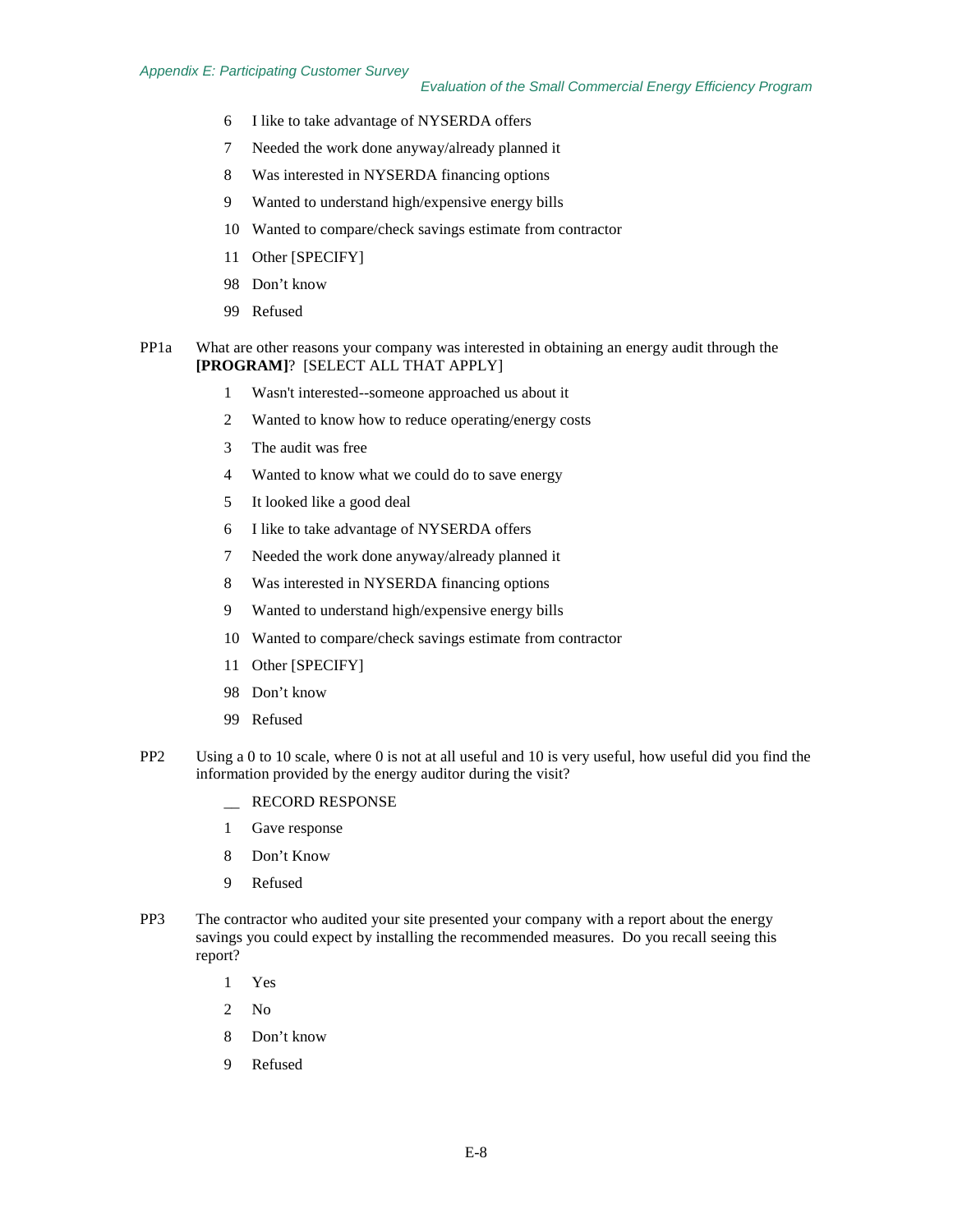- PP4a If the free audit through the **[PROGRAM]** had not been available, would you have obtained an audit from another source around the same time?
	- 1 Yes (SKIP TO PP4c)
	- 2 No
	- 8 Don't know (SKIP TO PP6)
	- 9 Refused (SKIP TO PP6)
- PP4b [IF PP4a = NO] If the free audit through the **[PROGRAM]** had not been available, would you have obtained an audit from another source within a year of receiving the free audit?
	- 1 Yes
	- 2 No (SKIP TO PP6)
	- 8 Don't know (SKIP TO PP6)
	- 9 Refused (SKIP TO PP6)
- PP4c From whom would you have obtained an audit?
	- 1. Same audit contractor
	- 2. A different audit contractor
	- 3. Different NYSERDA program
	- 4. Utility program
	- 5. Other (SPECIFY)
	- 8 Don't know
	- 9 Refused
- PP4d Would you have paid the full cost of an audit if the free audit through the **[PROGRAM]** had not been available?
	- 1 Yes
	- 2 No
	- 8 Don't know
	- 9 Refused
- PP4e [IF PP4d = NO] What would you have done instead?
	- 1 Not obtained an audit
	- 2 Other [SPECIFY]
	- 8 Don't know
	- 9 Refused
- $PP6$  [IF PTYPE = 3, ELSE SKIP TO PP8] What is the MAIN reason you haven't installed any energyefficient equipment at this time? [SELECT ONLY ONE]
	- 1 Your experience with the vendor conducting the audit [SPECIFY]
	- 2 The type of equipment recommended
	- 3 The estimated energy savings from the recommended equipment are too small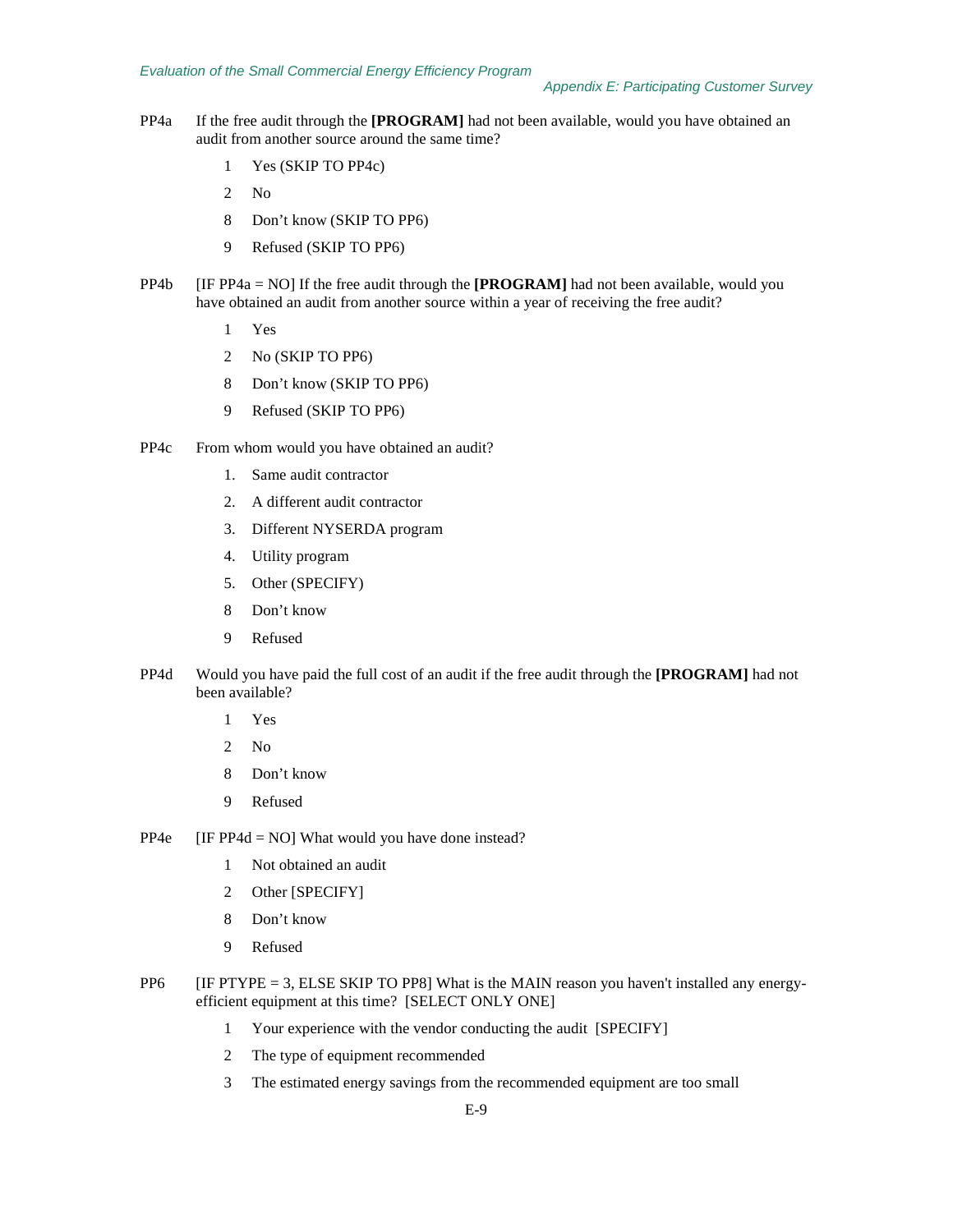- Don't trust that will see the estimated energy savings from the recommended equipment
- Potential disruption to your business
- Do not have capital/funds for it
- Other priorities for spending
- The internal approval process for the funding of the contribution
- Don't know what to do
- Don't feel savings justify cost
- Have had problems with energy-efficient equipment in the past
- Found the audit report hard to understand
- Need financing or a loan in order to consider it
- Can't take on additional debt/loans at this time
- Other reason [SPECIFY]
- Don't know
- Refused
- PP6a Are there any other reasons you haven't installed any energy-efficient equipment at this time? [SELECT ALL THAT APPLY]
	- Your experience with the vendor conducting the audit
	- The type of equipment recommended
	- The estimated energy savings from the recommended equipment are too small
	- Don't trust that will see the estimated energy savings from the recommended equipment
	- Potential disruption to your business
	- Do not have capital/funds for it
	- Other priorities for spending
	- The internal approval process for the funding of the cost
	- Don't know what to do
	- Don't feel savings justify cost
	- Have had problems with energy-efficient equipment in the past
	- Found the audit report hard to understand
	- Need financing or a loan in order to consider it
	- Can't take on additional debt/loans at this time
	- Other reason [SPECIFY]
	- Don't know
	- Refused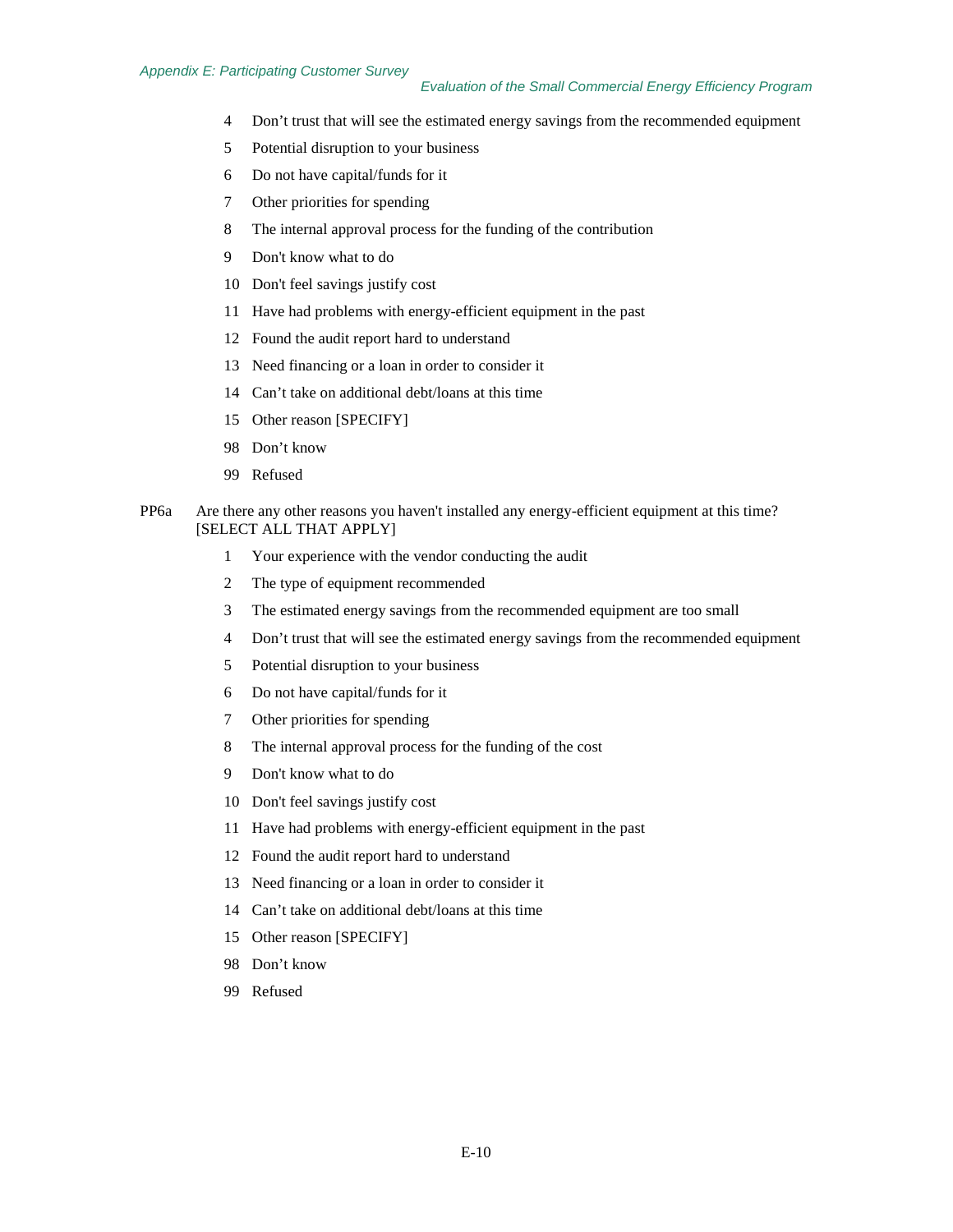- PP7 Do you have any plans to install any of the recommended energy-efficient equipment in the next year?
	- 1. Yes (PROBE: What do you plan to install?)
	- 2. No
	- 8 Don't know
	- 9 Refused
- PP8 Businesses participate in energy efficiency programs for different reasons. Thinking about when you decided to participate in the **[PROGRAM]**, please indicate if each of the following reasons were NOT AT ALL IMPORTANT, SOMEWHAT IMPORTANT, or VERY IMPORTANT in your decision to participate in the program. Please also tell me if the reason is not applicable to you.

## (ROTATE LIST)

- 1 Not at all important
- 2 Somewhat important
- 3 Very important
- 4 Not applicable
- 8 Don't know
- 9 Refused
- a. The information I received through the audit
- b. The potential for my business to save money on energy bills
- c. Finding out about rebate(s) available for energy-efficient improvements
- d. NYSERDA's recommendation that I participate in the program
- e. Someone I know having a positive experience with the program
- f. A contractor's recommendation that I participate in the program
- g. Financial assistance from NYSERDA, such as low-interest loans or on-bill financing
- h. Being able to market my business as energy efficient or "green"
- PP9 Using a scale of 0 to 10 where 0 equals "strongly disagree" and 10 equals "strongly agree", how much do you disagree or agree with the following statements? [ROTATE LIST] 98 = Don't know  $99$  = Refused
	- \_\_\_\_a. My business's contribution to energy efficiency conservation does not make a difference
	- \_\_\_\_b. The comfort of my building or facility is more important than conserving energy
	- \_\_\_\_c. Using energy-efficient products and practices requires too much effort
	- \_\_\_\_d. I care that my energy consumption today will have an impact on future generations
	- \_\_\_\_e. Adding energy-efficient equipment to my facility helps my business's operating budget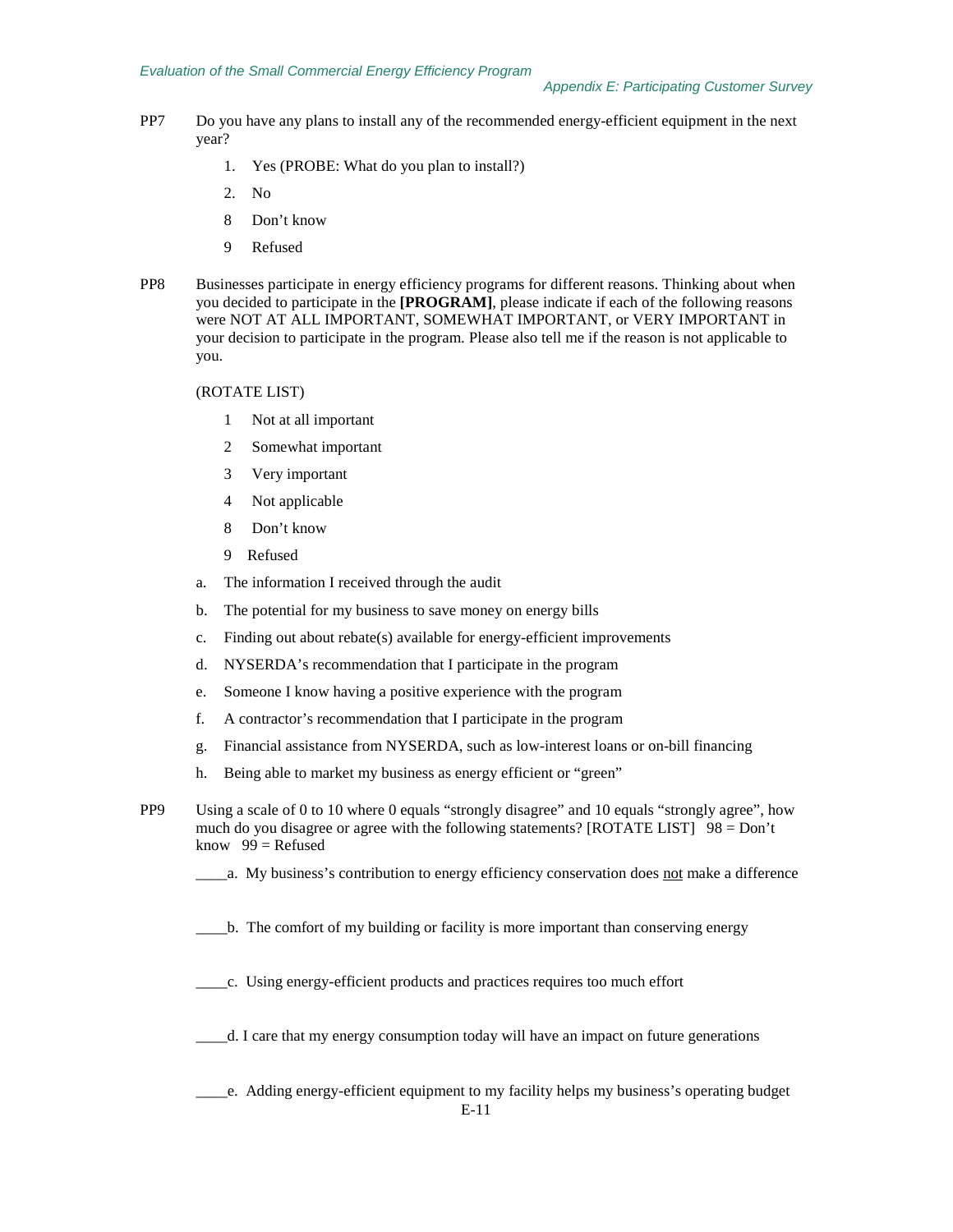PP10 Please tell me whether you feel the following statements are true or false.

Replacing an old refrigerator an office breakroom with a new Energy Star refrigerator can save more than \$100 a year.

- 1 True
- 2 False
- 8 Don't know
- 9 Refused
- PP12 Even when turned off, office equipment such as computers and printers can have a 'phantom' power load of up to 40 watts.
	- 1 True
	- 2 False
	- 8 Don't know
	- 9 Refused

#### **Program Incentives and Financing**

- F1 When your business is considering purchasing or investing in improvements or equipment for your facility, which of the following options would your business be MOST likely to consider? (READ CATEGORIES)
	- 1. Purchase the equipment or improvement "in cash," or without a loan or financing,
	- 2. Use cash for part of the purchase and take out a loan for the remainder, or
	- 3. Take out a loan for the entire purchase
	- 8 Don't Know
	- 9 Refused
- F1a Why do you say that?
	- 1 Gave response
	- 8 Don't know
	- 9 Refused
	- (RECORD RESPONSE)
- F2 Does your business have any policies in place when it comes to purchasing building improvements or equipment? (DO NOT READ, RECORD ALL THAT APPLY)
	- 1. Purchase must be approved by management or board
	- 2. Equipment must have certain payback period
	- 3. Equipment must be accounted for in yearly budget/plan
	- 4. Equipment must be purchased "in cash", or without a loan or financing
	- 5. Other (Specify)
	- 8 Don't Know
	- 9 Refused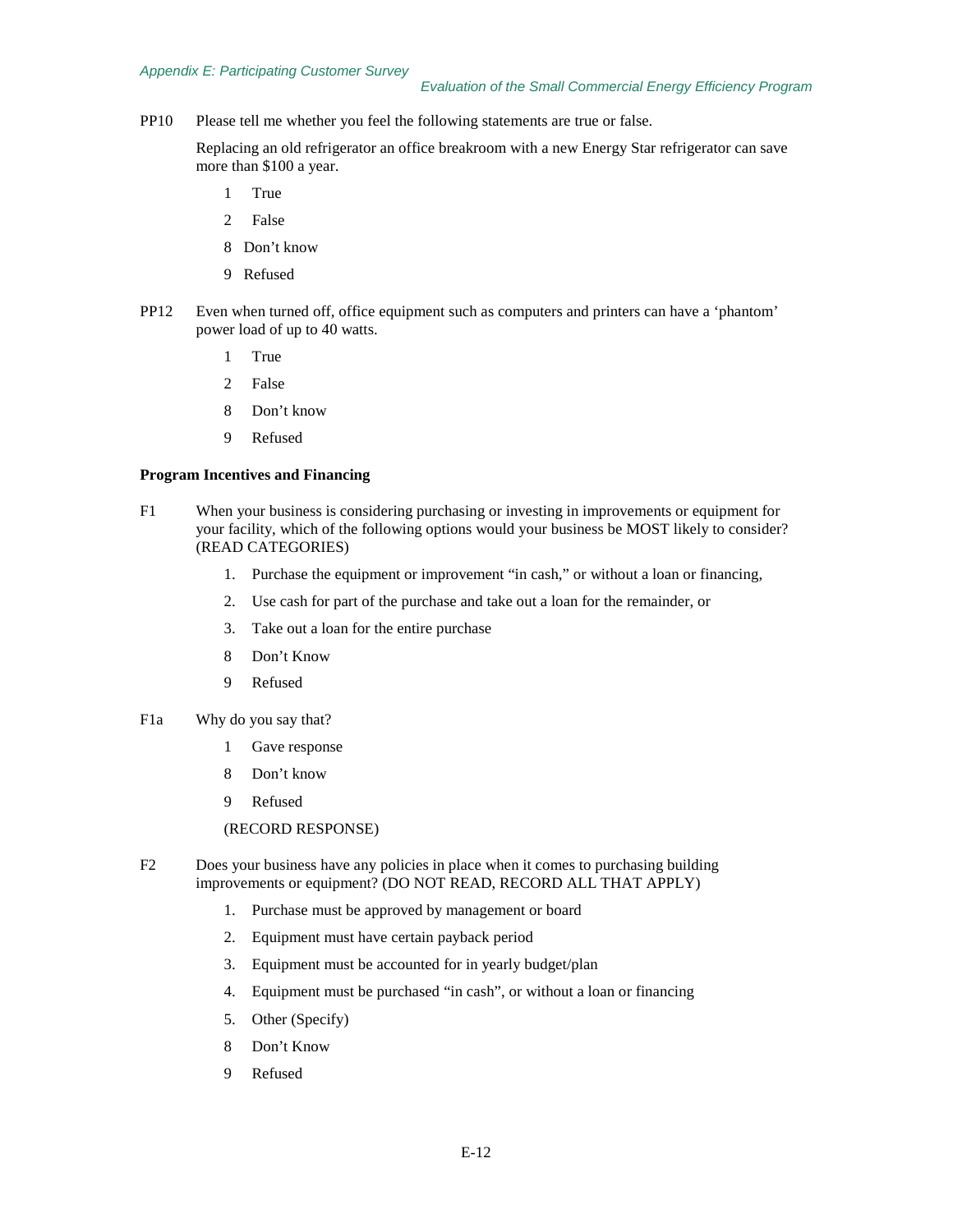- F2a Can you explain these policies in more detail? (PROBE FOR HOW AND WHY THEY HAVE THESE POLICIES)
	- 1 Gave response
	- 8 Don't know
	- 9 Refused

(RECORD RESPONSE)

F3 (IF PTYPE = 2 SKIP TO F7) NYSERDA's Green Jobs Green New York Energy Efficiency Financing Program offers low-interest project financing for eligible businesses who install energyefficient equipment, either through partnering with lenders to offer loans or through utility on-bill financing.

Before today, were you aware that the program offered financing?

- 1. Yes
- 2. No
- 8 Don't know
- 9 Refused
- F3A (IF F3 = 1) Who informed you that the program offered financing?
	- 1. NYSERDA program staff
	- 2. Energy auditor
	- 3. [EXPEDITOR]
	- 4. Program materials I received
	- 5. Other contractor/vendor
	- 6. Friend/business person
	- 7. An advertisement (PROBE: What ad?)
	- 8. Other (SPECIFY)
	- 8 Don't know
	- 9 Refused
- F3B (IF F3 = 1) Did you feel that [IF F3A = 1-7, SHOW: SOURCE FROM F3A. IF F3a = 8 or 9, D, R, SHOW: "the way you heard of the program"] gave you enough information to access programoffered financing if you had wanted to?
	- 1. Yes
	- 2. No
	- 8 Don't know
	- 9 Refused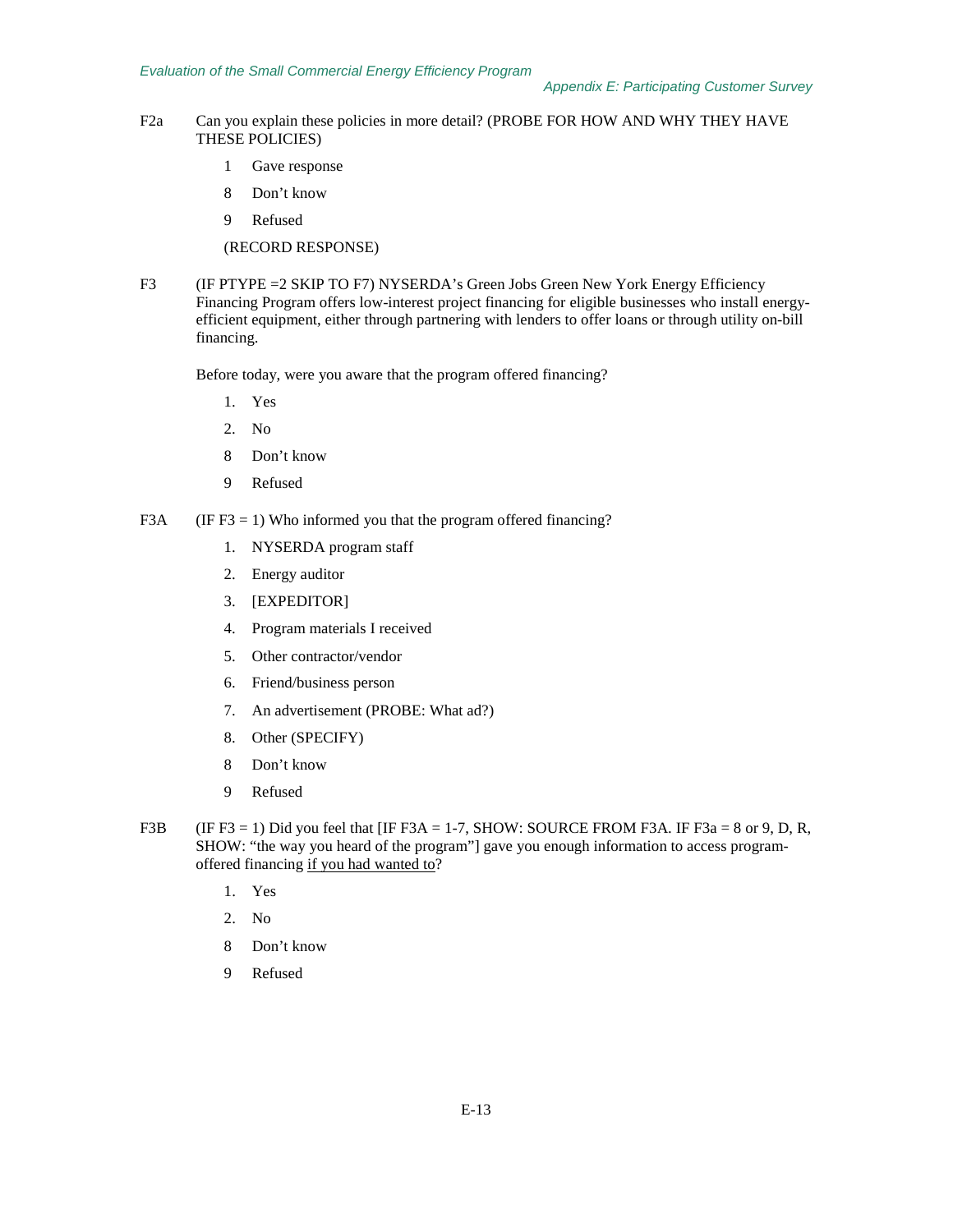#### *Appendix E: Participating Customer Survey*

- F3C (IF F3 = 1) What additional information, if any, could have been provided to you to help you be more informed on the financing portion of the program?
	- 1 Gave response
	- 8 Don't know
	- 9 Refused

## (RECORD RESPONSE)

- F4 (IF F3= 1) Did you apply for financing or a loan through NYSERDA's **[PROGRAM]**?
	- 1. Yes
	- 2. No
	- 8 Don't know
	- 9 Refused
- F5 (IF F4 = 2 AND (PTYPE = 1 OR PTYPE = 4)) Previously you said that you installed some or all of the equipment recommended to you during the program audit. What are the reasons you didn't apply for financing through the Green Jobs Green New York Energy Efficiency Financing Program when you purchased that equipment? (DO NOT READ, SELECT ALL THAT APPLY)
	- 1. Didn't have time; needed equipment immediately
	- 2. Did not get management/board approval for loan
	- 3. Company policy/company rules don't allow it
	- 4. Equipment cost wasn't high enough to justify financing
	- 5. Interest rates were too high
	- 6. Received financing/loan elsewhere (PROBE: Where?)
	- 7. Experience with program-participating financial institution
	- 8. Did not know about financing until too late
	- 9. Did not think we would qualify
	- 10. Received incentives to offset the cost (NYSERDA or utility)
	- 11. Tried but did not qualify
	- 12. Other (SPECIFY)
	- 98 Don't know
	- 99 Refused
- F6 (IF PTYPE  $= 3$  AND PP7  $= 1$ ) When you install your planned equipment, would you be interested in Green Jobs Green New York Energy Efficiency Financing Program financing?
	- 1. Yes
	- 2. No
	- 8 Don't know
	- 9 Refused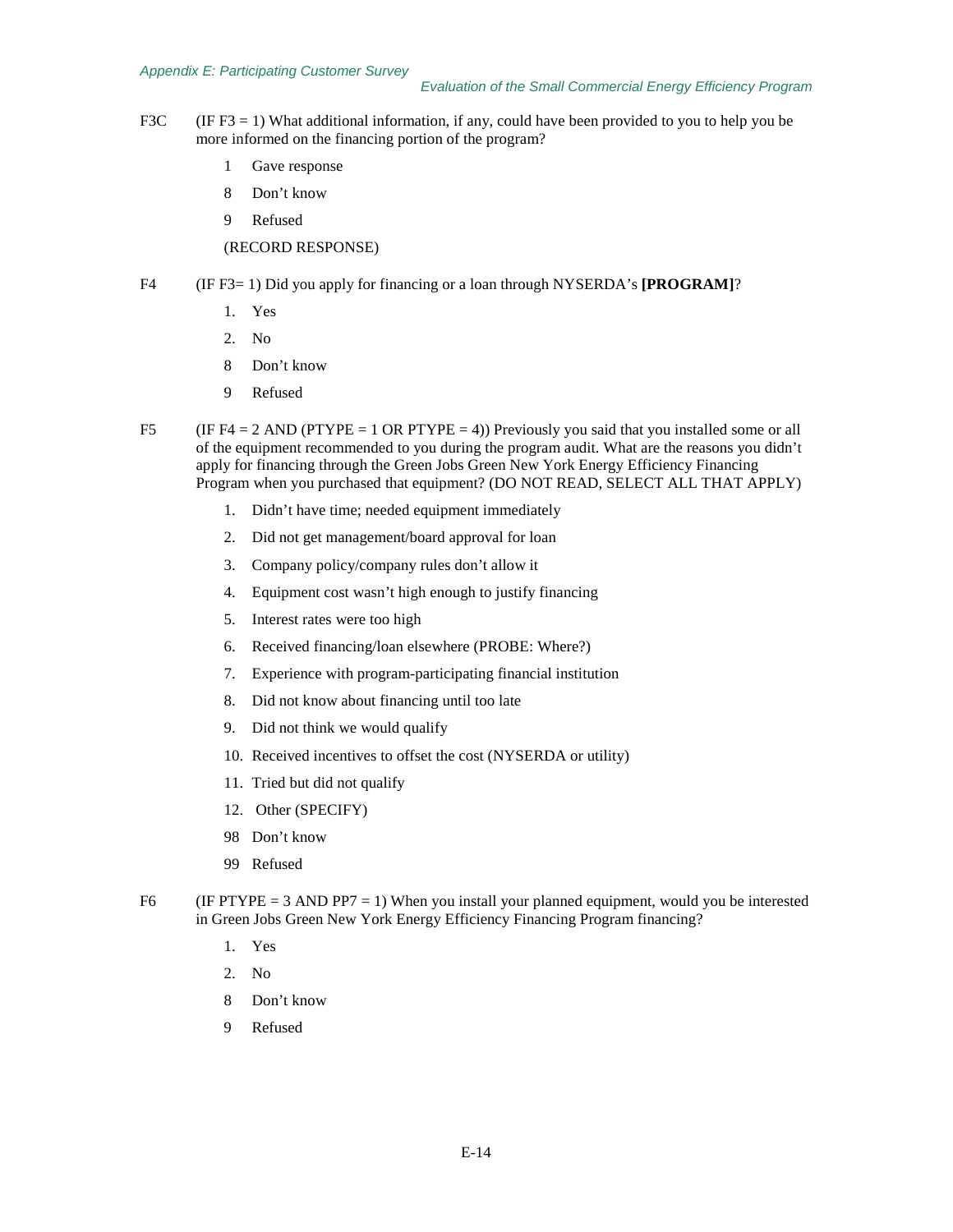- F6a (IF F6 = 2 OR D) What, if anything, would make you more likely to consider this financing component?
	- 1 Gave response
	- 8 Don't know
	- 9 Refused

(RECORD RESPONSE)

- $F7$  (IF PTYPE = 2) Why did you decide to participate in the financing offered through the Green Jobs Green New York Energy Efficiency Financing Program?
	- 1 Gave response
	- 8 Don't know
	- 9 Refused

(RECORD RESPONSE)

- F7b (IF PTYPE = 2) If low cost financing had not been available through the Green Jobs Green New York Energy Efficiency Financing Program**,** would you have sought financing from another source?
	- 1 Yes
	- 2 No
	- 8 Don't know
	- 9 Refused
- F7c  $[IF F7b = YES]$  From whom would you have sought financing?
	- 1 Same lending institution
	- 2 A different lending institution
	- 3 Other (SPECIFY)
	- 8 Don't know
	- 9 Refused
- F7d (IF PTYPE  $= 2$ ) If you had not obtained low cost financing through the Green Jobs Green New York Energy Efficiency Financing Program, which of the following actions do you think you would have taken? Would you have:
	- 1. Installed equipment recommended to you during the program audit around the same time
	- 2. Postponed installation of equipment recommended to you during the program audit by more than one year
	- 3. Not installed any equipment recommended to you during the program audit
	- 4. Installed less equipment recommended to you during the program audit
	- 5. Installed the same equipment recommended to you during the program audit
	- 6. Done something else (SPECIFY)
	- 8 Don't know
	- 9 Refused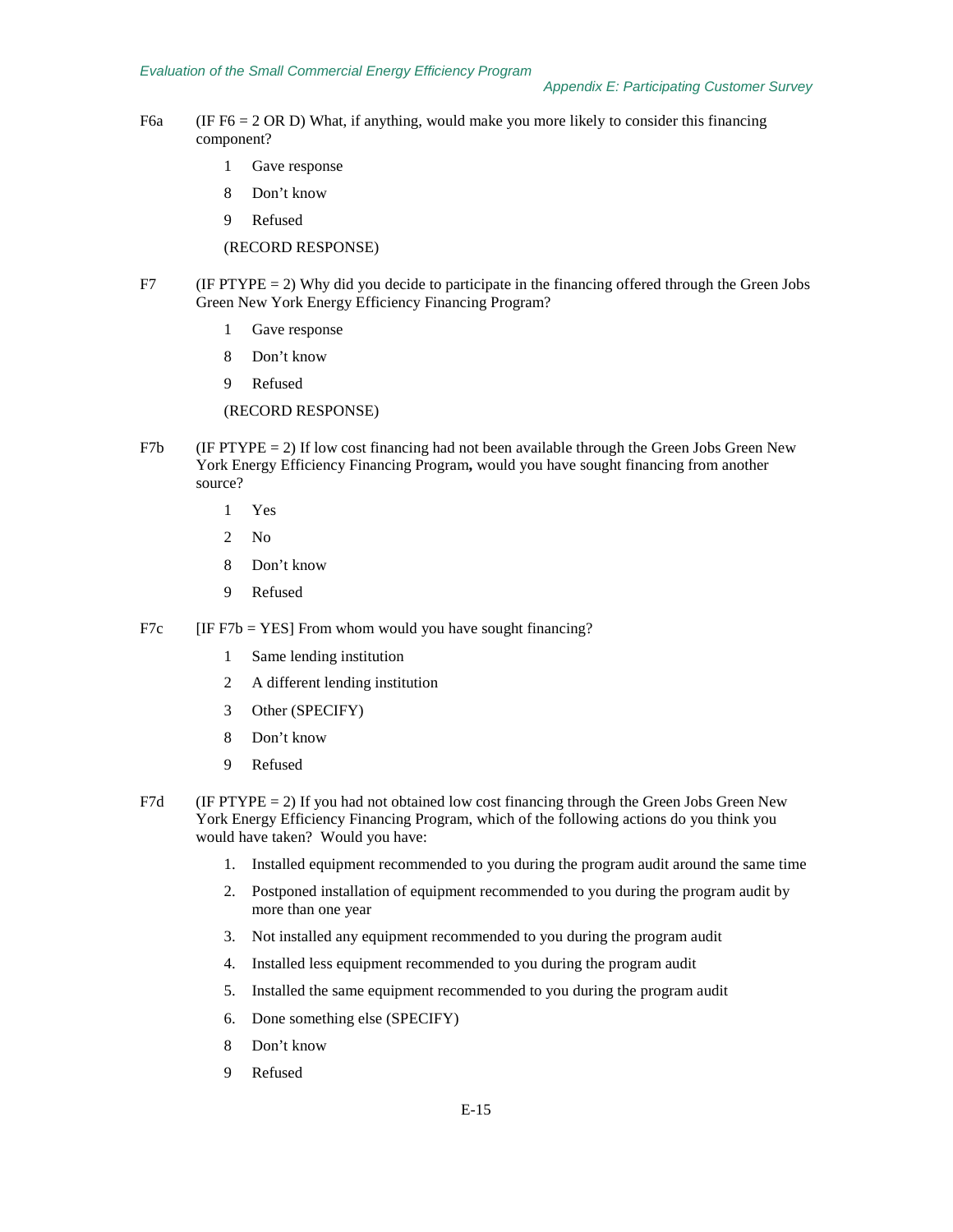#### *Appendix E: Participating Customer Survey*

#### *Evaluation of the Small Commercial Energy Efficiency Program*

- F8 I'm going to ask you to tell me how difficult or easy certain aspects of the program were. Please tell me whether these aspects were very difficult, somewhat difficult, somewhat easy, or very easy. If something was not applicable, please let me know.
	- 1. Very difficult
	- 2. Somewhat difficult
	- 3. Somewhat easy
	- 4. Very easy
	- 5. Not applicable
	- 8 Don't know
	- 9 Refused
	- a. Finding information about the program
	- b. Understanding the program requirements
	- c. Scheduling an audit
	- d. (IF PTYPE  $\leq$  3) Finding information about equipment rebates
	- e. (IF PTYPE  $\leq$  3) Filling out applications for incentives
	- f. (IF PTYPE  $\langle 3 \rangle$ ) Finding a contractor to do the work or install the equipment
	- g. (IF F3 = 1 OR IF PTYPE = 2) Finding information about Green Jobs Green New York Energy Efficiency Financing Program financing/loans
	- h. (IF F4 = 1 OR IF PTYPE = 2) Applying for Green Jobs Green New York Energy Efficiency Financing Program financing/loan
	- i. (IF PTYPE = 2) Interacting with Green Jobs Green New York Energy Efficiency Financing Program lender staff regarding financing/loan

#### **Equipment Installation**

- E1 Businesses consider many different factors when deciding which equipment to purchase. Please indicate if each of the following reasons were NOT AT ALL IMPORTANT, SOMEWHAT IMPORTANT, or VERY IMPORTANT in your firm's decision of which equipment recommended to you during the program audit to install. [SPECIFY FOR EACH ITEM] (ROTATE LIST)
	- 1. Not at all important
	- 2. Somewhat important
	- 3. Very important
	- 4. Not Applicable
	- 8 Don't know
	- 9 Refused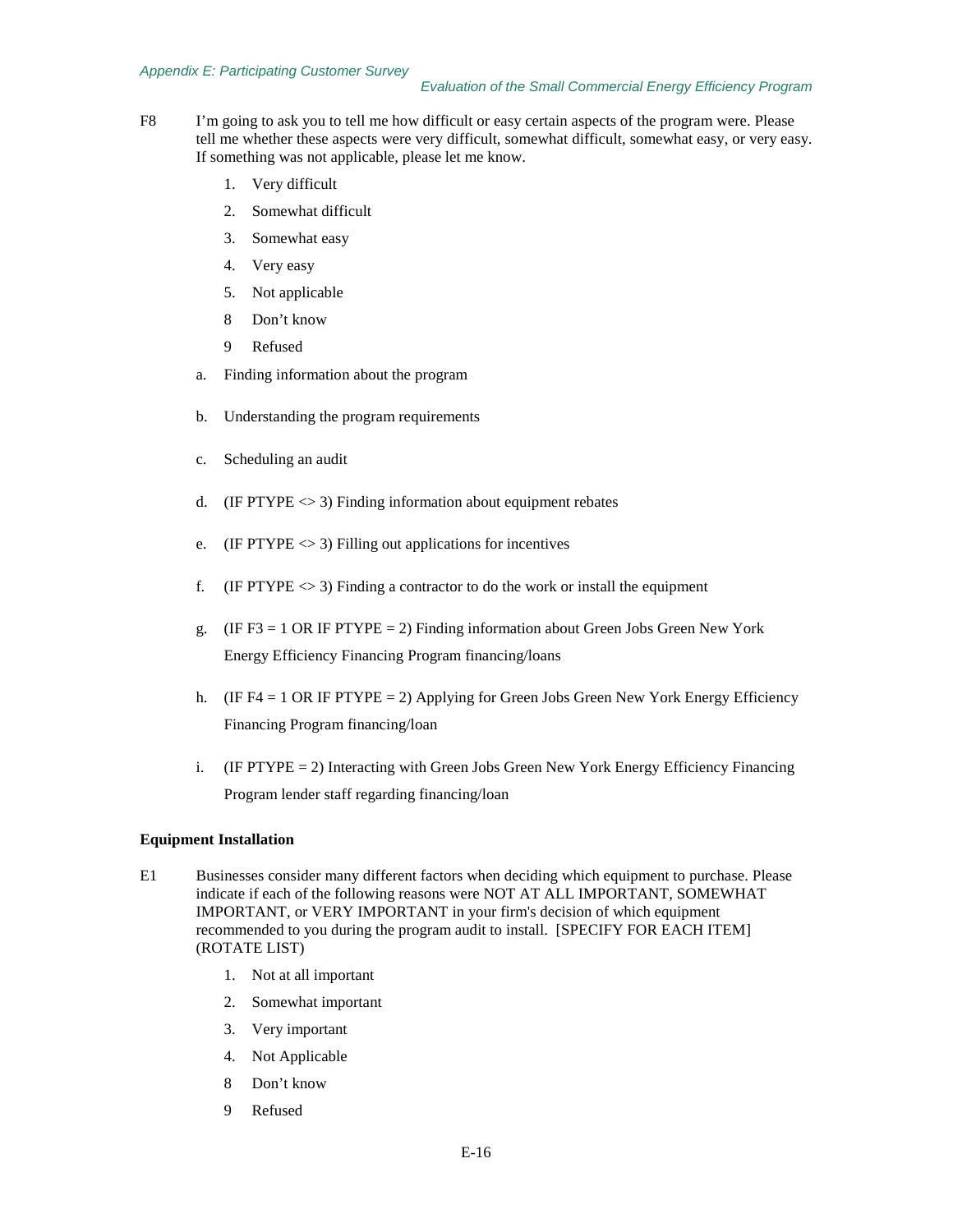*Appendix E: Participating Customer Survey*

- a. Compatibility with existing equipment
- b. Initial purchase cost
- c. Operating cost
- d. Length of payback period, or ROI
- e. Recommendation of contractor or supplier
- f. Efficiency level of equipment
- g. Incentives from NYSERDA
- h. Rebate from utility or another source
- i. Recommendations of others that had experience with equipment
- j. Compatibility with business design
- k. Energy savings of equipment
- l. Free audit and Energy Reduction Plan
- m. [IF PTYPE  $= 2$ ] Low cost financing
- n. [IF EXPEDITOR<> 0] Expeditor services including direct implementation support and assistance accessing incentives and/or GJGNY financing opportunities
- o. Energy cost savings
- E2.  $[IF El m = 2 OR 3] If you had not had Expectator assistance in implementing the audit measures]$ through the **[PROGRAM]**, which of the following actions do you think you would have taken? [Select all that apply.]

Would you have:

- 1. Installed equipment recommended to you during the program audit around the same time
- 2. Postponed installation of equipment recommended to you during the program audit by more than one year
- 3. Not installed any equipment recommended to you during the program audit
- 4. Installed less equipment recommended to you during the program audit
- 5. Installed the same equipment recommended to you during the program audit in approximately the same timeframe
- 6. Done something else (SPECIFY)
- 8 Don't know
- 9 Refused

## **Operating Hours and Energy Use**

We're almost done, I just have a few questions about the hours that your business is open and your business's general characteristics.

- H1 Is your business open 24 hours a day, seven days a week?
	- 1 Yes (SKIP TO H4)
	- 2 No
	- 8 Don't know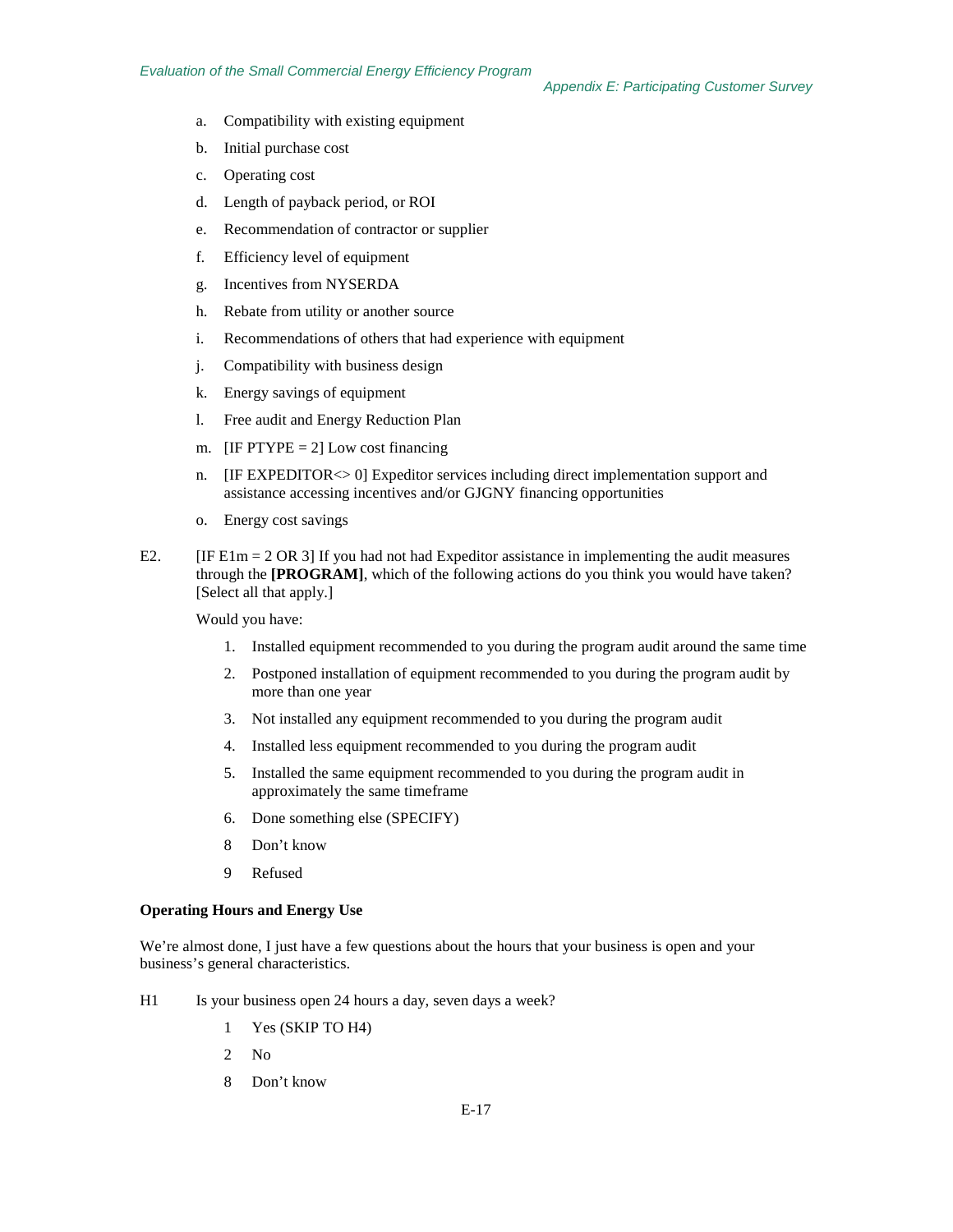9 Refused

H2. (IF H1 = 2, 8, or 9) Is your business open the same hours Monday through Friday?

- 1. Yes
- 2. No
- 8 Don't know
- 9 Refused
- H2a (IF H2 = 1) During what hours of the day is your business open for operations Monday through Friday? (RECORD IN MILITARY TIME)

OPEN TIME:\_\_\_\_\_ CLOSE TIME: \_\_\_\_\_(SKIP TO H3F)

H3 (IF H2 = 2, 8, or 9) During what days of the week and hours of the day is your business open for operations? (RECORD DAYS OPEN AND OPENING AND CLOSING TIME IN MILITARY TIME)

| a                                        | Monday?    | <b>OPEN TIME:</b> | CLOSE TIME: 99 CLOSED |           |  |
|------------------------------------------|------------|-------------------|-----------------------|-----------|--|
| b                                        | Tuesday?   | <b>OPEN TIME:</b> | CLOSE TIME: 99 CLOSED |           |  |
| $\mathbf{c}$                             | Wednesday? | <b>OPEN TIME:</b> | CLOSE TIME: 99 CLOSED |           |  |
| d                                        | Thursday?  | <b>OPEN TIME:</b> | CLOSE TIME: 99 CLOSED |           |  |
| e                                        | Friday?    | <b>OPEN TIME:</b> | CLOSE TIME: 99 CLOSED |           |  |
| And what hours is your business open on: |            |                   |                       |           |  |
|                                          | Saturday?  | <b>OPEN TIME:</b> | CLOSE TIME: 99 CLOSED |           |  |
| g                                        | Sunday?    | <b>OPEN TIME:</b> | CLOSE TIME:           | 99 CLOSED |  |

- H4 On a scale of 0 to 10, where 0 is "very inexpensive" and 10 is "very expensive," how costly would you say your business's energy bill is per month?
	- \_\_ RECORD RESPONSE
	- 88 Don't Know
	- 99 Refused
- H4A Approximately what percent of your overall business costs go to energy bills? (IF NEEDED: This includes the bills you receive for your use of electricity, gas, and/or other fuel type used in your day-to-day business operations)

\_\_% RECORD RESPONSE

- 88 Don't Know
- 99 Refused
- H5 Overall, which of the following statements best describes your business's energy efficiency efforts at this location? [READ LIST]
	- 1 We haven't done **anything** to save energy at this location
	- 2 We haven't done much to save energy
	- 3 We have made some energy efficiency improvements
	- 4 We have done everything or almost everything that we can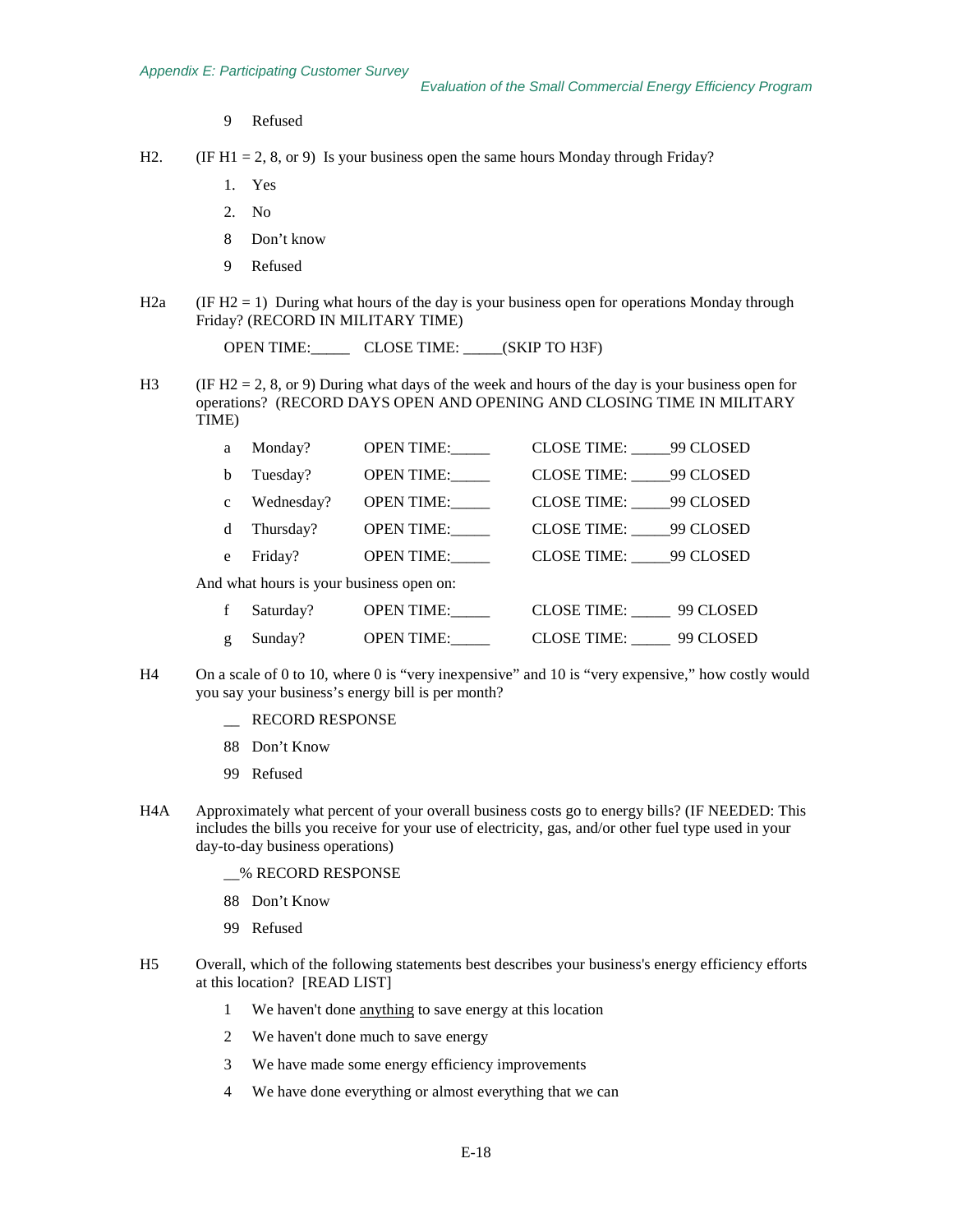- Don't Know
- Refused
- H6 Do you think your business could further reduce energy costs by installing more energy efficient equipment?
	- Yes
	- No
	- Don't Know
	- Refused

#### **Firmographics**

I just have a few more questions about your facility at **[ADDRESS].**

- B1. What is the majority of the space at this location used for? [DO NOT READ LIST]
	- Office/professional
	- Data center/computer server farm
	- Warehouse or distribution center.
	- Food sales or service
	- Retail
	- Education
	- Religious worship
	- Health care
	- Service
	- Lodging
	- Public order and safety
	- Industrial/Manufacturing (SPECIFY)
	- Agricultural (SPECIFY)
	- Vacant (SPECIFY)
	- Laboratory
	- Other (SPECIFY IN DETAIL)
	- DON'T KNOW
	- REFUSED
- B2 Is this business a non-profit organization?
	- 1. Yes
	- 2. No
	- Don't Know
	- Refused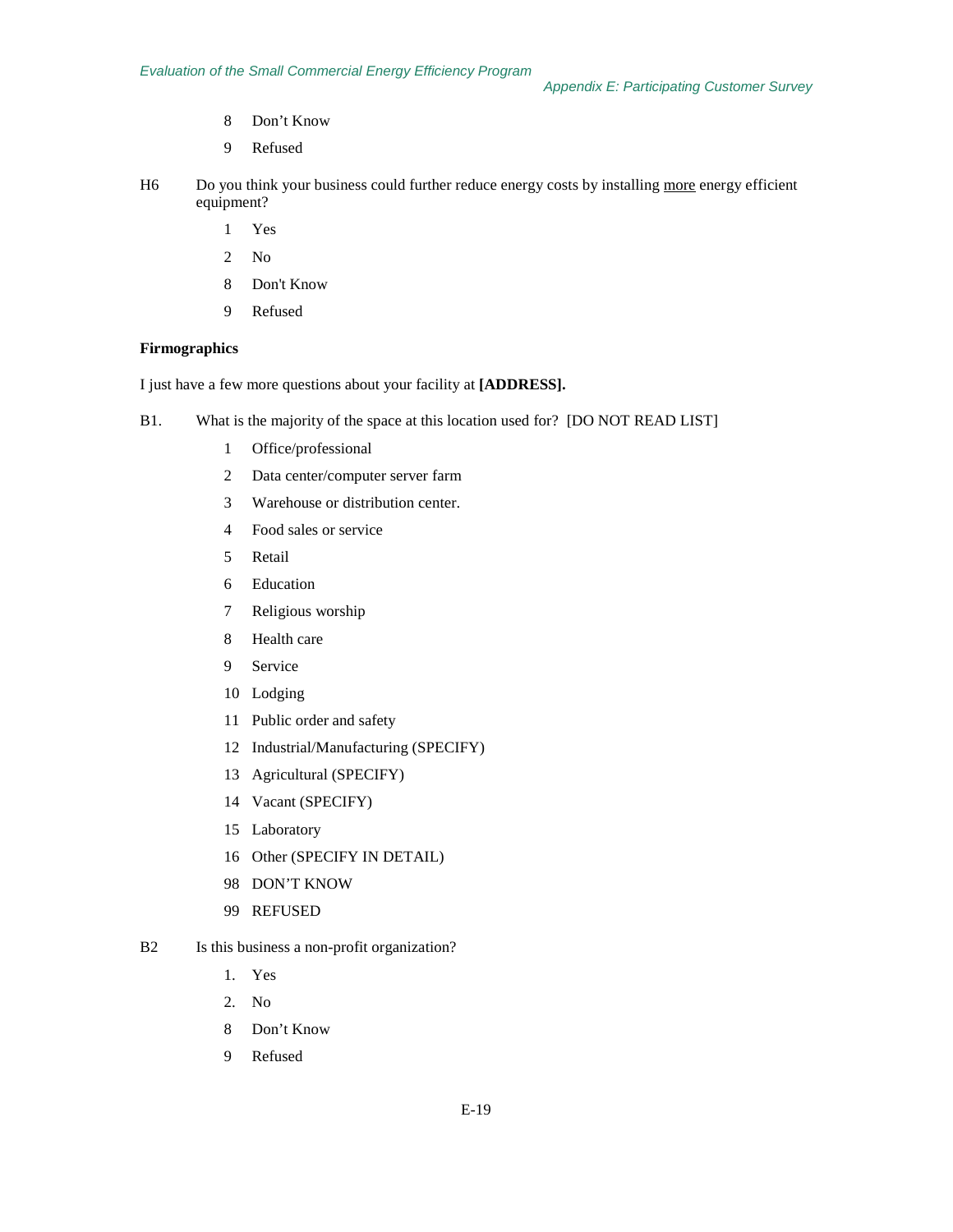#### *Appendix E: Participating Customer Survey*

- B3 Which of the following options best describes your business/organization's ownership category? Is it . . .? [READ LIST]
	- 1 One of a chain of establishments
	- 2 Franchise
	- 3 Single establishment business/organization
	- 4 Branch office
	- 5 Headquarters of business/organization with branch offices
	- 6 Educational facility
	- 7 Other [SPECIFY]
	- 8 Don't Know
	- 9 Refused
- B4 How many more years does your business plan to be at this location/manage this space? Range = 0 to 76, 76 = 76 or more
	- \_\_\_ Years
	- 77 Indefinite
	- 88 Don't know
	- 99 Refused
- B5 Approximately how many full-time, part-time, and seasonal employees, including yourself, work at this location? Range = 0 to 887, where  $887 = 887$  or more
	- \_\_\_ Full-time employees [30+ hours per week]
	- \_\_\_ Part-time employees
	- \_\_\_ Seasonal employees
	- 888 Don't know

999 Refused

- B6 Does your business own or lease all or some of the space you occupy/manage at this location?
	- 1 Own all
	- 2 Lease all
	- 3 Own some and lease some
	- 4 Manage property
	- 5 Other [SPECIFY]
	- 8 Don't Know
	- 9 Refused
- B6A (IF B6 = 2 or 3) How long is your current lease term at [**ADDRESS]?**

\_\_ RECORD NUMBER OF YEARS (Programming note – allow decimal/partial year)

- 88 Don't Know
- 99 Refused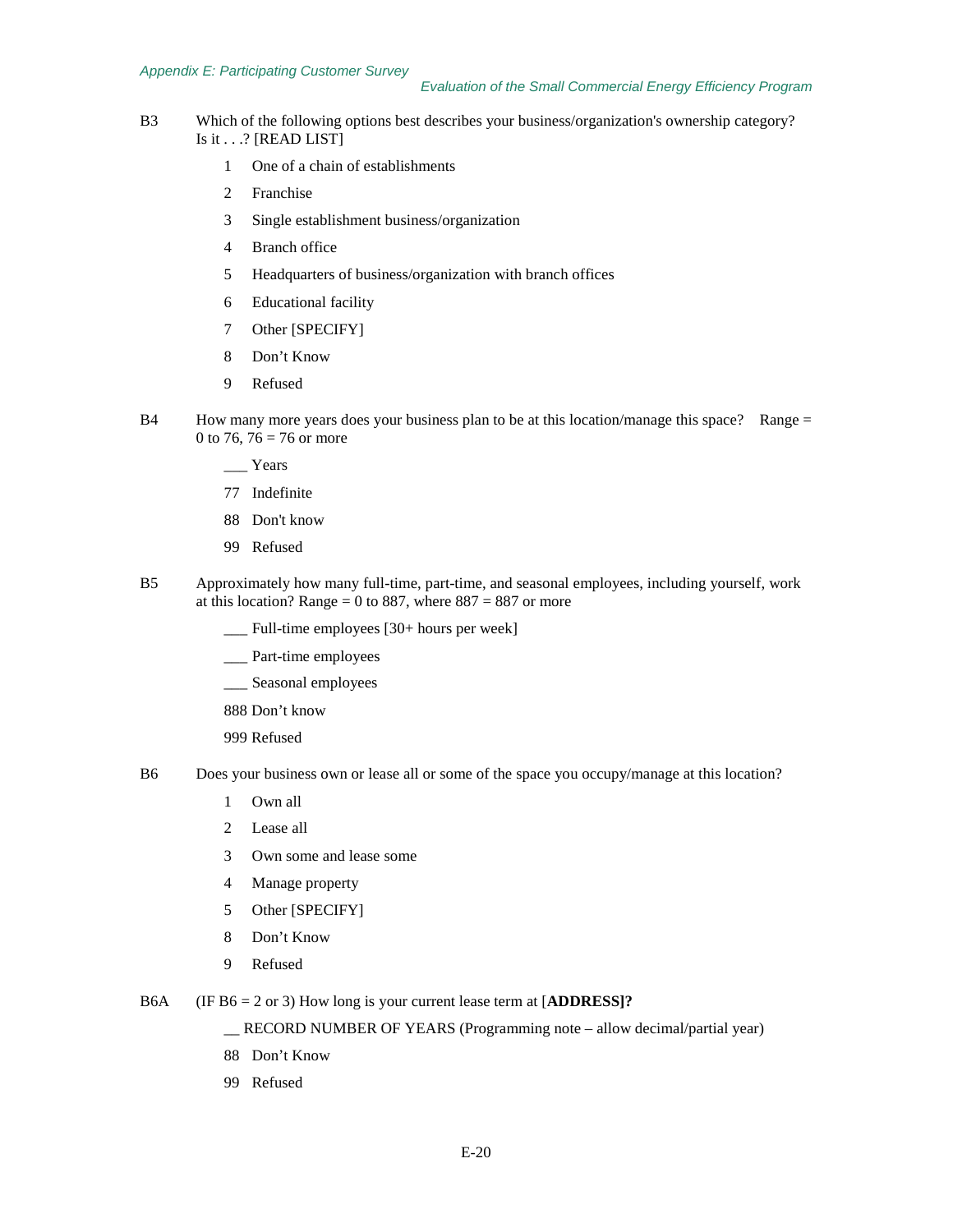*Appendix E: Participating Customer Survey*

- B6B (IF B6A = 88) Is your current lease term...
	- 1. Less than 1 year
	- 2. 1 to less than 3 years
	- 3. 3 to less than 5 years
	- 4. 5 to less than 7 years
	- 5. 7 to less than 10 years
	- 6. More than 10 years
	- 8 Don't Know
	- 9 Refused
- B6C Approximately how much time do you have remaining in your current lease term?

\_\_ RECORD NUMBER OF YEARS (Programming note – allow decimal/partial year)

- 88 Don't Know
- 99 Refused
- B6D Do you plan to renew your lease at this location when your current lease expires?
	- 1. Yes
	- 2. No
	- 8 Don't Know
	- 9 Refused
- B7 When it comes to your business's day-to-day operation, would you say your business tends to communicate MOST often through:
	- 1. The internet, such as through email
	- 2. Telephone
	- 3. Paper, such as mail or fax
	- 4. Or in some other way (SPECIFY)
	- 8 Don't know
	- 9 Refused
- B9 Finally, in terms of revenues, over the last two years, has your business increased, decreased, or remained about the same?
	- 1 Increased
	- 2 Decreased
	- 3 Stayed the same
	- 8 Don't Know
	- 9 Refused